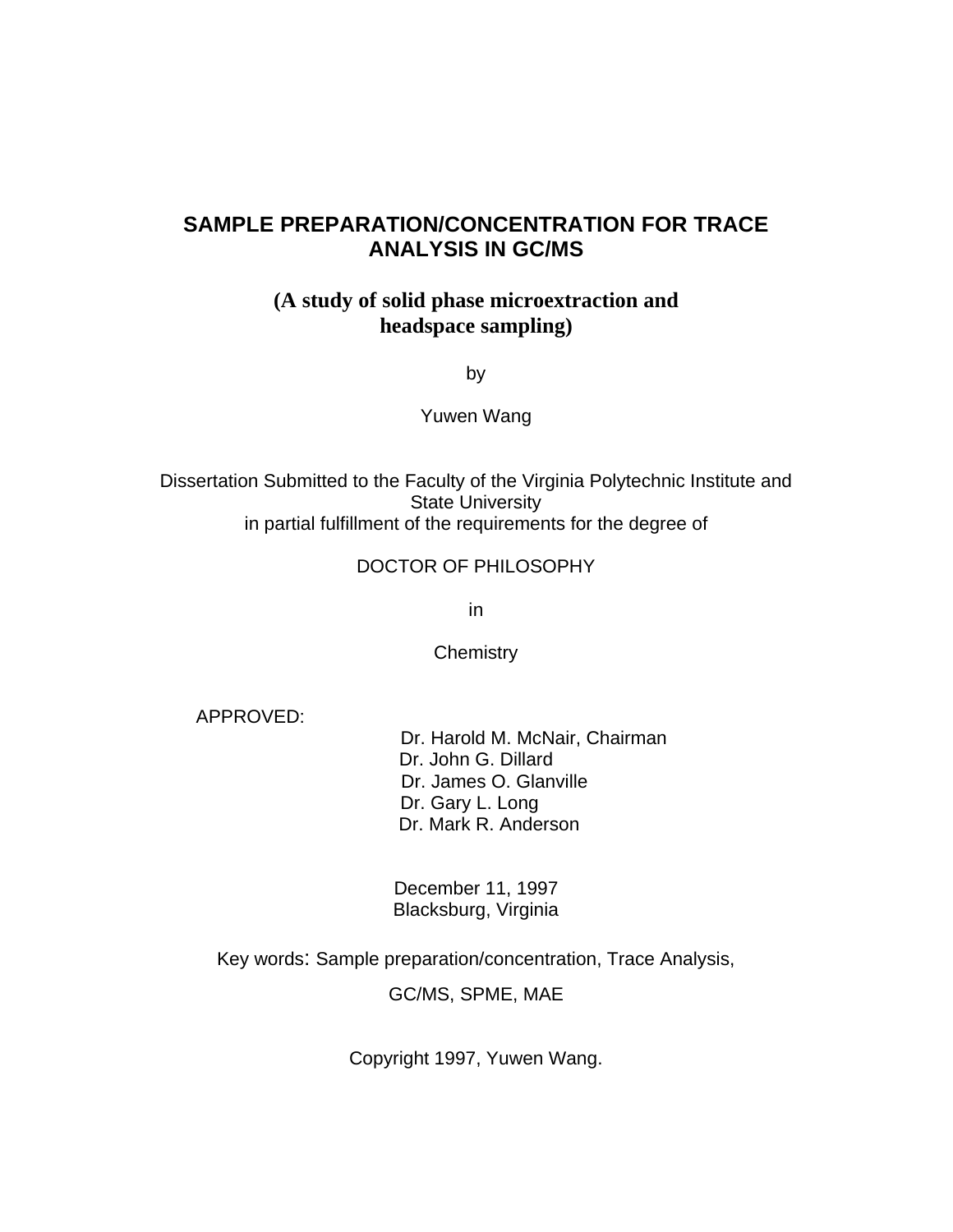# **SAMPLE PREPARATION/CONCENTRATION FOR TRACE ANALYSIS IN GC/MS (A study of solid phase microextraction and headspace sampling)**

by

Yuwen Wang

#### (ABSTRACT)

Solid Phase Microextraction (SPME) associated with Microwave Assisted Extraction (MAE)  $(1-3)$ , on-line headspace derivatization  $(4-6)$  and the selectivity of different SPME coatings<sup>(7)</sup> were studied. Trace amounts of Veltol®, Veltol Plus® and short chain fatty acids in food samples were analyzed by GC/MS.

Since SPME is not directly applicable to solid samples, SPME associated with MAE techniques was studied for solids, primarily food samples. The efficiency of classical solvent extraction and MAE was compared. The parameters which affect SPME, were optimized for the determination of Veltol<sup>®</sup> and Veltol Plus® in food products such as potato chips and coffee. The technique gave a detection limit of 2 ppb for Veltol Plus® which is 200 times more sensitive than conventional GC technique.

Headspace injection is characterized by simple and easy handling of complicated solid and solution matrices. Headspace injection, however, is not suitable for high molecular weight substances or non-volatile compounds. An online derivatization headspace technique was studied for short chain fatty acids. These samples are difficult to do by classical GC. The developed technique simplified the conventional derivatization procedures and combined the sample preparation and GC/MS analysis into one step. The thermostatting temperature,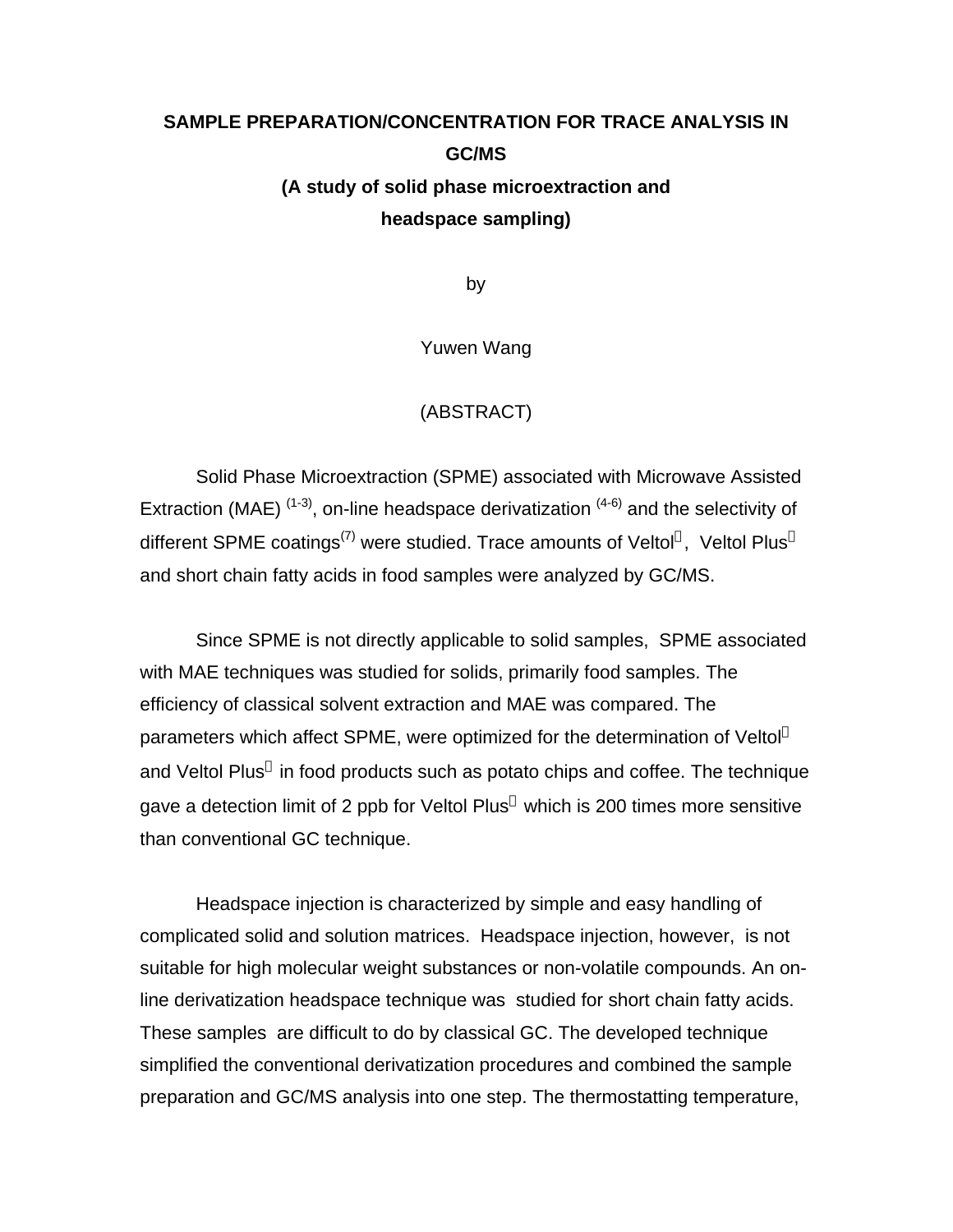time, solvent and matrix effects were investigated. Low calorie fat and some agricultural samples were analyzed. The detection limit for acetic acid is 8 ppb.

SPME is a novel sample introduction technique. The behavior of di(methylsiloxane), polyacrylate and Carbowax coatings on SPME fibers for compounds having different functional groups were investigated. The selectivities of the coating, sample pH and the sample temperature were investigated.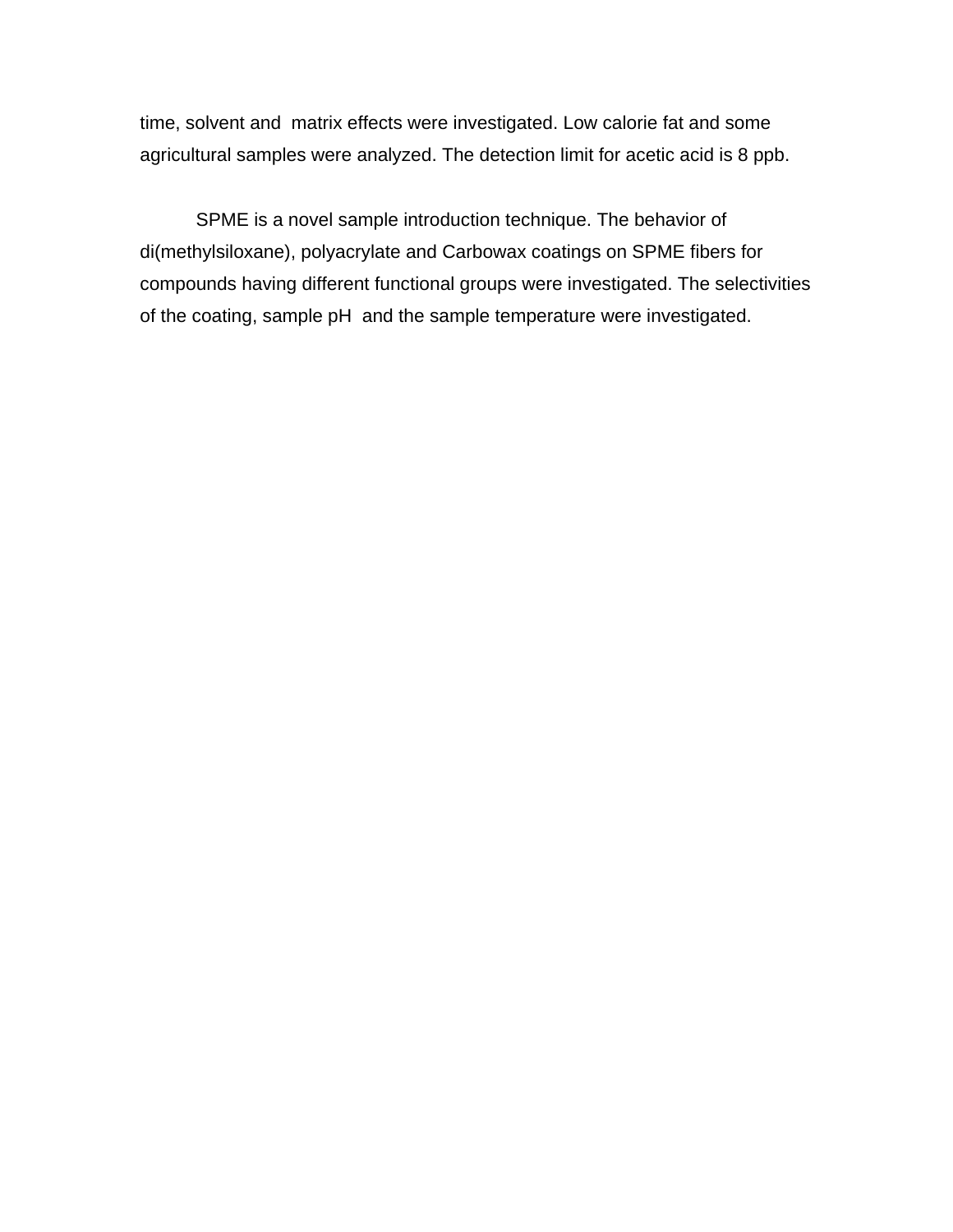#### **ACKNOWLEDGEMENTS**

I would like to express my sincerest gratitude to my adviser, Professor Harold M. McNair, not only for his support, advise and help during my study in Virginia Tech, but also for his friendship.

I would also like to thank Dr. John G. Dillard, Dr. James O. Glanville, Dr. Gary L. Long and Dr. Mark R. Anderson for serving as my research committee members.

My colleagues and friends also deserve my thanks. They are: Dr. Maha Khaled, Dr. Marissa Bonilla, Dr. Xiaowei Sun, Stephanye Armstrong, Gail Reed, and Mark Schneider. Especially Dr. Maha Khaled and Dr. Marissa Bonilla who gave me a lot of support in supplying the samples and helpful discussions.

With deepest love and appreciation, I would like to thank my father Ji Wang, mother Guiying Ma, sisters and parents-in-law for their constantly support and encouragement.

Most importantly, I would like to thank my wife Zengjuan Li and my son Lei Wang for their love and support.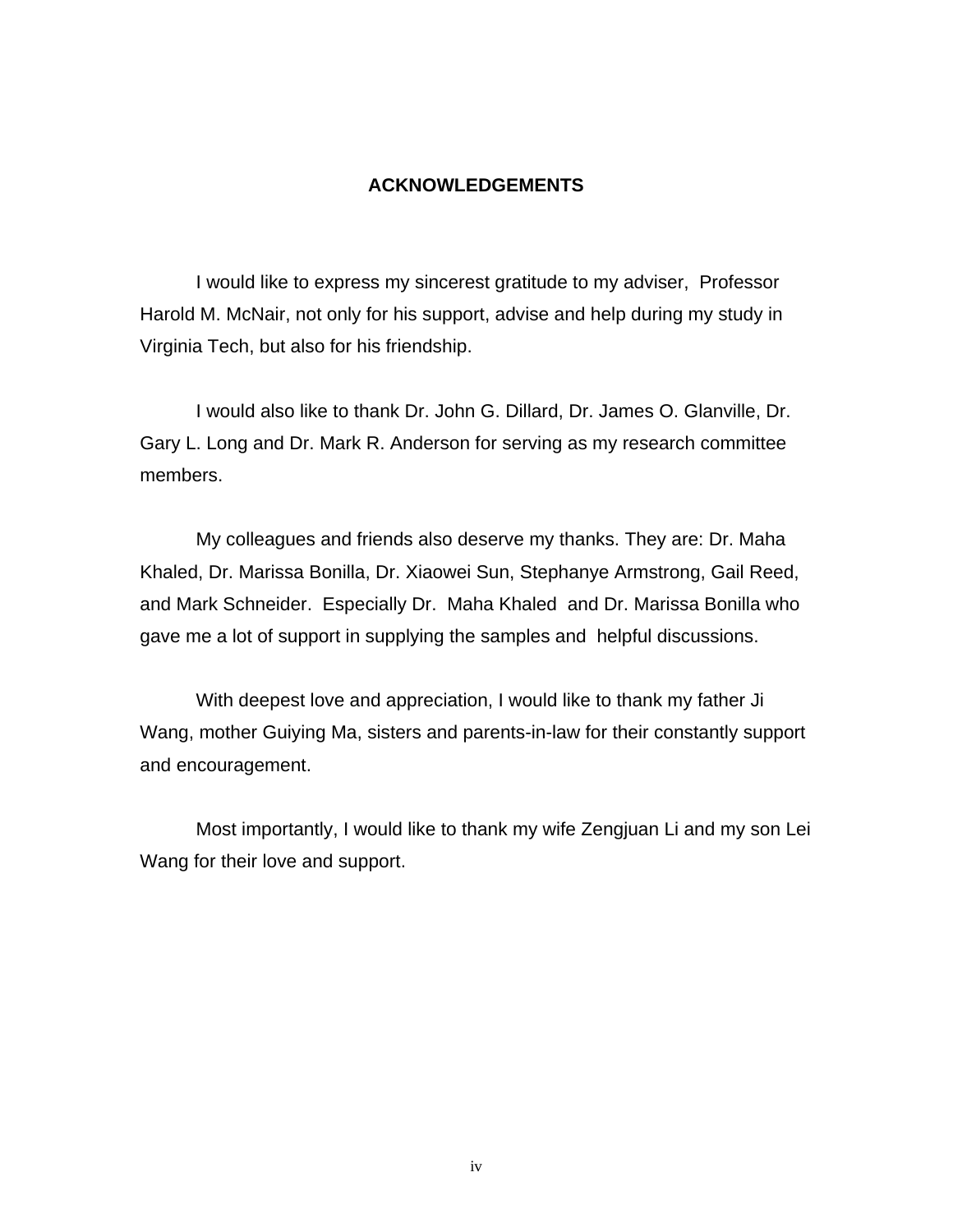# **TABLE OF CONTENTS**

| <b>ABSTRACT</b>                         | ii.            |
|-----------------------------------------|----------------|
| <b>ACKNOWLEDGEMENTS</b>                 | iv             |
| <b>TABLE OF CONTENTS</b>                | V              |
| <b>LIST OF FIGURES</b>                  | viii           |
| <b>LIST OF TABLES</b>                   | X              |
| <b>CHAPTER I INTRODUCTION</b>           | 1              |
| <b>CHAPTER II LITERATURE REVIEW</b>     | 4              |
| 2.1 Solid Phase Microextraction (SPME)  | $\overline{4}$ |
| 2.2 SPME-Headspace                      | 9              |
| 2.3 Headspace sampling                  | 12             |
| 2.4 Microwave Assisted Extraction (MAE) | 18             |
| CHAPTER III SPME ASSOCIATED WITH MAE    | 21             |
| 3.1 Introduction                        | 21             |
| 3.2 Experimental                        | 24             |
| 3.2.1 SPME-MAE extraction               | 24             |
| 3.2.2 Analysis of food products         | 25             |
| 3.2.2.1 Beverages                       | 25             |
| 3.2.2.2 Solid food products             | 25             |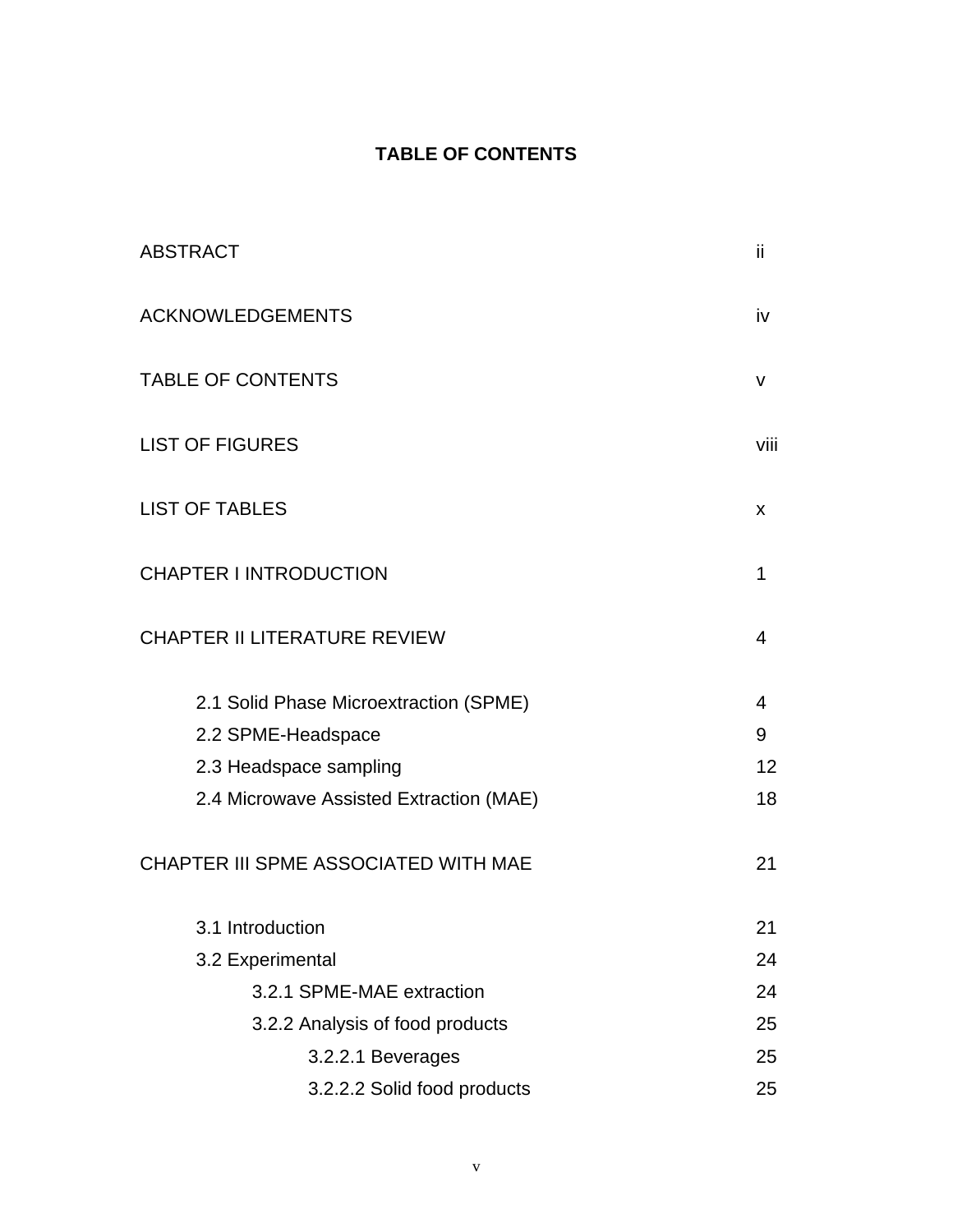| 3.2.3 GC/MS analysis                                   | 25 |
|--------------------------------------------------------|----|
| 3.3 Results and discussions                            | 26 |
| 3.3.1 Optimization of SPME absorption conditions       | 26 |
| $3.3.1.1$ pH                                           | 26 |
| 3.3.1.2 Ionic strength                                 | 26 |
| 3.3.1.3 Absorption time                                | 29 |
| 3.3.1.4 Fiber conditioning                             | 29 |
| 3.3.1.5 GC inlet                                       | 31 |
| 3.3.2 SPME associated with MAE                         | 31 |
| 3.3.2.1 MAE with water as solvent for hydrophobic      |    |
| sample matrices                                        | 32 |
| 3.3.2.2 MAE with water as solvent for water            |    |
| soluble sample matrices                                | 33 |
| 3.3.3 Comparison of SPME with conventional syringe     |    |
| injection                                              | 33 |
| 3.3.3.1 Detection limits                               | 33 |
| 3.3.3.2 Precision                                      | 35 |
| 3.3.4 Application of SPME in food products             | 37 |
| 3.3.4.1 Beverages                                      | 37 |
| 3.3.4.2 Chips and corn                                 | 37 |
| 3.4 Conclusions                                        | 44 |
| CHAPTER IV HEADSPACE SAMPLING – ON LINE DERIVATIZATION | 45 |
| 4.1 Introduction                                       | 45 |
| 4.2 Experimental                                       | 48 |
| 4.2.1 Chemicals                                        | 48 |
| 4.2.2 Instrumentation                                  | 48 |
| 4.2.3 Sample analysis                                  | 48 |
| 4.3 Results                                            | 50 |
| 4.3.1 Optimization of the method                       | 50 |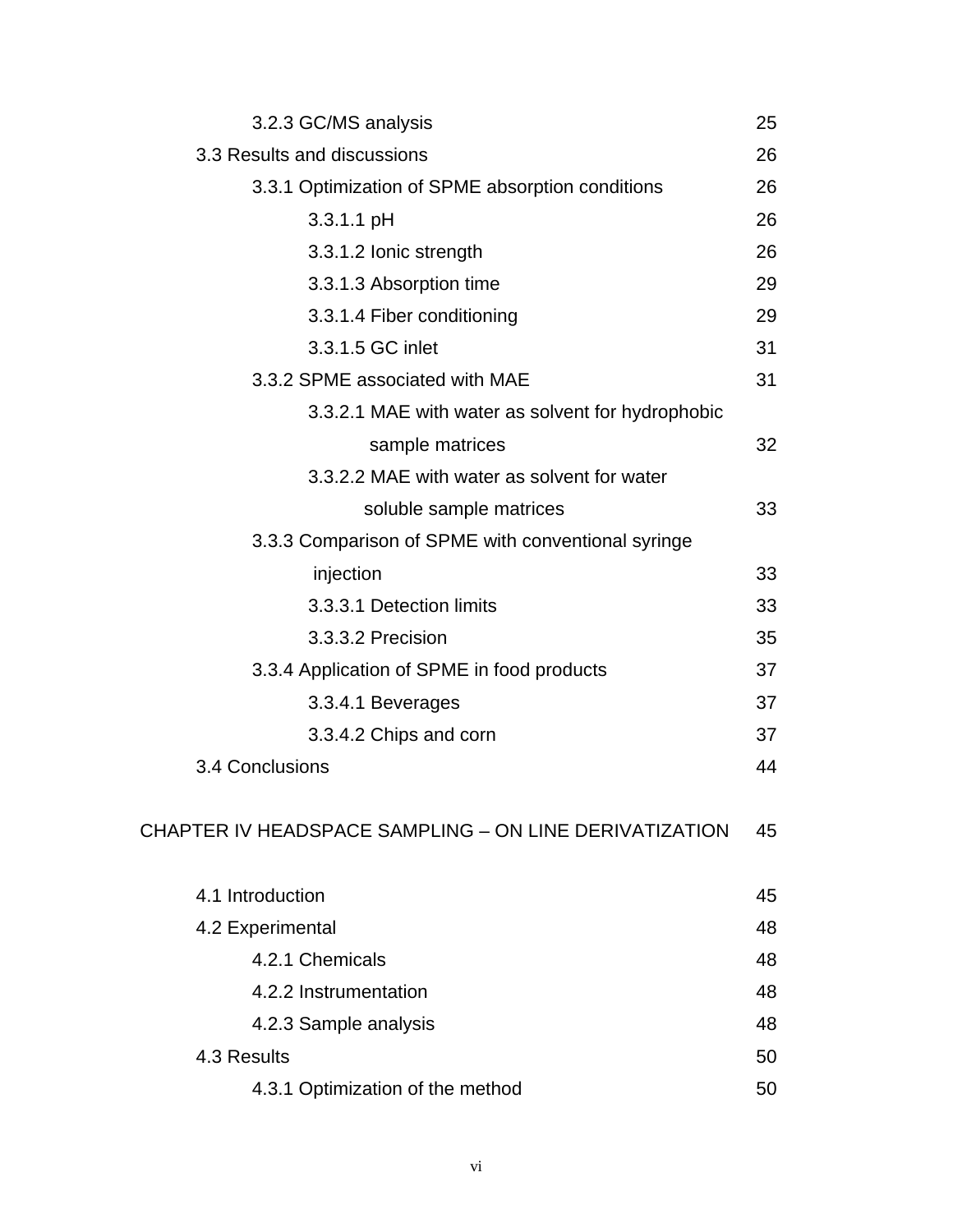| 4.3.1.1 Derivatization                      | 50  |
|---------------------------------------------|-----|
| 4.3.1.2 Thermostatting temperature and time | 50  |
| 4.3.1.3 Solvents                            | 58  |
| 4.3.1.4 Salt effect                         | 58  |
| 4.3.2 Precision                             | 61  |
| 4.3.3 Sample matrix effect                  | 61  |
| 4.3.4 Calibration                           | 64  |
| 4.3.5 Sample analysis                       | 64  |
| 4.4 Discussions                             | 71  |
| 4.5 Conclusions                             | 72  |
| CHAPTER V BEHAVIOR OF SPME COATINGS         | 73  |
| 5.1 Introduction                            | 73  |
| 5.2 Experimental                            | 74  |
| 5.2.1 Fiber coatings                        | 74  |
| 5.2.2 SPME extraction                       | 76  |
| 5.2.3 Temperature study                     | 76  |
| 5.2.4 GC/MS                                 | 76  |
| 5.3 Results and discussion                  | 78  |
| 5.3.1 SPME coating                          | 78  |
| 5.3.2 Degrees of absorption                 | 78  |
| 5.3.3 Modifications of the sample matrices  | 80  |
| 5.3.4 Temperature effect                    | 89  |
| 5.4 Conclusion                              | 90  |
| <b>CHAPTER VI GENERAL CONCLUSIONS</b>       | 94  |
| <b>LITERATURE CITED</b>                     | 96  |
| <b>VITA</b>                                 | 104 |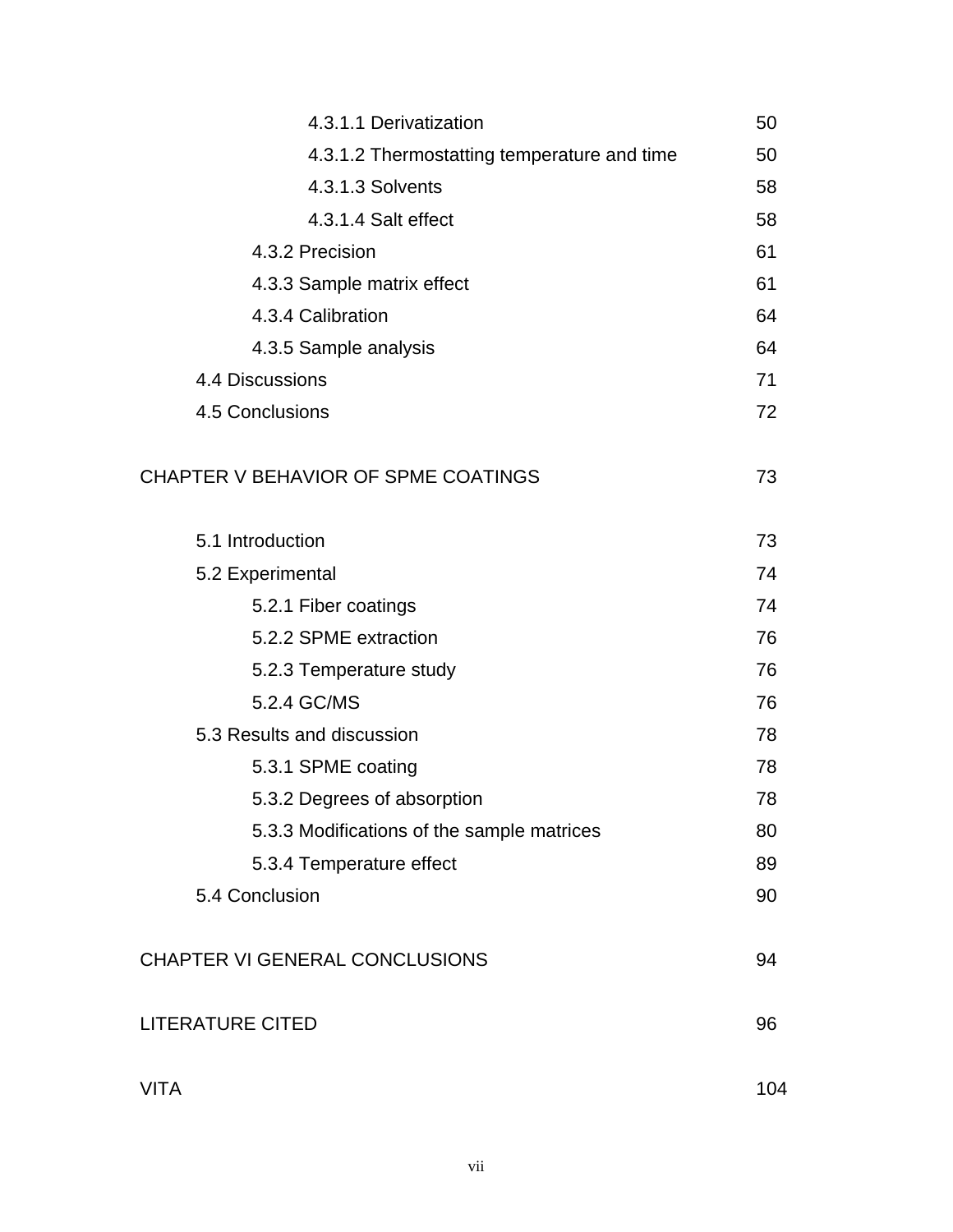## **LIST OF FIGURES**

| Figure        | Description                                           | Page |
|---------------|-------------------------------------------------------|------|
| Fig. $1$      | Schematic diagram of SPME assembly                    | 6    |
| Fig. $2$      | Schematic diagram of SPME absorption                  | 7    |
| Fig. $3$      | Schematic diagram of SPME-headspace                   | 11   |
| Fig. $4$      | Schematic diagram of headspace vial containing        |      |
|               | a liquid sample                                       | 13   |
| <b>Fig. 5</b> | Schematic diagram of the automatic balanced           |      |
|               | pressure system                                       | 14   |
| Fig. 6        | Schematic diagram of MAE vessel                       | 19   |
| Fig. 7        | Structures of Veltol® and Veltol-Plus®                | 23   |
| Fig. 8        | Influence of pH on absorption by SPME fiber           | 27   |
| Fig. 9        | Effect of salt on SPME extraction                     | 28   |
| Fig. 10       | Influence of absorption time on extraction            |      |
|               | efficiencies of Veltol® and Veltol-Plus®              | 30   |
| Fig. 11       | Comparison of SPME injection and direct GC            | 39   |
| Fig. 12       | Chromatograms of coffee by both SPME and              |      |
|               | direct GC injection                                   | 42   |
| Fig. 13       | Chromatograms of potato chips by direct MAE-injection |      |
|               | and MAE-SPME                                          | 43   |
| Fig. 14.      | Headspace of fatty acid trimethyl esters (10 ppm)     | 51   |
| Fig. 15       | <b>Effect of BSTFA volume</b>                         | 53   |
| Fig. 16       | Effect of thermostatting temperature (1)              | 54   |
| Fig. 17       | Effect of thermostatting temperature (2)              | 55   |
| Fig. 18       | Effect of headspace equilibration time on mass        |      |
|               | spectrometry peak area (1)                            | 56   |
| Fig. 19       | Effect of headspace equilibration time on mass        |      |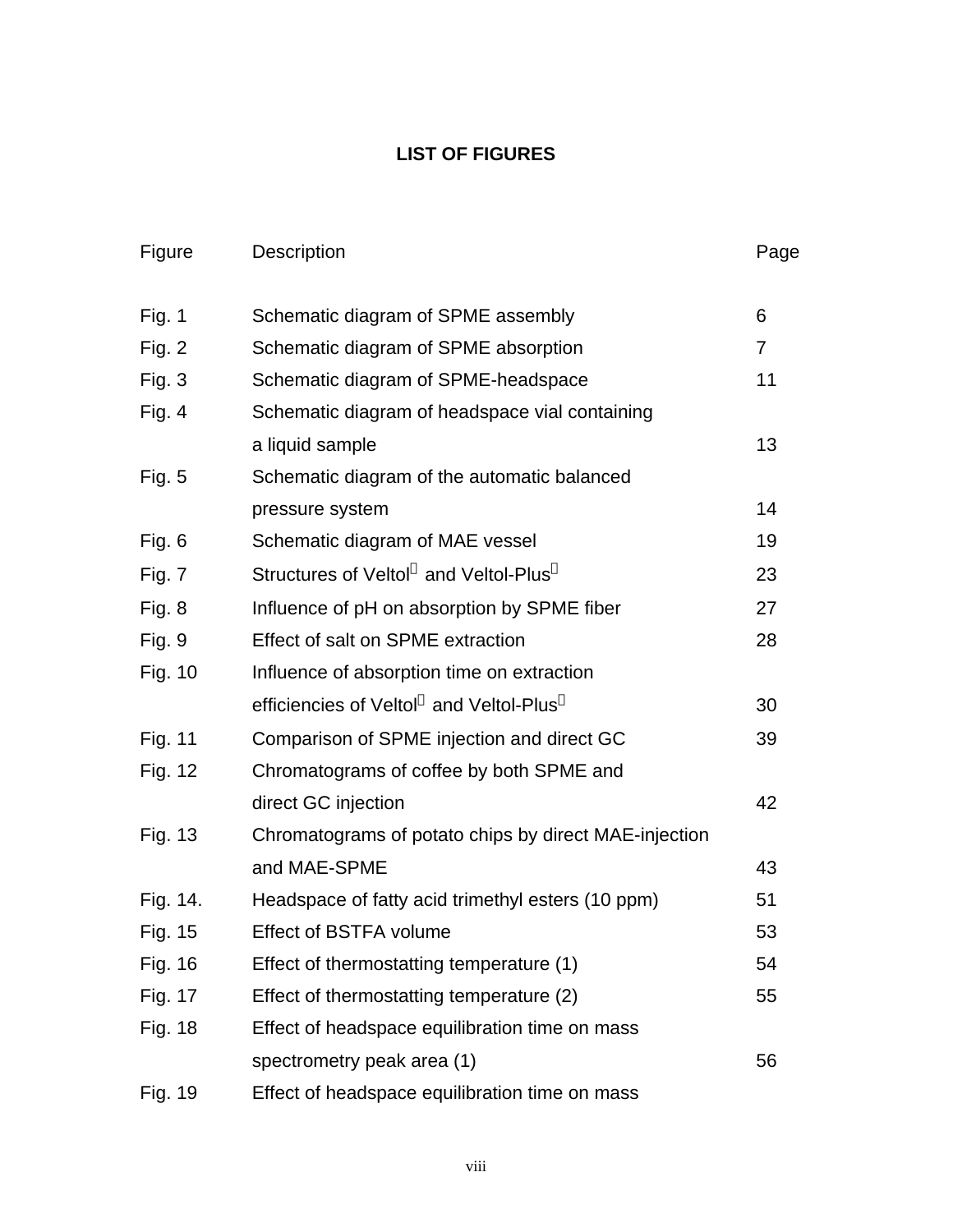|         | spectrometry peak area (2)                             | 57 |
|---------|--------------------------------------------------------|----|
| Fig. 20 | Effect of solvents                                     | 59 |
| Fig. 21 | Salt effect                                            | 60 |
| Fig. 22 | Effect of sample matrix on headspace sampling          | 63 |
| Fig. 23 | Calibration curves of formic, acetic, propionic and    |    |
|         | butyric acid trimethylsilyl ester using Salatrim       |    |
|         | matrix                                                 | 66 |
| Fig. 24 | Calibration curves of pentanoic, hexanoic,             |    |
|         | heptanoic and octanoic acid trimethylsilyl esters      |    |
|         | using Salatrim matrix                                  | 67 |
| Fig. 25 | Typical sample chromatogram of low calorie fat         | 69 |
| Fig. 26 | Typical sample chromatogram of tea                     | 70 |
| Fig. 27 | Schematic chemical structures of fiber coatings        | 79 |
| Fig. 28 | pH effect on acid absorption in poly(dimethylsiloxane) |    |
|         | (PDMS) coating                                         | 83 |
| Fig. 29 | pH effect on amine absorption in PDMS coating          | 84 |
| Fig. 30 | pH effect on acid absorption in polyacrylate           |    |
|         | (PA) coating                                           | 85 |
| Fig. 31 | pH effect on amine absorption in PA coating            | 86 |
| Fig. 32 | pH effect on acid absorption in Carbowax coating       | 87 |
| Fig. 33 | pH effect on amine absorption in Carbowax coating      | 88 |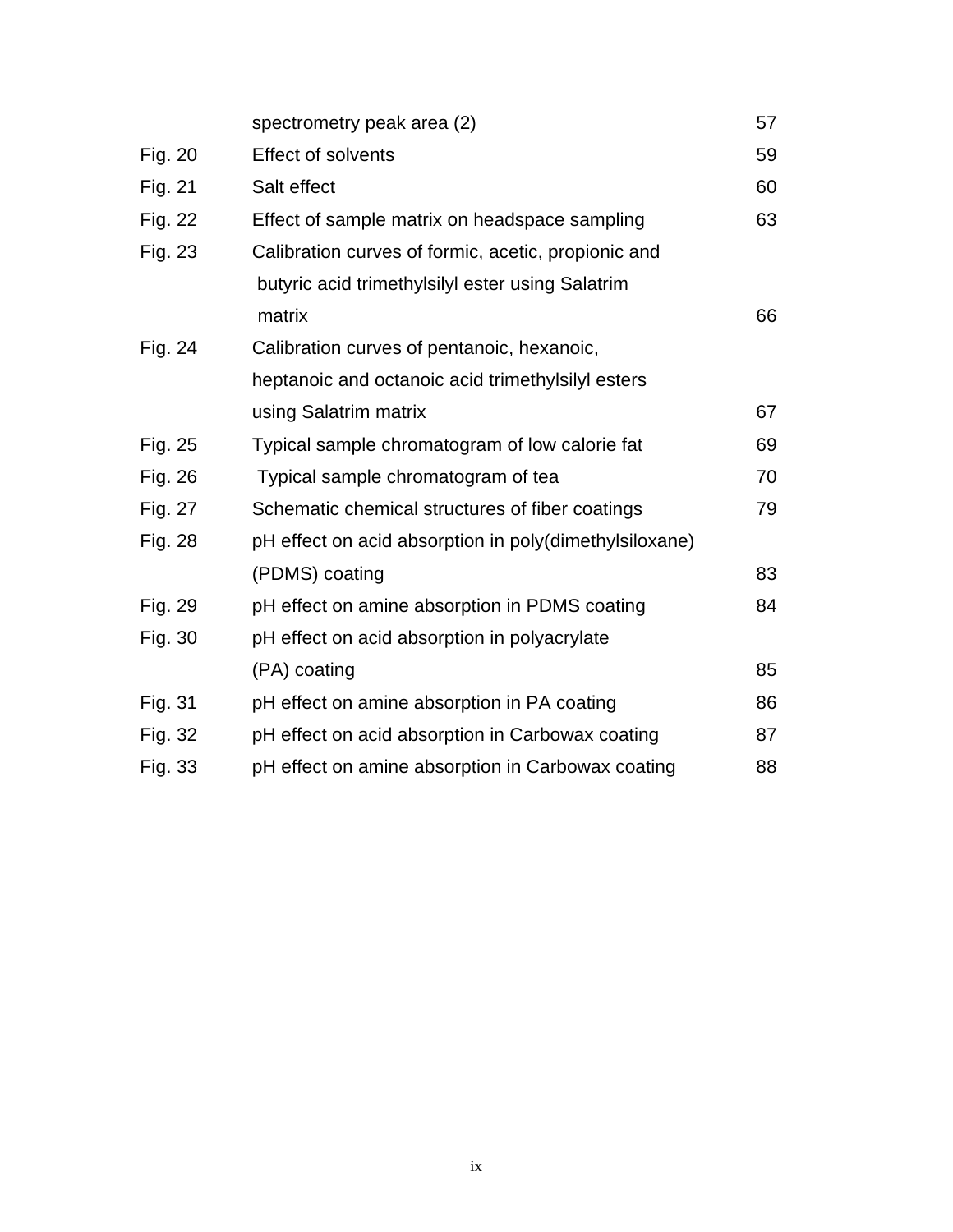# **LIST OF TABLES**

# Table Description **Page**

| Table 1  | 20<br>Dielectric constant of common solvents                |    |
|----------|-------------------------------------------------------------|----|
| Table 2  | Effect of injector temperature on peak area                 |    |
| Table 3  | Comparison of extraction efficiency of solvent with MAE (1) |    |
| Table 4  | Comparison of extraction efficiency of solvent with MAE (2) | 36 |
| Table 5  | Comparison of detection limits                              | 38 |
| Table 6  | Precision of direct and SPME injection                      | 41 |
| Table 7  | GC and headspace conditions                                 | 49 |
| Table 8  | Reproducibility of fatty acid trimethylsilyl esters         |    |
|          | in headspace GC/MS                                          | 62 |
| Table 9  | Regression analysis results                                 | 65 |
| Table 10 | Content of free acids in commercial products                | 68 |
| Table 11 | Parameters of fiber coatings                                | 75 |
| Table 12 | Amount absorbed at different coatings for                   |    |
|          | compounds having ten carbons                                | 81 |
| Table 13 | Amount absorbed at different coatings for                   |    |
|          | compounds having fourteen carbons                           | 81 |
| Table 14 | Temperature effect on PDMS absorption                       | 91 |
| Table 15 | Temperature effect on PA absorption                         | 92 |
| Table 16 | Temperature effect on Carbowax absorption                   | 93 |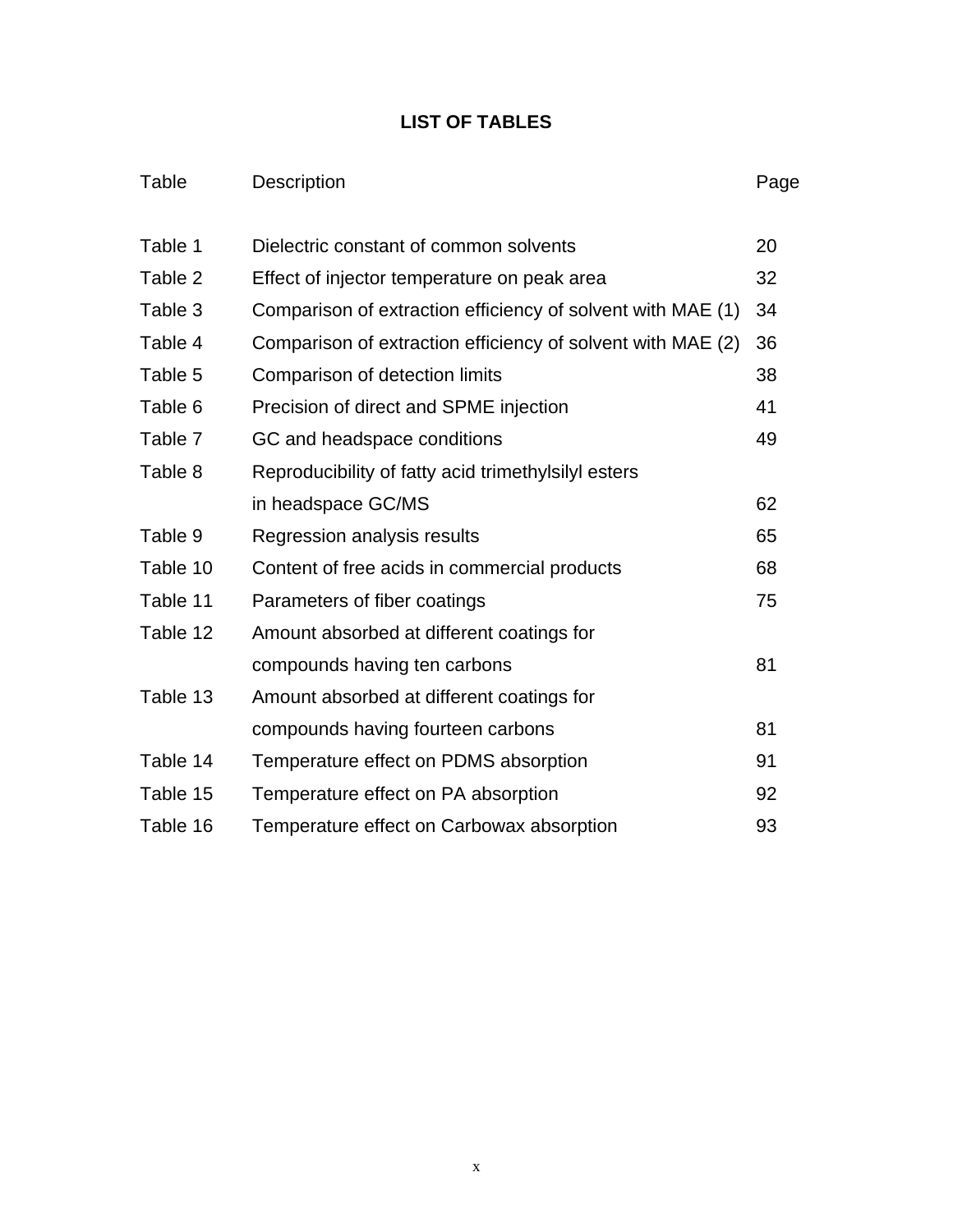#### **CHAPTER I**

#### **GENERAL INTRODUCTION**

With the development of advanced analytical techniques, trace and ultra trace analysis have been a major challenge for analytical chemists. Analytical chemistry involves the separation, identification, and quantitation of target compounds in complex samples. In analytical chemistry, chromatography is the most widely used separation technique. Modern chromatographic techniques have an excellent separation power. They are versatile and allow the use of a variety of detection techniques. Sensitive detectors have been well developed and are commonly applied. However, due to the increasing requirements of environmental and toxiological regulations, the current detection limits cannot meet all needs, so sample enrichment is frequently required before introduction into the chromatographic system. As a result, sample preparation is most time consuming and costly part of many analyses.

The goal of any sample preparation step is to yield the analytes of interest in a form and concentration that can be readily analyzed. Extractions using liquids, such as Soxhlet extraction and liquid-liquid extraction, are routinely used in laboratories throughout the world. Unfortunately, these methods are generally time consuming and sometimes require large amounts of toxic and expensive organic solvents. Supercritical Fluid Extraction (SFE) is an advanced extraction technique. It is characterized by the use of a non-toxic, easily removed supercritical fluid such as carbon dioxide. However, the expensive equipment and the high cost of ultra pure carbon dioxide limits its usage. For a successful chromatographic analysis, both the sample preparation step and the chromatographic process should be optimized carefully. The continuous search for rapid, efficient, cost effective and environment-friendly means of analytical extractions has prompted the introduction of Solid Phase Microextraction (SPME) into the field of analytical chemistry. The technique is fast, simple, sensitive and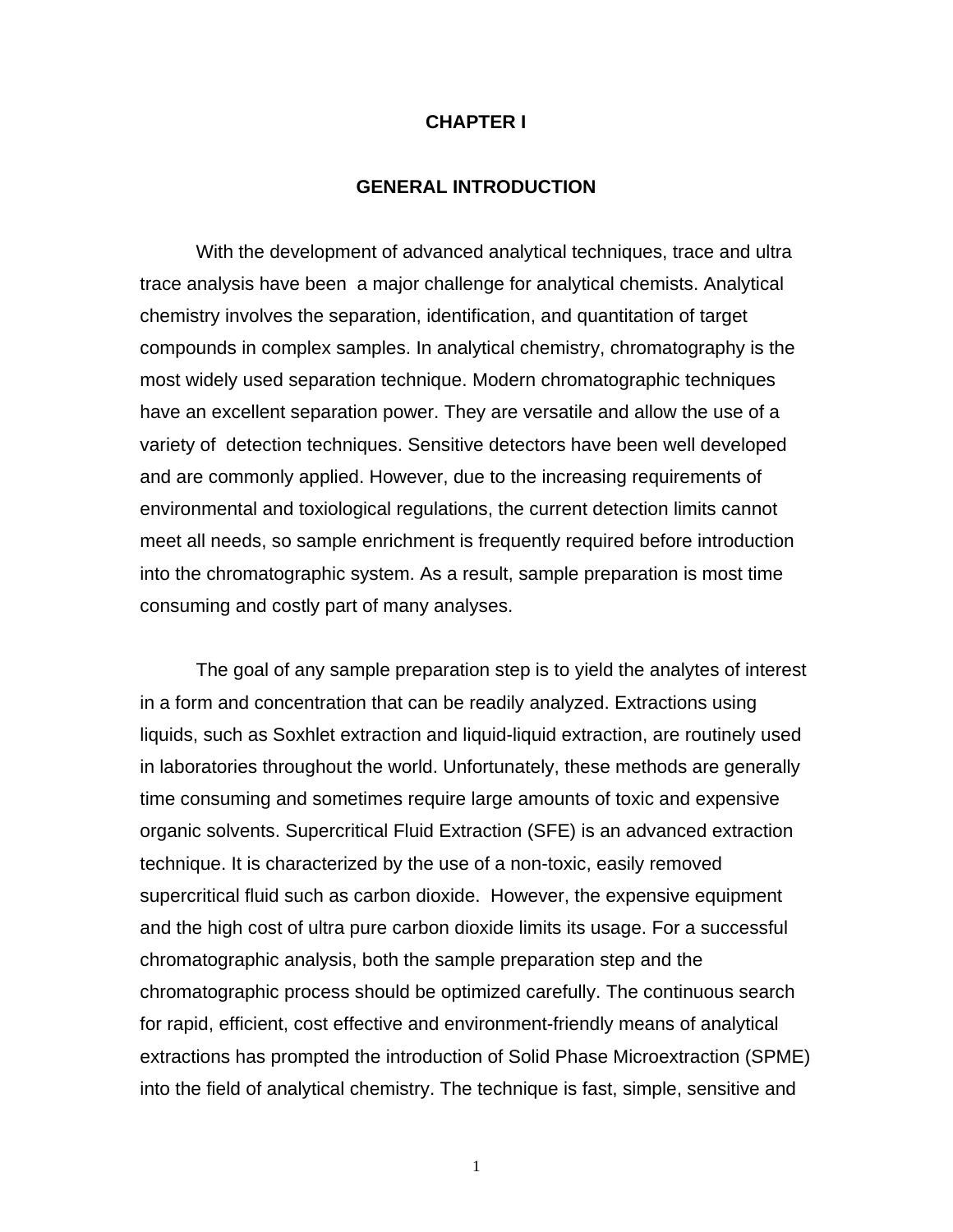does not require an extracting solvent. During the past five years, the application of SPME has experienced a rapid advance. Since the preferred matrix for SPME is water, the technique has been mainly used for trace organics in drinking, ground and waste water.

In order to expand the technique to solid samples, a headspace-SPME technique has also been developed. The combination of SPME and headspace GC combines the advantages of both techniques.

Static headspace sampling is a common technique for gas chromatography. Headspace sampling is characterized by using a simple sample preparation procedure for complicated liquid and solid matrices. Since the sample has to be heated and the analytes passed through a transfer line, it can only be used for volatile and thermally stable samples.

The primarily goal of this thesis has been to extend the applicability of trace and ultra trace analysis by using different sampling techniques including SPME and headspace with some modifications to overcome their natural limitations.

The thesis consists of six chapters. Chapter I is a general introduction. Chapter II introduces the techniques used and describes their development during recent years. The techniques involved include SPME, headspace, SPMEheadspace and microwave assisted extraction (MAE). Chapters III, IV and V deal with studies of these respective techniques.

In order to efficiently use SPME techniques and explore the use of SPME for solid samples, Chapter III discusses the association of SPME techniques with microwave assisted extraction (MAE). Trace amounts of Veltol® and Veltol Plus® (flavor enhancers in food) were concentrated and analyzed by GC/MS.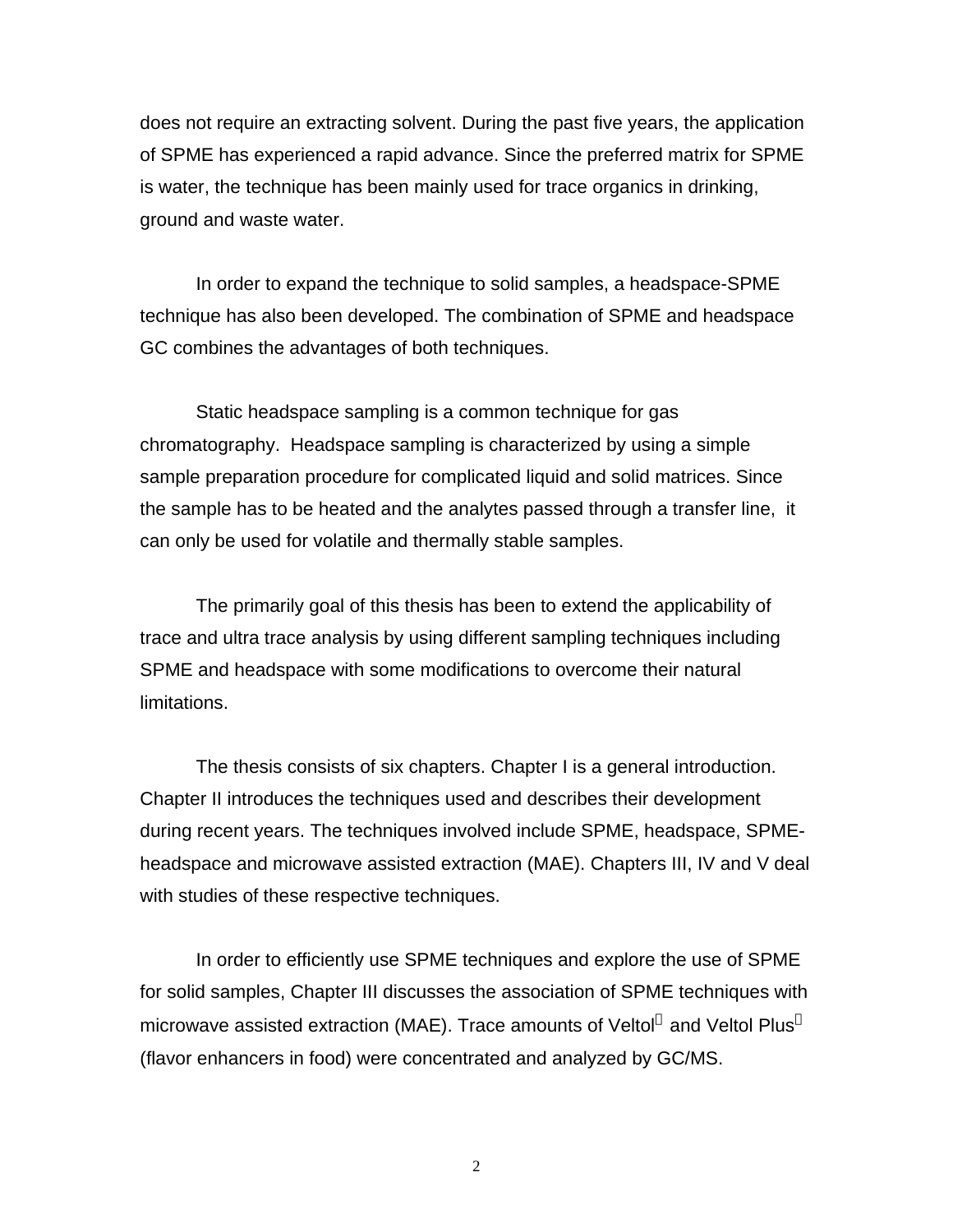Headspace-GC is not suitable for some polar compounds such as organic acids and bases due to their limited volatility or thermal stability. The analysis of these compounds are also difficult in both GC and HPLC because of their strong adsorption in GC columns and their lack of chromophores for UV detection in HPLC. Chapter IV discusses an on-line derivatization technique for headspace GC-MS. The trace analysis of short chain fatty acids was carried out using this technique.

Chapter V is a fundamental study of the selectivities of SPME fiber coatings with different functional groups . The purpose of this study was to attempt to understand the absorption mechanism and develop general guidelines for the SPME technique.

Chapter VI contains the conclusions for the research.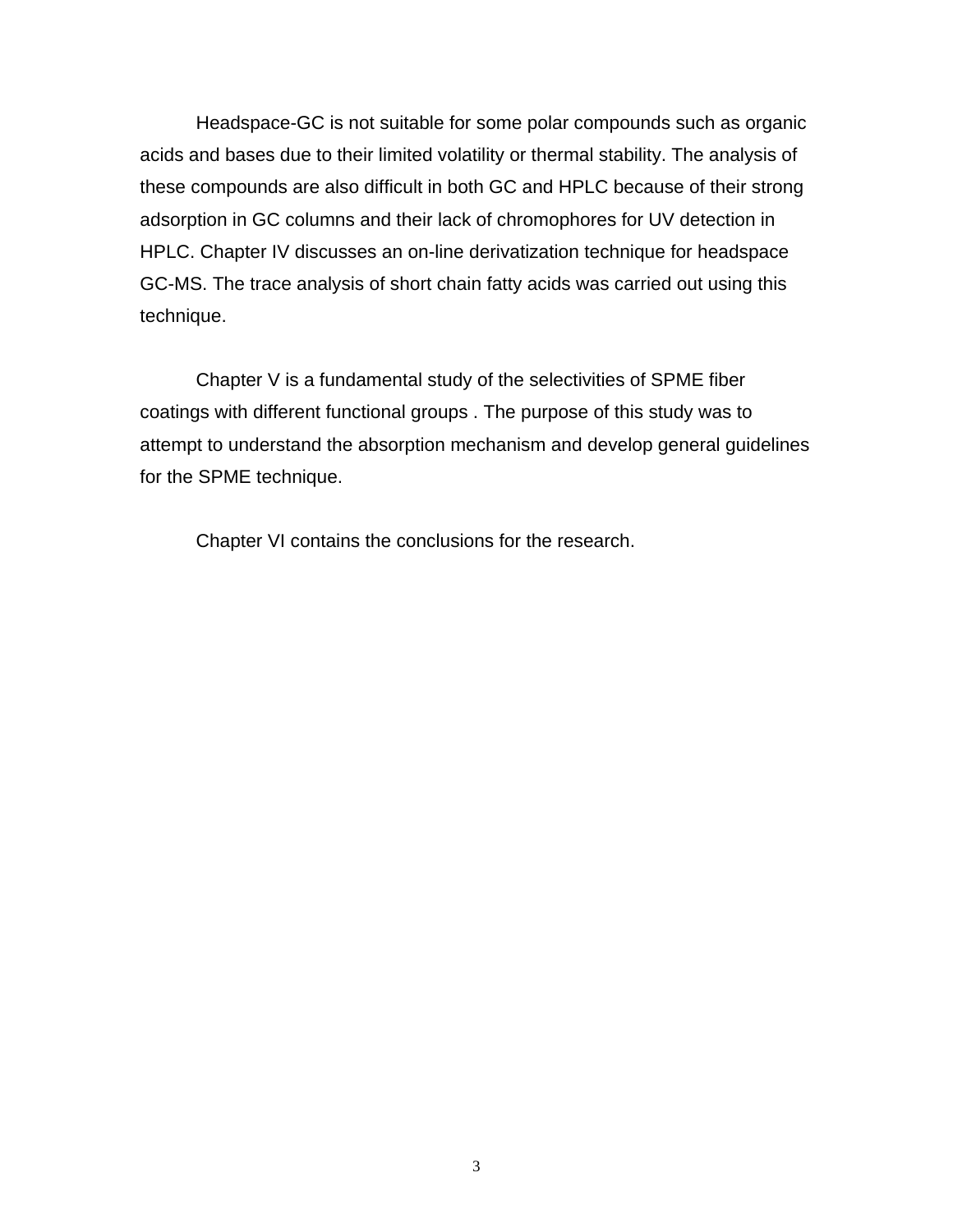#### **CHAPTER II**

#### **LITERATURE REVIEW**

#### **2.1 Solid Phase Microextraction(SPME)**

SPME is a new sample enrichment technique which can easily transfer the analytes to the GC inlet. Since the invention of the technique in 1989 by J. Pawliszyn<sup>(8)</sup> its applications have dramatically increased. It has been used mainly for environmental water analysis<sup>(9-36)</sup>.

The basic equipment of SPME is simple. As shown in Fig 1, a fused-silica rod is connected to a stainless steel tube that can be withdrawn inside a syringe needle, after sampling, for protection and transfer to GC inlets. The fused silica is coated with a thin film of hydrophoic usually dimethylsiloxane. During SPME sampling, the fiber is lowered from the syringe needle and inserted into the aqueous sample solution. The fiber coating is exposed to the stirred sample and the analytes are absorbed into the fiber coating. When the sampling is complete, the fiber is first withdrawn into the syringe needle and then transferred to a heated GC inlet. The analytes are then thermally desorbed and transferred into the GC column.

SPME preserves all the advantages of Solid Phase Extraction (SPE) such as simplicity, low cost, easy automation and on-site sampling. It also eliminates one disadvantages of SPE, the use of organic solvents. No special thermal desorption equipment is used and no modification of the GC inlet are required. SPME integrates the sample preparation and GC injection into one step. Because SPME is a static extraction process, the surface area is not as critical as in SPE and detection limits as low as ppt are often reported  $(37)$ .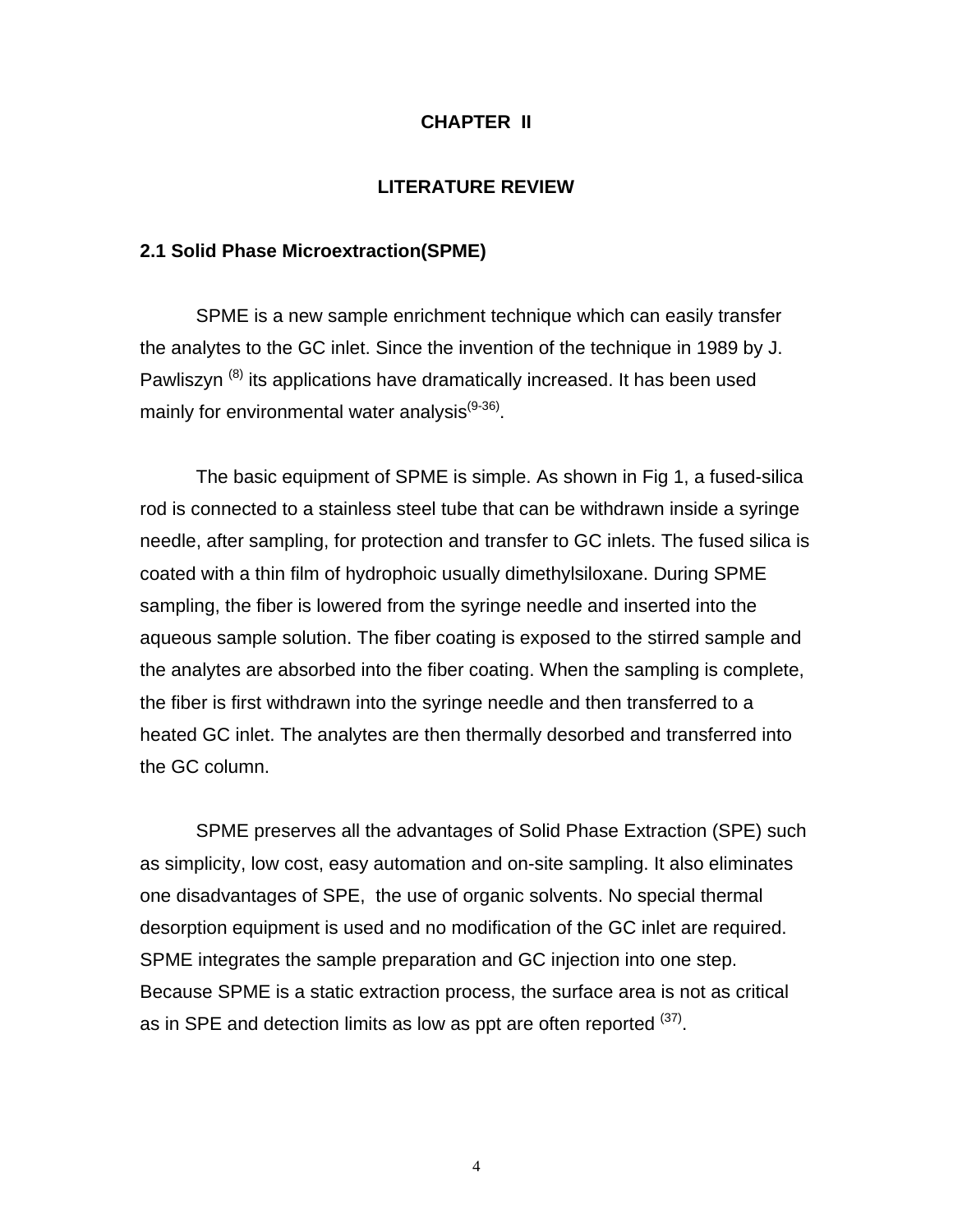The basic principle of SPME sampling is the partitioning of the analytes between the fiber coating and the sample matrix. When equilibration of the analyte between the fiber coating and sample is reached, the partition coefficient can be defined as:

$$
K_{SPME} = C_f/C_s \tag{1}
$$

Where  $K_{SPME}$  is the partition coefficient,  $C_f$  is the concentration of analyte in the fiber coating and  $C_s$  is the concentration of analyte in the sample. If the mass of the analyte is used, equation (1) can be rewritten as:

$$
K_{SPME} = (n/V_f)/(C^{\circ} - n/V_s)
$$
 (2)

Where n and  $V_f$  are the mass absorbed by the fiber and the volume of the fiber coating; C<sup>o</sup> is the original concentration of the analyte in the sample and  $V_s$  is the volume of the sample. By rearranging equation (2), the equation can be written as:

$$
n = K_{SPME} V_f C^{\circ} V_s / (K_{SPME} V_f + V_s)
$$
 (3)

equation (3) describes the mass absorbed by the polymeric coating after equilibrium has been reached. Because the volume of the fiber coating is so small (~ 0.36-0.66  $\mu$ L) compared with the volume of sample (usually ~ 5 mL), equation (3) can be simplified as:

$$
n = K_{SPME} V_f C^{\circ} \tag{4}
$$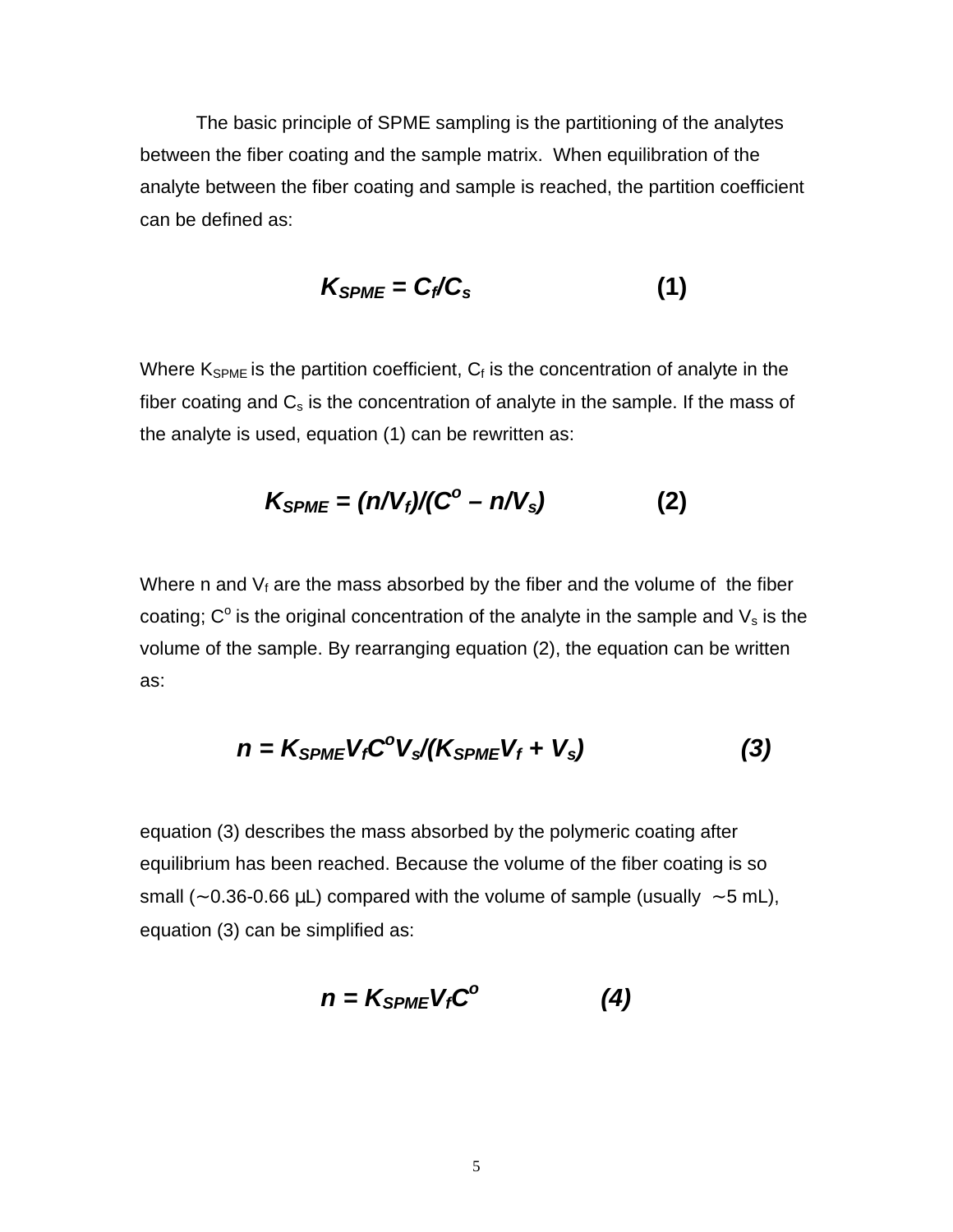

**Fig 1. Schematic diagram of SPME assembly**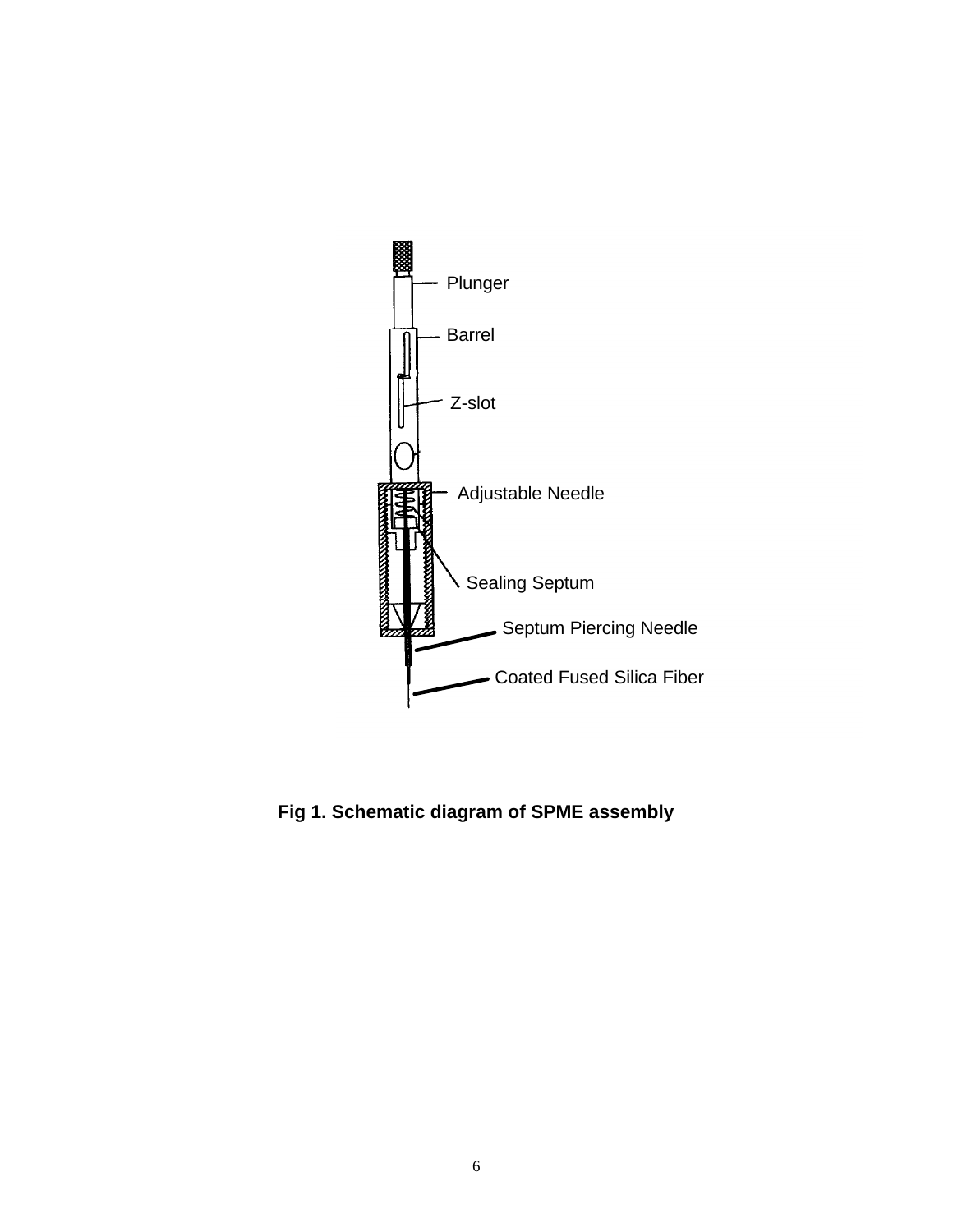

**Fig. 2 Schematic diagram of SPME absorption**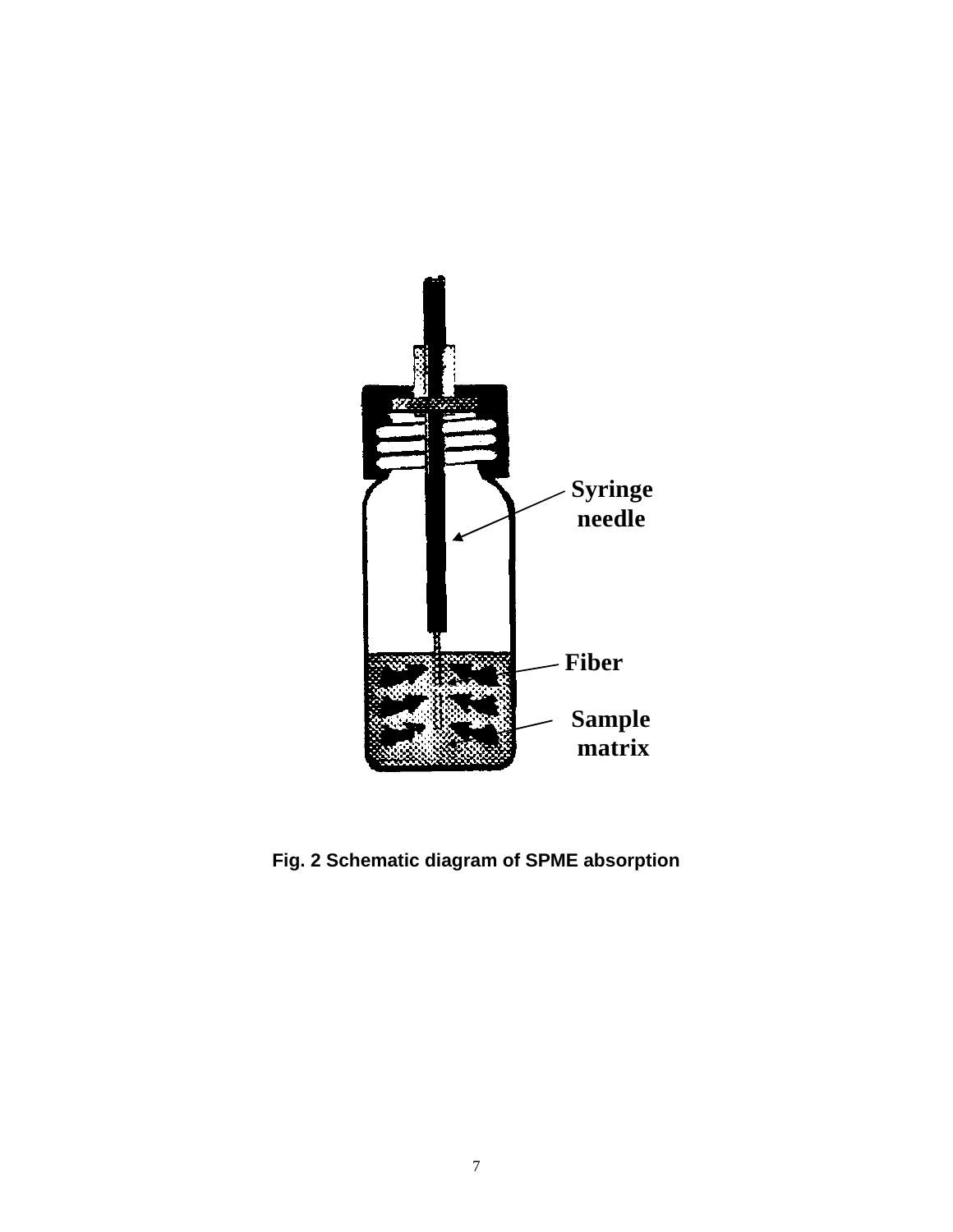For large sample volumes the amount extracted is directly proportional to the initial concentration  $C^{\circ}$  in the sample. It should be noted that for compounds with a high  $K_{SPME}$  value, the sample volume  $V_s$  significantly contributes to the amount extracted. From equation (4), the sensitivity of the SPME technique is seen to be also affected by the partition coefficient and the volume of the fiber. Increasing the volume of the fiber is difficult because of the limited coating technique and also the fiber has to fit inside a syringe needle for easy injection into a GC. The best way to increase the sensitivity of the SPME extraction is to increase the partition coefficient  $K_{SPME}$ . This can be done by: (1) changing the chemical nature of the fiber coating; and (2) modifying the sample matrix by adjusting pH and/or adding salt.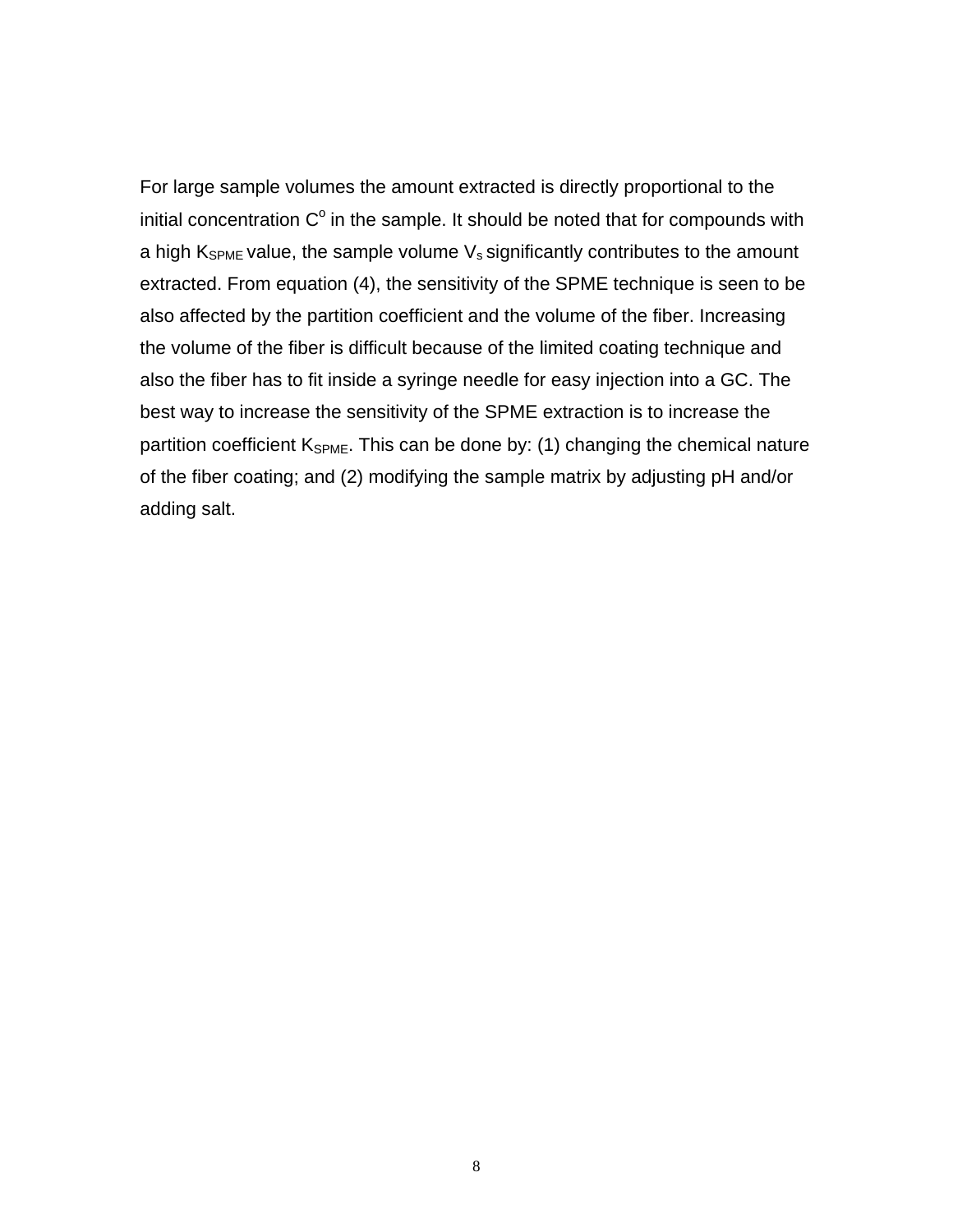#### **2.2 SPME-Headspace**

The SPME technique was originally invented for water samples. To accommodate solid samples, the technique has been developed as SPMEheadspace<sup>(38)</sup>, which combines both headspace and SPME techniques.

Since the introduction of the SPME-Headspace, many applications such as pharmaceutical, food and environmental samples have been studied (55-75). In SPME-Headspace, a solid sample is put into a headspace vial and sealed. The vial is heated to increase the vapor pressure of the target compounds from the sample. Chemical equilibrium is allowed to establish between the solid sample and the vapor headspace. A SPME fiber is inserted into the headspace without contacting the sample. The fiber coating absorbs vapors of analytes from the headspace (Fig. 3).

 In SPME-Headspace, volatile analytes are easily concentrated in headspace. For semivolatiles, their low volatility may slow the mass transfer from the matrix to the headspace. In some cases, the kinetically controlled desorption of volatiles from solid samples can limit the speed of extraction. In these cases, longer extraction times are required. In the case of solid samples, diffusion is much slower. This can been seen by comparing the order of magnitude of the diffusion coefficient D: it is around 10<sup>-6</sup> in liquids and 10<sup>-8</sup> to 10<sup>-11</sup> in solids, while it is 10<sup>-1</sup> in gases  $^{(76)}$ .

There are three phases (fiber coating, headspace and sample matrix) involved in the headspace SPME. The analytes first diffuse to the headspace from sample matrix and then to the fiber coating. According to Zhang and et. al.  $(38)$ , the amount absorbed by the coating in SPME-headspace is

$$
n = K_{SPME} V_f C^{\circ} V_s / (K_{SPME} V_f + K_{HS} V_{HS} + V_s)
$$
 (5)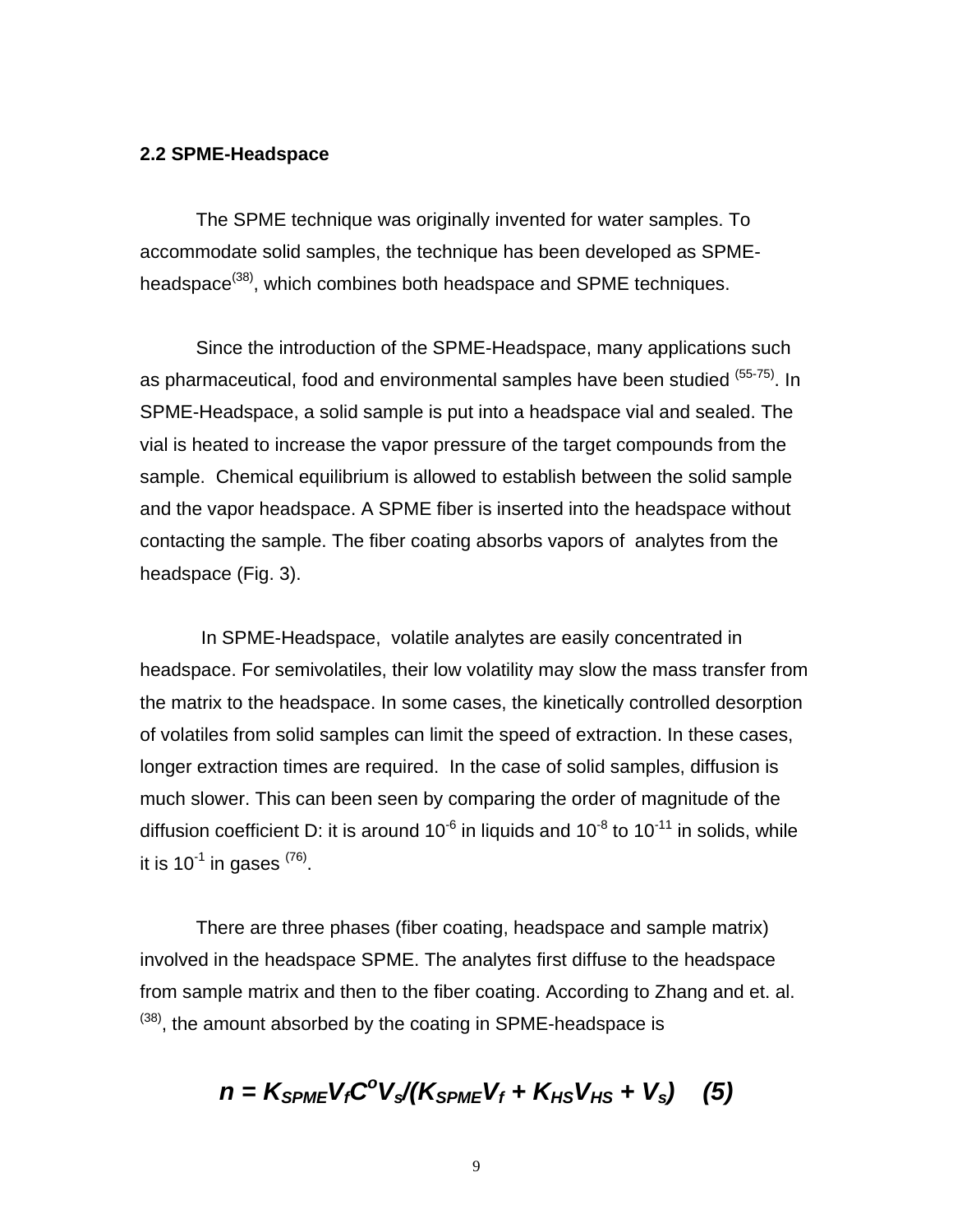where  $K<sub>HS</sub>$  is the partition coefficient of the sample between headspace and sample which is defined as  $K_{HS} = Cs/Cg$ .  $V_{HS}$  is the volume of headspace. Other notations are same as in equation (3). Comparing equation (3) with equation (5), it is apparent that the amount absorbed by SPME-headspace is affected by the term  $K_{HS}V_{HS}$ . According to the two equations, the sensitivity of SPME-headspace can never be higher than that of the corresponding liquid sampling method, because generally  $K_{HS}V_{HS} > 0$ . This term inversely influences the amount absorbed or, in other words, the detection limit obtained. For volatile compounds,  $K_{HS}$  is relatively small so the sensitivity is not greatly affected. For semivolatiles,  $K_{HS}$  is large and this dramatically decreases the sensitivity of the technique. Thus the SPME-Headspace technique for solid samples loses both speed and detection limit when compared to classical SPME.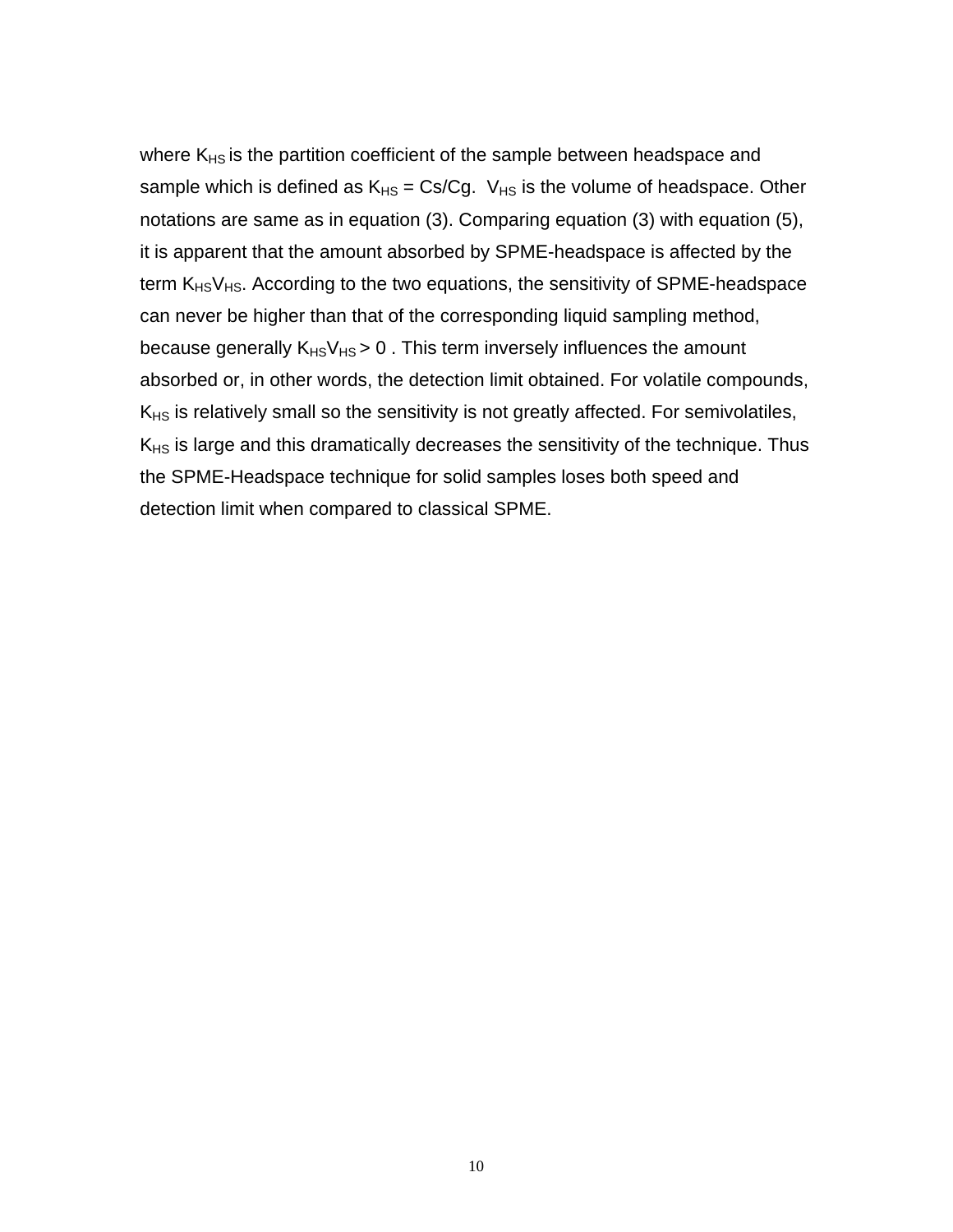

**Fig. 3 Schematic diagram of SPME-headspace**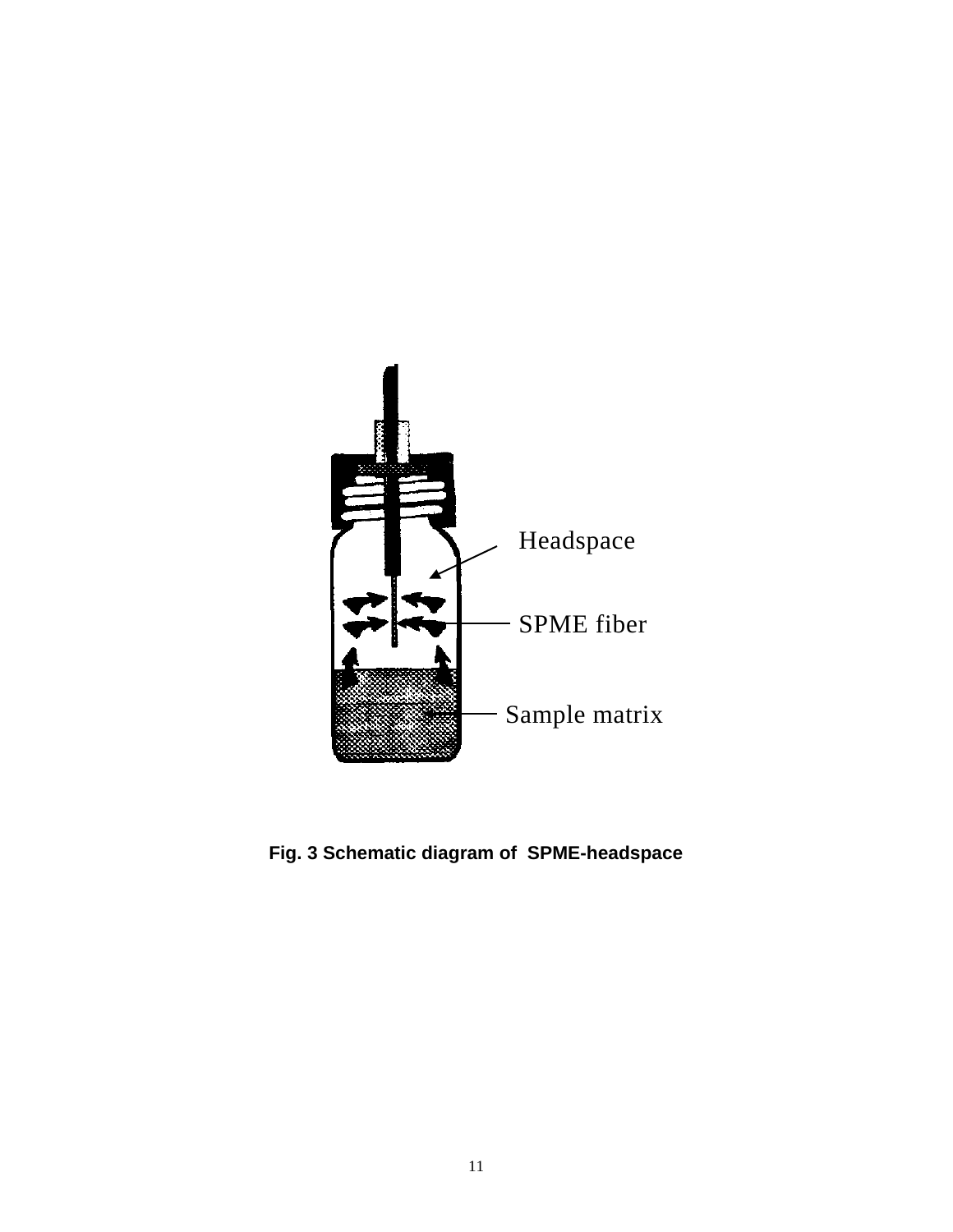#### **2.3 Headspace sampling**

Headspace analysis analyzes a gas in contact with a liquid or solid sample. The first documented combination of GC with headspace sampling was reported by Bovijn and co-workers at the 1958 Amsterdam Symposium (39), on continuous monitoring of the hydrogen content in the water at power stations. In 1960, W. H. Stahl and co-workers also used headspace sampling for the gas chromatographic analysis of the gas in sealed cans for oxygen content<sup>(40)</sup>.

Since the commercial introduction of the technique, headspace sampling has been widely used for analysis for volatile compounds<sup>(41-52)</sup>. Static headspace analysis which is probably the simplest solvent-free sample preparation technique, has been used for decades to analyze volatile organic compounds. The sample (liquid or solid) is placed in a vial and the vial is sealed. The vial is then heated and the volatile compounds are driven into the headspace. An equilibrium between the headspace and the sample matrix is reached (Fig. 4). A portion of the vapor from the headspace is injected into a GC.

Among the several headspace sampling systems, balanced-pressure sampling systems is the one of the most popular injection systems. In balancedpressure systems, an aliquot of the headspace of the vial is not withdrawn by suction as the normal syringe injection. Instead, after equilibrium has been reached, the vial is pressurized by the carrier gas to a pressure which can be chosen manually. Next the pressurized gas in the vial expands onto the GC column, resulting in a flow of the mixed headspace gas from the vial to the column. Since both the pressure that builds up in the vial and the time of transfer can be set, the transferred volume of the headspace gas can be accurately controlled. An automated system of balanced-pressure headspace was first introduced in 1967 $<sup>(53)</sup>$ . The schematic diagram of modified balanced pressure</sup>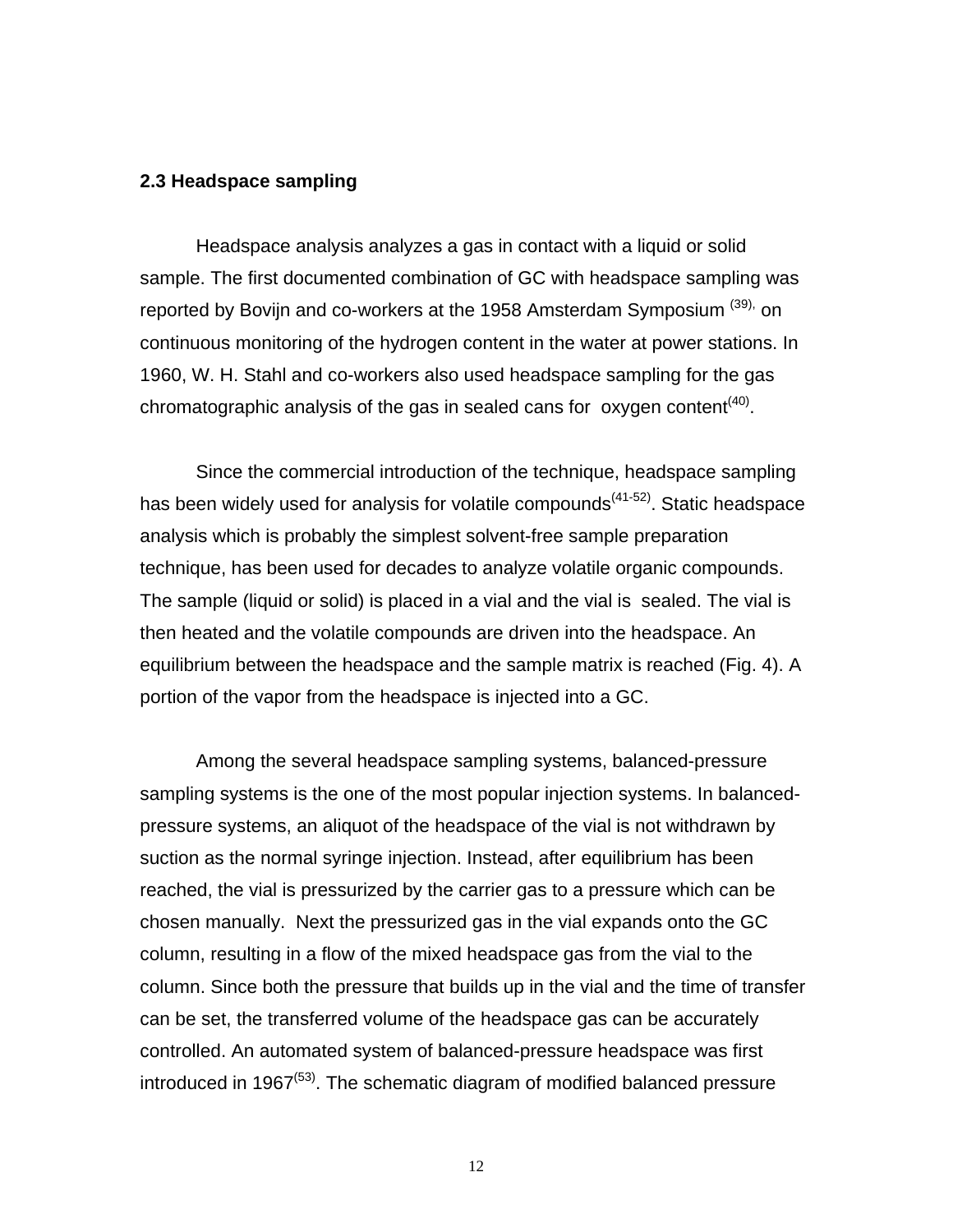

**Fig. 4 Schematic diagram of headspace vial containing a liquid sample Vg = volume of gas phase, Vs = volume of liquid phase**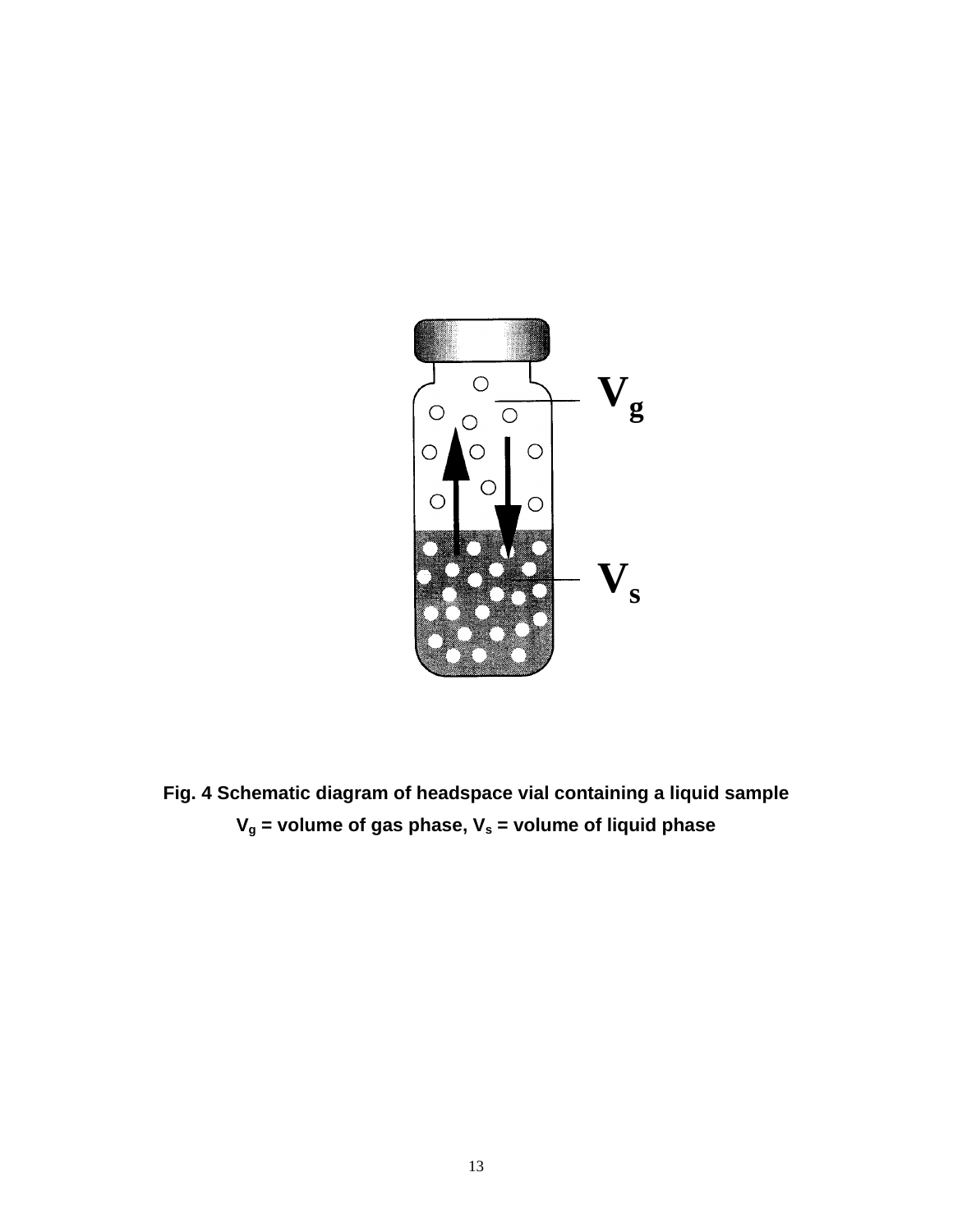

**Fig. 5 Schematic diagram of the automatic balanced pressure system (54). (1)equilibration (stand-by), (2) pressurization, (3)** sample transfer. V = on/off solenoid valves,  $p_p$  = pressurizing **pressure, pv = original headspace pressure in the vial.**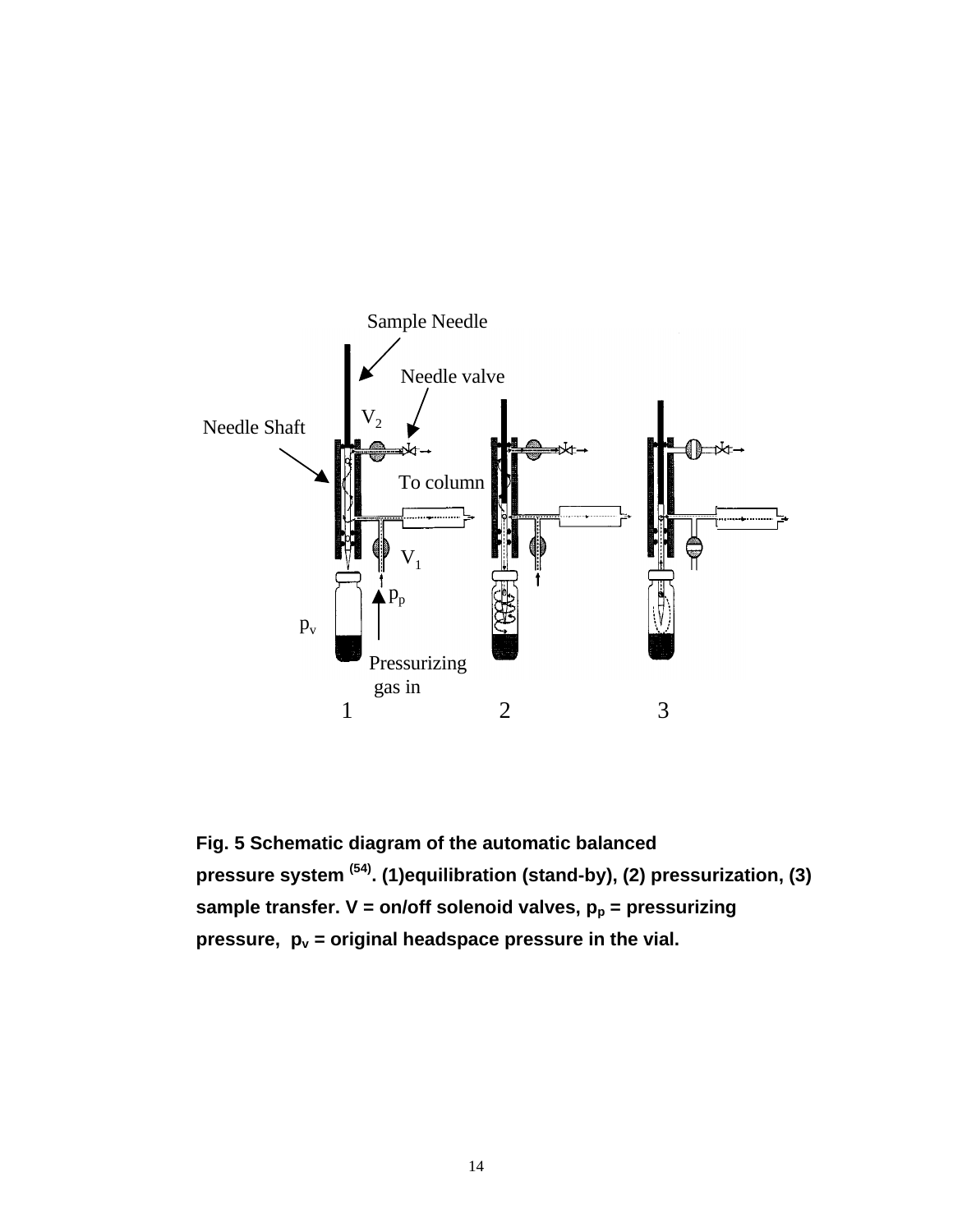system is show in Fig.  $5^{(54)}$ . A heated needle made of either stainless steel or platinum, which has a hollow part permitting flow in either direction, moves in a heated shaft that is continuously swept by a small purge gas flow to avoid contamination. In the stand-by position (Step 1, Fig 5) the needle is sealed against atmosphere by an O-ring. After the equilibration has been reached, the needle penetrates the septum of the vial (Step 2, Fig. 5) and part of the carrier gas flows into the vial to build up the pressure. After a few minutes (pressurization time) the carrier gas is temporarily disconnected by closing valve V1 (Step 3, Fig. 5). Since the sample vial is connected to the GC inlet by a heated transfer line, an aliquot of the gas from the vial is transferred into the GC injector. The volume of the aliquot is set by controlling the time of transfer.

The basic equation for static headspace analysis can be derived as follows. When the vapor phase and the sample phase are equilibrated, the partition coefficient is:

$$
K_{HS} = C_s/C_g \tag{6}
$$

Where  $K_{HS}$  is the partition coefficient,  $C_s$  is the concentration of the analyte in the sample and  $C_q$  is the concentration of the analyte in the vapor. The total mass of the analyte is the sum of the mass in the sample and vapor phases:

$$
C^{\circ}V_{s}=C_{s}V_{s}+C_{g}V_{g}
$$
 (7)

where  $C^{\circ}$  is the original concentration of the sample,  $V_{s}$  is the volume of the sample and  $V_q$  is the volume of the headspace. According to this equation 7 can be rewritten as: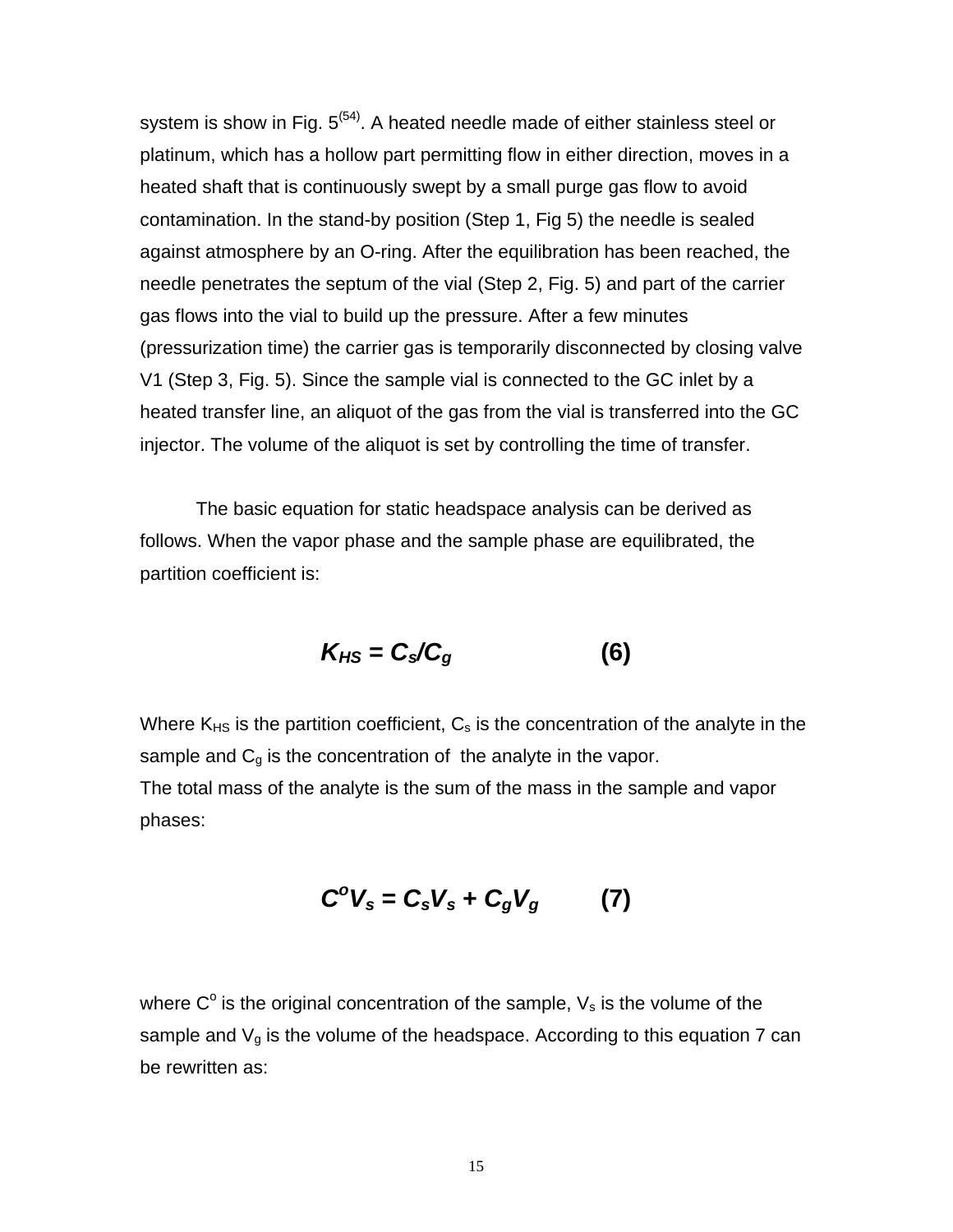$$
C^{\circ}V_{s} = KC_{g}V_{s} + C_{g}V_{g}
$$
 (8)

$$
C^{o} = C_{g} \left( K + V_{g} / V_{s} \right) \tag{9}
$$

where  $V_g/V_s$  is the phase ratio, defined as:

$$
b = V_g/V_s \tag{10}
$$

Then, the concentration of the analyte in the sample is:

$$
C^{\circ} = C_g(K + b) \tag{11}
$$

Equation (11) is the basic equation for quantitative analysis in headspace methods. The concentration of the analyte in the original sample is proportional to its concentration in the vapor phase which is injected into GC for analysis.

For trace analysis, the sensitivity of headspace methods need to be enhanced. From equation (11), we know that the headspace sensitivity is directly proportional to  $C<sub>g</sub>$ . By rewriting equation (11), we get:

$$
C_g = C^o/(K_{HS} + b)
$$
 (12)

The sensitivity of headspace injection is influenced by the concentration of the sample, the partition coefficient and the phase ratio.  $C^{\circ}$  is directly proportional to the headspace sensitivity. If it is necessary to increase  $\mathsf{C}^\circ$  to improve the sensitivity, a larger sample or a further sample enrichment step has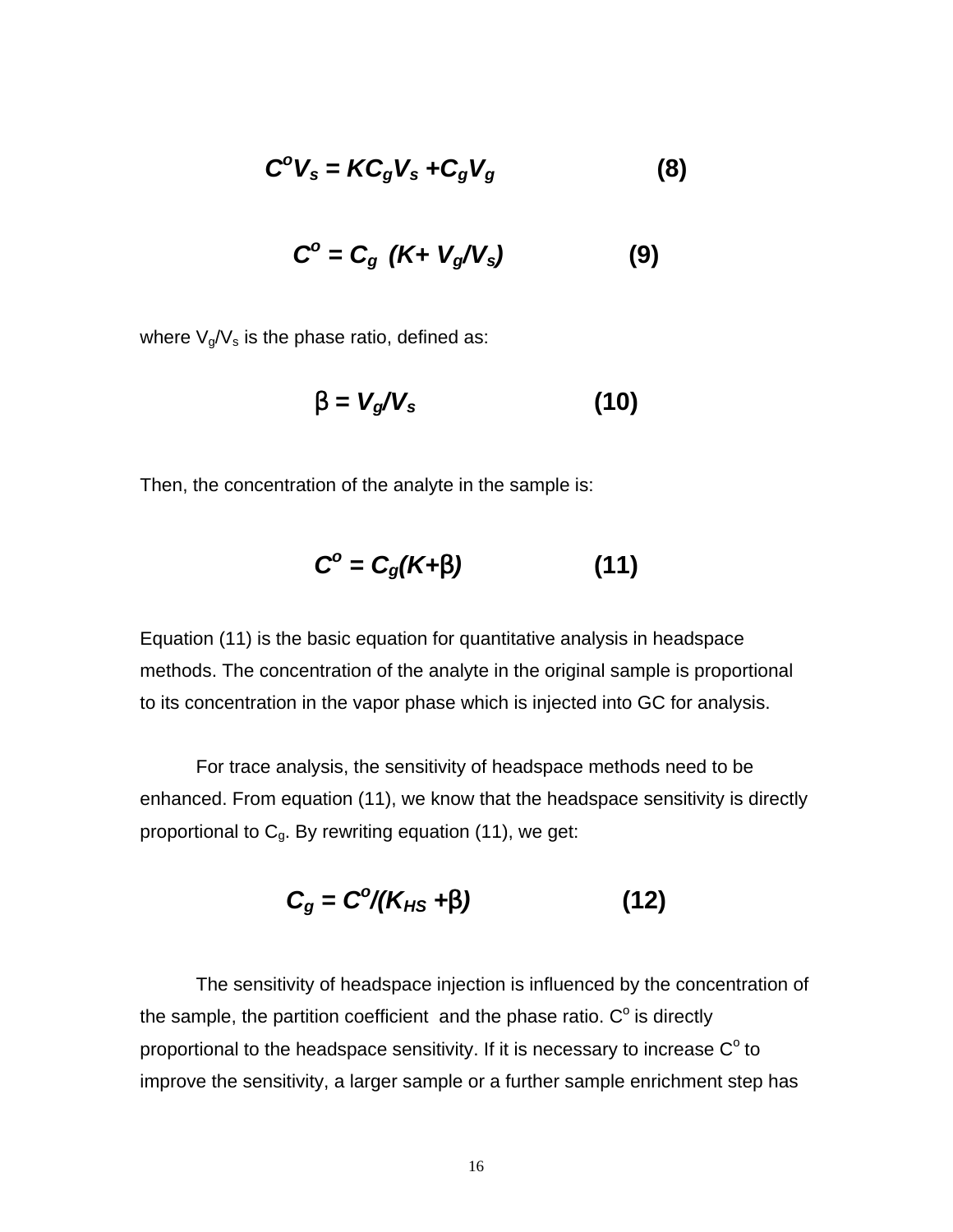to be made before headspace analysis.  $K_{HS}$  is inversely proportional to the sensitivity. That means decreasing  $K_{HS}$  would increase the headspace sensitivity.  $K_{HS}$  is a characteristic of the compound analyzed and the type of the sample matrix. By modifying the functional group of the analyte by derivatization, and/or by improving the matrix, the sensitivity can also be increased.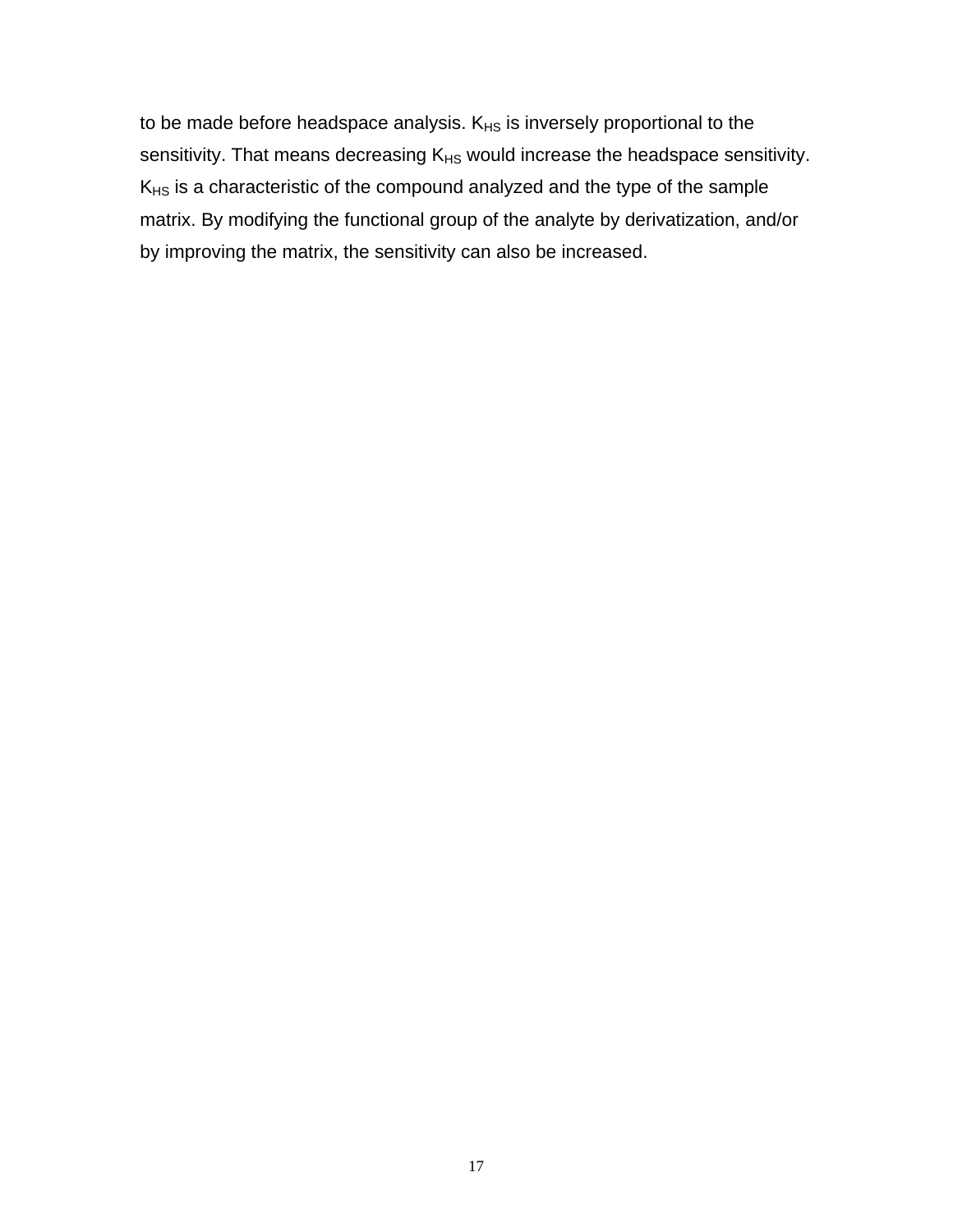#### **2.4 Microwave Assisted Extraction (MAE)**

MAE is a novel method of extracting soluble products into a fluid from a wide range of materials using microwave energy. It provides a technique whereby intact organic compounds can be extracted more rapidly with similar or better recoveries, when compared to conventional extraction processes <sup>(77)</sup>. MAE uses the ability of some liquids or solids to transform electromagnetic energy into heat. The *in situ* mode of energy conversion has many attractions for chemists, because its magnitude depends only on the dielectric properties of the processed material. This allows the selection of target specific molecules and deposition of the energy into the whole of the sample, without the usual limitations of heat conduction and convection. The solvent used in MAE is important since it determines: (1) the speed of heating; and (2) the selectivity of the extraction. The heating speed is proportional to the dipole rotation or dielectric constant of the solvent. For most extractions, the solvent is an organic compound. Many organic compounds have a low dielectric constant (Table 1) and this could lead to long extraction times. Water has a high dielectric constant (80.1) and it is easily heated by MAE. Since MAE can be done at both high temperature and pressure (see Fig. 6), the extraction efficiency must be higher than traditional Soxhlet and shake-flask extraction methods. This has been verified by Ganzler and et. al. <sup>(78-79)</sup>.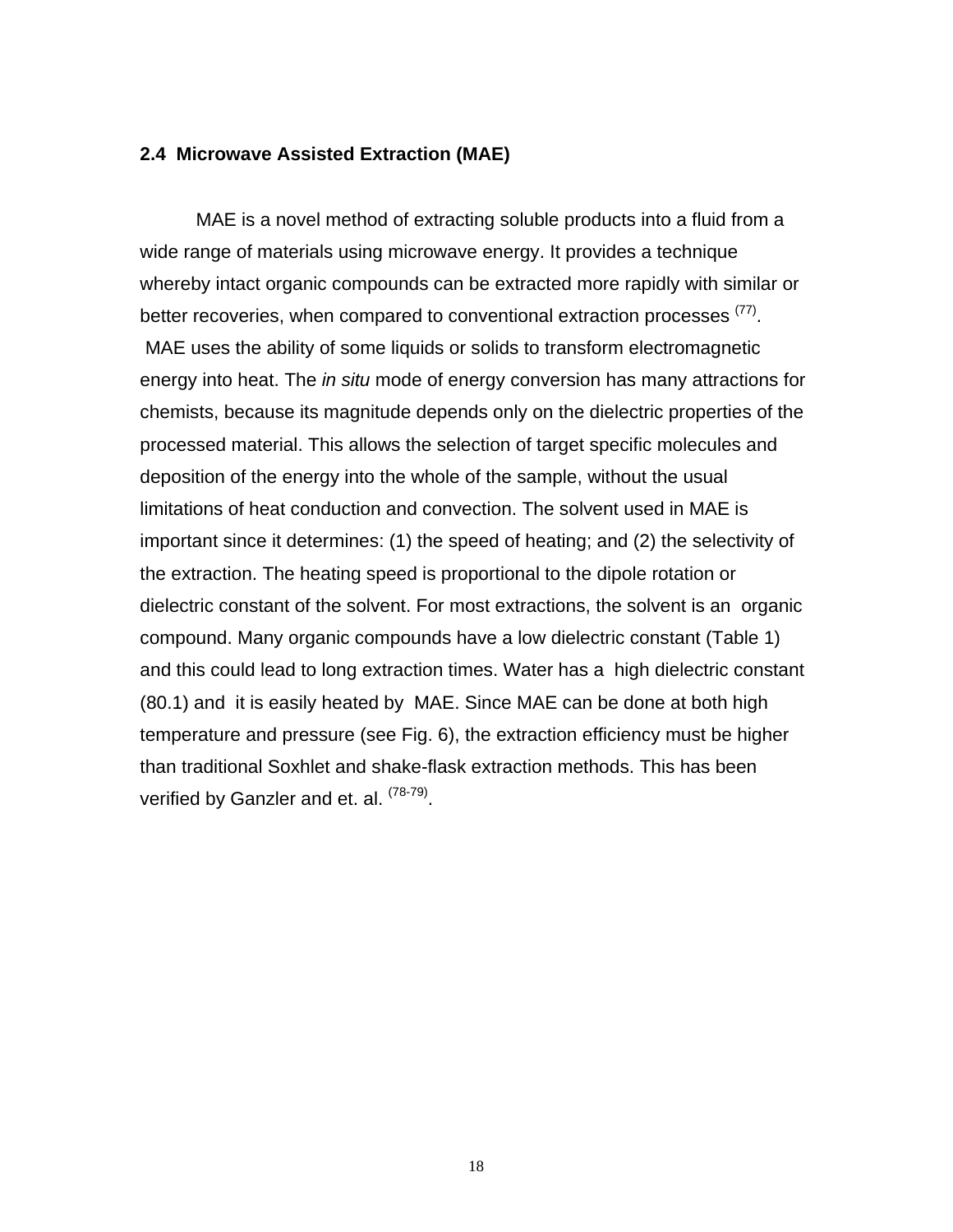

**Fig. 6 Schematic diagram of a microwave assisted extraction vessel**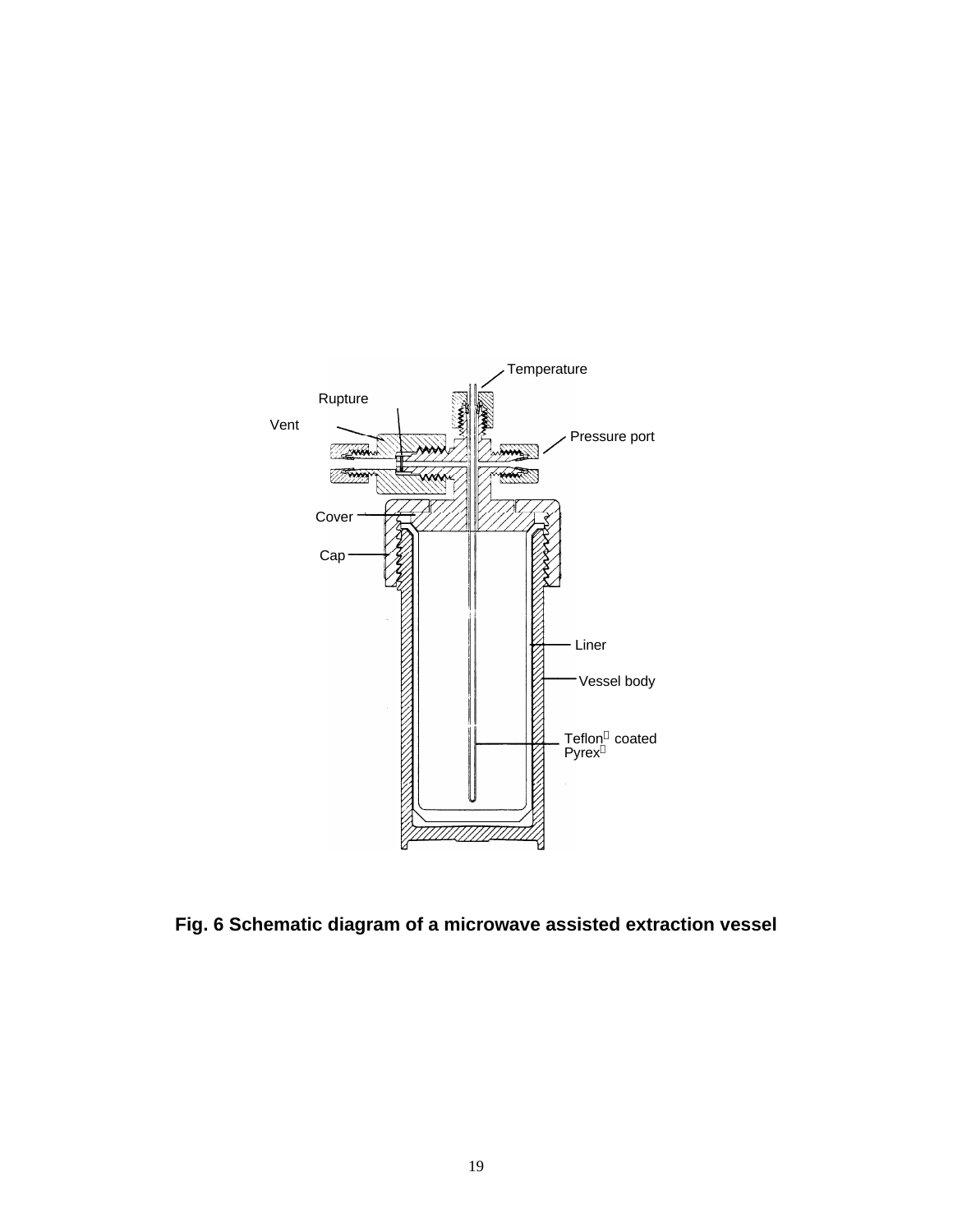Table 1 Dielectric constant of common solvents \*

| <b>SOLVENTS</b>    | Dielectric constant $(\epsilon)$ |
|--------------------|----------------------------------|
| Water              | 80.1                             |
| Ethanol            | 25.3                             |
| Acetone            | 21.01                            |
| Methylene chloride | 8.93                             |
| <b>Benzene</b>     | 2.2825                           |
| Chloroform         | 2.2379                           |
| Hexane             | 1.8865                           |

\* From Handbook of Chemistry and Physics (75<sup>th</sup> edition), CRC Press, Inc., Cleveland, Ohio, 1994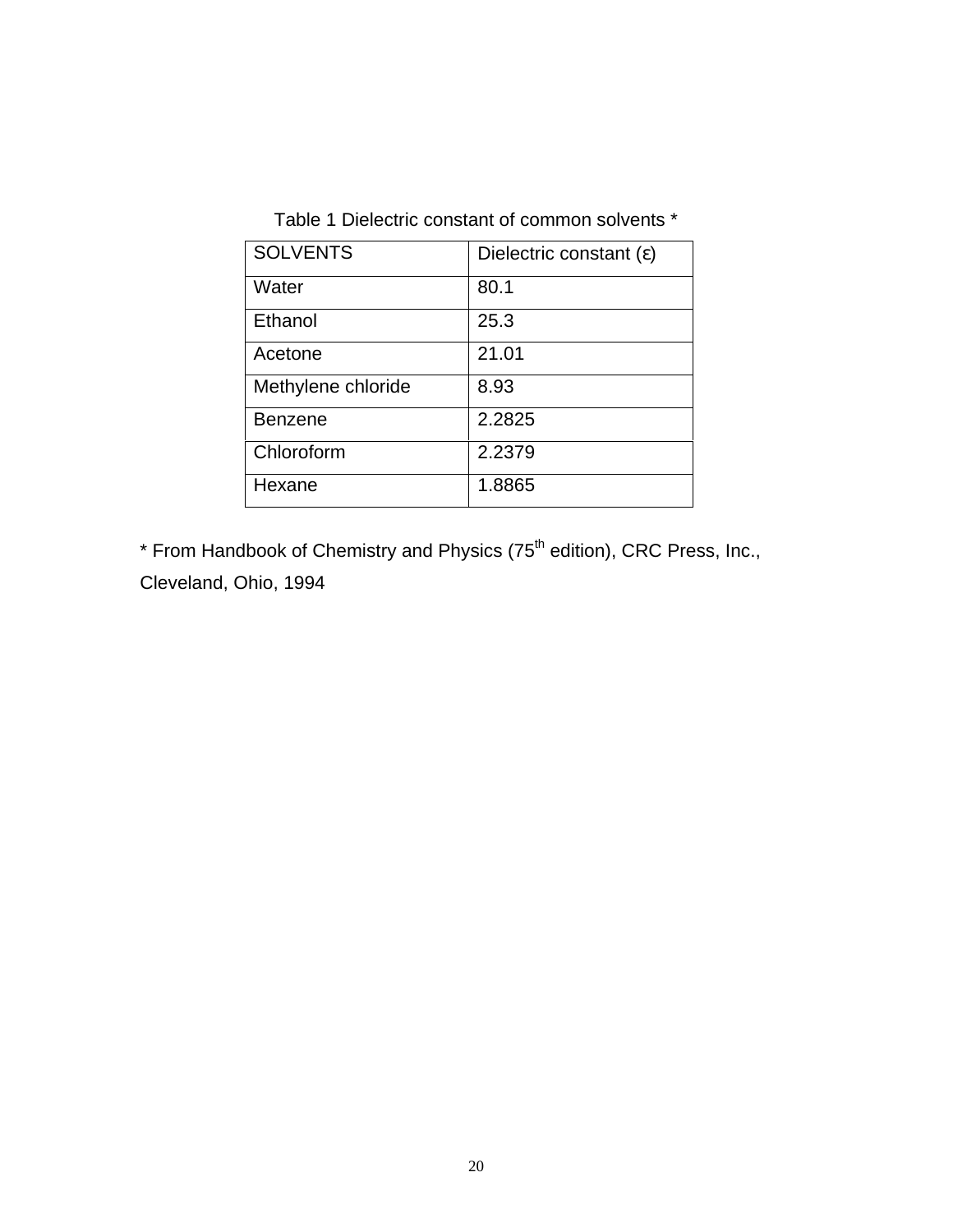#### **CHAPTER III**

#### **SPME ASSOCIATED WITH MICROWAVE ASSISTED EXTRACTION**

#### **3.1 Introduction**

Sample preparation techniques based on adsorption have been widely used to pre-concentrate analytes for trace analysis. SPME developed by Pawliszyn and  $\cos$ -workers<sup>(8)</sup> is a new variation of these adsorption techniques which has been used mainly for the analysis of pollutants in environmental water samples<sup>(9, 10)</sup>.

The hydrophobic poly(dimethylsiloxane) fiber coating has limited SPME, to date, to an aqueous sample matrix. Organic solvents if used would compete with the target compounds for the sorption sites on the fiber and, probably, saturate the fiber. This saturation would dramatically decrease the recovery of target compounds. On the other hand, Microwave Assisted Extraction (MAE) is an extraction technique which uses polar solvents, such as water, to extract target compounds primarily from solid matrices. Water absorbs the microwave energy, and when temperature and pressure are increased, the polar compounds are more rapidly desorbed from the matrix. The basic mechanism of this extraction is discussed in reference (77). SPME can then be used to concentrate these compounds and introduce them into a GC/MS. MAE followed by SPME is a useful combination which combines extraction speed with sample concentration. The combined use of the two techniques has not been described before this work.

Veltol® (3-hydroxy 2-methyl 4-pyrone) and Veltol-Plus® (3-hydroxy 2 ethyl 4-pyrone) (Fig. 7) are flavor ingredients patented by Cultor Ltd (Ardsley, NY). Since its first isolation from larch tree bark in 1861, Veltol<sup>®</sup> has been a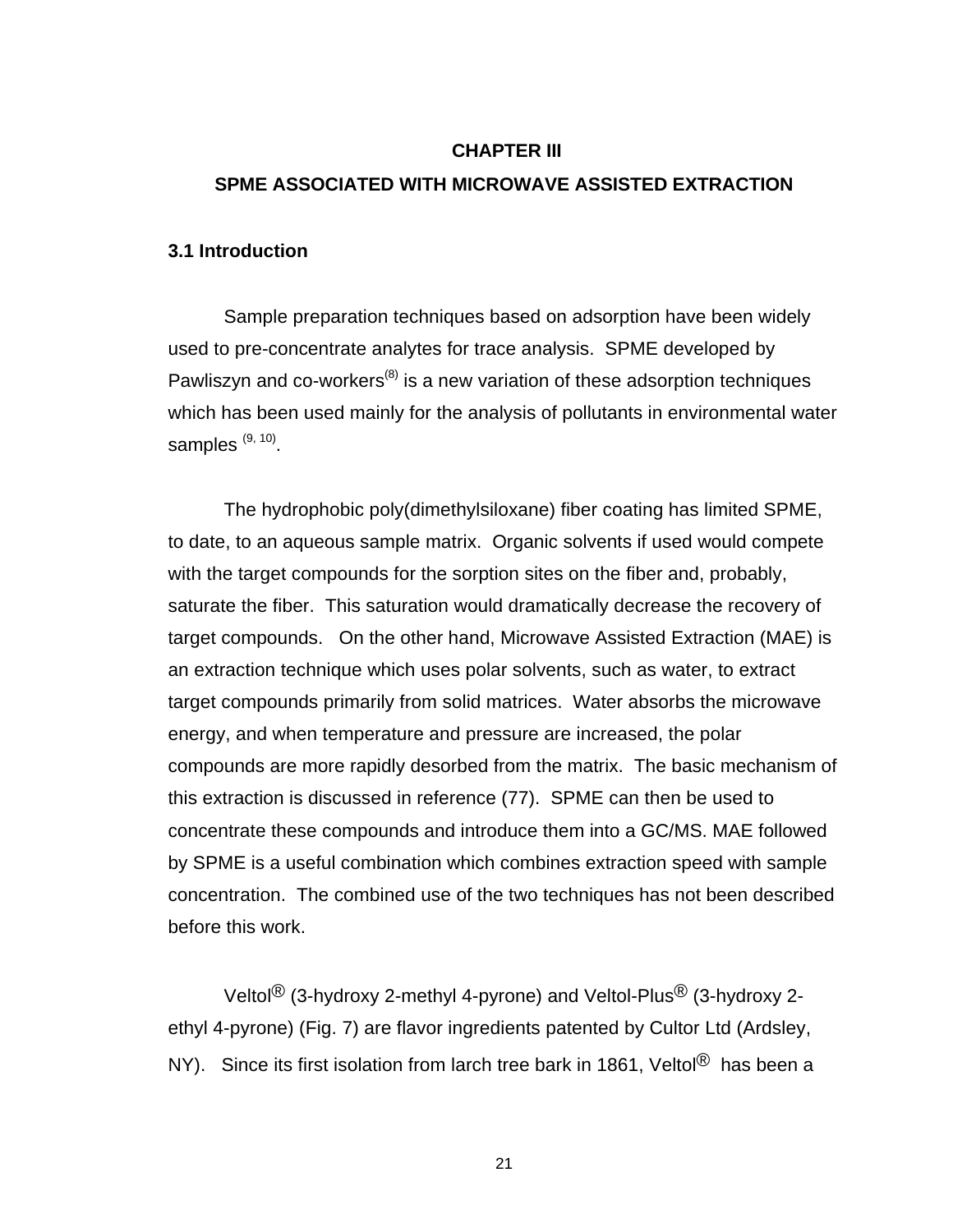useful component in food. It has many functions in food chemistry including: (1) flavor enhancement, by which flavors especially sweet and fruit flavors are modified and their strength is increased; (2) sweetness enhancement, by which the concentration of a high intensity sweetener can be reduced; (3) creaminess enrichment, in which the creamy taste of many foods will be enhanced; (4) bitterness reduction, which make products more palatable by masking bitterness; and (5) acid modification which enhances overall taste by muting or reducing acidity. Veltol<sup>®</sup> is found naturally; Veltol Plus<sup>®</sup> is a synthetic organic compound. Both synthetic Veltol<sup>®</sup> and Veltol-Plus<sup>®</sup> are frequently added to food products.

Because of the importance of Veltol<sup>®</sup> and Veltol-Plus<sup>®</sup>, trace analysis of these compounds is required. To quantify these compounds in food, a solvent extraction, packed column GC method was developed by Gunner, et. al. <sup>(80)</sup>. The tedious solvent extraction, low sensitivity and the requirement of derivatization make this method impractical. A GC/MS method was developed by Wang, et. al.<sup>(2)</sup> recently. It can determine Veltol-Plus<sup>®</sup> down to 200 ppb and Veltol<sup>®</sup> down to 400 ppb. These detection limits however are not adequate to effectively monitor the use of these compounds in some food products. For this reason, SPME for beverages and SPME in combination with MAE for solid food samples were studied.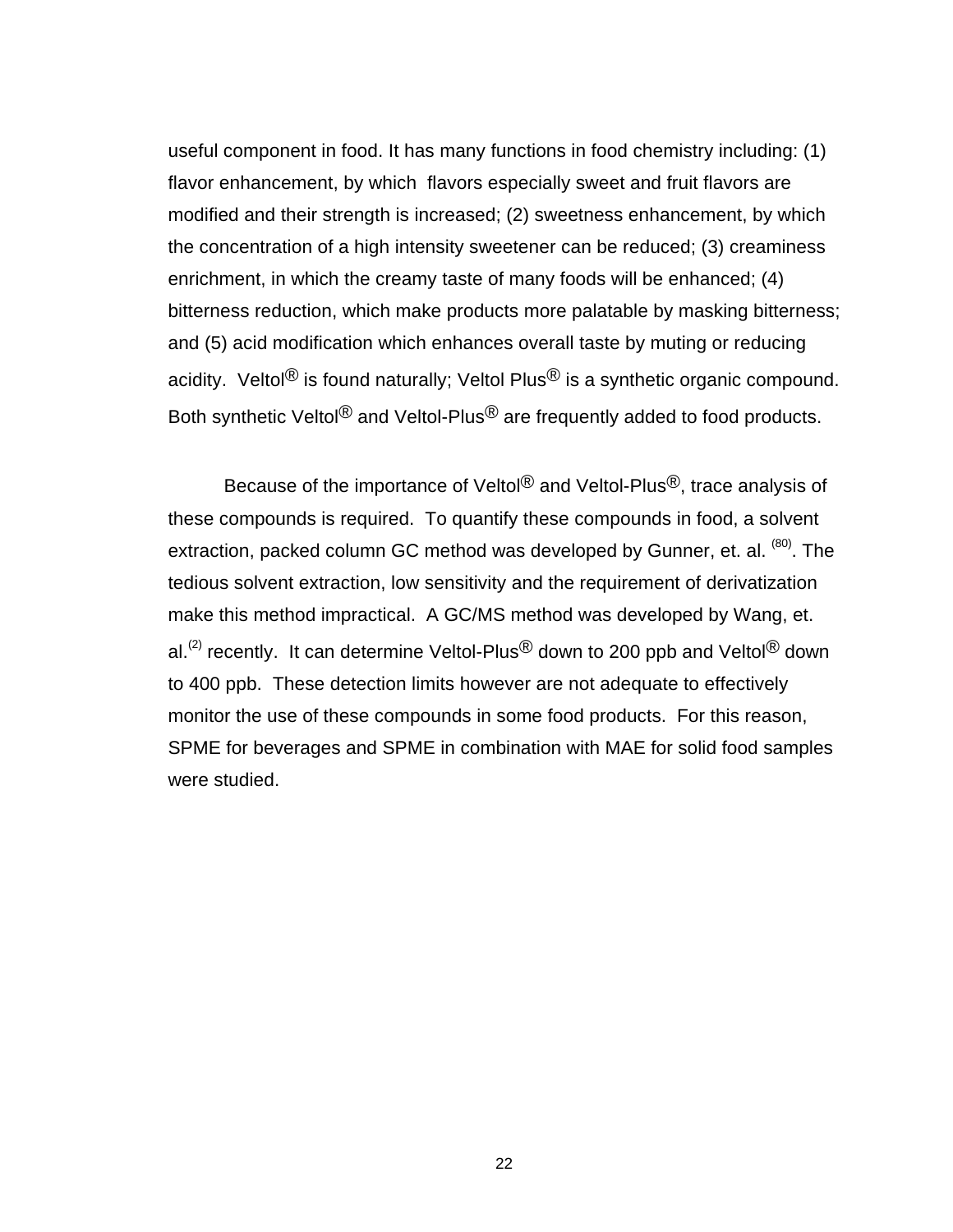

**Fig. 7 Chemical structures of Veltol® and Veltol-Plus®**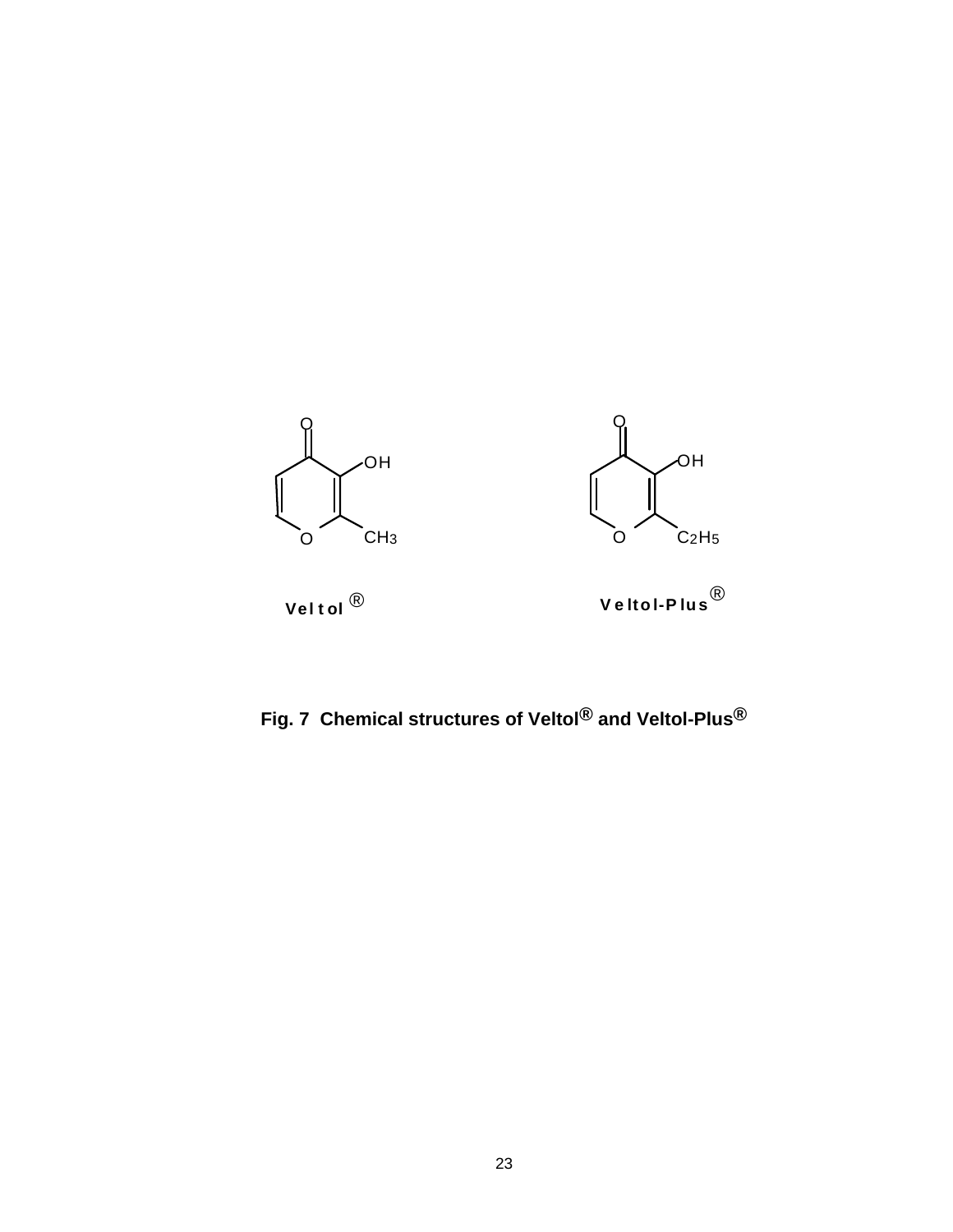#### **3.2 Experimental**

#### 3.2.1 SPME /MAE extractions

The SPME device was purchased from Supelco Inc. (Bellefonte, PA). The fibers used were 100 µm poly(dimethylsiloxane) coating. For liquid sampling, the SPME fiber was inserted directly into a 10 mL vial containing 4 mL of aqueous sample. The fiber remained inside the sample for 10 minutes with magnetic stirring of the solution. For solid samples, MAE was performed on a MES Model 1000 system (CEM, Matthews, NC) before SPME extraction. This system was equipped with an inboard pressure and fiberoptic temperature control system for regulating sample extraction conditions via magnetron power output control. The instrument controlled either pressure or temperature, depending on which parameter reached its control set point first. Teflon<sup> $TM$ </sup> lined extraction vessels (110 mL) were used for extractions (Fig 6). The outer body and cap consisted of microwave-transparent Ultem<sup>TM</sup> poly (ether imide). The removable inner cover, and the safety rupture membrane were made of Teflon<sup>™</sup> PFA. Gases could escape through the exhaust port if the vessel were hand vented by turning the vent fitting. The liner cover of the control vessel had  $Teflon<sup>TM</sup>$  PFA fittings to allow for pressure tubing connections and for the insertion of a Pyrex<sup> $TM$ </sup> tube that ran through the cap into the vessel and ended close to the bottom of the vessel. This Pyrex<sup> $TM$ </sup> tube, which housed the fiberoptic probe, provided a seal in the cap and protected the fiberoptic probe from solvent attack.

The extraction temperature was set to  $100^{\circ}$ C and the pressure was 100 psi. After 10 minutes, the vessel was cooled to room temperature and pressure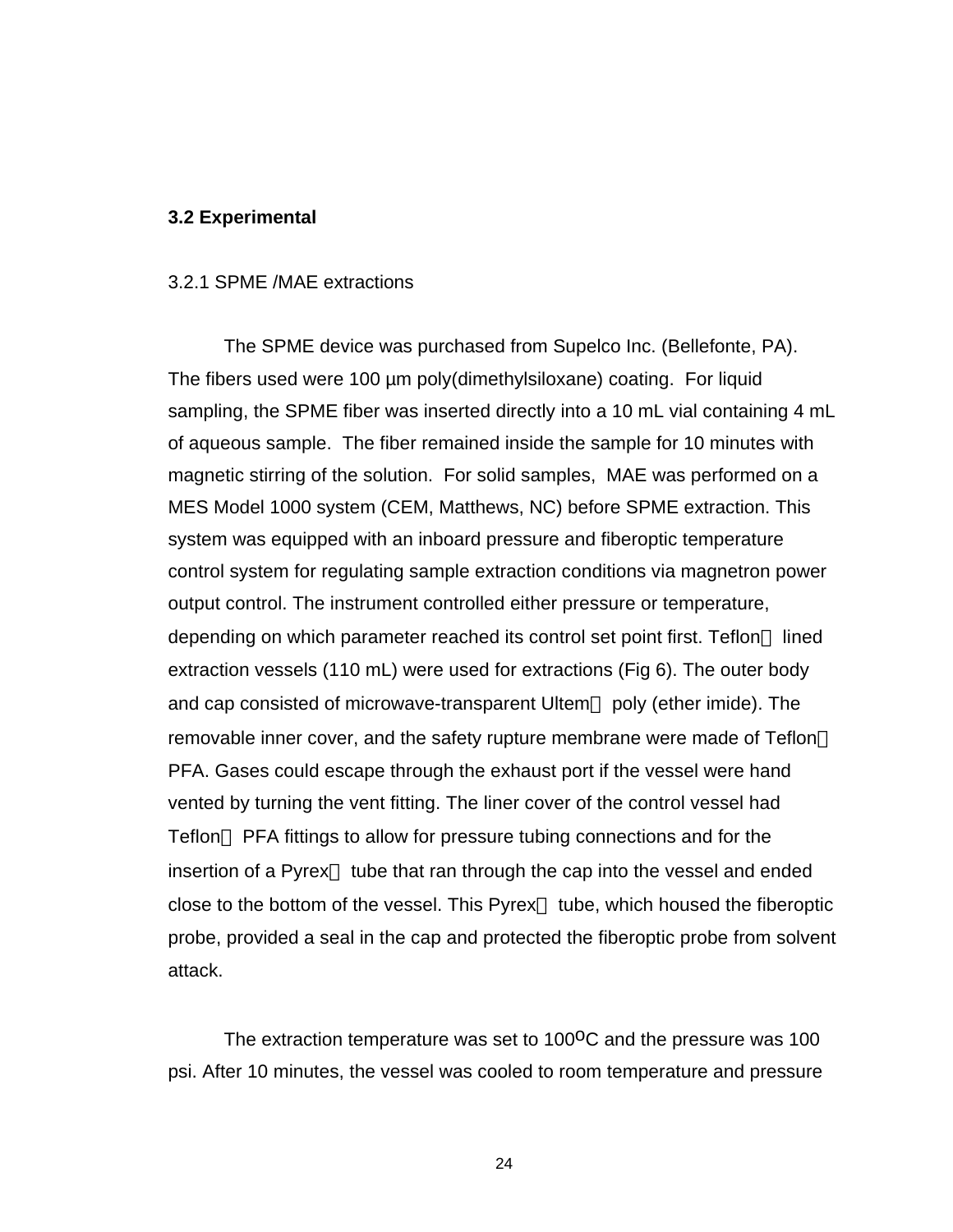released before it was opened. The extract was filtered under low vacuum through a GF/A binder-free glass fiber filter (Fisher Scientific, Pittsburgh, PA).

3.2.2 Analysis of food products

#### 3.2.2.1 Beverages

In a 10 mL vial, 1.5 g of  $Na<sub>2</sub>SO<sub>4</sub>$  was dissolved in 4 mL of beverage such as Cola. The pH was adjusted to 2 by adding 0.5 mL of 0.1 M HCl. SPME was performed at ambient temperature for 10 min. The SPME fiber was then introduced into GC/MS inlet in the splitless mode.

#### 3.2.2.2 Solid food products

Solid food products such as potato chips were ground before weighing. One gram of sample and 10 mL of water (HPLC grade, Mallinckrodt Chemical, Inc., Paris, KY) were placed in a MAE vessel. A 4 mL aliquot from the filtered MAE extract was placed into a 10 mL SPME vial for SPME concentration.

#### 3.2.3 GC/MS analysis

A HP model 5971 GC/MS system (Hewlett Packard, Palo Alto, CA) was used. The inlet temperature was set to  $260^{\circ}$ C. A 30 m, 0.25 mm I.D., 0.5  $\mu$ m film thickness Rtx-20 (80% methyl and 20% phenyl polysiloxane) (Restek, Bellefonte, PA) capillary column was used. The column temperature was held initially at  $70^{\circ}$ C for 1 min, increased to  $240^{\circ}$ C at  $15^{\circ}$ C/min and held there for 1 min. A 30 m, 0.25 mm i. d., 0.25 µm film Stabilwax (100% bonded polyethylene glycol) (Restek, Bellefonte, PA) column was also used for some sample analyses. For this column, the oven temperature was programmed as follows: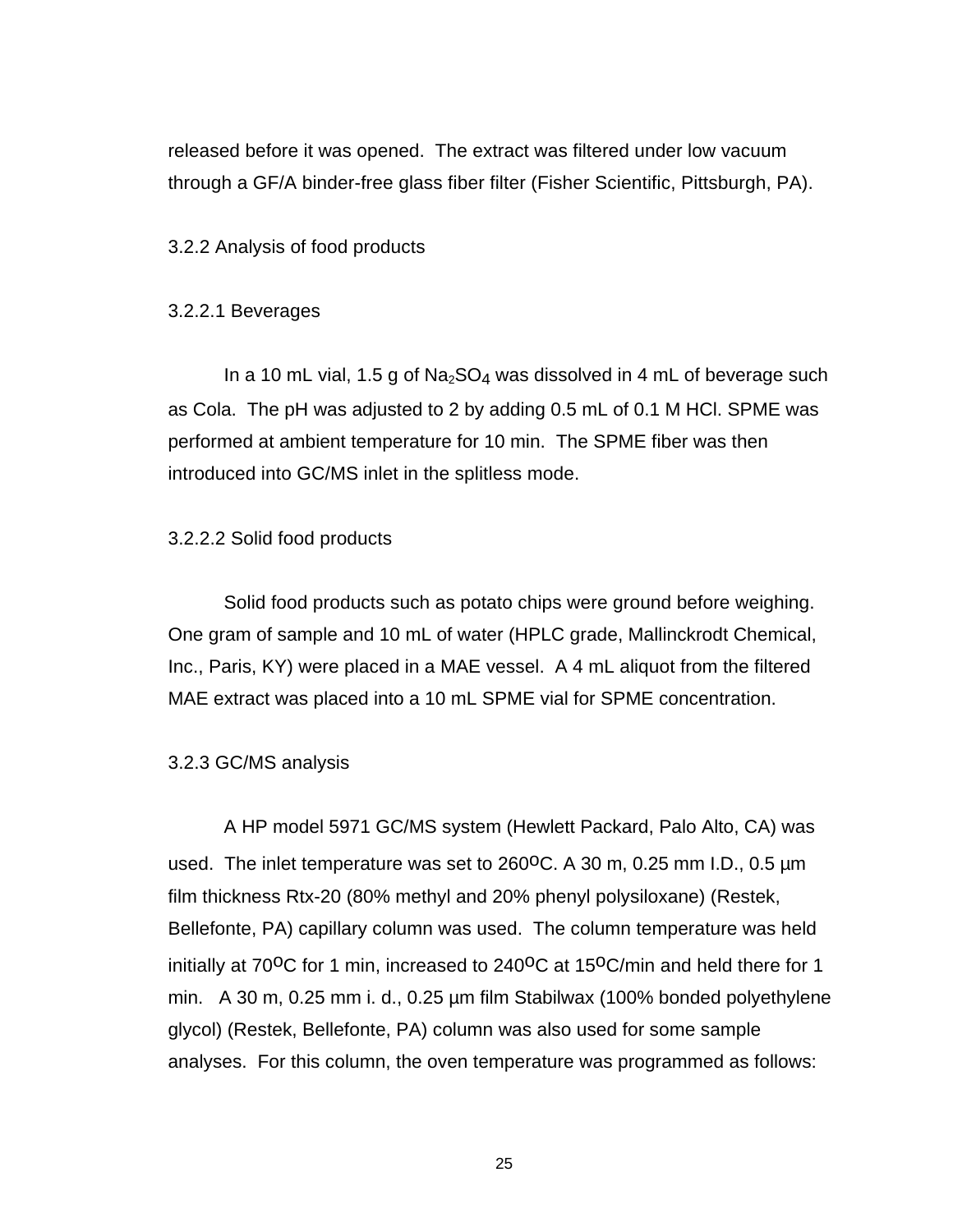40<sup>o</sup>C for 1 min, increased to 230<sup>o</sup>C at 15<sup>o</sup>C/min, then 30<sup>o</sup>C/min to 250<sup>o</sup>C. For thermal desorption, the SPME fiber was left in the injector for 1 min at  $260^{\circ}$ C. For direct injection, 1 µL of the sample solution was injected using a HP Model 7673 auto sampler (Hewlett Packard, Palo Alto, CA). A splitless mode was used for both the SPME and direct injection with the purge valve closed for 1 min. Column flow rate was helium at 1 mL/min.

#### **3.3 Results and discussion**

3.3.1 Optimization of SPME absorption conditions

The initial step was to optimize the SPME extraction conditions. The parameters investigated were pH, ionic strength, absorption time, GC inlet conditions and fiber conditioning.

#### 3.3.1.1 pH

Veltol<sup>®</sup> and Veltol-Plus<sup>®</sup> are both weak acids. At pH 7, only a fraction of the molecules will be ionized. This does not favor their absorption by the hydrophobic fiber. A series of pH buffer solutions (pH 2, 0.1 M HCl/0.38 M NaCl; pH 3, 0.1 M H<sub>3</sub>PO<sub>4</sub>/ 0.7 M NaH<sub>2</sub>PO<sub>4</sub> pH 4, 0.1M acetic acid/0.017 M sodium acetate; pH 6, 0.1 M  $KH_2PO_4/0.01$  M NaOH.) were prepared and 1 mL added to 4 mL of a 1.5 ppm Veltol<sup>®</sup> and Veltol-Plus<sup>®</sup> solution. SPME extractions were made from each solution. Fig. 8 shows the results. The peak areas increase with decreasing pH. At pH 2, the absorption efficiency is 4 times that at pH 7. Veltol-Plus® has a higher absorption efficiency due to the increased hydrophobicity of the ethyl group relative to the methyl group in Veltol<sup>®</sup>.

3.3.1.2 Ionic strength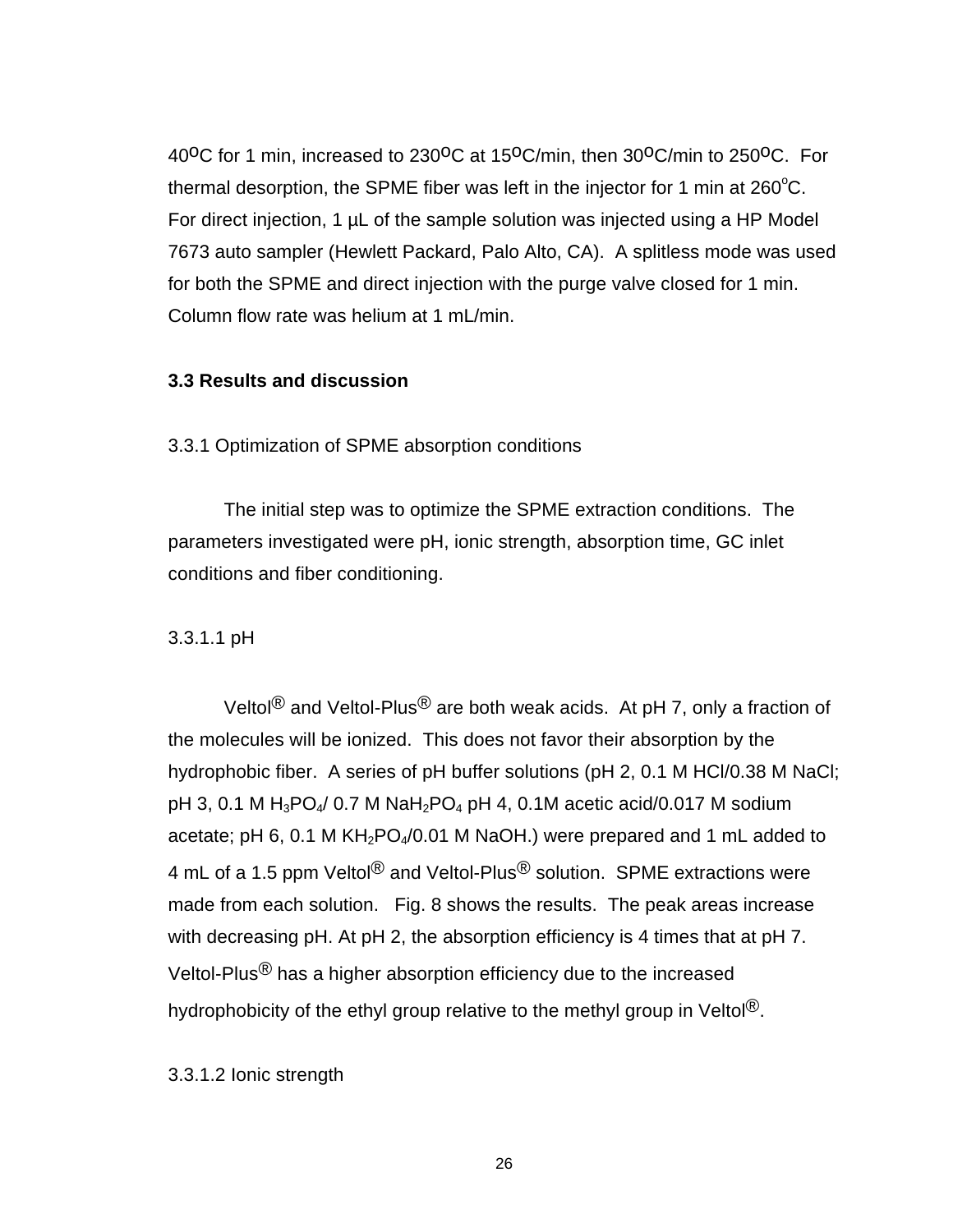

**Fig. 8 Influence of pH on absorption by SPME fiber. One mL of pH buffer was added into a 4-mL aqueous sample of 1.5 ppm Veltol and Veltol Plus . The pH buffers used were : pH 2, 0.1 M HCl/0.38 M NaCl; pH 3, 0.1 M H3PO4/ 0.7 M NaH2PO4 pH 4, 0.1M acetic acid/0.017 M sodium acetate; pH 6, 0.1 M KH2PO4/0.01 M NaOH. For pH 7, HPLC water was used as solvent without adding buffer.**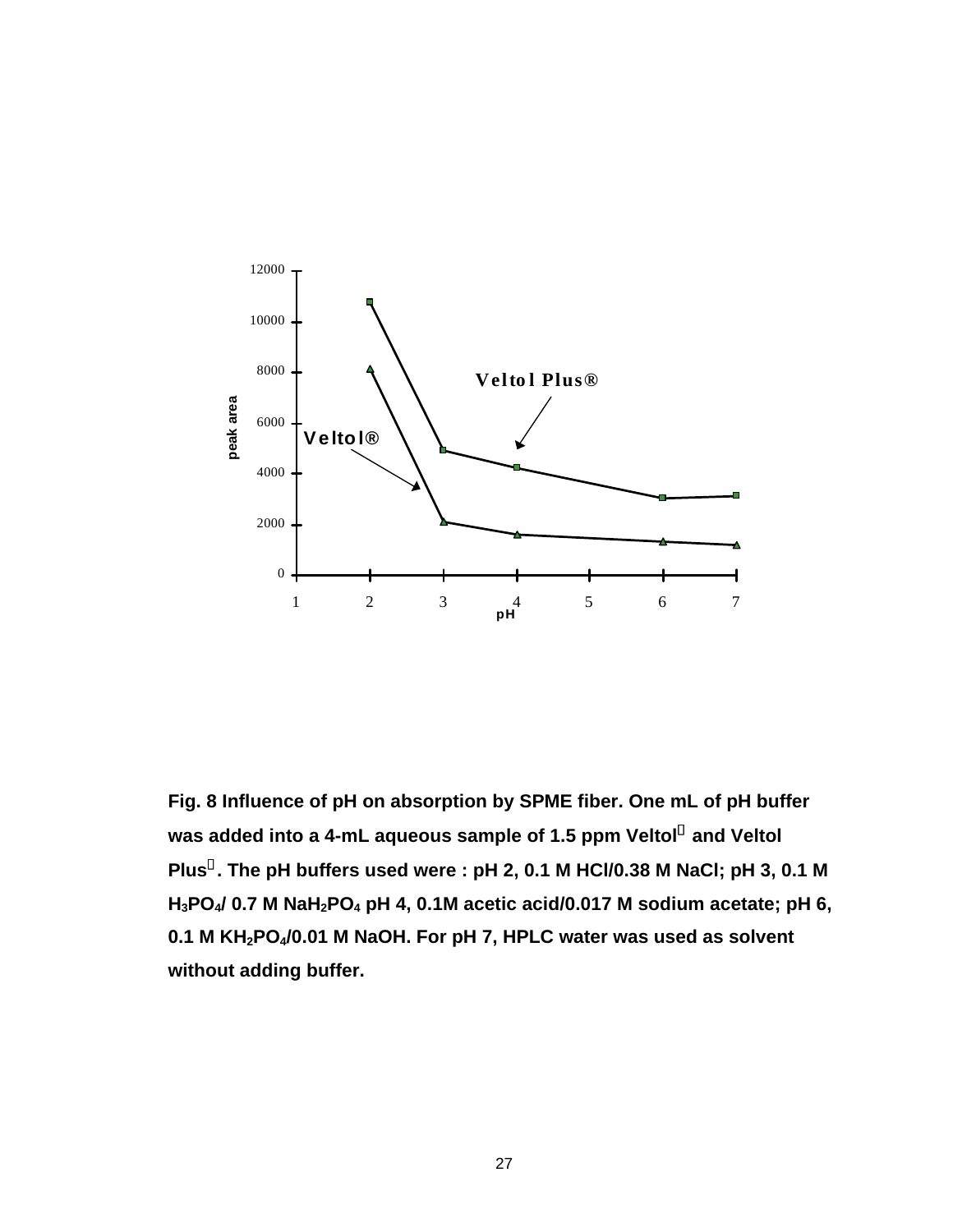

Fig. 9 Effect of salt on SPME extraction. Four mL of 30 ppb Veltol<sup>®</sup> and Veltol Plus<sup>®</sup> aqueous sample was used and 1 mL pH 2 buffer was added. **The solution was saturated with salt in both cases.**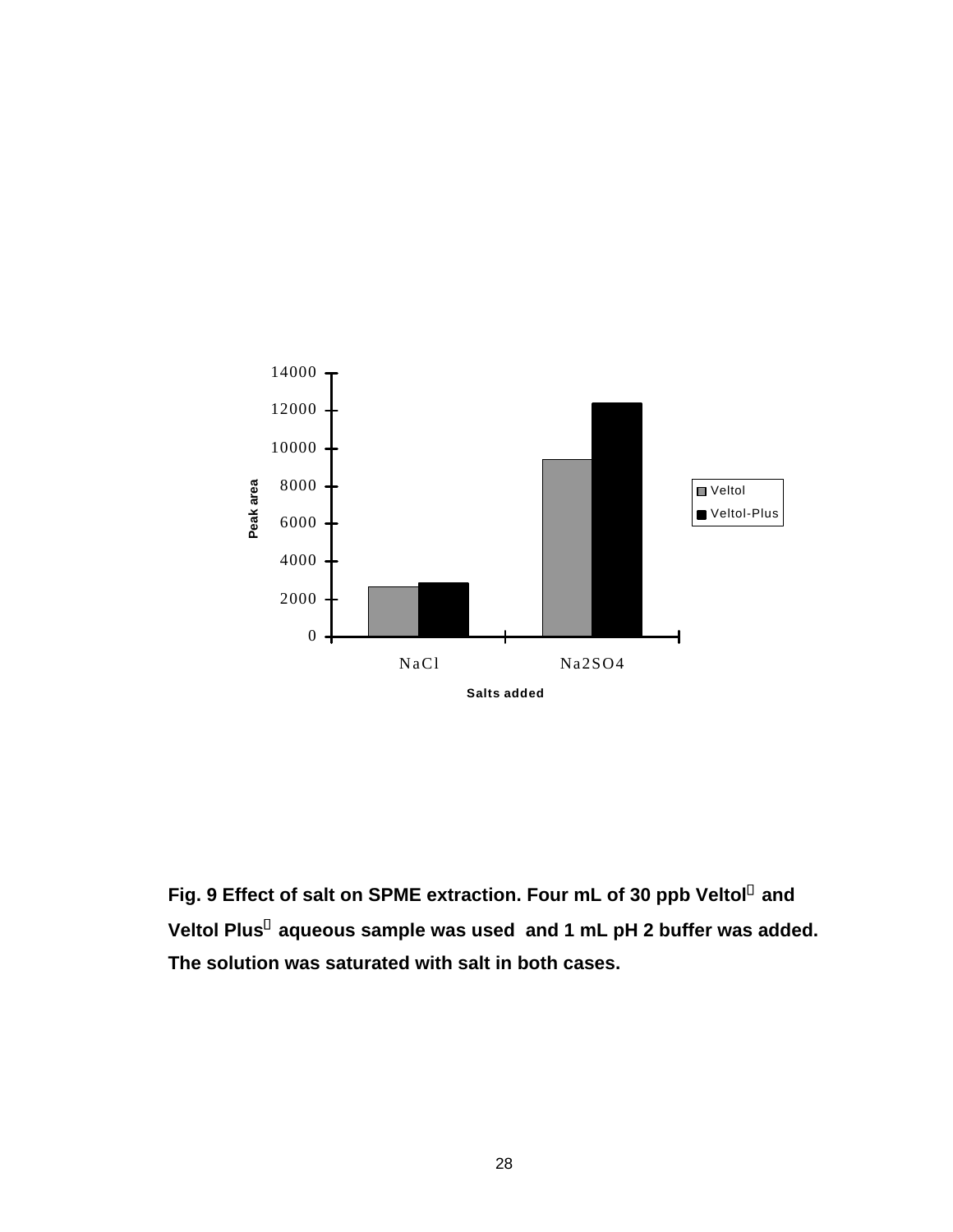The effect of decreasing solubility of organic compounds with the addition of salt is known as a "salting out" effect  $(81)$ . By adding a salt to the aqueous samples, the ionic strength of water can be increased, thereby increasing the partitioning of organic compounds (but not ions) into the polymer coating. The presence of sodium sulfate decreases the solubility of both Veltol® and Veltol-Plus<sup>®</sup> in water and enhances their absorption onto the SPME fiber. In this study, a saturated solution of sodium sulfate was made by adding 1.5 gram of sodium sulfate to the sample solution with magnetic agitation. The saturation was ensured by observing that there was still a small amount of sodium sulfate particle in the solution after ten minute agitation. As can be seen in Table 5, the detection limit for Veltol at pH 2 without Na<sub>2</sub>SO<sub>4</sub> was 50 ppb while with Na<sub>2</sub>SO<sub>4</sub> a limit of detection of 10 ppb was obtained. A 5 fold decrease in the detection limit is obtained for Veltol<sup>®</sup> by adding Na<sub>2</sub>SO4· For Veltol-Plus<sup>®</sup>, limits of detection of 30 and 2 ppb are obtained without and with  $Na<sub>2</sub>SO<sub>4</sub>$ . In this case, a 15 fold increase in sensitivity is obtained for the "salting out" effect. Fast stirring must accompany the addition of this salt to prevent recrystallization. Because dissolving of sodium sulfate is an endothermic process, the temperature of the sample solution decreased. This also may enhance the absorption efficiency of the fiber. Sodium chloride was also evaluated, but the extraction efficiency was less than with Na2SO4 (see Fig. 9).

### 3.3.1.3 Absorption time

SPME extraction is a dynamic partitioning process of the target compounds between the SPME fiber and the sample solution. With stirring, diffusion of the target compound to the fiber is increased, and 10 minutes was necessary to reach equilibrium (see Fig. 10).

### 3.3.1.4 Fiber Conditioning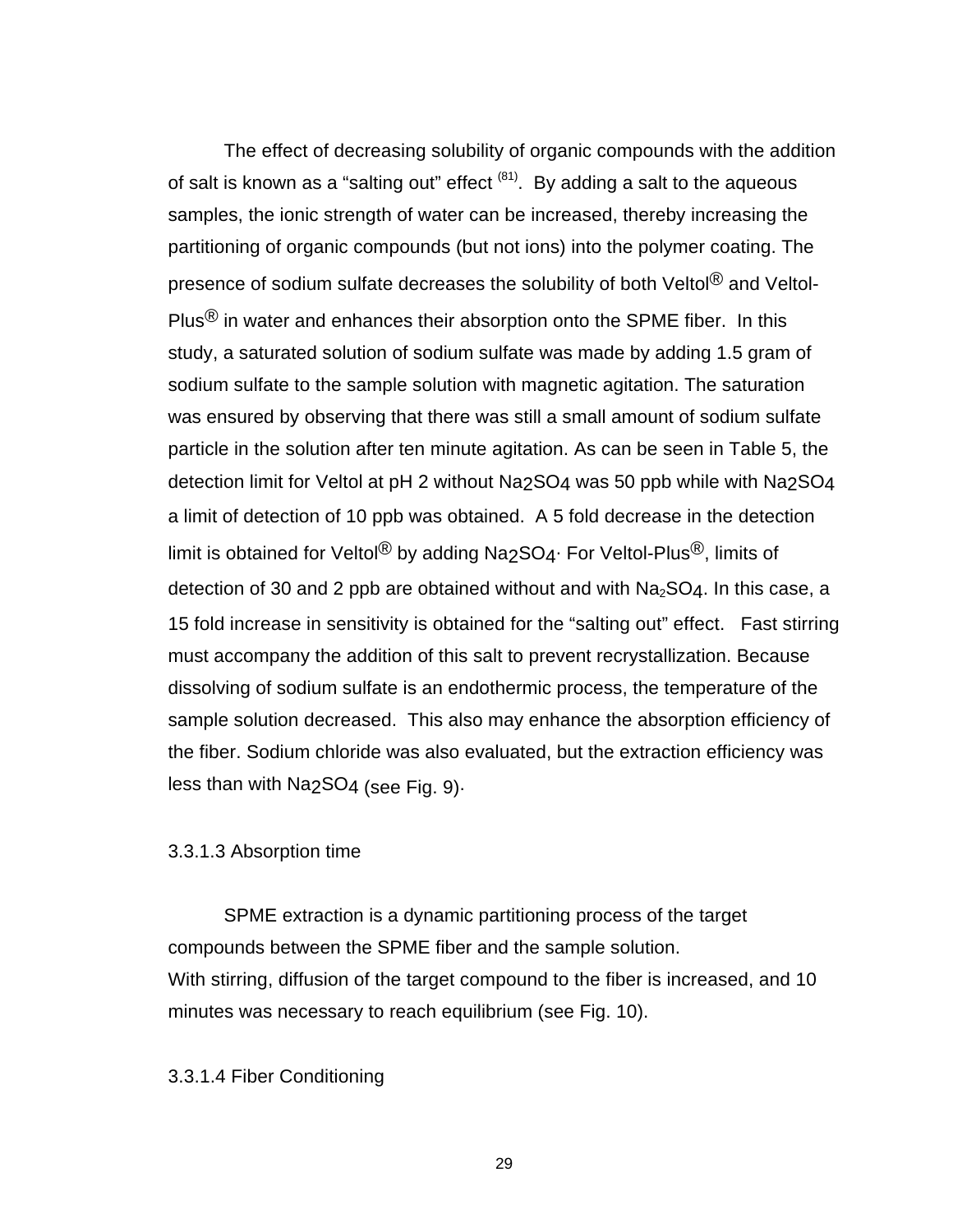

**Fig. 10 Influence of absorption time on extraction efficiencies of Veltol ® and Veltol-Plus® . Four mL of 15 ppb of each of Veltol ® and Veltol-Plus® was used and 1 mL of pH 2 buffer was added. The solution was saturated with sodium sulfate.**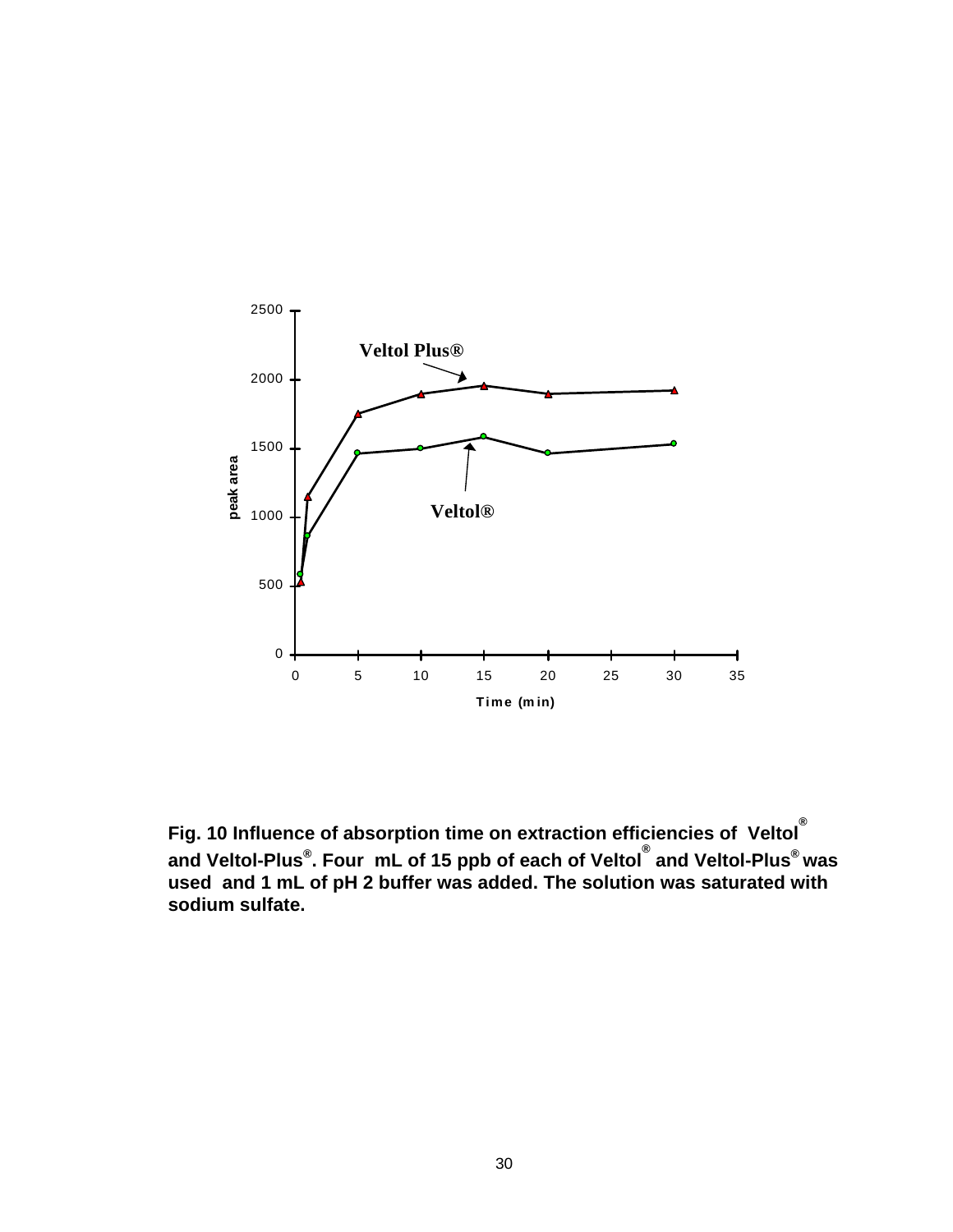Replicate absorption and desorption trials were carried out by successively absorbing six fresh samples using the same fiber and desorbing in the GC injector. The results show an increase in peak area with each consecutive injection; the maximum peak area was reached after the 5th absorption. This means the fiber needs to be conditioned in the sample matrix before use. The conditioning can also be achieved by rinsing the fiber in the sample for 20 to 30 minutes and then thermally desorbing the fiber in the heated injection port.

### 3.3.1.5 GC inlet.

A major benefit of SPME for GC/MS is the absence of an extracting solvent. This advantage eliminates: 1) the peak area variations with solvent type or inlet temperature; and 2) the solvent delay time necessary for MS. SPME thus allows detection of early eluting volatile compounds not possible with direct injection. When the splitless injection mode with a 1 minute purge time off is used, peak areas decreased dramatically with an increase in the inlet temperature when conventional syringe injection was employed. This is probably due to sample loss through the septum purge with a fast solvent evaporation. The higher the inlet temperature, the greater the volume of the vaporized analytes, the greater the sample loss through the septum purge. Using SPME no significant changes in peak areas were observed (see Table 2).

### 3.3.2 SPME associated with MAE

As discussed in Chapter 2, the present technique, SPME headspace, for solid samples lost the sensitivity and extraction speed which were originally the major advantages of SPME. To seek a better technique for solid samples which can maintain the advantages of SPME, a new technique, SPME combined with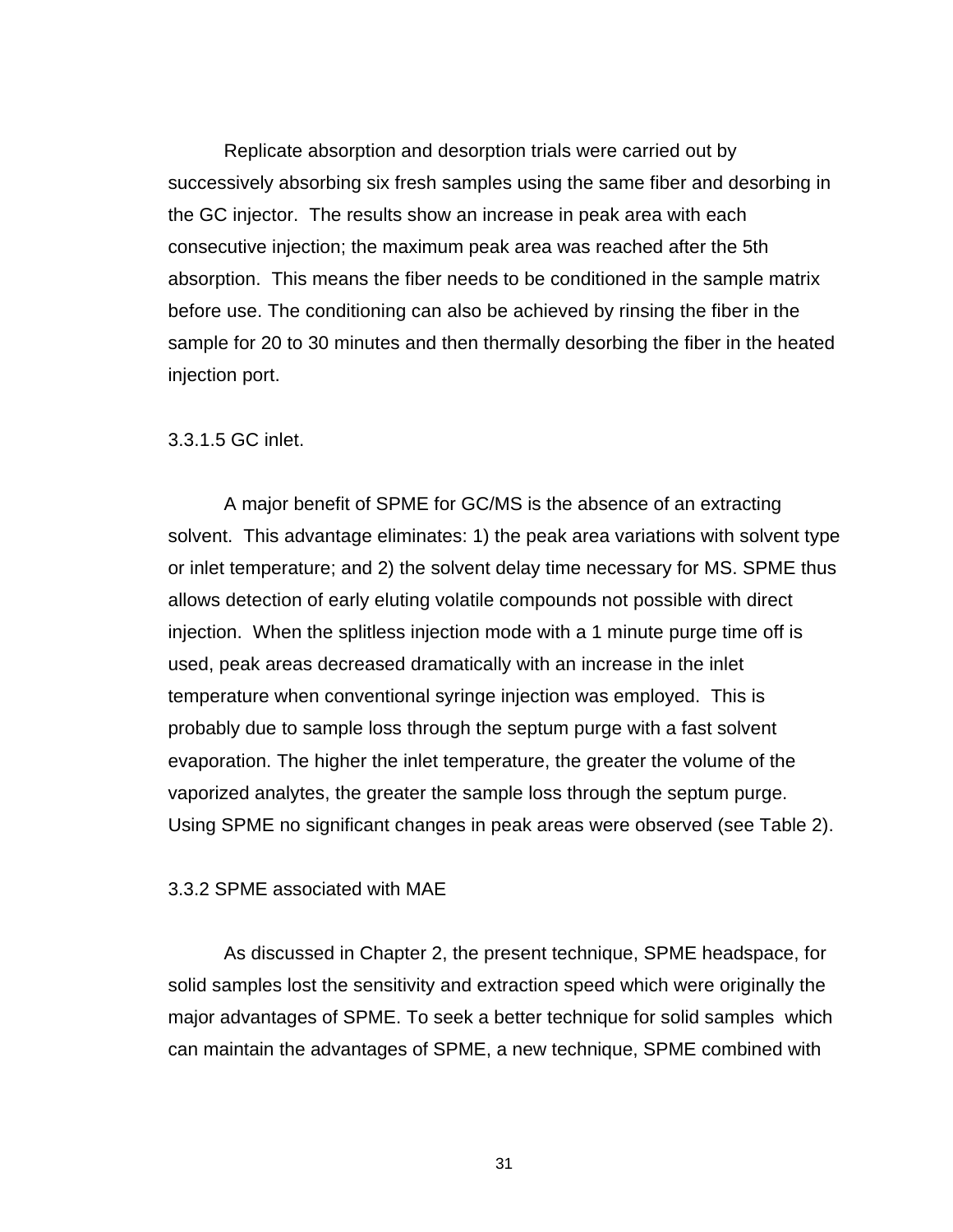MAE was studied. The technique joins the advantages of SPME and MAE, and was successfully applied to several solid food samples (potato chips, canned food and chewing gum). This work is the first published combination of SPME and  $MAE^{(1)}$ .

3.3.2.1 MAE with water as solvent for hydrophobic sample matrices

With a high dielectric constant (80.1), water is a preferred solvent in MAE. It is characterized by its high heating rate and high affinity for polar compounds. MAE can be operated at high temperatures, thus increasing the diffusion rates of analytes from solid sample into solvent. To investigate the potential of MAE by using water as solvent, MAE was compared with conventional solvent extraction.

|             | Direct injection    |                          | <b>SPME</b>         |                          |
|-------------|---------------------|--------------------------|---------------------|--------------------------|
| Injector    | Veltol <sup>®</sup> | Veltol-Plus <sup>®</sup> | Veltol <sup>®</sup> | Veltol-Plus <sup>®</sup> |
| temperature | $(x_{10}5)$         | $(X10^5)$                | $(X10^5)$           | $(X10^5)$                |
| (OC)        |                     |                          |                     |                          |
| 250         | 84                  | 78                       | 0.53                | 1.7                      |
| 300         | 64                  | 59                       | 0.55                | 1.8                      |

Table 2. Effect of injector temperature on peak area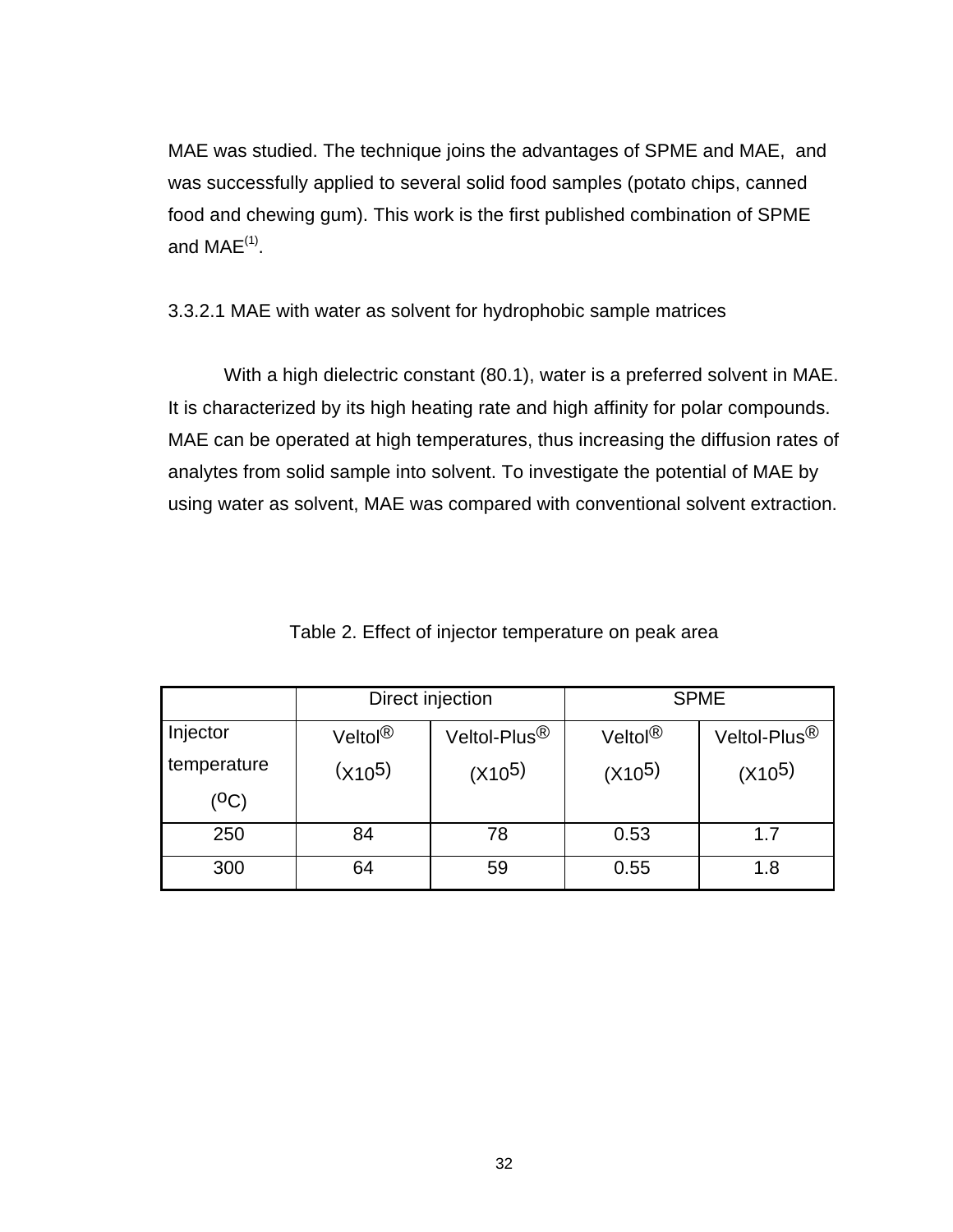In this study, one gram of potato chips was used as the sample. The sample was ground before extraction. For solvent extraction, one gram of sample and 10 mL of ethanol (ethanol is the best solvent for these compounds)  $(83)$  was put into a 22 mL vial. The vial was crimped with a Teflon coated septum to avoid evaporation. The vial was shaken and sonicated for 10 min.

For MAE, the sample was put into a 110 mL MAE vessel and 10 mL of HPLC grade water (J.T. Baker, Phillipsburg, NJ) was added. The extraction time was 10 min. A one μL sample of each extraction was injected in the GC. Table 3 shows the results. At 100 $\degree$ C, the recovery by MAE is 4 times that of conventional solvent extraction. At  $150^{\circ}$ C, the recovery is about 4.6 times of that of solvent extraction. MAE is more efficient than solvent extraction for these solid samples.

3.3.2.2 MAE with water as solvent for water soluble sample matrices

In this study, ground coffee beans were extracted by MAE. The solvent for solvent extraction was acetone and for MAE was HPLC grade water (acetone is a better solvent than water for caffeine, so we used acetone as a standard. Acetone cannot be used for SPME therefore in this case the water had to be used). The procedure and the extraction conditions were the same as for potato chips (part 3.3.2.1). The extraction results are shown in Table 4. The efficiency of the water MAE extraction is higher than the acetone solvent extraction.

3.3.3 Comparison of SPME with conventional GC syringe injection

Evaluation of this SPME technique was conducted by comparing the detection limits and reproducibility with the conventional syringe injection.

3.3.3.1 Detection limits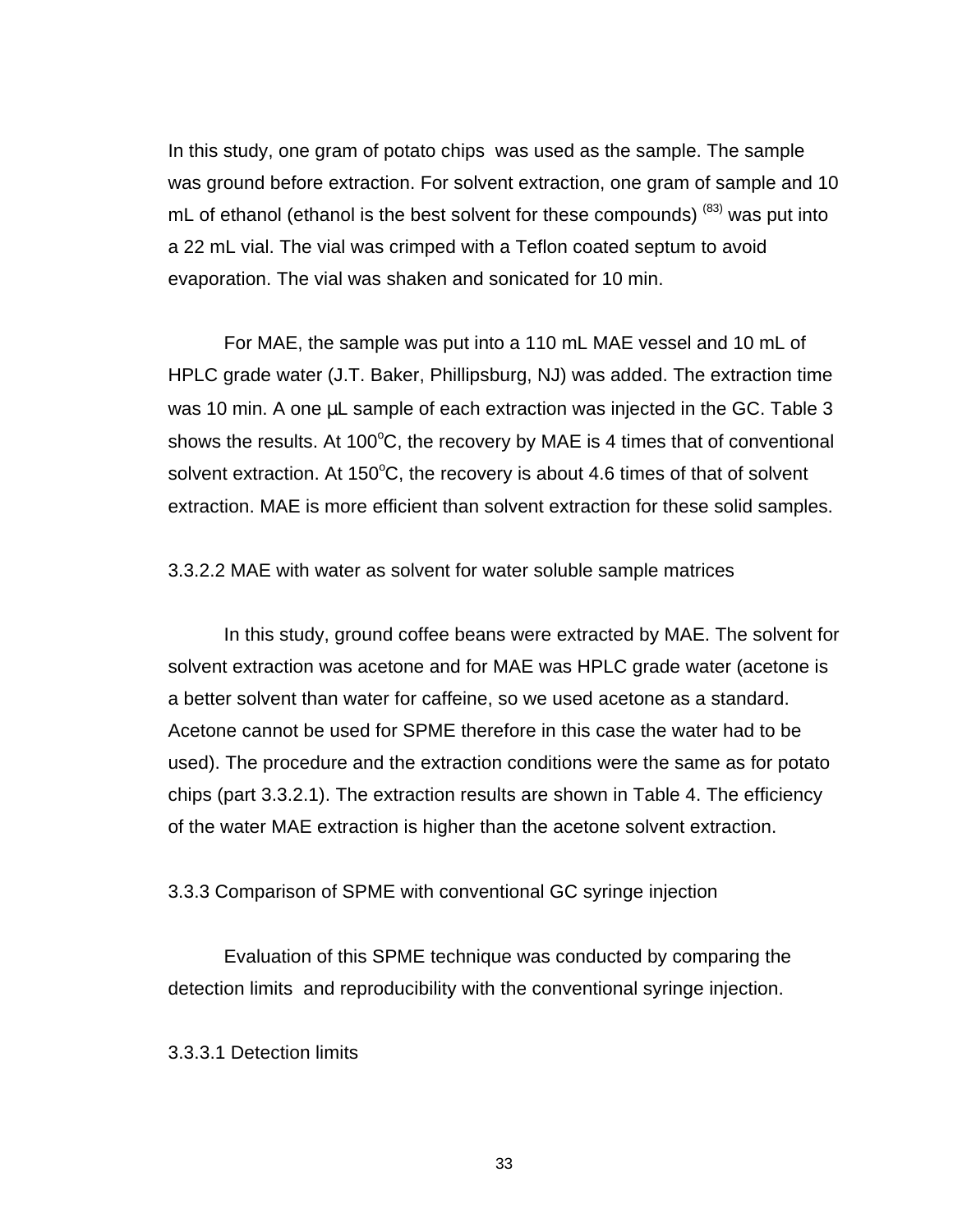The detection limits and were calculated as that concentration corresponding to 3 times the noise level. Duplicate injections were made for each trial and the average value used. For direct injection, 1 µL of Veltol<sup>®</sup> and

# Table 3. Comparison of extraction efficiency of solvent with MAE (1)\* (Integrator area counts)

| Compounds           | Solvent extraction | MAE (100 <sup>o</sup> C) | MAE (150 <sup>o</sup> C) |
|---------------------|--------------------|--------------------------|--------------------------|
|                     |                    | $10 \text{ min}$         | $10 \text{ min}$         |
| Veltol <sup>®</sup> | $3.7 \times 10^5$  | $15 \times 10^5$         | $17 \times 10^5$         |

\* For solvent extraction, one gram of sample was extracted with ten mL of ethanol and 1 μL was injected into GC. For MAE extraction, one gram of sample was extracted with 10 mL of water and 1 μL was injected.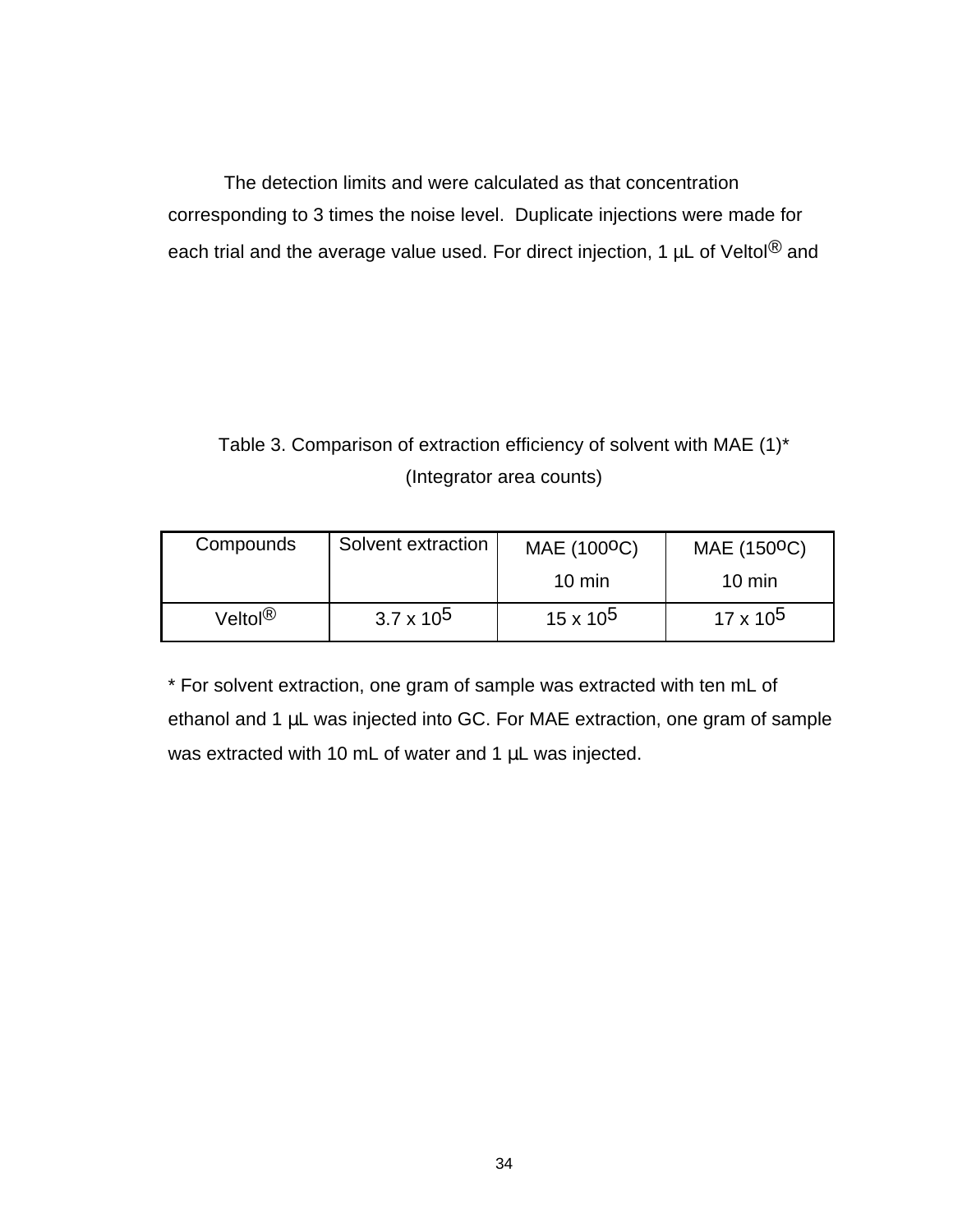Veltol-Plus® standard solutions in ethanol were injected into the GC/MS. SPME of the original aqueous standard solution is represented by SPME (1) (see Table 5). SPME (2) is the original solution at pH 2. SPME (3) represents the original solution at pH 2 and saturated with sodium sulfate. The combination of salt and lower pH increased the sensitivity of SPME ten fold for Veltol<sup>®</sup> and twenty five fold for Veltol-Plus<sup>®</sup>. This method can be used to determine trace amounts of Veltol<sup>®</sup> and Veltol-Plus<sup>®</sup> in food products, such as coffee where trace amounts of Veltol<sup>®</sup> are present. A comparison of the sensitivity of both direct GC injection and SPME injection is shown in Fig. 11. Since the same attenuation was used the SPME technique shows abount a fifty fold increase in signal.

### 3.3.3.2 Precision

The precision of the method was determined by conducting six replicate injections for both the SPME and direct GC injection. The relative standard deviations (%RSDs) from both GC area counts and retention times were determined for each analyte. For conventional syringe injections, concentrations of 6 ppm for Veltol<sup>®</sup> and 5.1 ppm for Veltol-Plus<sup>®</sup> were investigated. For SPME, 1.5 ppm of Veltol<sup>®</sup> and Veltol-Plus<sup>®</sup> were tested. The %RSD of both the peak area and retention times are listed in Table 6.

Direct syringe injection has better reproducibility for both peak area and retention time. Poor precision for SPME peak areas resulted from the variation of the adsorption and the desorption of the target compounds. It should be kept in mind that the precision of these results represents the entire method, including the sampling stage, not only the chromatographic separation itself. Peak area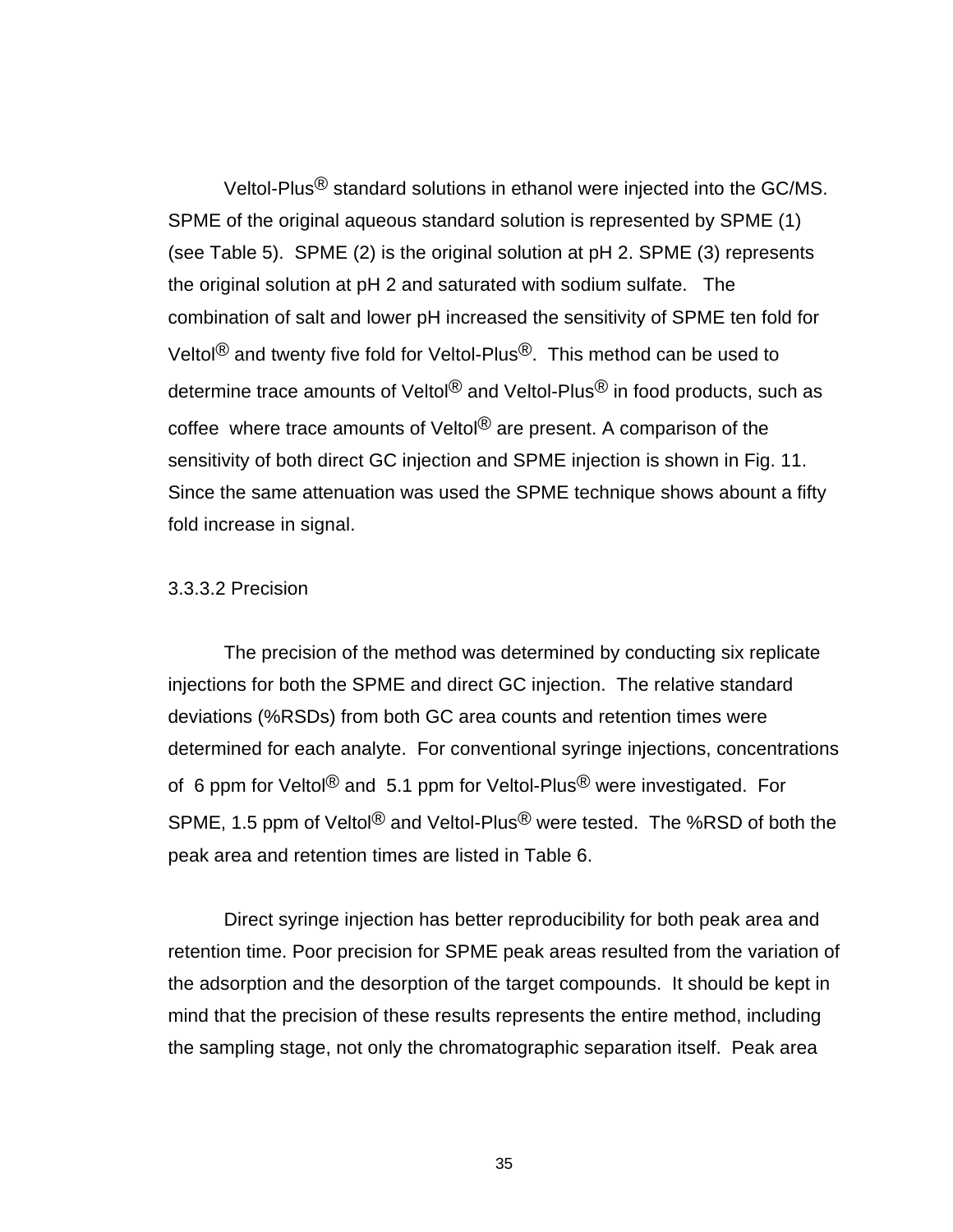precision by SPME is not as good as direct injection, but it is still reasonable for trace level analyses. The variation of the retention time makes the identification

# Table 4. Comparison of extraction efficiency of solvent with MAE (2)\* (Integrator area counts)

| Compounds | Solvent extraction | MAE (100 <sup>o</sup> C) | MAE (150 <sup>o</sup> C) |
|-----------|--------------------|--------------------------|--------------------------|
|           |                    | $10 \text{ min}$         | $10 \text{ min}$         |
| Caffeine  | $3.7 \times 10^7$  | $9.3 \times 10^{7}$      | $13 \times 10^{7}$       |

\* For solvent extraction, one gram of sample was extracted with ten mL of acetone and 1 μL was injected into GC. For MAE extraction, one gram of sample was extracted with 10 mL of water and 1 μL was injected.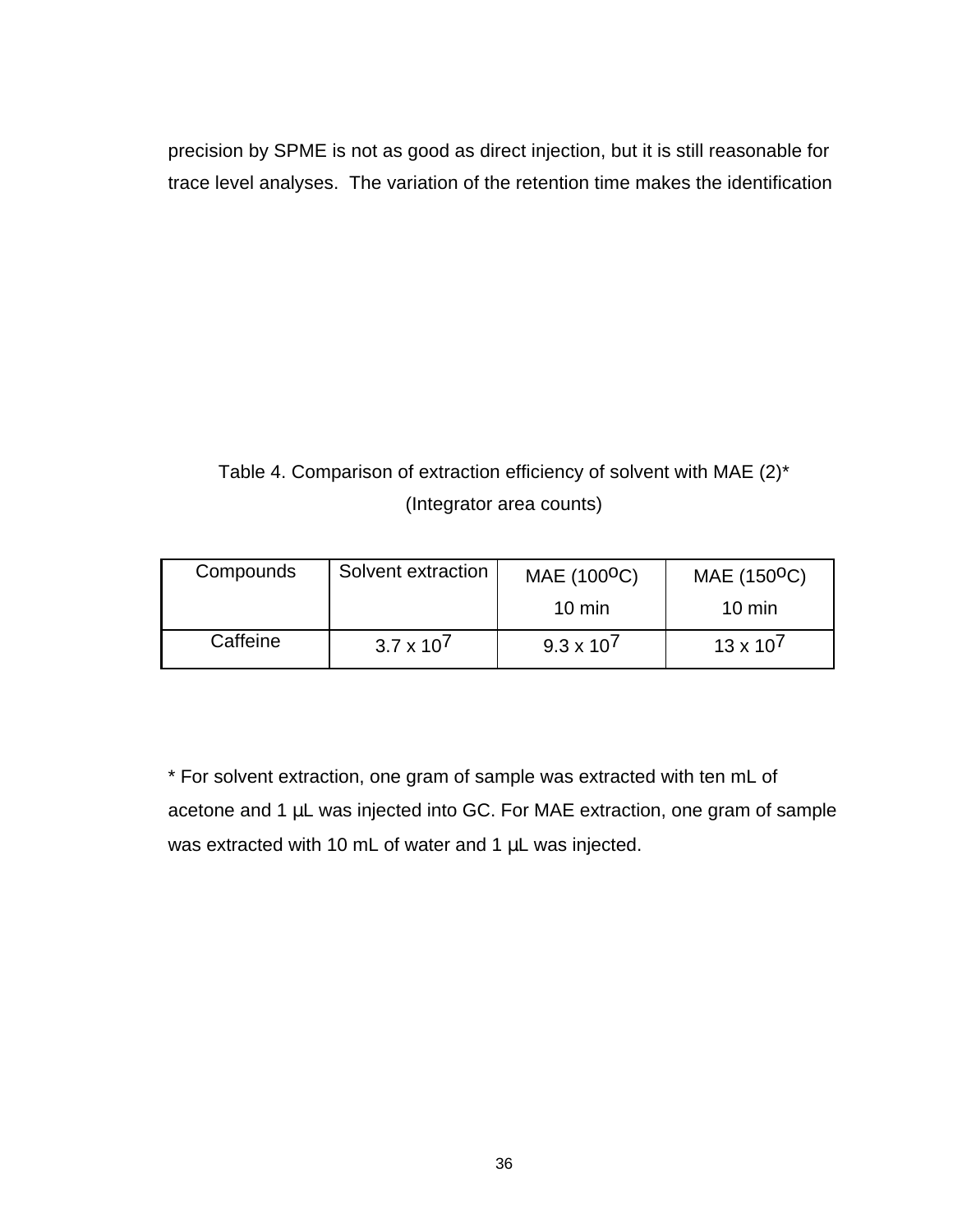of the target compounds difficult based solely on retention time. Use of a mass spectrometer is recommended for confirmation.

3.3.4 Application of SPME in food products

These SPME and MAE-SPME techniques were applied to several food products including coffee, cola drinks, potato chips, canned food and chewing gum.

3.3.4.1 Beverages

Most of the beverages are in aqueous solutions which make direct SPME extraction easy. Fig. 12 shows a comparison of gas chromatograms obtained from Gevalia® coffee by conventional GC direct injection and SPME. As shown, the SPME method shows higher sensitivity. Direct injection shows no peak for Veltol<sup>®</sup>. These results were confirmed by mass spectroscopy. These results also demonstrate the selectivity of this SPME method. The unidentified peak at retention time 7.85 min has a peak height of 1000 for direct injection and only 150 for SPME. SPME minimized the interference of this peak with Veltol<sup>®</sup>, which has a retention time at 7.80 min. An additional advantage of SPME sampling is that it prevents water from entering the GC, avoiding possible damage to the GC column.

3.3.4.2 Chips and corn

Chips and corns are solid samples. Instead of performing headspace SPME<sup>(82)</sup>, a MAE technique was examined. Water is a good solvent for MAE as it possesses a high dielectric constant, hence it is characterized by a high ability to absorb microwave energy. Therefore, MAE is a complementary method to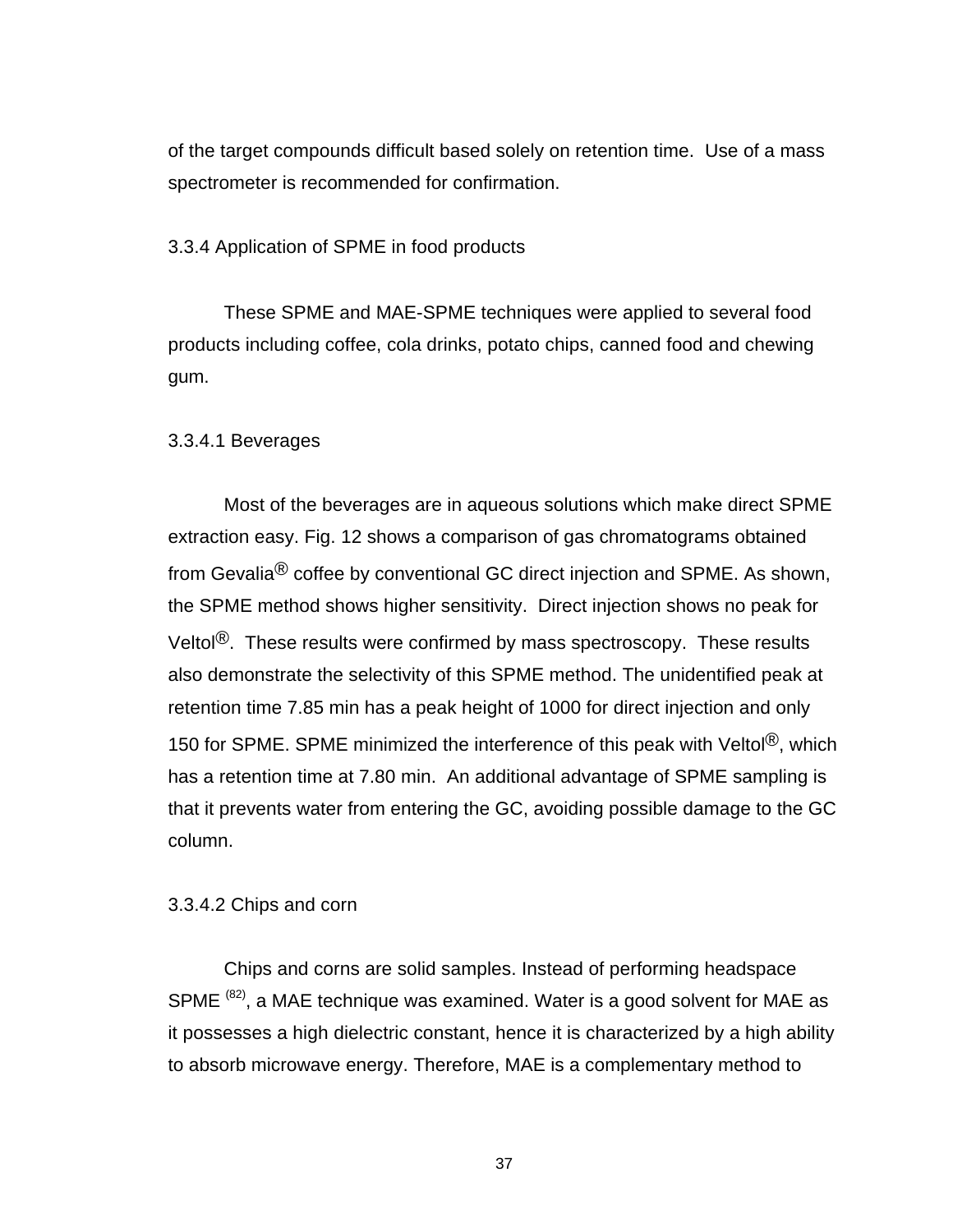combine with SPME for solid samples. Fig. 13 shows the chromatograms of potato chips with MAE-direct injection and MAE-SPME injection. Obviously MAE-SPME exhibits higher sensitivity for Veltol<sup>®</sup>. The concentration of Veltol<sup>®</sup>

| Compounds                     | <b>Direct</b> | <b>SPME (1)</b>   | SPME (2)    | SPME (3) pH 2                   |
|-------------------------------|---------------|-------------------|-------------|---------------------------------|
|                               | injection.    | <b>HPLC</b> water | pH 2 (0.1 N | (0.1 N)                         |
|                               | $(1 \mu L)$   |                   | HCl/NaCl)   | HCl/NaCl) and                   |
|                               |               |                   |             | saturated with                  |
|                               |               |                   |             | Na <sub>2</sub> SO <sub>4</sub> |
| Veltol ${}^{\circledR}$ (ppb) | 200           | 100               | 50          | 10                              |
| Veltol-Plus $^{\circledR}$    | 400           | 50                | 30          | $\overline{2}$                  |
| (ppb)                         |               |                   |             |                                 |

## Table 5. Comparison of the detection limit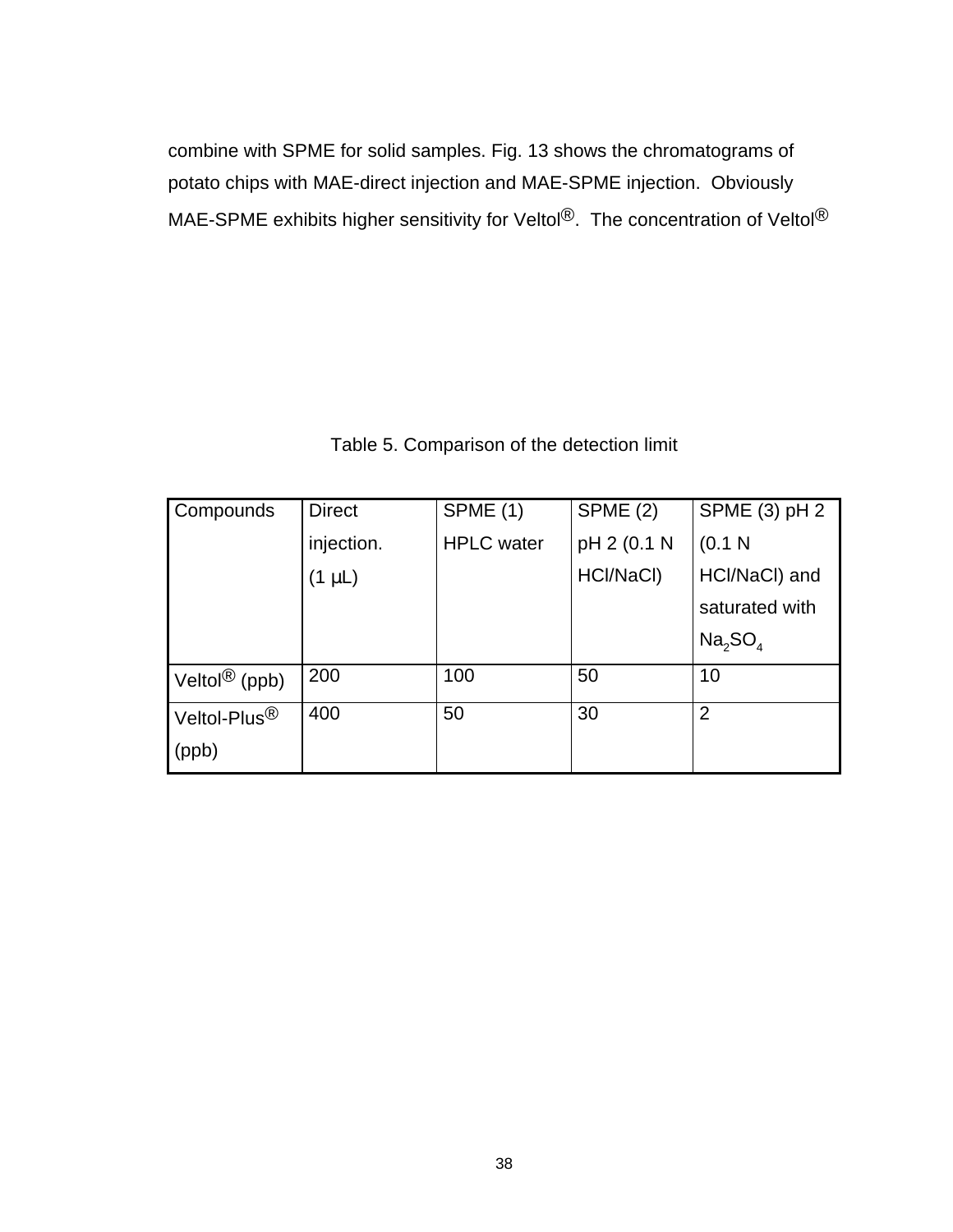

**Fig. 11 Comparison of SPME injection and direct GC.**

A: 30 ppb Veltol<sup>®</sup> and 30 ppb Veltol Plus<sup>®</sup> by SPME; B: 1.5 x 10<sup>3</sup> ppb **Veltol and 1.5 x 10<sup>3</sup> ppb Veltol Plus by direct injection. A Rtx-20, 30 m x 0.25 mm capillary column was used for the separation. Same attenuation is used in the chromatograms.**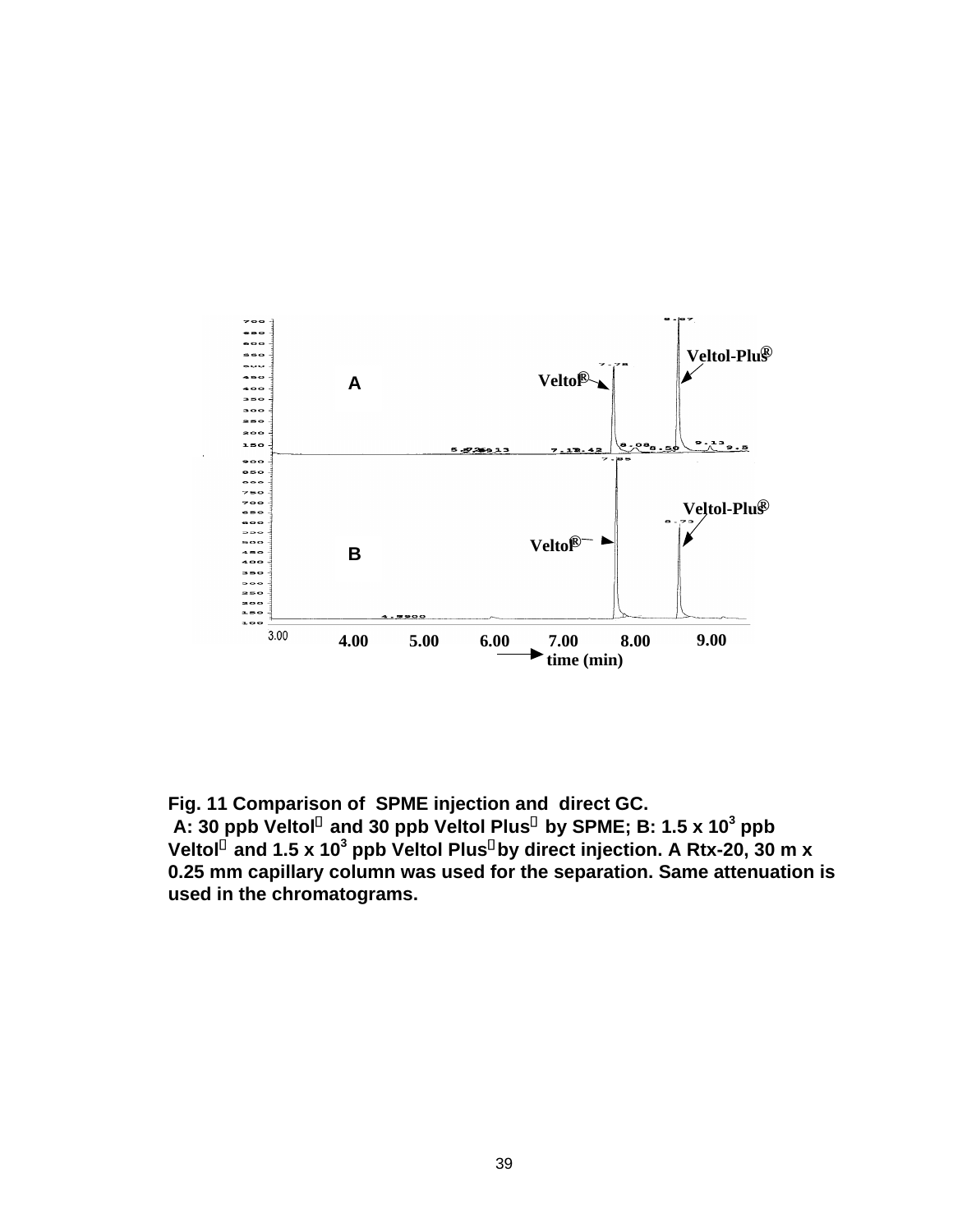in this sample was found 0.3 ppm by using a external standard calibration and Veltol-Plus® was not detected.

The significant peak height of Veltol<sup>®</sup> in MAE-SPME compared with other unidentified components having m/z 126 and 140 in MAE-direct injection shows the selectivity of this SPME technique. The drawback of the MAE-SPME technique for solid foods is that the particulate matter in the sample solution could coat the extraction fiber and interfere with the extraction. Further sample clean-up prior to extraction may help in these cases.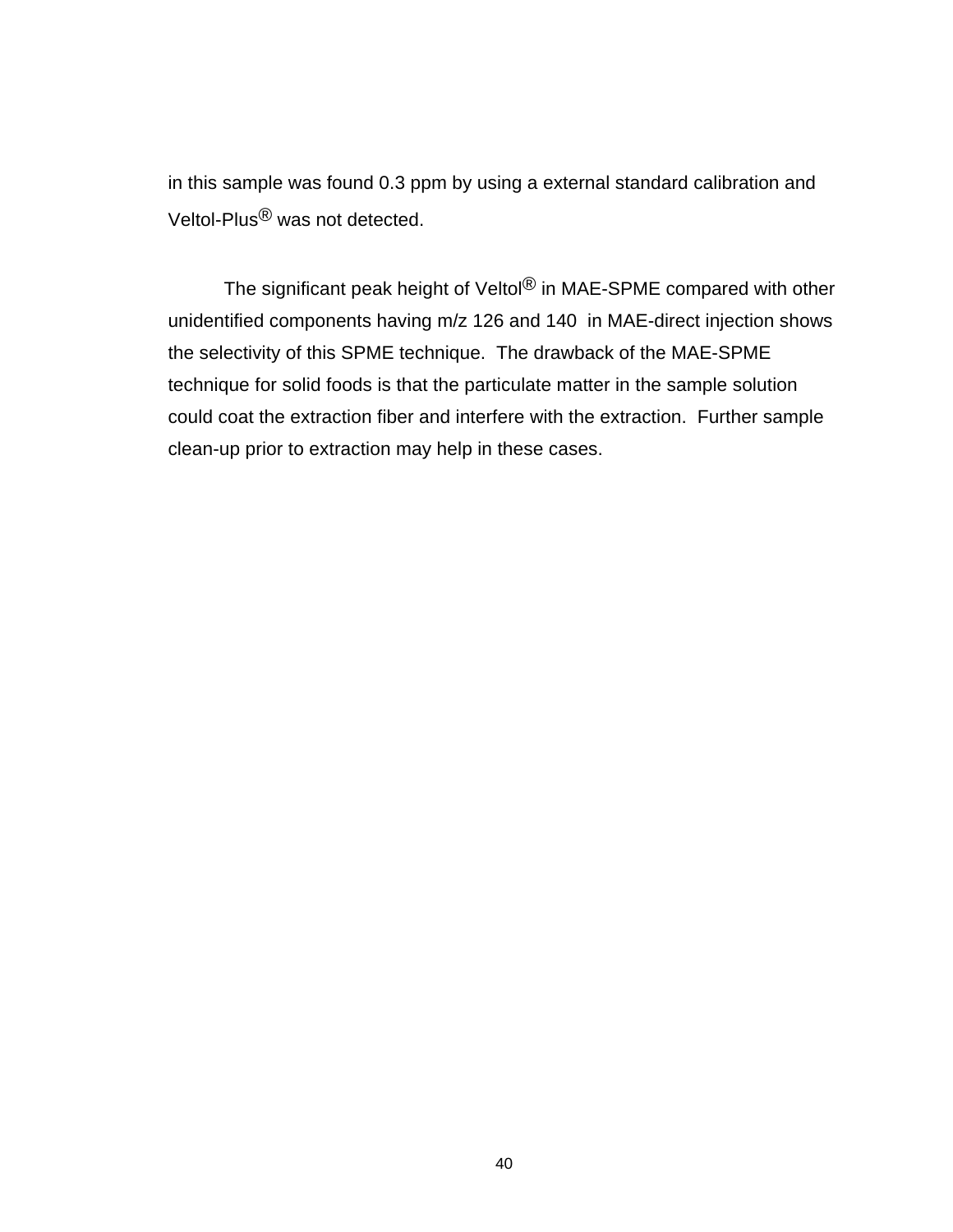## Table 6 Precision of direct GC injection and SPME\*

 $(n=6)$ 

|                          | Direct injection $(1 \mu L)$ |              | <b>SPME</b><br>10 min absorption |              |
|--------------------------|------------------------------|--------------|----------------------------------|--------------|
| Compounds                | Area<br>$(\% RSD)$           | $t_R$ (%RSD) | Area<br>(%RSD)                   | $t_R$ (%RSD) |
| $Veltol^{\circledR}$     |                              | 0.005        | 10                               | 0.1          |
| Veltol-Plus <sup>®</sup> | 2                            | 0.005        | 10                               | 0.05         |

\* For direct injection, 6 ppm of Veltol® and 5.1 ppm Veltol-Plus® solution were used. For SPME, 1.5 ppm of Veltol<sup>®</sup> and 1.5 ppm Veltol-Plus<sup>®</sup> solution were used. The solution was adjusted to pH 2 and saturated with sodium sulfate.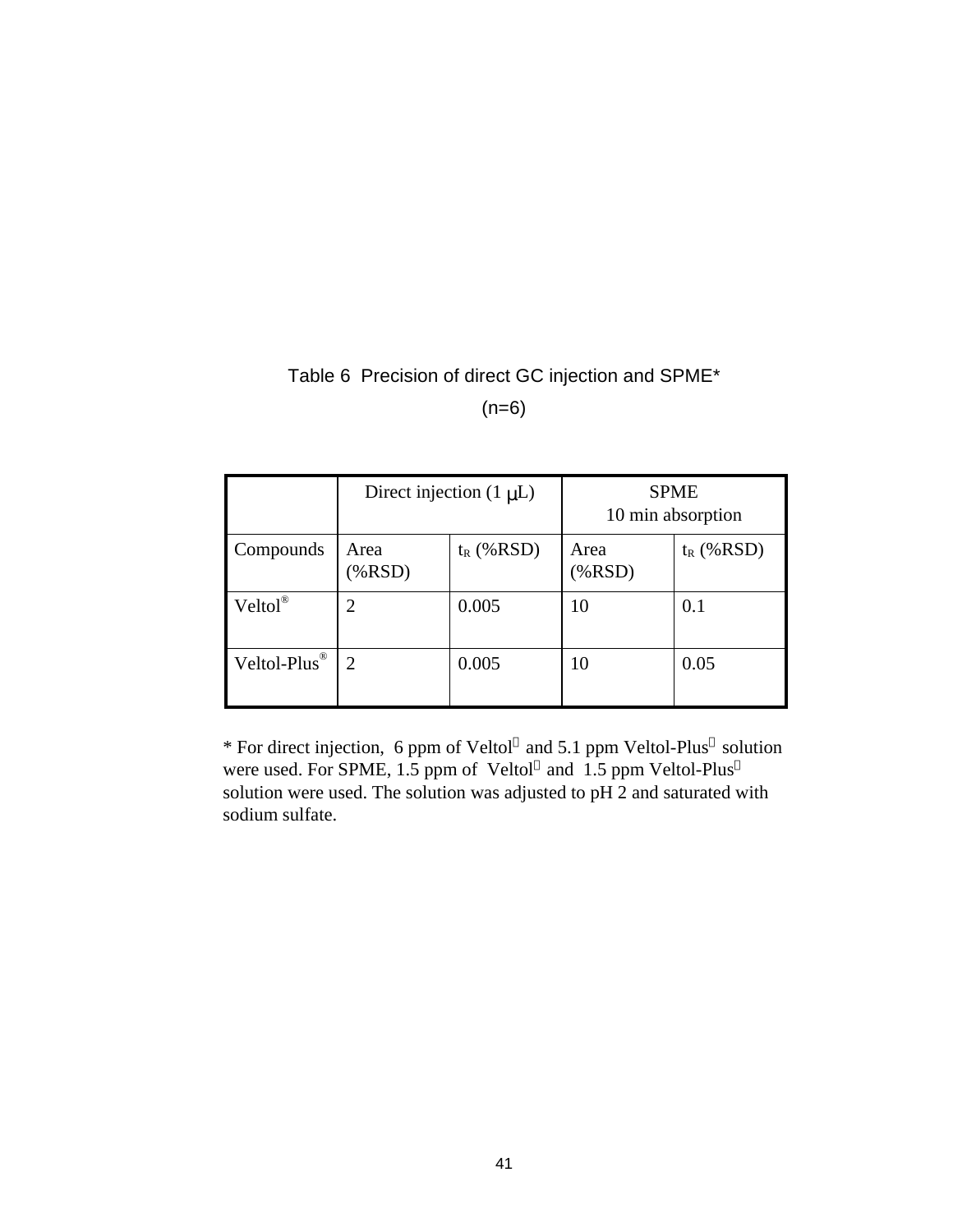

**Fig. 12 Chromatograms of coffee by both SPME (A) and direct GC injection (B). Gevalia@ coffee (0.1 gram) was dissolved in 10 mL hot water. A Rtx-20, 30 m x 0.25 mm x 0.25** μ**m capillary column was used for the separation and ions 126 and 140 amu in SIM mass spectroscopy were used for the detection.**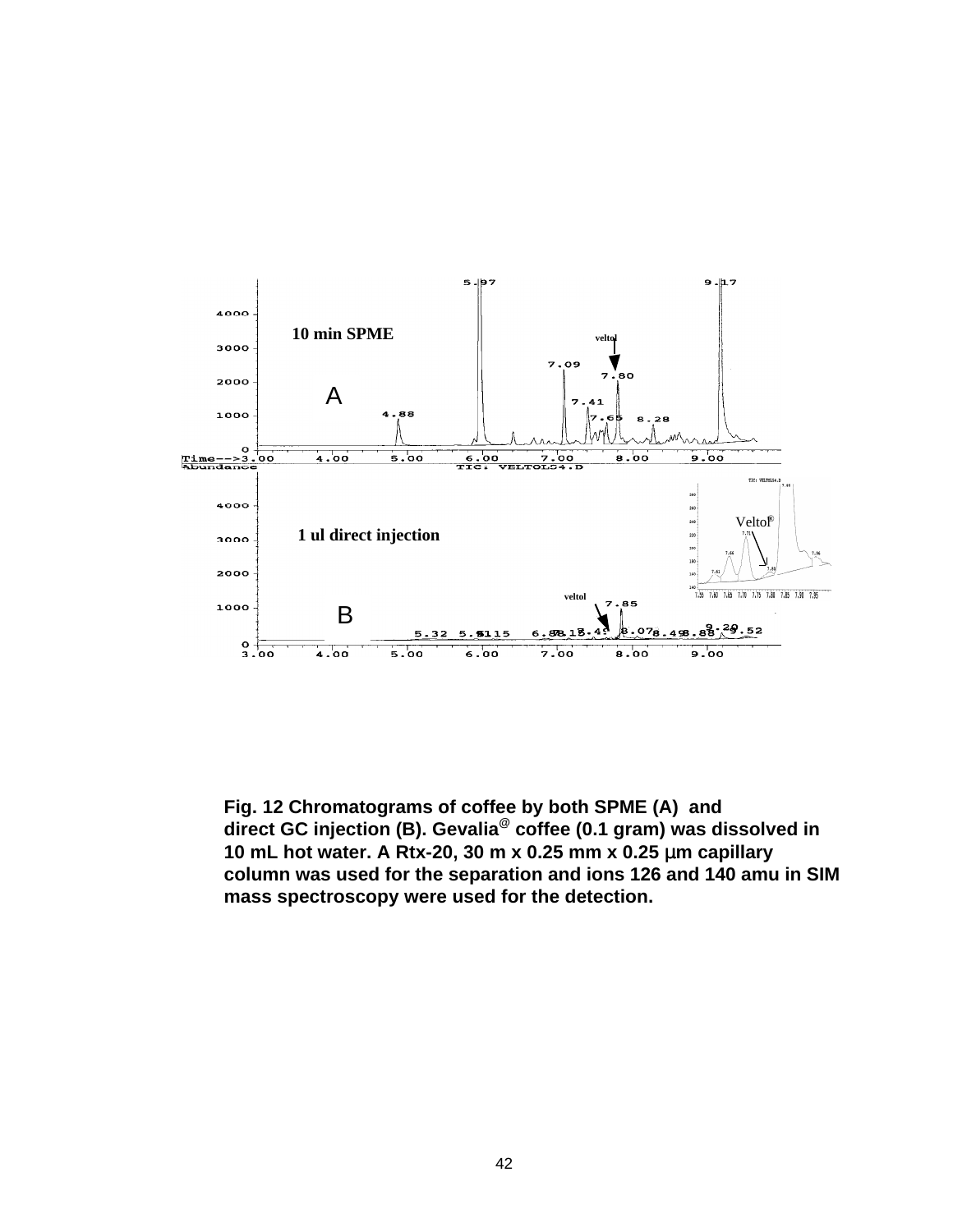

**Fig. 13 Chromatograms of potato chips by direct MAE-injection (A) and MAE-SPME (B). Potato chips (1 gram) were extracted by MAE with 10 mL water. Four mL of sample with pH at 2 and saturated with sodium sulfate was used for SPME. One uL of MAE extract was used for direct injection. A Stabilwax column, 30 x 0.25 mm x 0.25** μ**m was used for the separation and ions 126 and 140 amu in SIM mass spectroscopy were used for the detection.**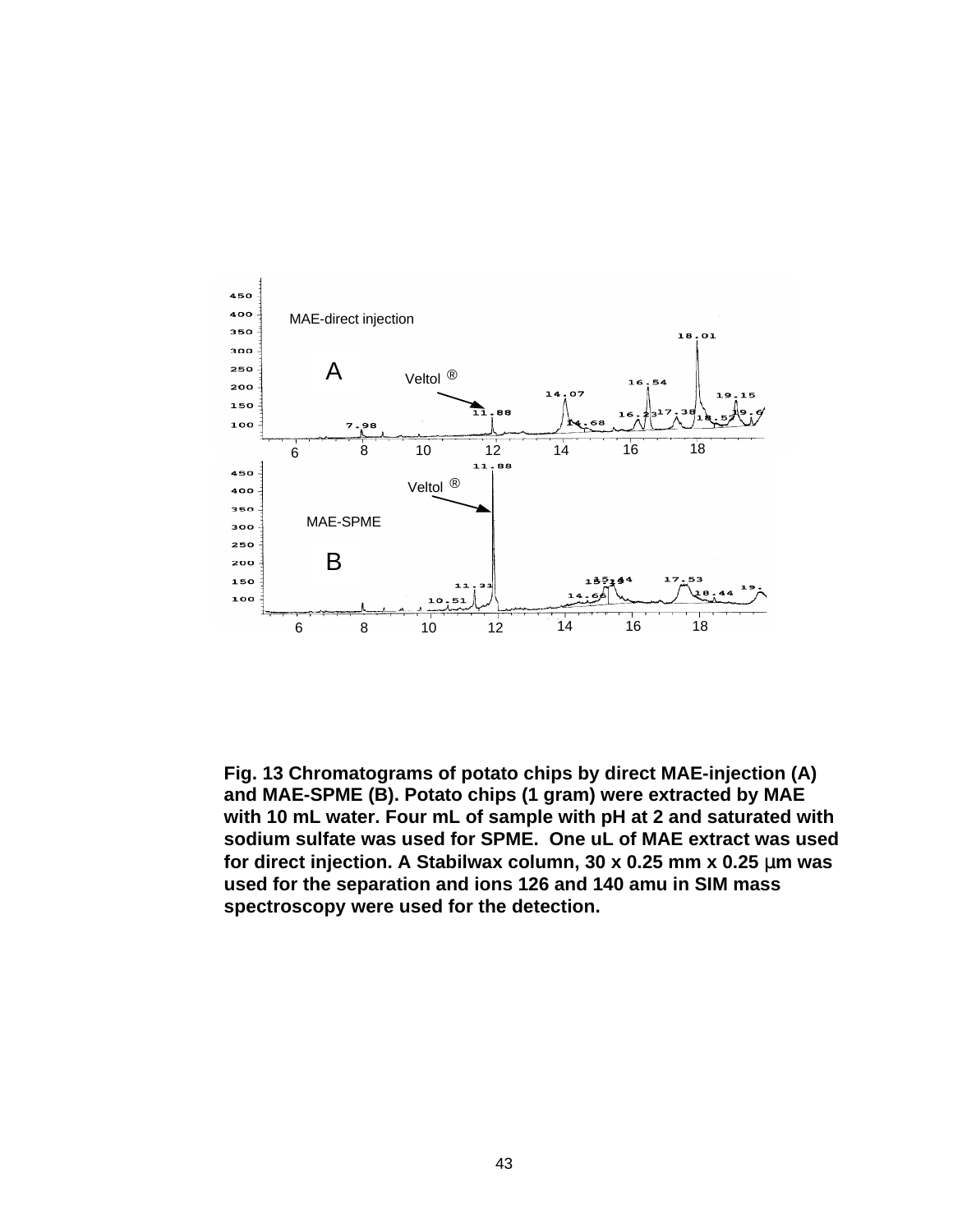### **3.4 Conclusion**

SPME is a useful tool for trace analysis of organic compounds like Veltol<sup>®</sup> and Veltol-Plus<sup>®</sup> in food products and can be considered superior to commonly used methods such as solvent extraction. SPME is simple to perform; it takes only a few minutes to complete and uses no extracting organic solvent. It has been applied successfully to the determination of trace amount of Veltol<sup>®</sup> and Veltol-Plus<sup>®</sup> in coffee, Coca, potato chips, canned food and chewing gums. The combination of MAE and SPME make solid sample SPME possible. It compensates for the disadvantage of headspace SPME that can only detect volatile compounds <sup>(84)</sup>.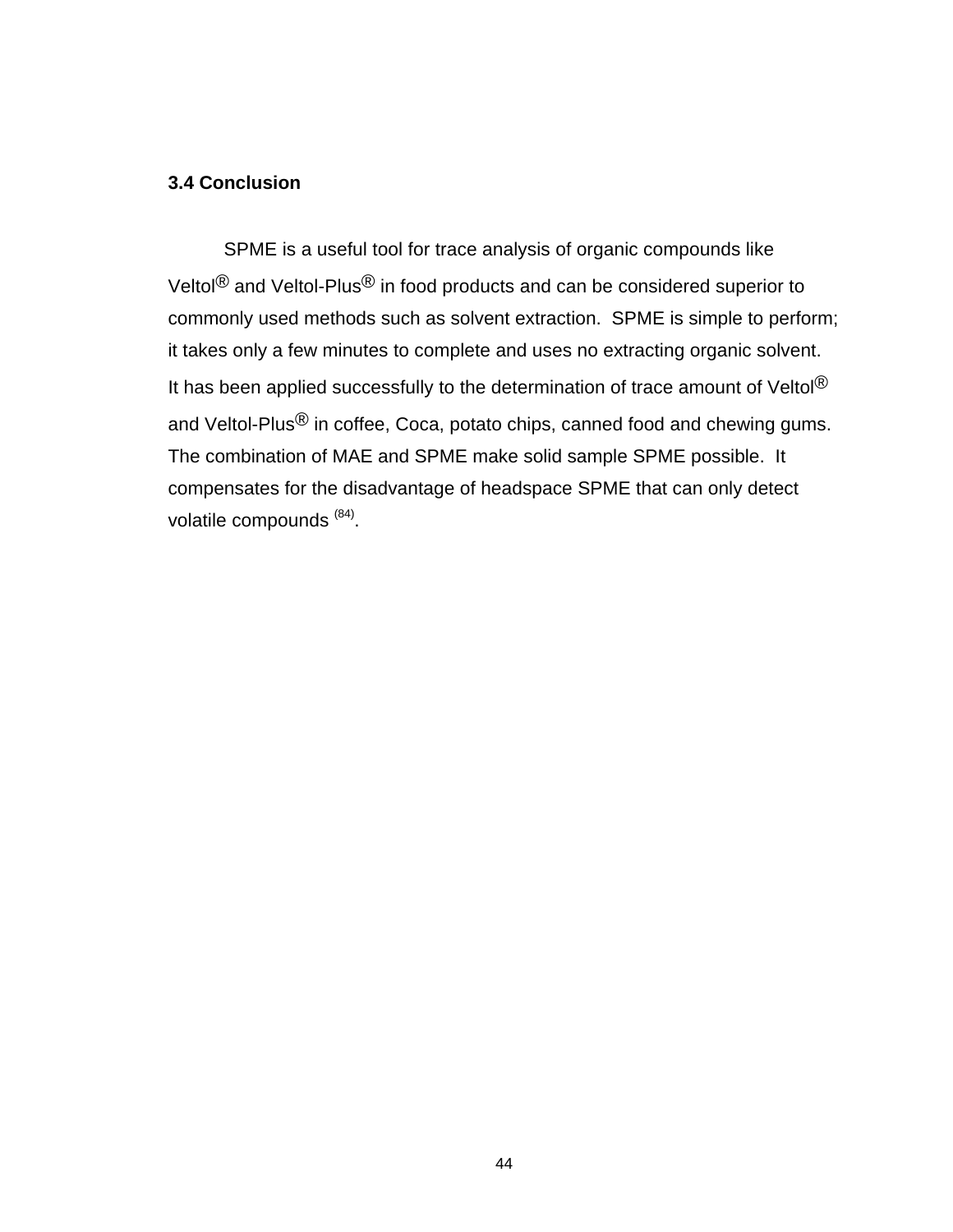# **CHAPTER IV HEADSPACE SAMPLING - ON LINE DERIVATIZATION**

### **4.1 Introduction**

Short chain fatty acids are common components in agricultural products. It is well know that these compounds directly contribute to the aroma and taste of many consumer products<sup>(85-86)</sup>. Therefore, it is often necessary to determine their concentrations accurately and at low levels.

Direct determination of short chain fatty acids by GC is often unsatisfactory due to their high polarity and low vapor pressure. Therefore, a derivatization step is often carried out to provide the fatty acids with better chromatographic characteristics. Several derivatization techniques have been developed for the analysis of short chain fatty acids<sup>(87-95)</sup>. By modifying the functional groups, most acids can be well separated by GC. Methyl esterification has been widely used for the GC analysis of fatty acids. However, due to the high sample volatility  $(4, 89)$ , peak broadening and poor recoveries were obtained. Several other procedures for the preparation of less volatile derivatives have been used for the analysis of the short chain fatty acids <sup>(91-95)</sup>.

Although the available determination methods provide accurate and precise data for sample standards, most are not applicable to complex matrices such as agricultural products. Furthermore, the procedures involved in the derivatization of fatty acids are usually lengthy. They usually entail a great deal of sample handling which often leads to errors.

 Headspace gas chromatography offers a quick and simple solution to many of these problems. A short chain fatty acid methyl ester headspace GC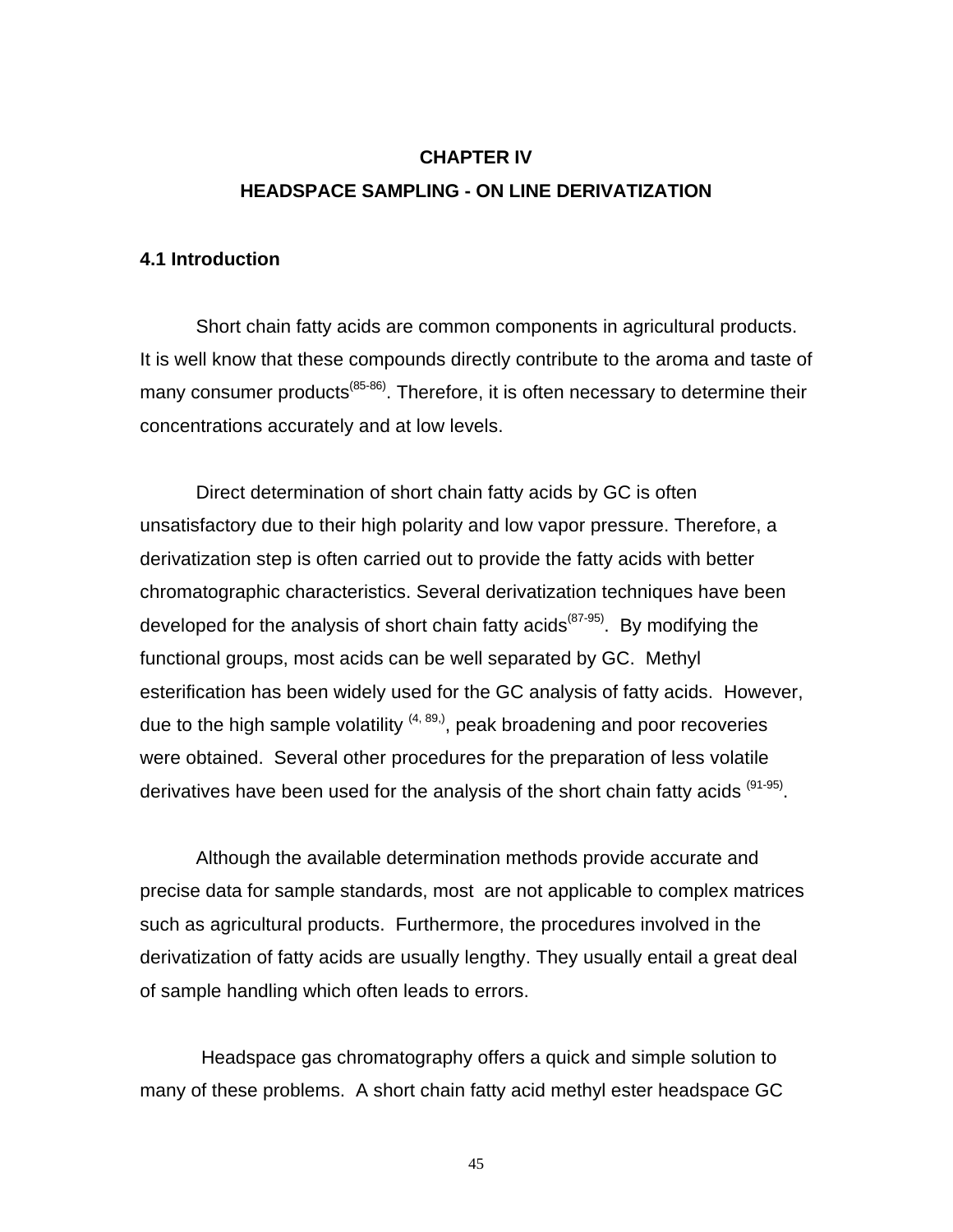technique has been developed by Wang, et. al.  $(4)$ . The method is simple, sensitive and reproducible. However, formic and acetic acid, both of which are important components in many agricultural products cannot be detected due to their coelution with the methanol which is a component of the derivatizing reagent.

Because of these problems, this thesis presents a headspace GC procedure for the determination of free short chain fatty acids by on-line derivatization with bis(trimethylsilyl)trifluoroacetamide (BSTFA). The entire process is carried out in the injection vial used in the headspace device. Under these conditions, a three-fold advantage can be obtained: (1) losses of volatiles and errors caused by sample preparation are minimized; (2) chromatographic properties of fatty acids are improved, and formic and acetic acid can be detected; (3) tedious procedures in conventional derivatization including derivation, separation, and concentration are eliminated.

BSTFA is the most widely used reagent for trimethylsilylation. The reagent was first prepared by Stalling et al <sup>(96)</sup>. It is very versatile, reacting with all the common protic sites present in organic compounds. The reaction with short chain fatty acids can be expressed as following:

## **CF3C[OSi(CH3)3]=NSi(CH3)3 + 2RCOOH**

### **2(CH3)3SiOOCR + CF3CONH<sup>2</sup>**

### **BSTFA + Acid = Acid ester + Trifluoroacetamide**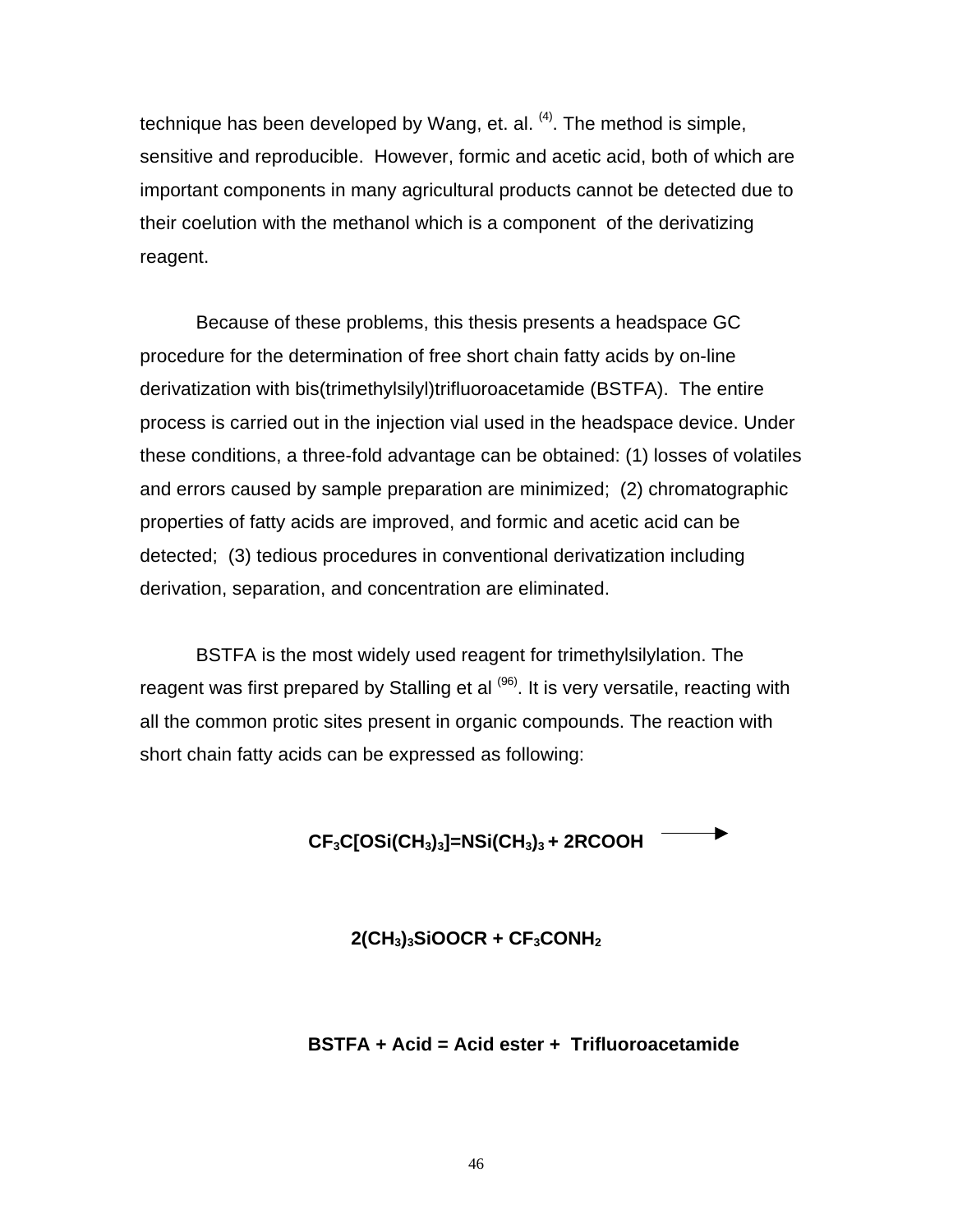BSTFA also can react with water:

# **CF3C[OSi(CH3)3]=NSi(CH3)3 + H2O**

# **(CH3)3SiOSi(CH3)3 + CF3CONH<sup>2</sup>**

Large amounts of water should be avoided to minimize the quantity of BSTFA required.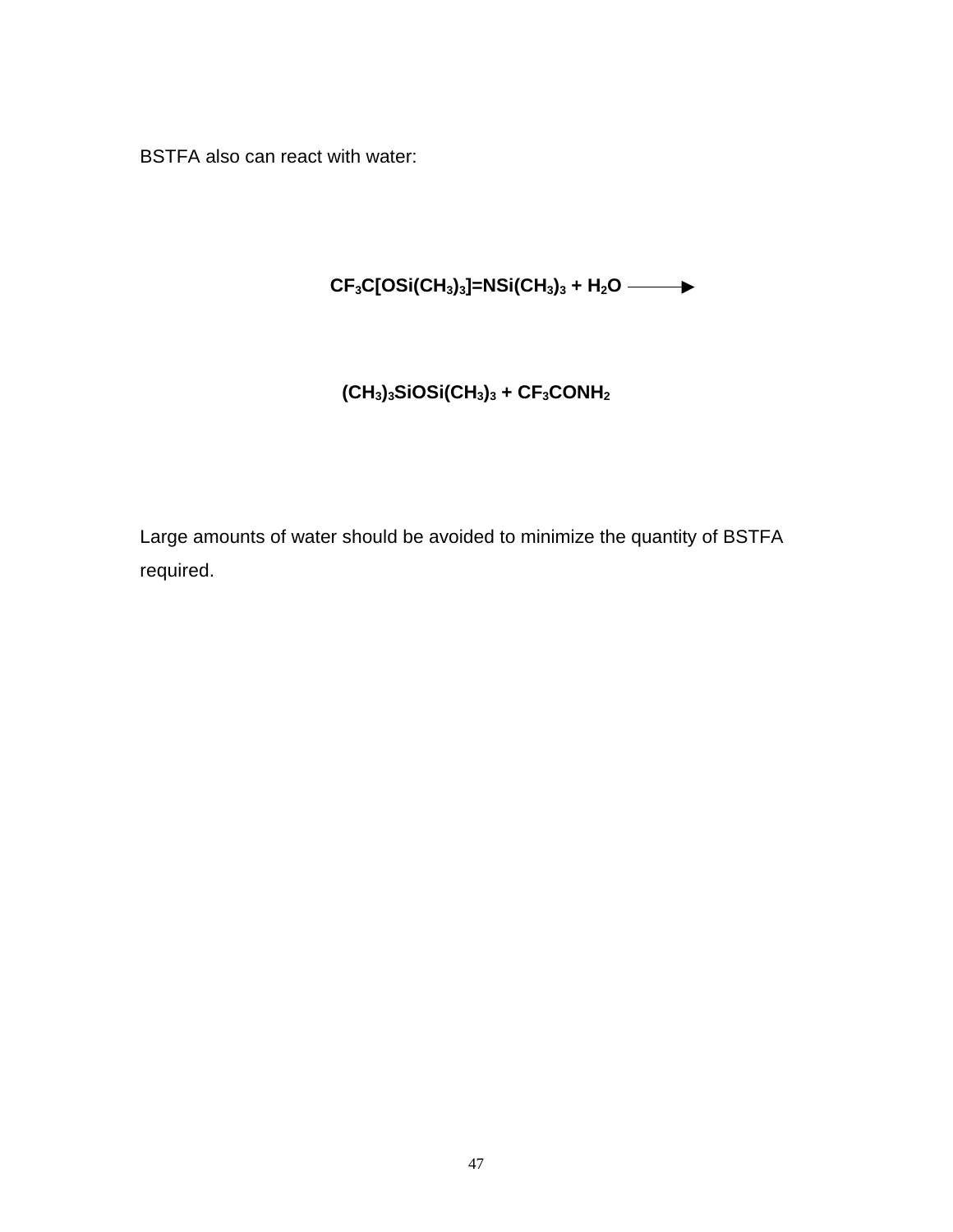### **4.2 Experimental**

### 4.2.1 Chemicals

Acetonitrile, benzene and hexane were purchased from Fisher Scientific (Fair Lawn, NJ), and chloroform and methylene chloride were obtained from EM Science (Gibbstown, NJ). All solvents were used without further purification. The following reference standards were purchased from Ultra Scientific (North Kingstown, RI): acetic, propionic, butyric, pentanoic, hexanoic, heptanoic, and octanoic acid. BSTFA with 1% trimethylchlorosilane was obtained from Pierce Chemical Co. (Rockford, IL).

### 4.2.2 Instrumentation

A Model 5970 GC/MS system (Hewlett Packard, Palo Alto, CA) was used for the analysis. A PE Model HS-40 static headspace injector ( Perkin Elmer, Norwalk, CT) was directly connected to the GC system. The column used was a 30 m x 0.25 mm x 1 um HP-5 (Hewlett Packard, Palo Alto, CA). The chromatographic conditions are listed in Table 7.

### 4.2.3 Sample analysis

Samples of tea, coffee, cigarette and tobacco (ground to a powder) and low calorie fat were directly put into 22 mL headspace vials. One mL of acetonitrile was added to each vial and the vial was sealed immediately. Fifty µL BSTFA was injected to the vial. The vial was manually shaken before headspace sampling.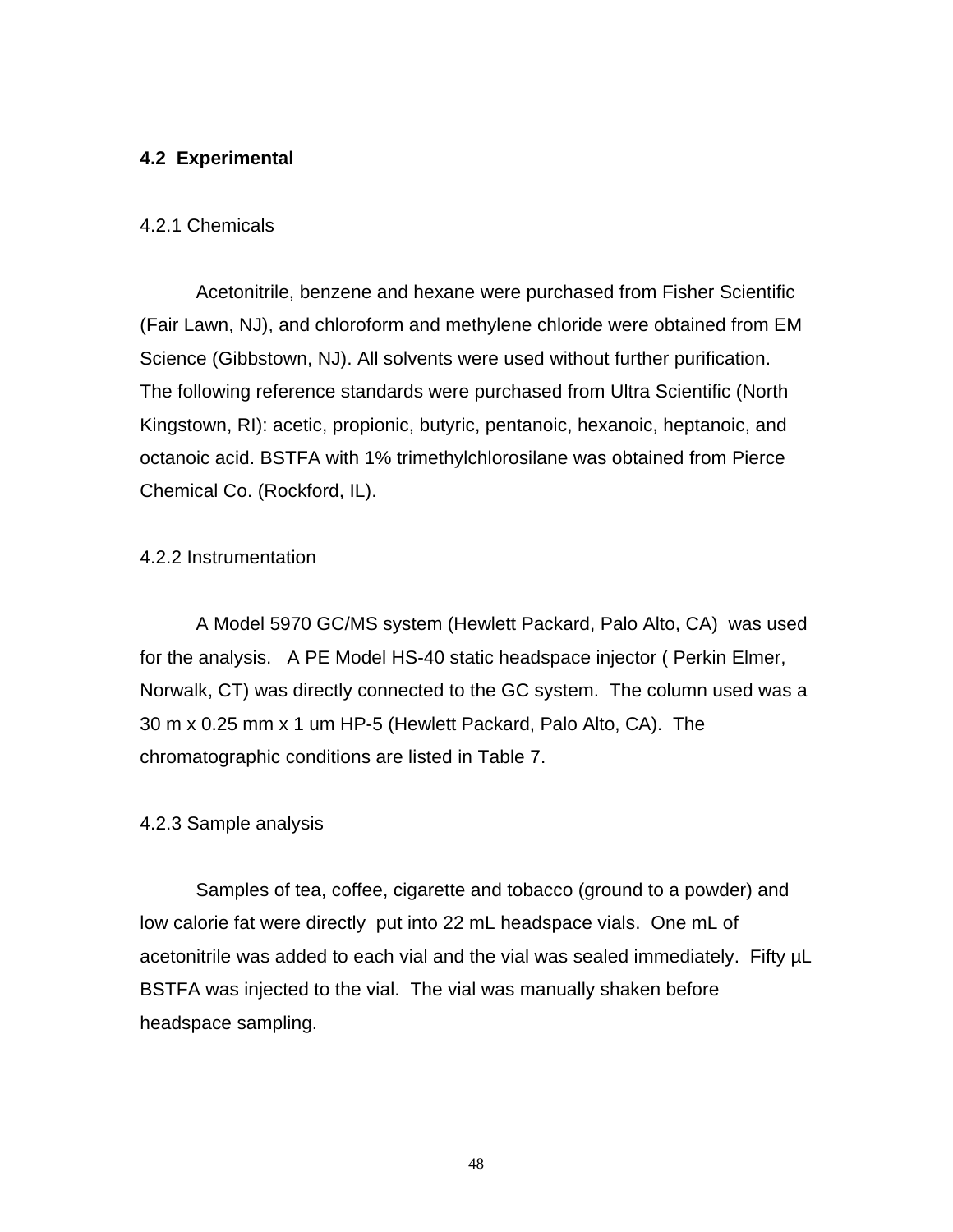| Sample thermostatting      | 80°C, 10 min                                    |
|----------------------------|-------------------------------------------------|
| Needle temperature         | $120^{\circ}$ C                                 |
| Transfer line temperature  | $120^{\circ}$ C                                 |
| Pressurizing time          | 2 min                                           |
| Injection time             | $0.25$ min                                      |
| Head pressure              | 15 psi                                          |
| GC oven programming        | 40 $^{\circ}$ C (2 min), 15 $^{\circ}$ C/min to |
|                            | 250°C (hold for1 min)                           |
| Injector temperature       | $280^{\circ}$ C                                 |
| MS mode                    | <b>SIM 75</b>                                   |
| Electron Ionization        | 70 eV                                           |
| <b>Electron Multiplier</b> | 2200 V                                          |
| Voltage                    |                                                 |

# Table 7. GC/MS and headspace conditions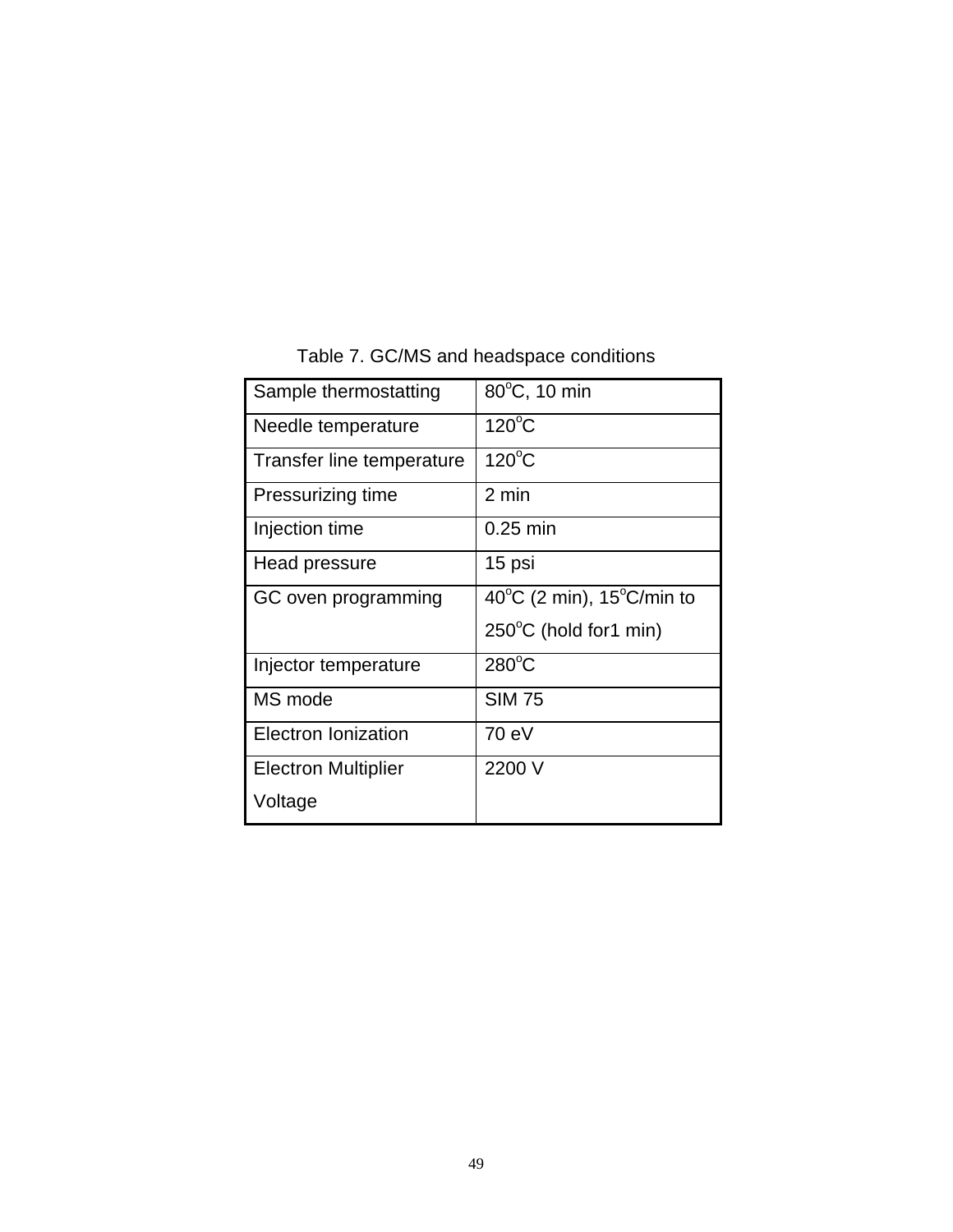### **4.3 Results**

#### 4.3.1. Optimization of the method

To maximize the sensitivity of the method, the volume of the derivatizing agent, the headspace thermostatting time and the sample vial temperature, the solvent and the inorganic salts were investigated.

### 4.3.1.1 Derivatization

To ensure the separation of the derivatized acids on a HP-5 column, an acid mixture of formic, acetic propionic, butyric, pentanoic, hexanoic, heptanoic and octanoic acids was derivatized and headspaced at  $80^{\circ}$ C for 10 minute. The trimethyl silyl esters of the eight acids were well separated (Fig 14). The amount of BSTFA used affects the yield of the acid esters. This has been well studied for the derivatization in solution  $(97)$ . According to Blau $(97)$ , the recommended molar ratio for driving the reaction to completion is 2:1 for silylating reagent: acids. To study the effect of the amount of derivatizing reagent on the yield, different amount of BSTFA with 1 mL of 100 ppm of each acid standard was headspaced (see Fig. 15). The maximum response was obtained when 50 μL of BSTFA was added which is six times the amount of acid. The excess amount of BSTFA could compensate for the trace amount of water already in the sample.

#### 4.3.1.2 Thermostatting temperature and time

The formation of the trimethylsilyl esters depends on both temperature and time of the reaction, both parameters also affect the equilibrium between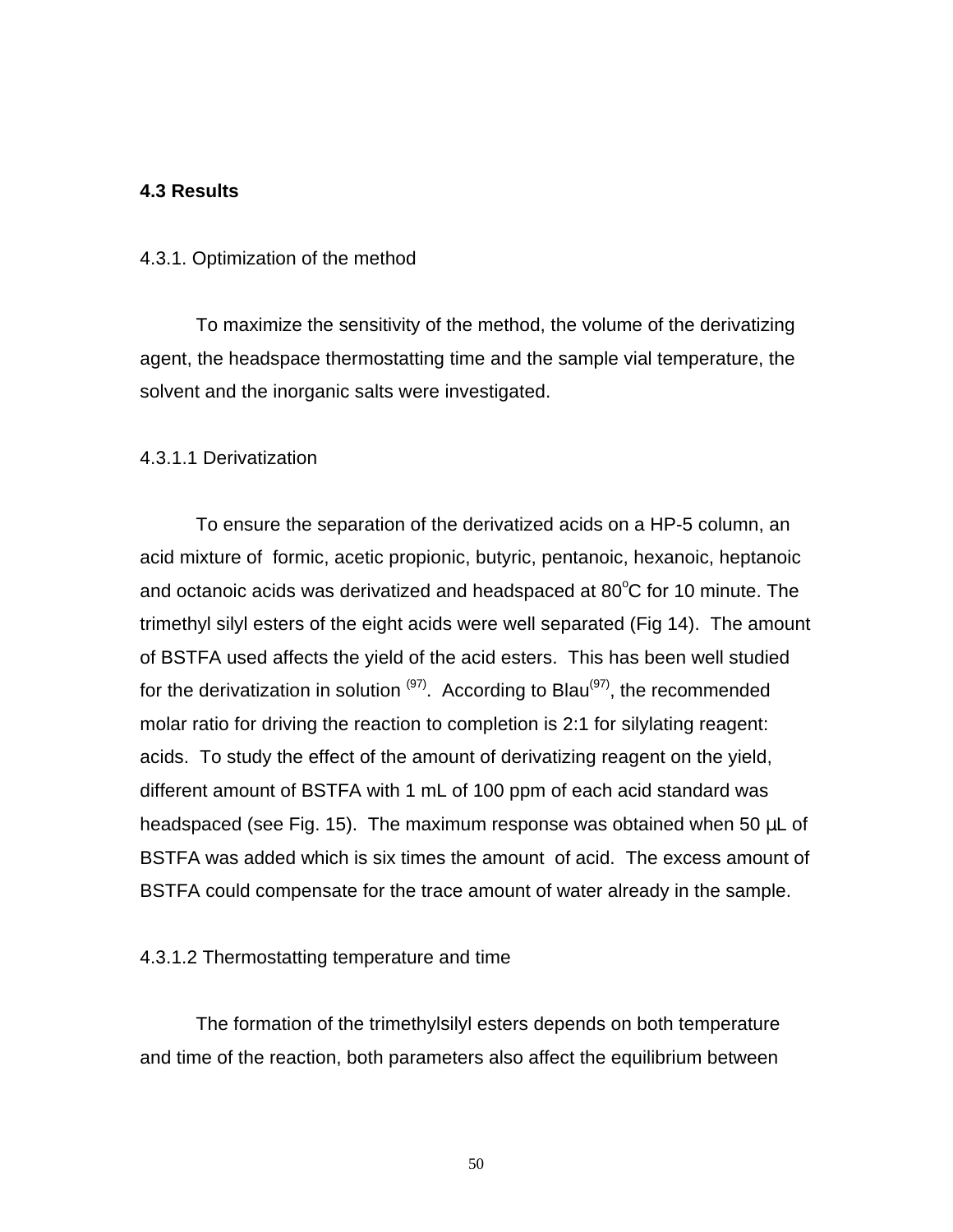

**Fig. 14 Headspace of fatty acid trimethylsilyl esters (10 ppm). One mL of a 10 ppm acid mixture was placed in a headspace vial and 50** μ**L BSTFA was added. The vial was thermostatted at 80<sup>o</sup>C for 10 minute. GC/MS conditions are given in Table 7.**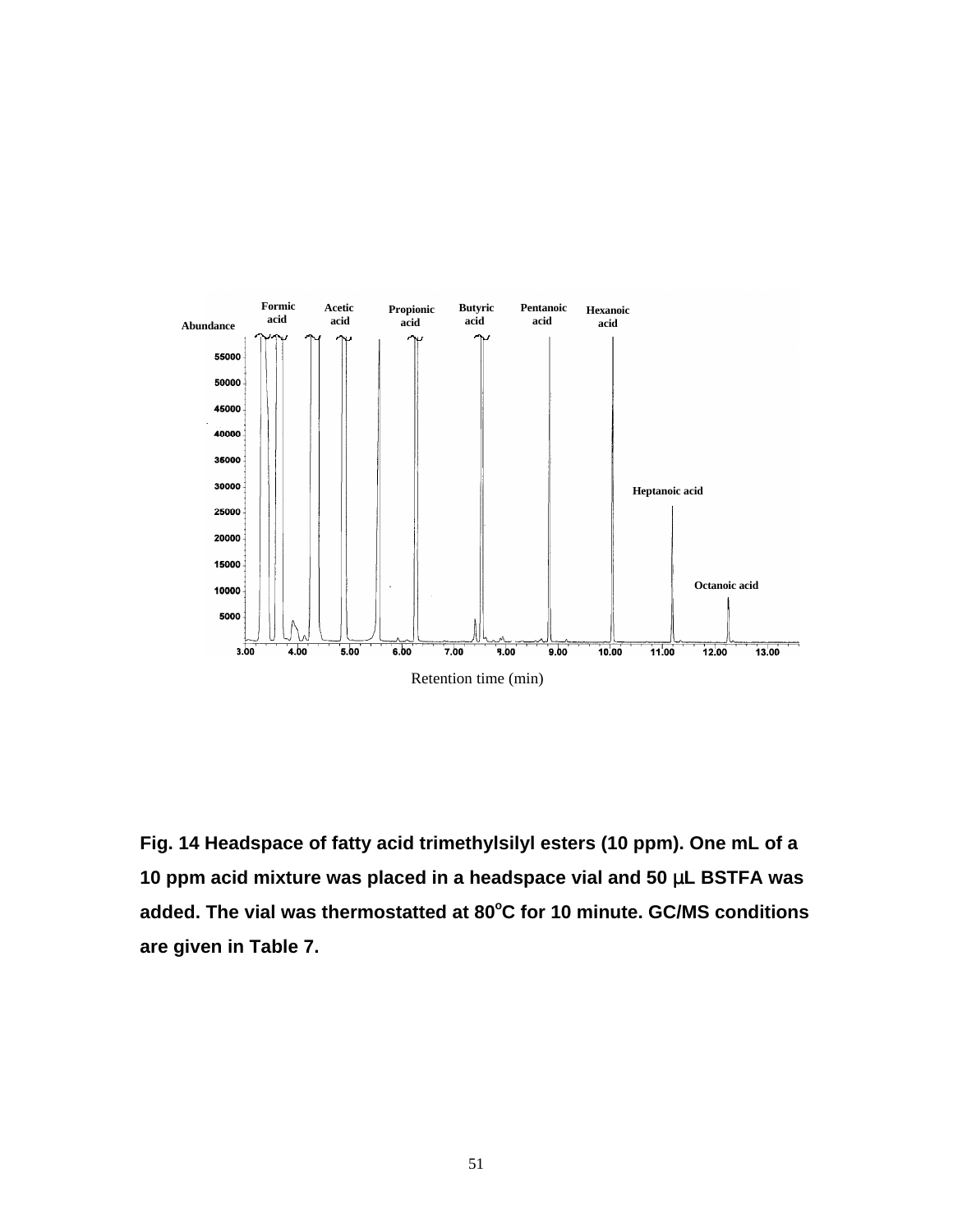the liquid and vapor phases in the headspace injection.

 The thermostatting temperature affects both the reaction yield and vapor phase distribution coefficient. In order to isolate the two parameters, a 10 minute at room temperature reaction was made and a 1 μL reaction product was injected onto a capillary Carbowax column. No free acid peaks were found. This means the reaction is complete at room temperature and the only effect of higher temperature on the headspace peak area is the vapor phase distribution.

The effect of temperature on headspace vapor phase distribution is shown in Fig. 16 and 17. The peak area, which corresponds to the vapor phase distribution, increases with the increase of thermostatting temperature. At  $80^{\circ}$ C, the peak area of acetic acid is about 10 times as that at  $30^{\circ}$ C. In order to avoid the destruction of the glass vial at high temperatures. Higher temperatures were not possible with the experimental set-up.

Essentially the time needed for headspace equilibration depends on the diffusion of the volatile sample components into and from the sample matrix. In this case, the equilibration time depends on both the reaction rate and the diffusion rate of the derivatized product. To ensure the maximum derivatization and the vapor equilibrium of the fatty acids, the thermostatting time was varied from 1 to 25 minutes. The peak area became constant after 5 min at 80 $\mathrm{^{\circ}C}$  (Fig. 18 and 19). This suggests that ten minutes were adequate for all of the fatty acids studied here.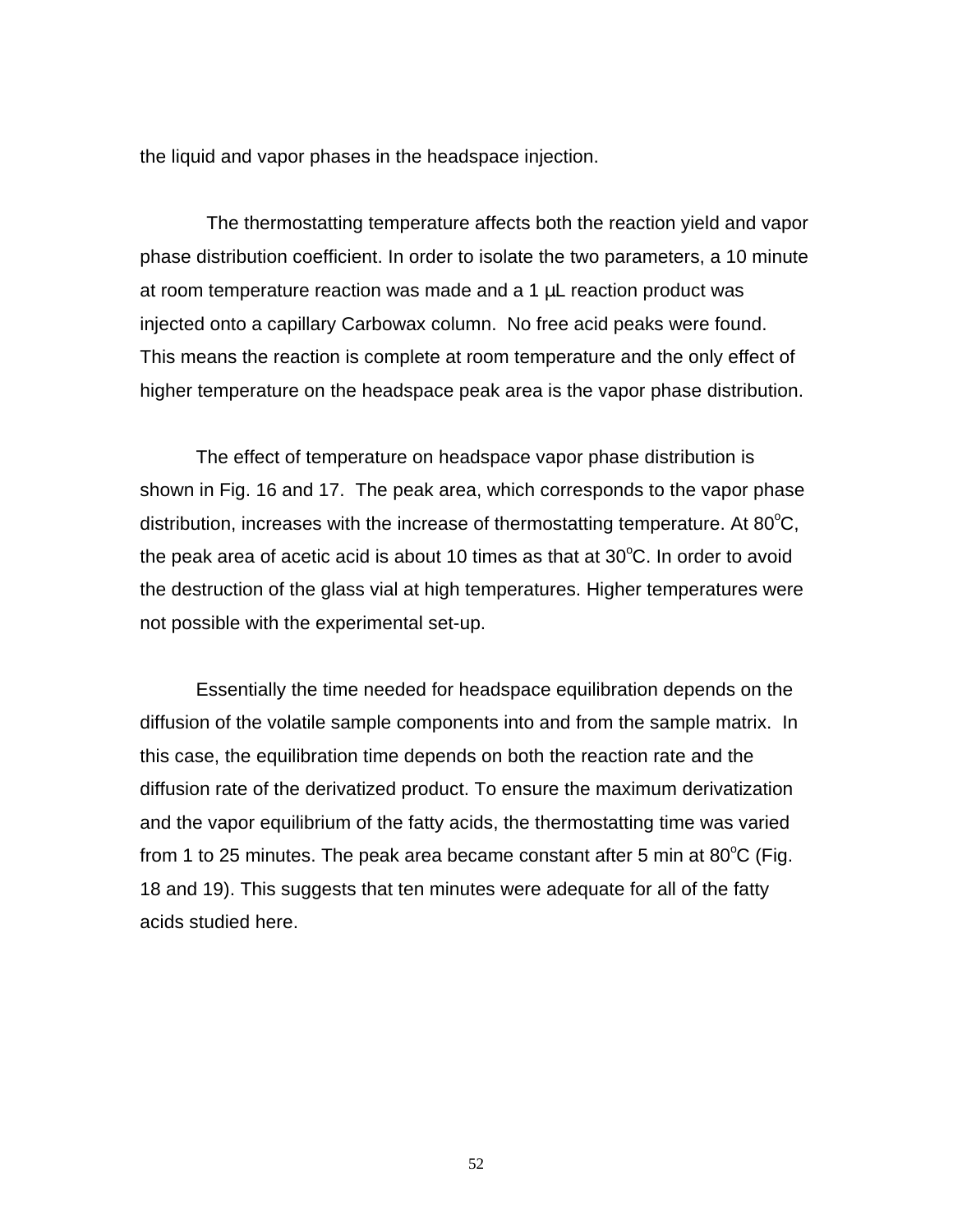

**Fig. 15 Effect of volume of BSTFA. One mL of 100 ppm acid mixture was placed into a headspace vial and thermostatted at 80<sup>o</sup>C for 10 minute. Peak areas are for ion 75 AMU in the SIM mode of GC/MS (see Table 7 for more details).**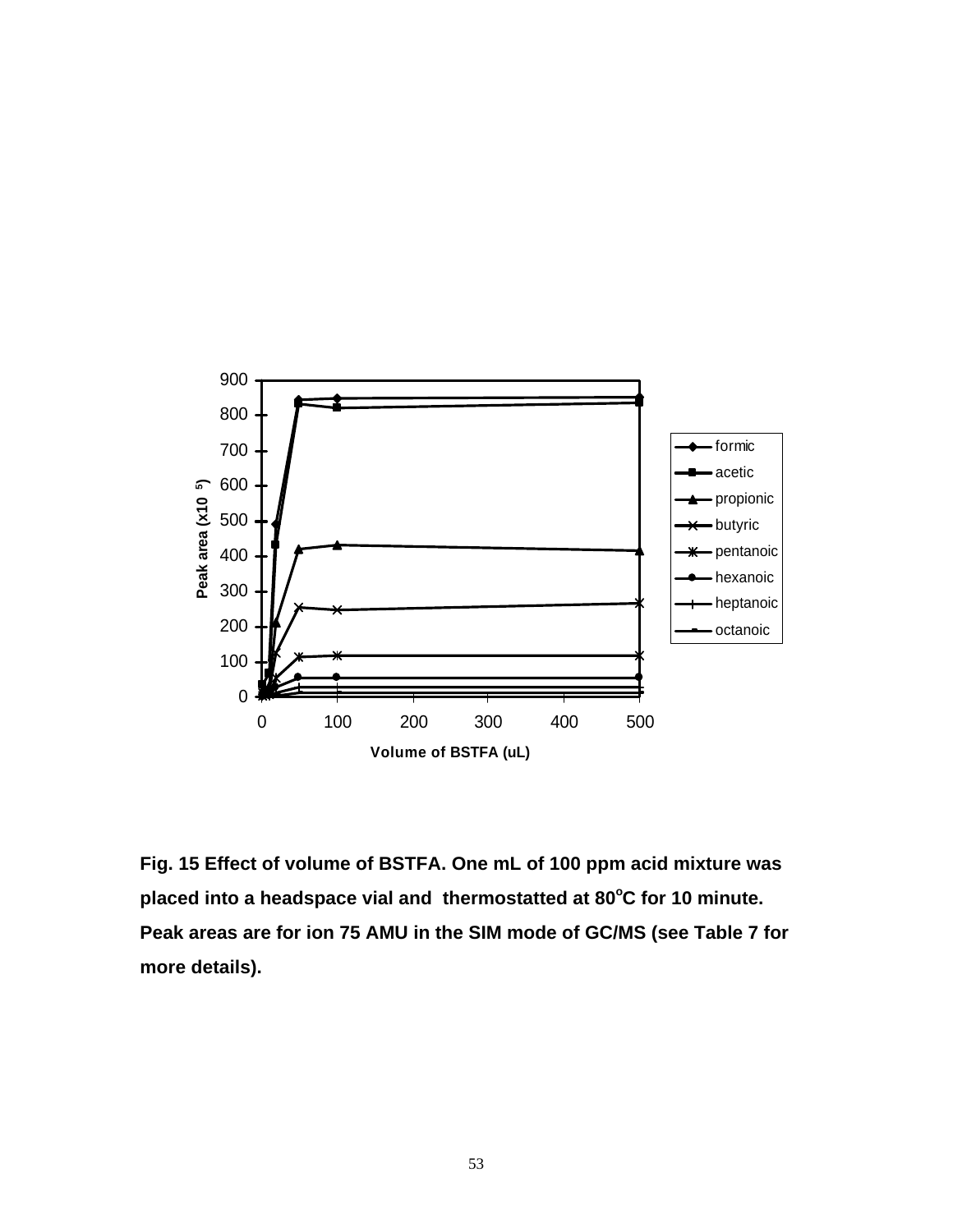

**Fig. 16 Effect of thermostatting temperature (1). One mL of 50 ppm acid mixture was used and thermostatting time was 10 minute. GC/MS conditions are same as in Fig. 15.**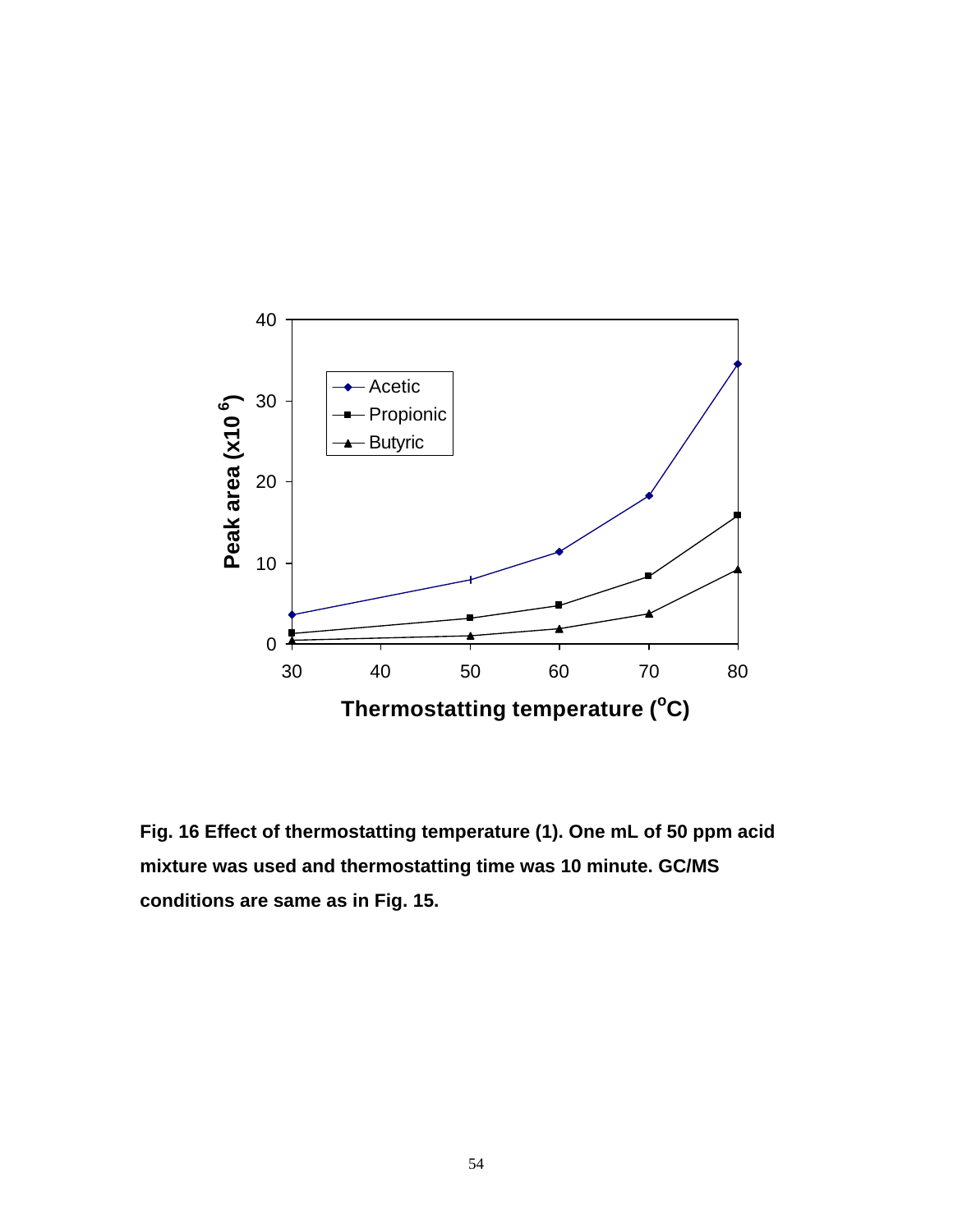

**Fig. 17 Effect of thermostatting temperature (2). One mL of 50 ppm acid mixture was used and thermostatting time was 10 minute. GC/MS conditions as in Fig. 15.**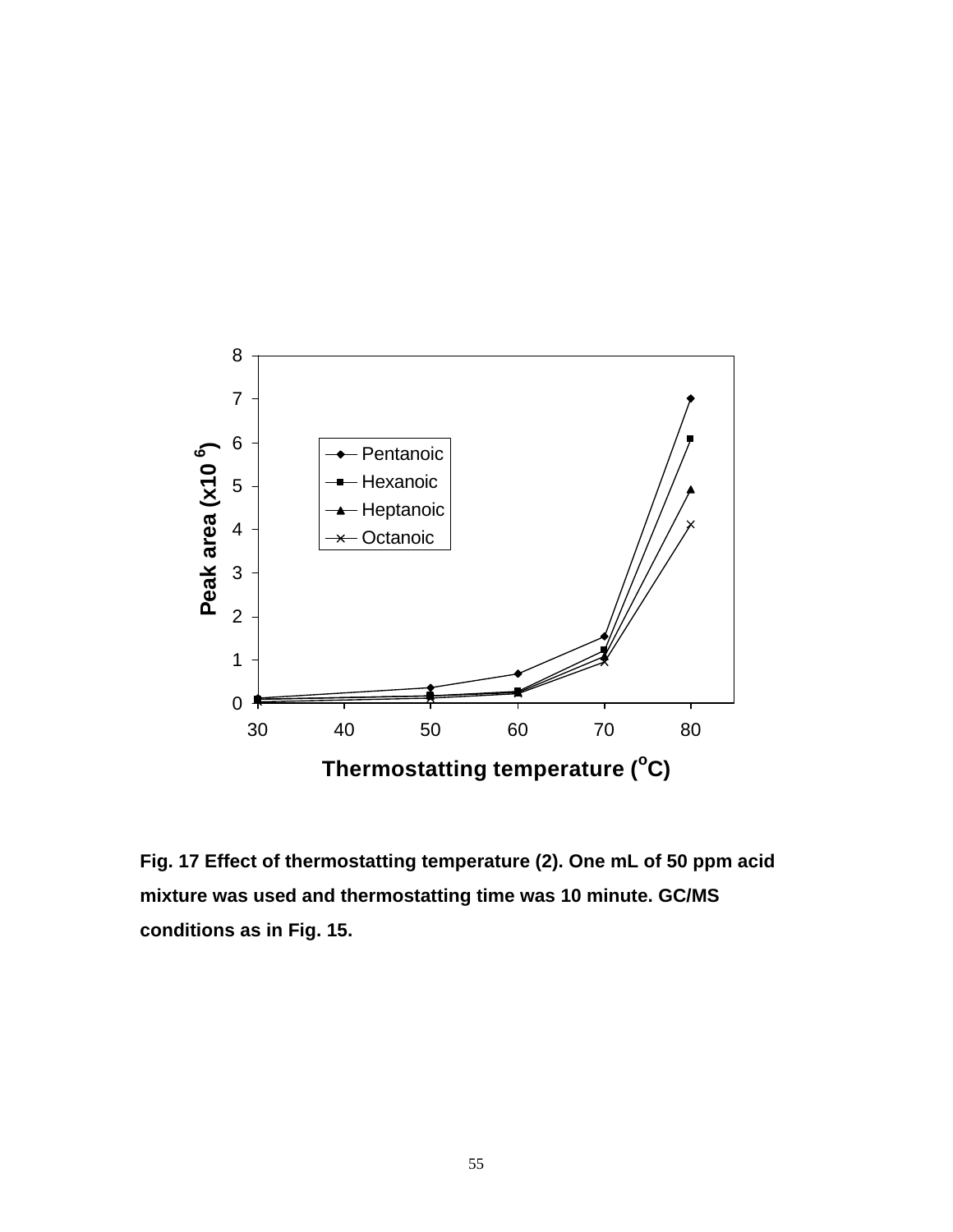

**Fig. 18 Effect of headspace equilibration time on mass spectrometry peak area (1). One mL of 50 ppm acid mixture was used and thermostatting temperature was 80<sup>o</sup>C.**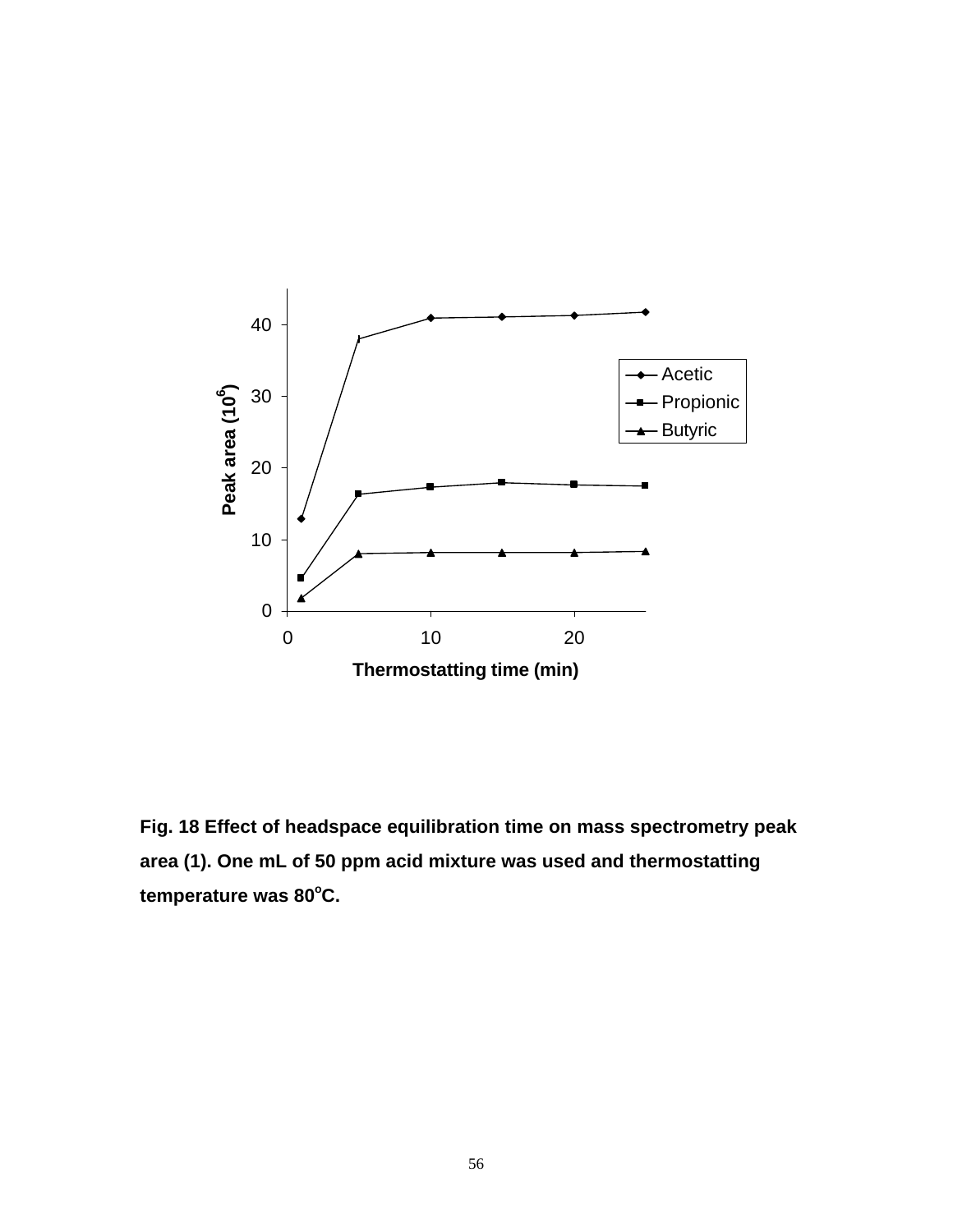

**Fig. 19 Effect of thermostatting temperature on mass spectrometry peak area (2). One mL of 50 ppm acid mixture was used and thermostatting temperature was 80<sup>o</sup>C.**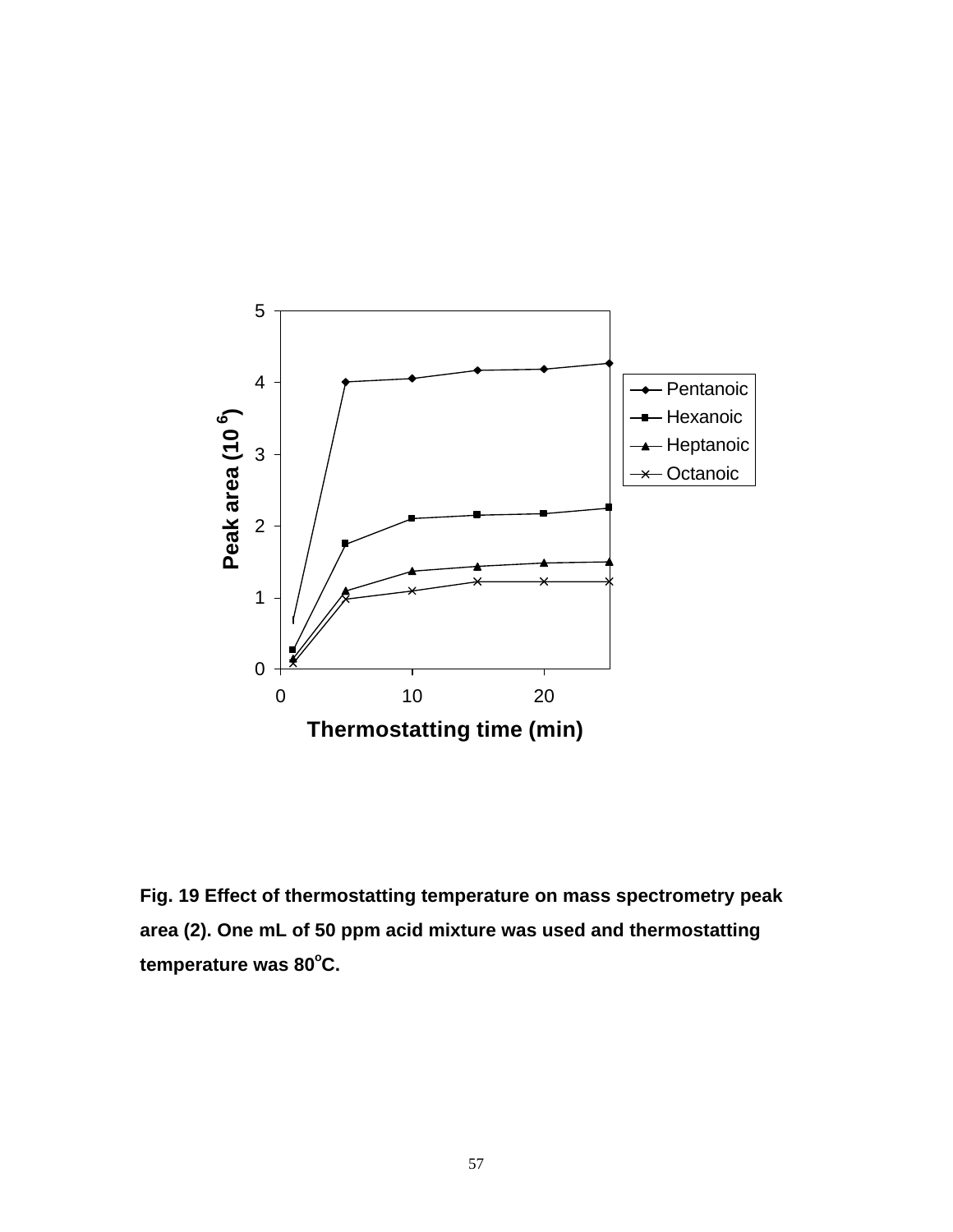### 4.3.1.3 Solvents

Hexane, acetonitrile, chloroform and toluene were investigated as solvents to optimize the yield and vapor equilibration (see Fig. 20). The solvents had a significant influence on the headspace peak area (see Fig 20). The reaction yield was determined by direct syringe injections (not headspace) of the products. The reaction yields did not show significant differences. However, the headspace results shown a dramatic peak area change as a function of reaction solvent. The peaks produced by hexane and acetonitrile are about 2.5 times that produced by chloroform and toluene. Acetonitrile was used for all future studies.

### 4.3.1.4 Salt effect

The effect of salts in aqueous extractions has been well studied  $(76)$ . Even though the salt has a limited solubility in acetonitrile, it still influences the distribution of acid esters between the liquid and vapor phases. This was studied by saturating the solution with salts including NaCl, KCl,  $Na<sub>2</sub>SO<sub>4</sub>$  and MgSO4. The salts did not increase the vapor phase distribution as indicated by peak areas (Fig. 21). A salt free solution was the best choice and used in all future studies.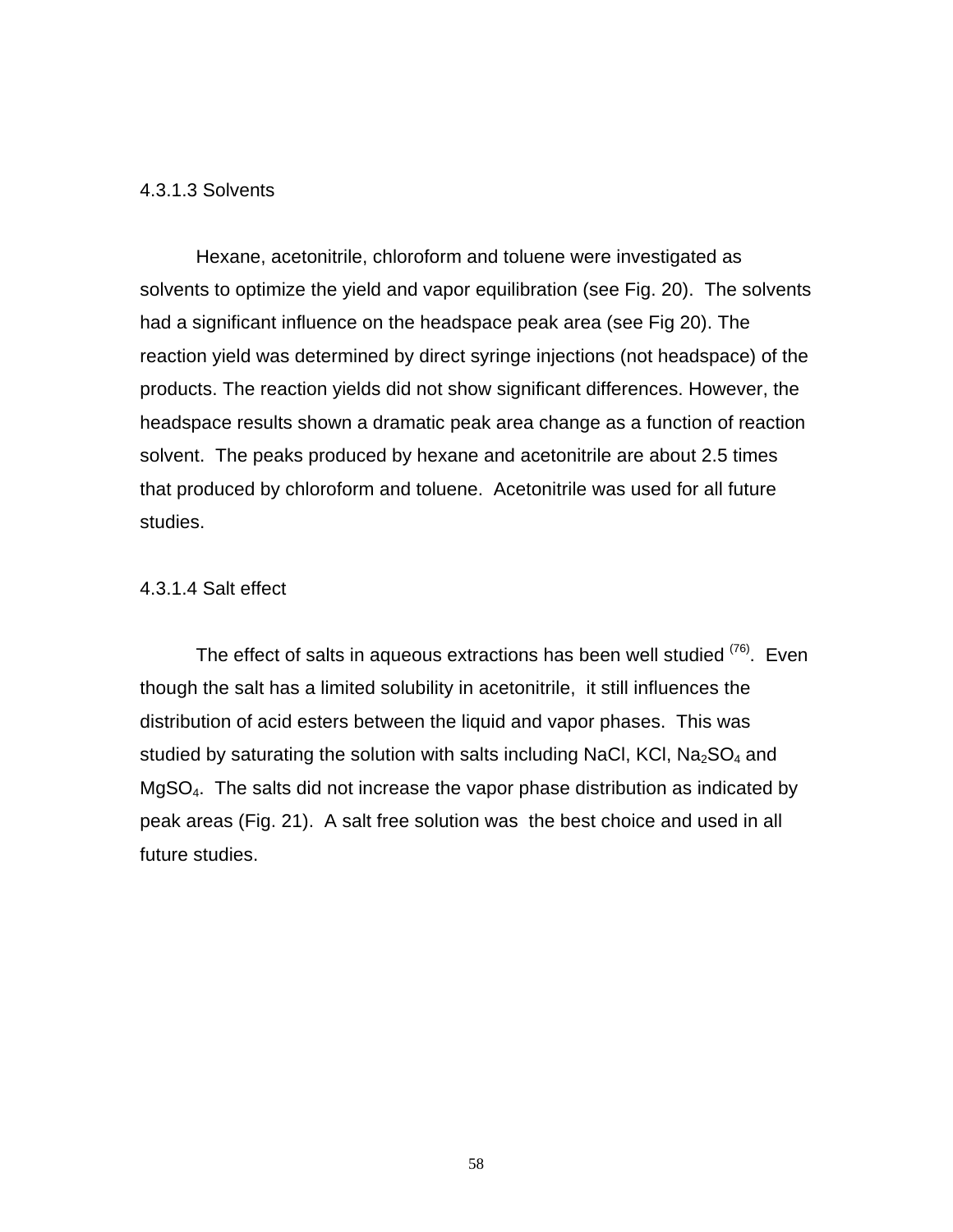

**Fig. 20 Effect of solvents. One mL acid mixture was on-line derivatized and headspaced at 80<sup>o</sup>C for 10 minute. GC/MS conditions same as Fig. 15.**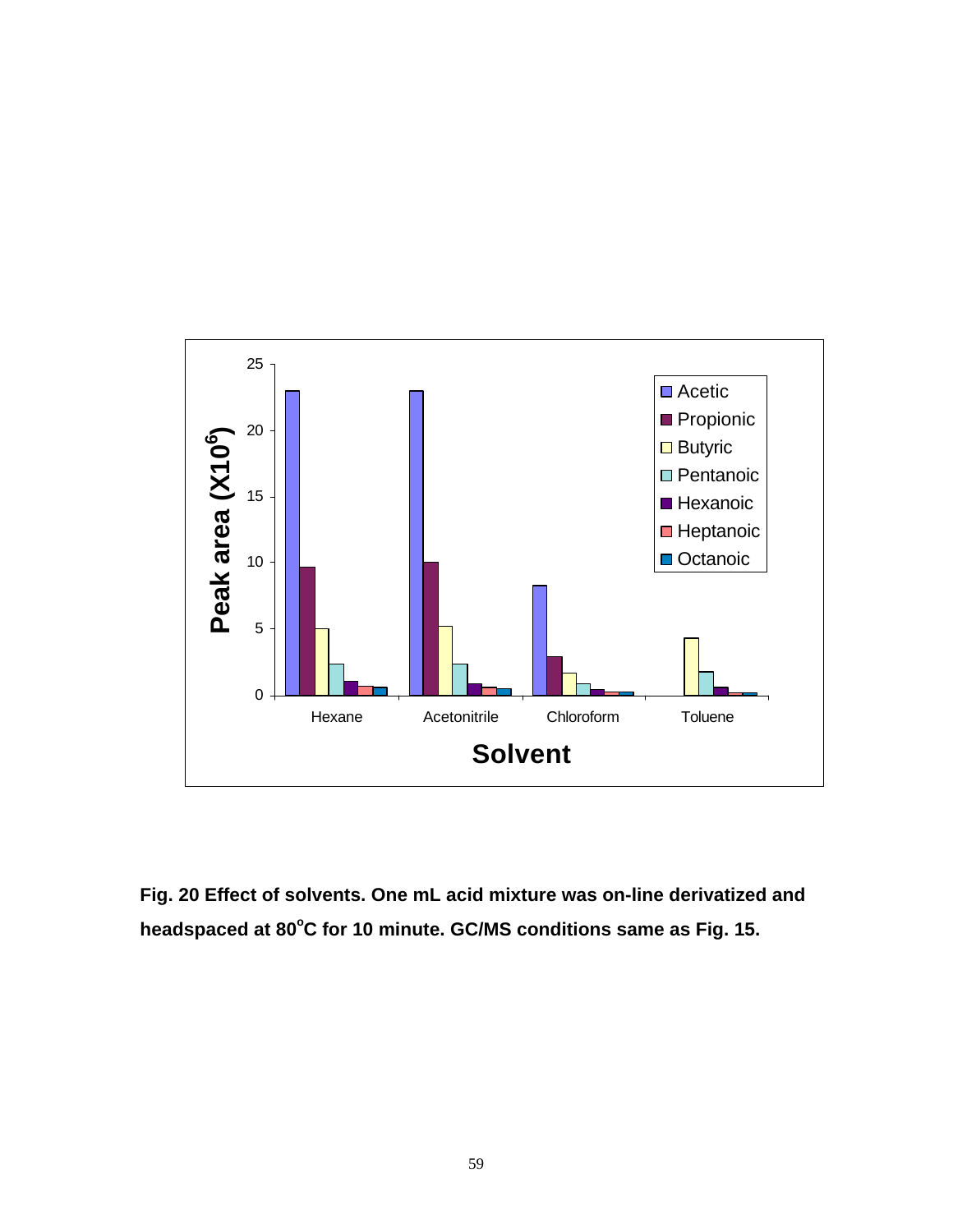

**Fig. 21 Salt effects. One mL acid mixture was on-line derivatized and headspaced at 80<sup>o</sup>C for 10 minute. GC/MS conditions same as Fig. 15.**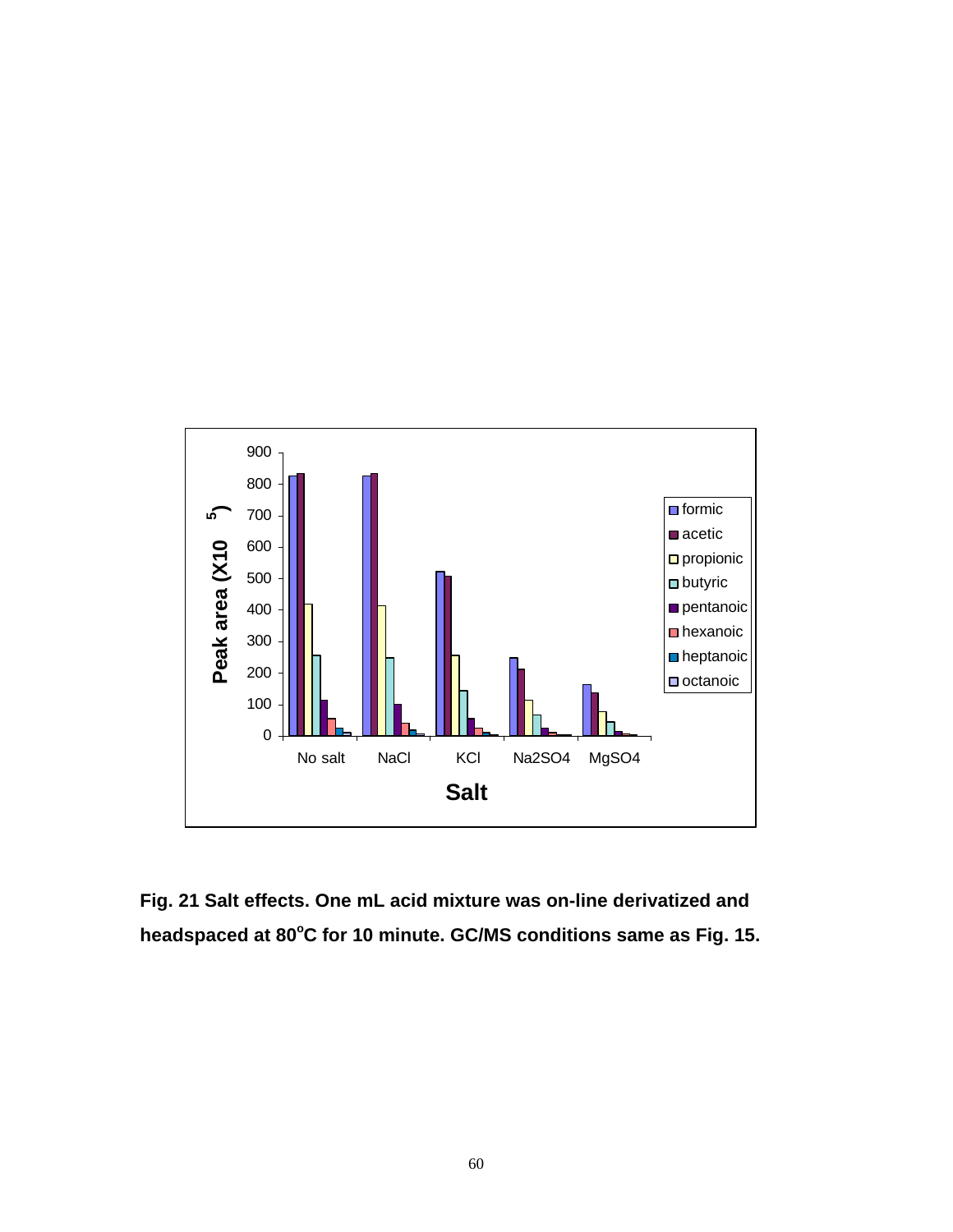### 4.3.2 Precision

The precision was evaluated by a series of replicate analysis (n=6) of standard acid sample with a concentration of 20 ppm. Table 8 shows the results. The relative standard deviations range between 4 and 7%.

#### 4.3.3 Sample matrix effect

The described headspace derivatization sampling involves two or three phase equilibration ( for low calorie fat, there are two phases: sample solution and headspace; for tobacco, there are three phases: solid tobacco matrix, solution and headspace.) To investigate the matrix effect, the target compounds in the sample were removed using the following procedure: 0.2 gram of sample ( low calorie fat or tobacco) was placed into a headspace vial. One mL of acetonitrile was added and the vial was sonicated for 2 min. Then 50 μL BSTFA was added and the vial was sonicated for another 2 min. Finally, the vial was put in a  $80^{\circ}$ C oven with the the vial open to evaporate the solvent and the formed acid trimethylsilyl esters. To ensure that the matrix does not have a detectable amount of short chain acids and their derivatized trimethylsilyl esters, it was analyzed following the procedure described in 4.2.3. No acid ester was found. One mL of 1 ppm acid standard was spiked onto the matrix and the results of analysis are shown in Fig. 22. A significant peak area change was found. The effect of the tobacco matrix is bigger than that of low calorie fat. For example the butyric acid peak area was reduced about 50% when tobacco matrix was present and only 34% when low calorie fat matrix was used. This study indicates that a standard external calibration using pure solvent as matrix is not feasible in this case.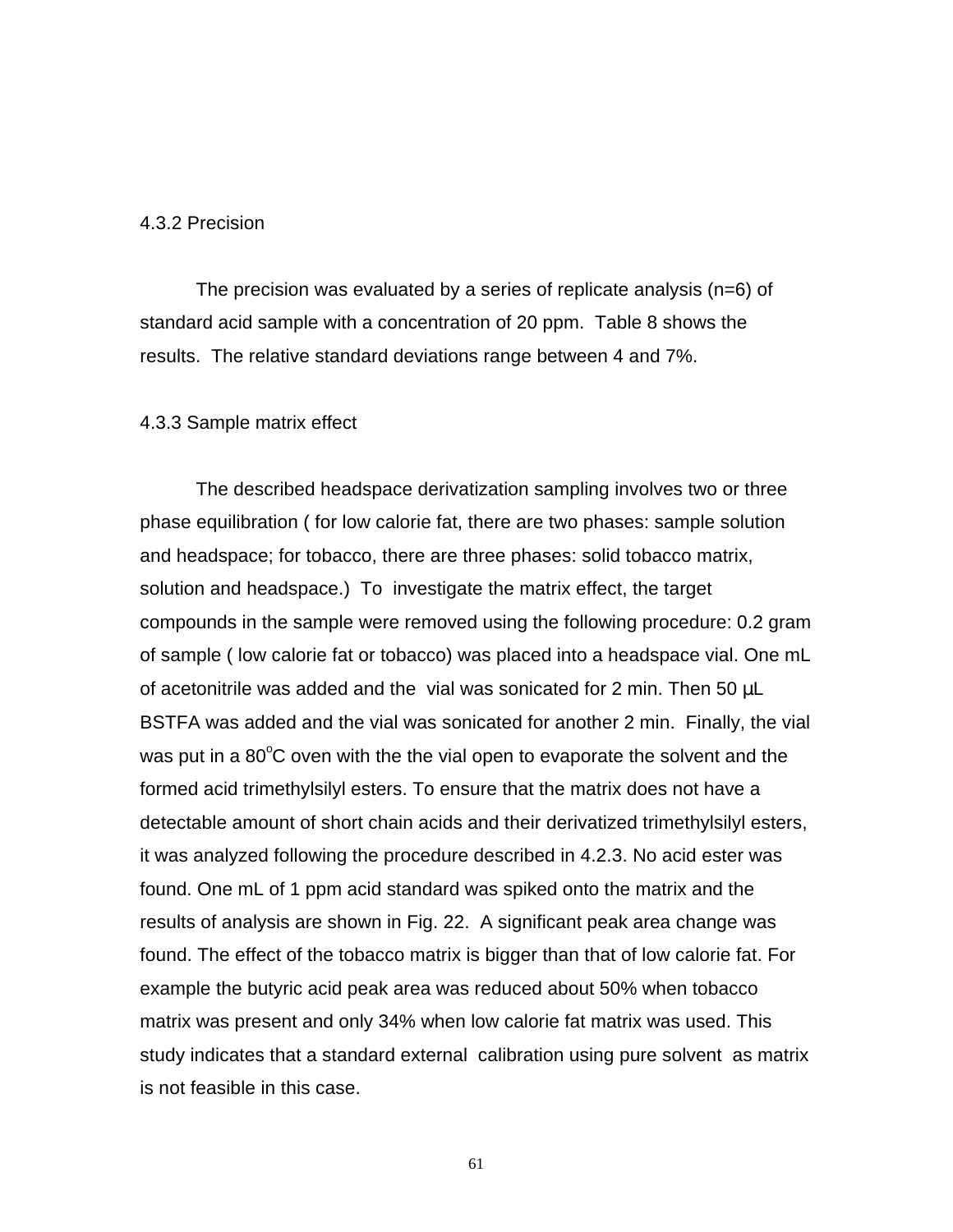| Table 8. Reproducibility of fatty acid trimethy sily lesters in headspace GC/MS |  |
|---------------------------------------------------------------------------------|--|
| Sample: one mL of 20 ppm acid mixture $(n=6)$                                   |  |

| Acids               | %RSD        |
|---------------------|-------------|
|                     | (peak area) |
| Formic acid         | 4           |
| Acetic acid         | 4           |
| Propionic acid      | 4           |
| <b>Butyric acid</b> | 6           |
| Pentanoic acid      | 4           |
| Hexanoic acid       | 5           |
| Heptanoic acid      | 5           |
| Octanoic acid       | 7           |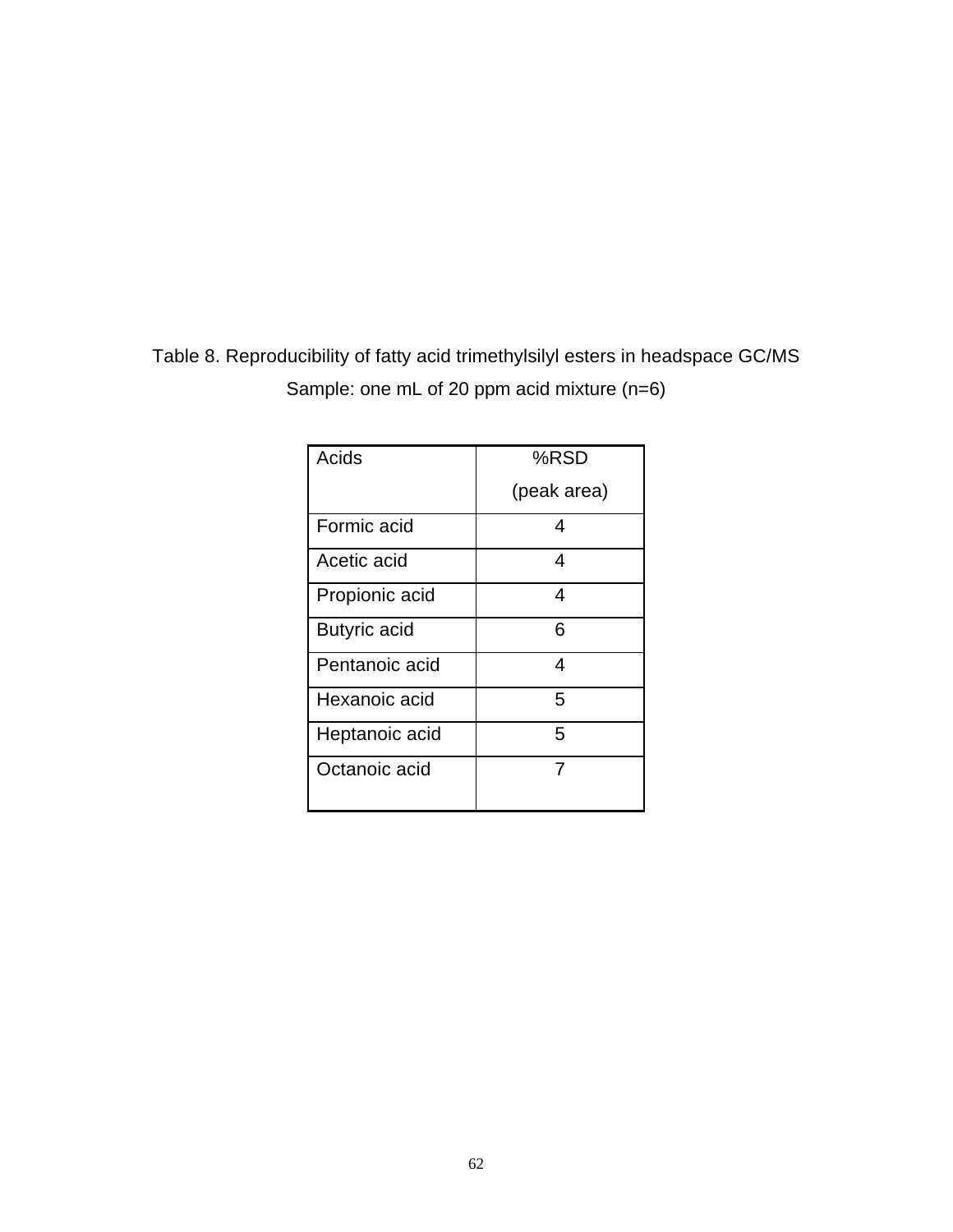

**Fig. 22 Effect of sample matrix on headspace sampling. One mL of 1 ppm acid mixture was spiked into the matrix and headspaced at 80<sup>o</sup>C for 10 minute. Trimethylsilyl esters of A. butyric acid, B. pentanoic acid, C. hexanoic acid, D. heptanoic acid and E. octanoic acid.**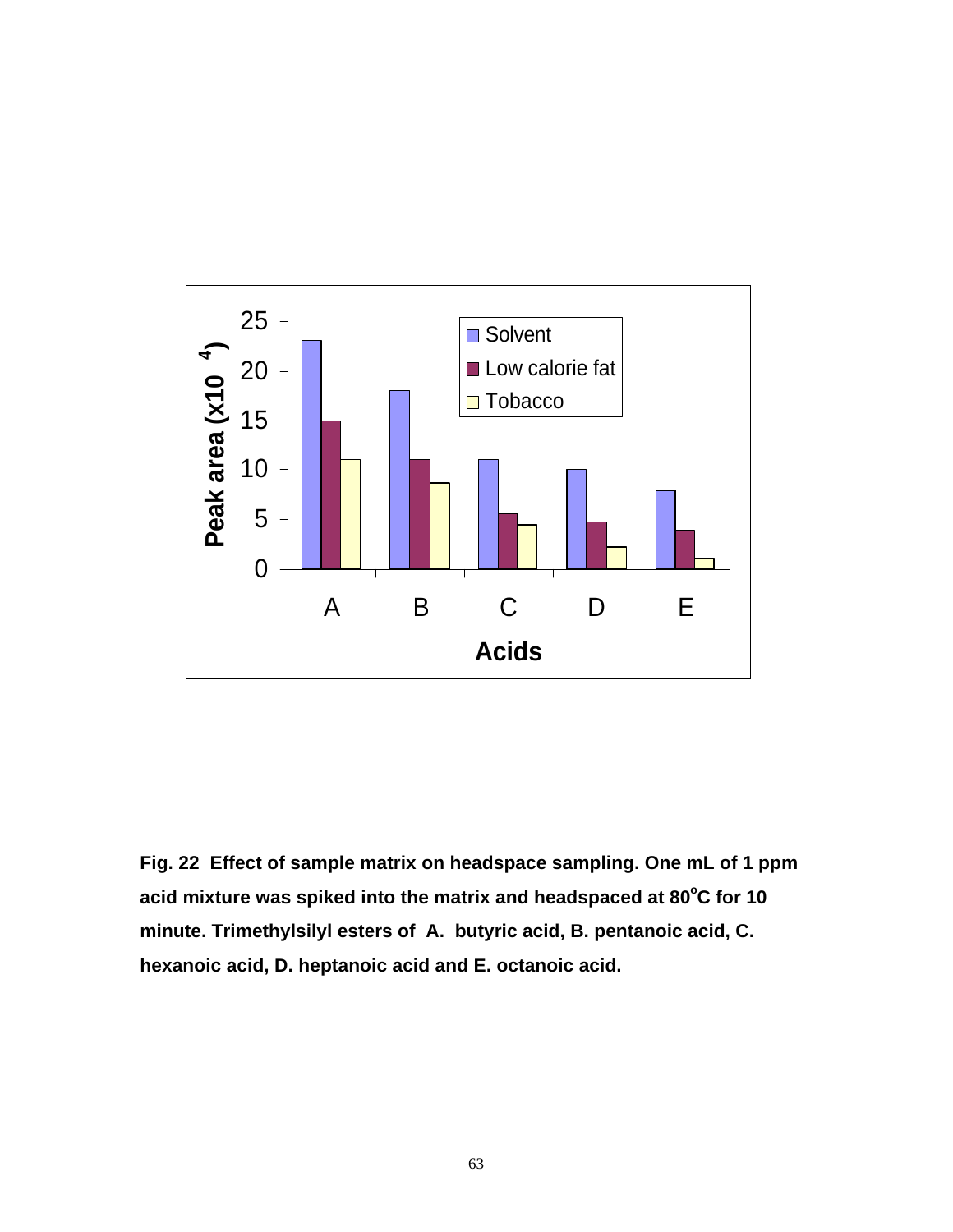### 4.3.4 Calibration

Concerning the matrix effect, all the calibrations were carried out using the matrix described in 4.3.3. Standard solutions of different concentrations of the fatty acids were spiked on to the matrix. Each standard was analyzed three times. The data were plotted by regression analysis using a linear model (Table 9). Detection and quantitation limits were evaluated for signal/noise (S/N) ratios of 3 and 10 respectively. Figures 23 and 24 show the calibration curves by using low calorie fat matrix.

### 4.3.5 Sample analyses

To demonstrate the feasibility of this technique, different food and consumer products including low calorie fat, coffee, tea, and tobacco were analyzed. Table 10 shows the results. Free fatty acids were found in all six samples. The concentration ranges from 0.45-38 ppm. Tobacco contains all the eight acids investigated at a low level. Coffee contains significant levels of acetic acid (38 ppm). Two typical chromatograms are shown in Figures 25 and 26.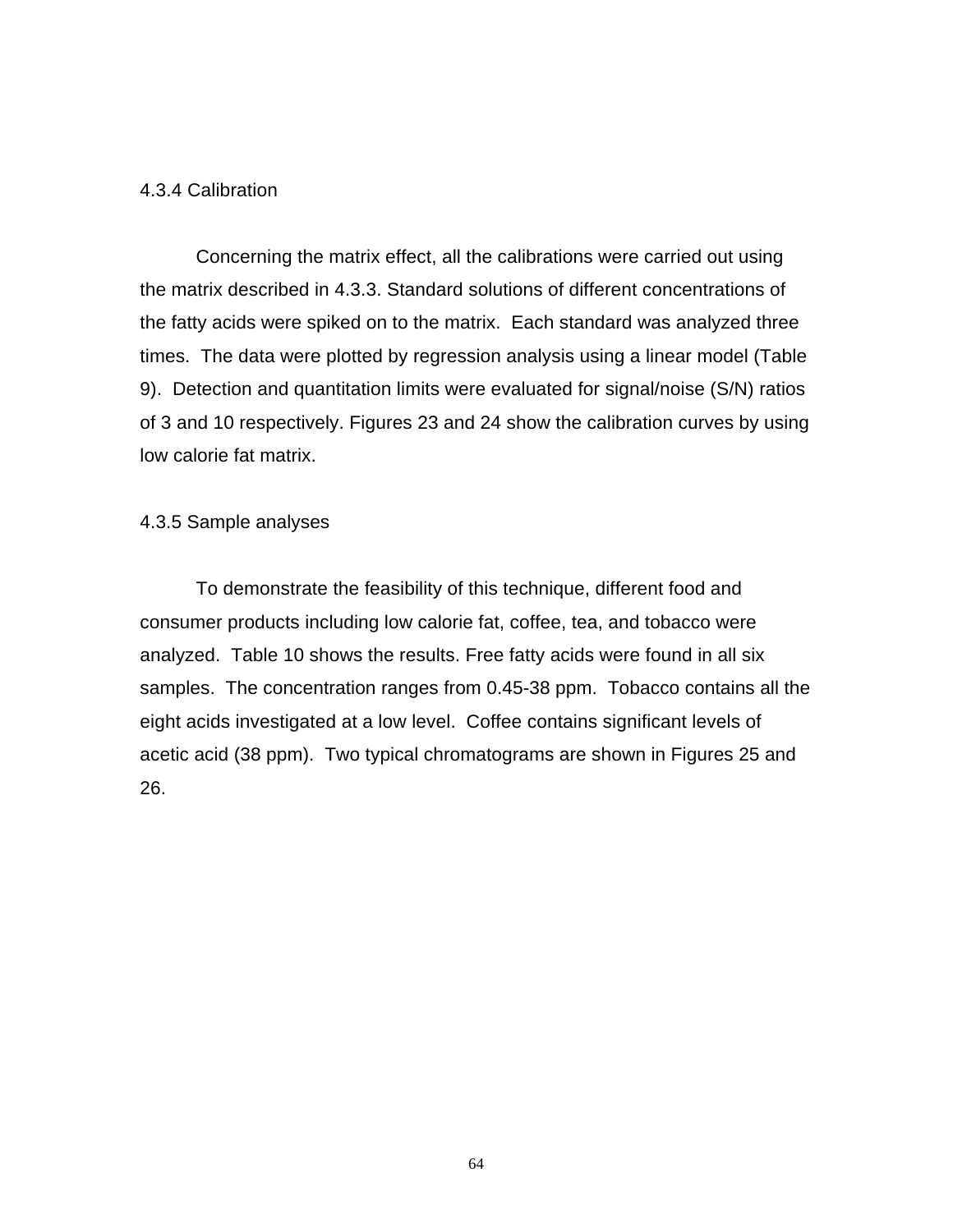| Acids                  | Acetic     | Propionic  | <b>Butyric</b> | Pentanoic  |
|------------------------|------------|------------|----------------|------------|
| Calibration            | $0.1 - 10$ | $0.1 - 10$ | $0.1 - 10$     | $0.1 - 10$ |
| range (ppm)            |            |            |                |            |
| Correlation            | 0.9993     | 1.0000     | 0.9993         | 0.9998     |
| coefficient            |            |            |                |            |
| <b>Detection limit</b> | 0.008      | 0.01       | 0.05           | 0.1        |
| $(ppm)^*$              |            |            |                |            |
| Quantification         | 0.027      | 0.033      | 0.17           | 0.33       |
| limit ( $ppm$ )*       |            |            |                |            |

Table 9 Results of regression analysis

• Maria P. Llompart-Vizoso, et. al., J. High Resol. Chromatogr., 19, 209(1996). The detection limit was evaluated for signal/noise ratio (S/N) of 3. By injecting low concentrations of standards, the detection limits were corresponding to the concentration of three times noise level and the quantification limits were ten times noise level.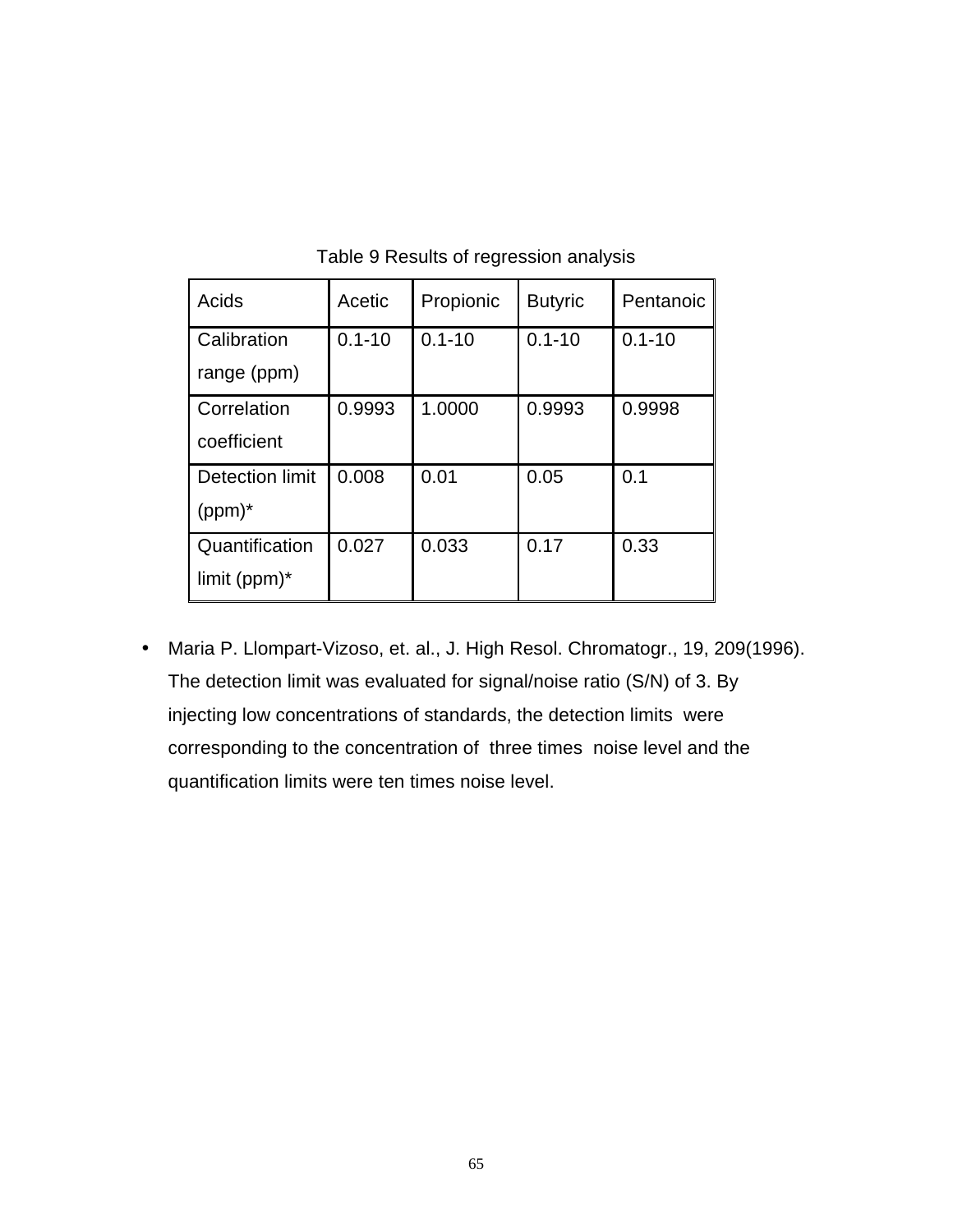

**Fig. 23 Calibration curves of formic, acetic, propionic, and butyric acid trimethylsilyl esters using low calorie fat matrix. GC/MS conditions are same as in Fig. 15.**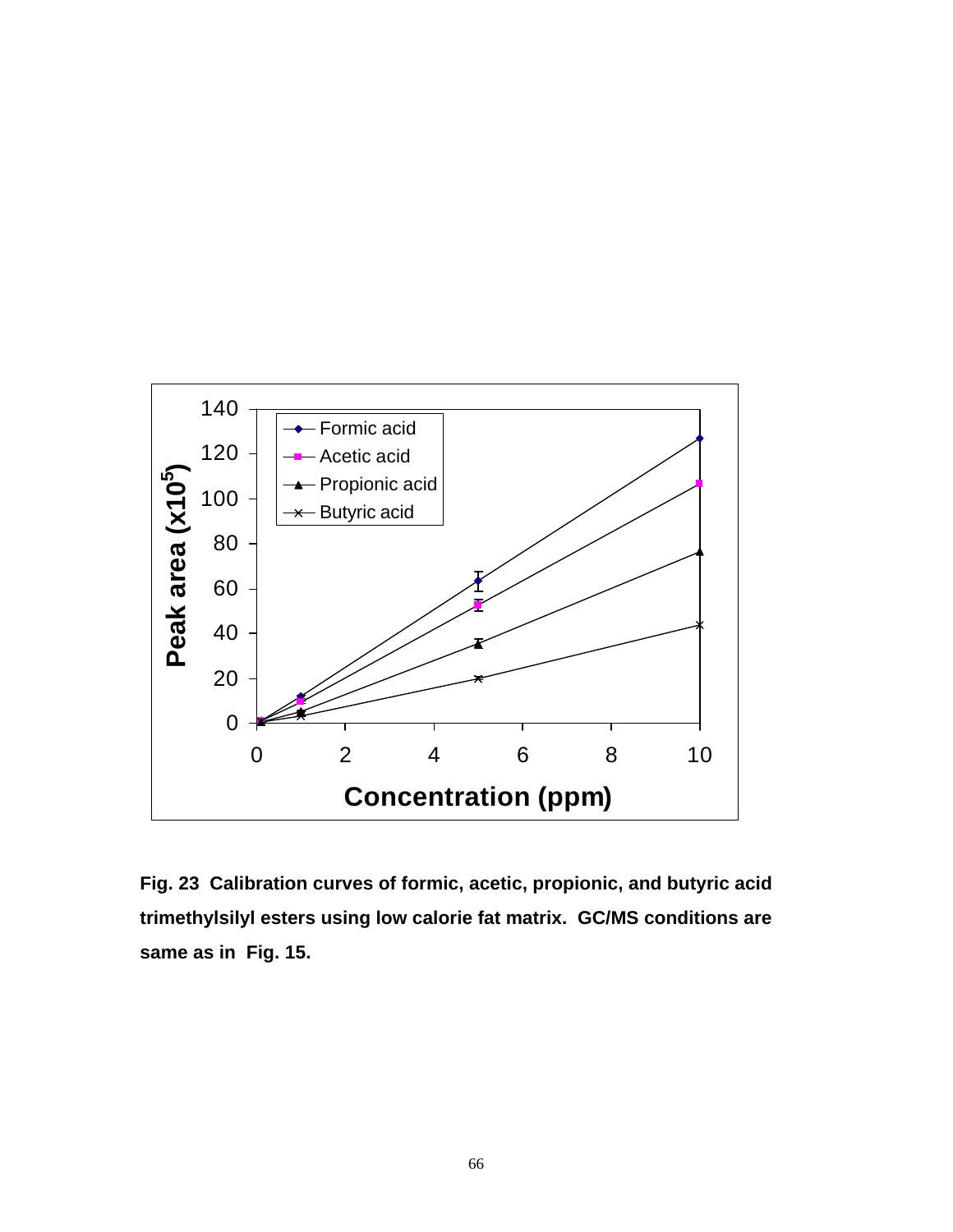

**Fig. 24 Calibration curves of pentanoic, hexanoic, heptanoic and octanoic acid trimethylsilyl esters using low calorie fat matrix. GC/MS conditions are same as in Fig. 15.**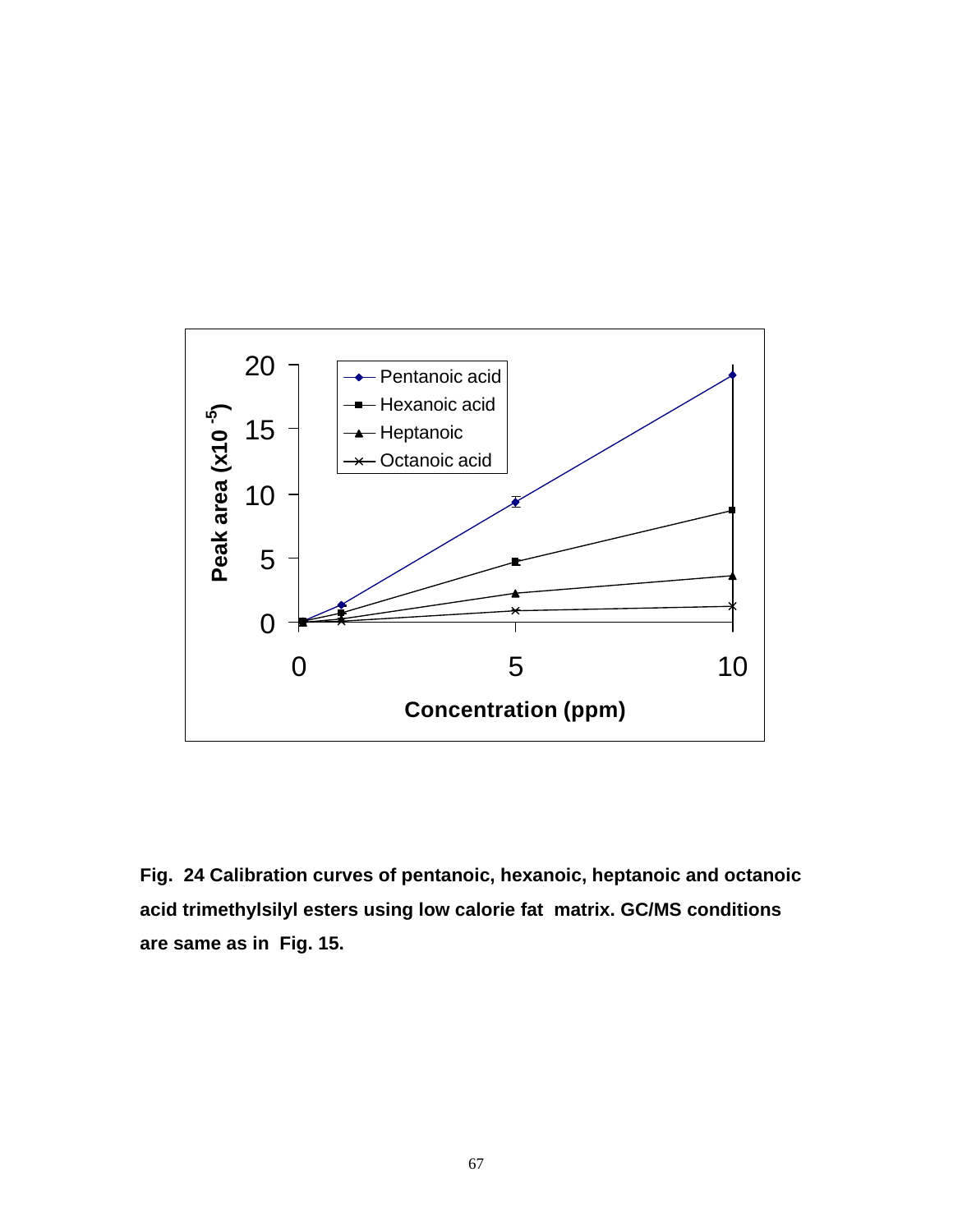| Acids          | Low calorie fat | Tea 1     | Tea 2     | Coffee    | Cigarette | Tobacoo   |
|----------------|-----------------|-----------|-----------|-----------|-----------|-----------|
|                | $\mu$ g/g       | $\mu$ g/g | $\mu$ g/g | $\mu$ g/g | $\mu$ g/g | $\mu$ g/g |
| Formic         | 0.62            | 2.8       | 2.0       | 5.9       | 0.62      | 1.2       |
| Acetic         | 1.9             | 0.45      | 2.7       | 38        | 1.1       | 4.3       |
| Propionic      | 0.96            | <b>ND</b> | 0.89      | 3.3       | <b>ND</b> | 0.99      |
| <b>Butyric</b> | 1.2             | <b>ND</b> | 1.3       | 1.5       | 1.6       | 1.5       |
| Pentanoic      | <b>ND</b>       | <b>ND</b> | 1.5       | 1.6       | 1.7       | 1.7       |
| Hexanoic       | 1.1             | <b>ND</b> | 2.4       | 1.4       | 1.4       | 5.2       |
| Heptanoic      | <b>ND</b>       | <b>ND</b> | <b>ND</b> | <b>ND</b> | 3.7       | 14        |
| Octanoic       | <b>ND</b>       | <b>ND</b> | <b>ND</b> | <b>ND</b> | 2.6       | 7.4       |

Table 10 Content of free acids in commercial products\*

\*ND: not detected. Average values were used (n=3)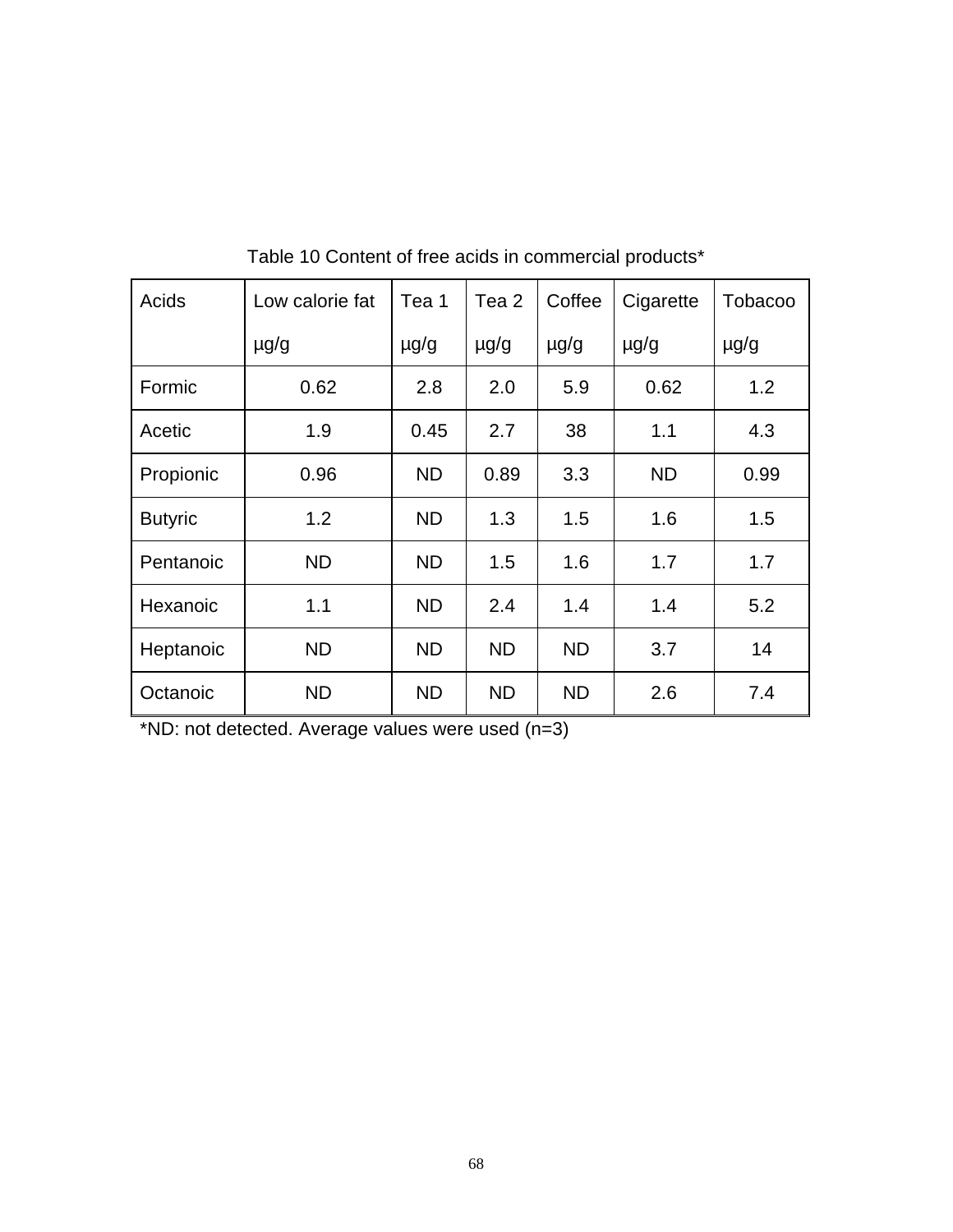

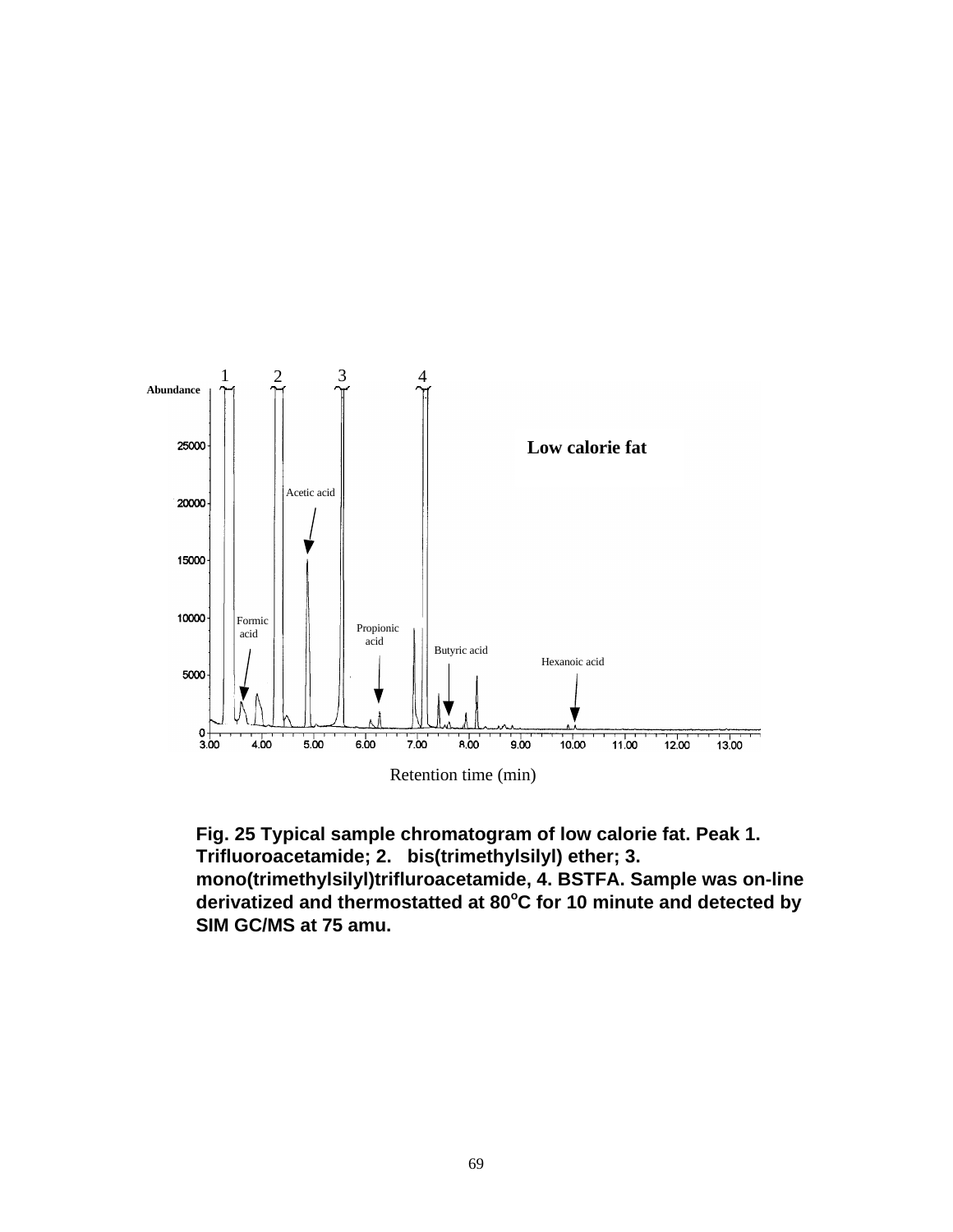

**Fig. 26 Typical sample chromatogram of tea. Sample was on-line derivatized and thermostatted at 80<sup>o</sup>C for 10 minute and detected by SIM GC/MS at 75 amu.**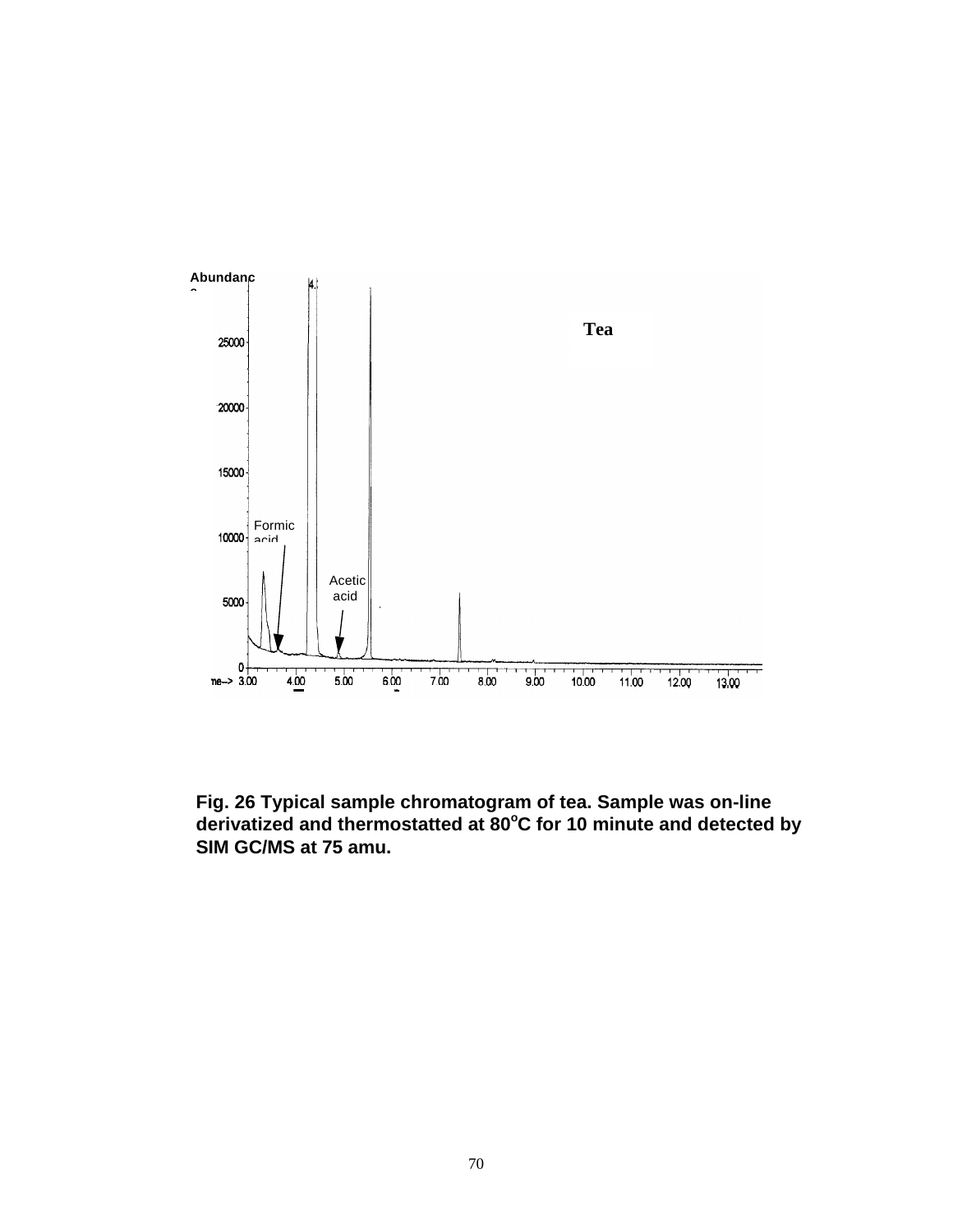## **4.4 Discussion**

Reliable quantitative analysis of short chain free acids is needed in the food industry, especially in the production of low calorie fat in which acetic, propionic and butyric acid are important. Although these acids have been determined by GC, most methods use a solvent extraction procedure followed by GC. Extraction with organic solvents usually results in errors from the loss of volatile acids such as formic and acetic acid. With in line derivatized headspace analysis described here, little sample manipulation is required and losses are minimized. Errors associated with vapor sampling and injection into the GC are reduced, and batch analysis is possible. Since vapor equilibration occurs above an organic solution, partition into the vapor phase is not enhanced by the addition of salts (no salting out effect). Direct headspace of short chain fatty acids has been studied <sup>(98)</sup>. However, the introduction of serious ghosting peaks and peak tailing, due to adsorption on the headspace transfer line and the GC inlet liner, make this technique complicated. Formic acid cannot be detected with direct headspace analyses<sup>(98)</sup>. With BSTFA on-line derivatization, all eight acids can be detected and no system deactivation is needed. The derivatized acids can be detected by using a routine headspace GC or GC/MS.

All the acid trimethylsilyl esters investigated have a base ion at m/z 75. Therefore, using single ion monitoring (SIM 75), sensitivity and selectivity are enhanced. The derivatizing reagent (BSTFA) and its by-products (e.g. mono(trimethylsilyl)trifluoroacetamide and trifluoroacetamide) do not have a strong ion at m/z 75 so they show only minor interference. Only trimethylchlorosilane has a relatively strong ion at m/z 75, but fortunately it has a retention time of 3.32 min and elutes before any of the acids.

 On-line derivatization of low calorie fat, tobacco, tea, coffee and cigarette with BSTFA provided an excellent method for extraction and conversion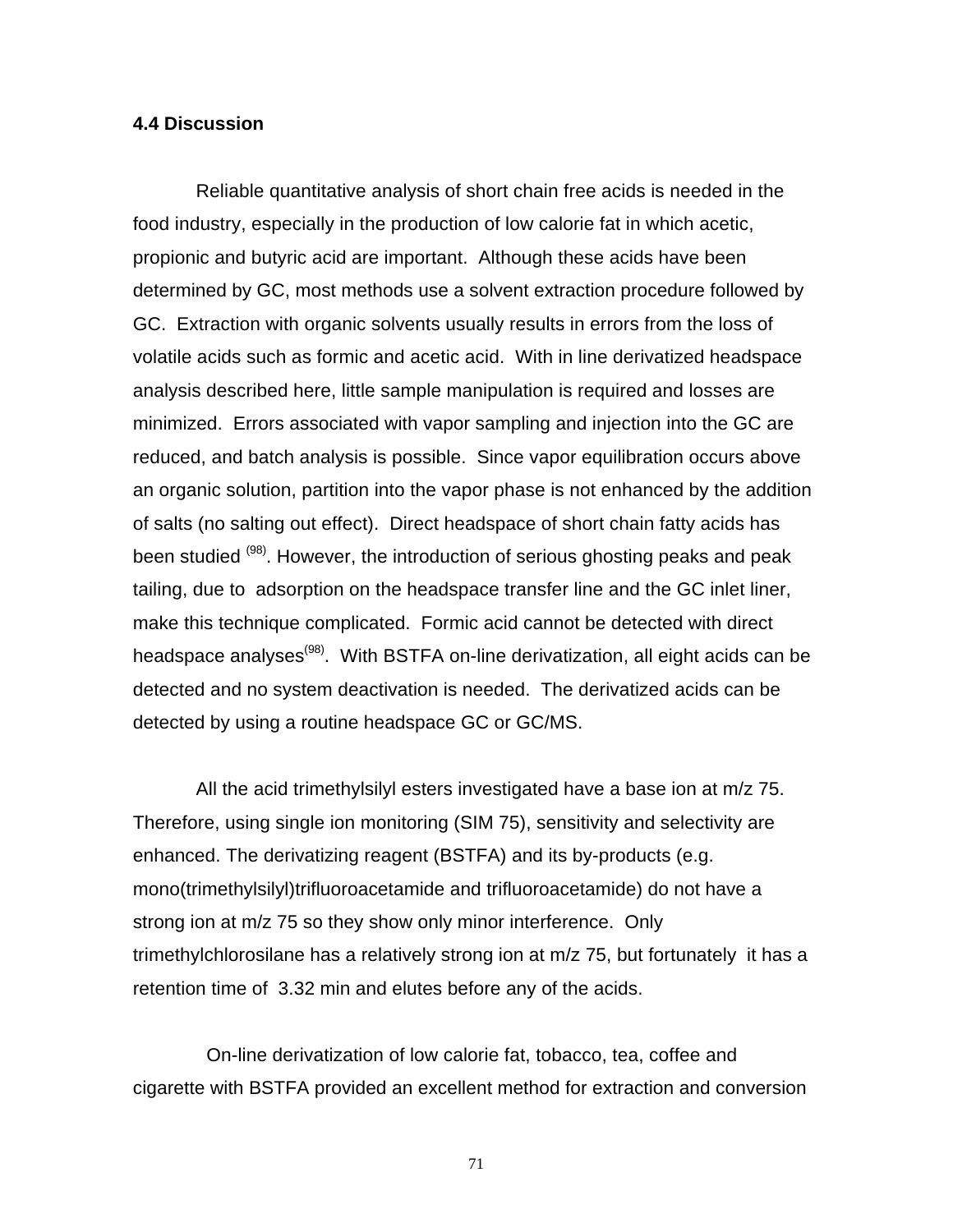of fatty acids to their volatile trimethylsilyl esters. Therefore this technique could be used to evaluate the freshness and the taste of these products.

## **4.5 Conclusions**

In summary, on-line silylation of short chain acids with BSTFA followed by GC/MS provide an excellent substitute to the existing techniques for the analysis of free short chain acids. This technique is rapid, simple, quantitative and requires only limited sample preparation. It can be applied to samples with complicated matrices such as low calorie fat, tobacco, tea and coffee.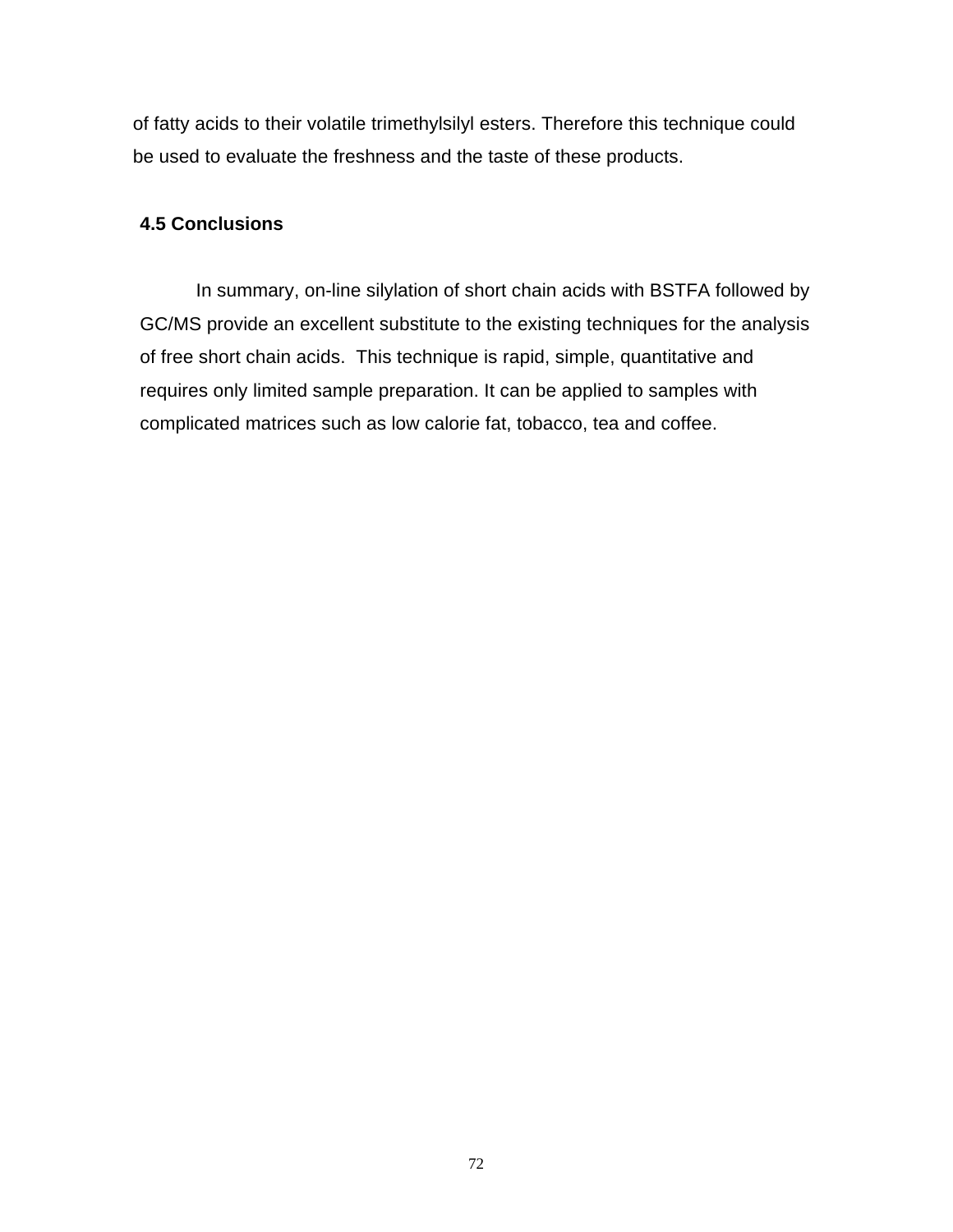# **CHAPTER V BEHAVIOR OF SPME FIBER COATINGS**

### **5.1 Introduction**

Solid Phase Microextraction (SPME) is a new sample enrichment technique. It is a fast, simple, sensitive and solventless technique which can be used for analysis in a variety of fields including water <sup>(9-36)</sup>, air <sup>(99-102),</sup> soil <sup>(103-105)</sup>, human fluids  $(106-111)$  and food  $(1, 112-118)$ . In SPME, a fused silica fiber coated with a thin hydrophobic stationary phase is immersed in a stirred aqueous solution. The organic analytes partition from the water into the stationary phase. Then, the fiber is removed from the solution and inserted into a gas chromatograph (GC) inlet. The analytes are thermally desorbed in the hot GC inlet and transferred to the column. The most commonly used stationary phase for the SPME fiber is poly(dimethylsiloxane). There is a linear relationship between the amount absorbed by the fiber and the concentration in solution  $(49,113)$ . The SPME technique is used for quantitative trace analysis. The technique is extremely sensitive and ppt levels can be achieved in some cases $^{(120)}$ .

Several SPME fiber coatings which have different chemical properties have been investigated. These include poly(dimethysiloxane), polyacrylate and Carbowax. Among the advantages of the SPME technique, fiber selectivity for a target compound is an important parameter. By choosing a proper fiber, the sensitivity can be enhanced and the resolution required for a specific sample separation can be increased. Until now, a systematic study of the selectivities of the fiber coatings has not been published.

In this study, a study of the selectivity of fiber coatings has been carried out. The behavior of test compounds which represent five different functional groups with three SPME fibers. The effect of temperature on the absorption and the modification of the matrix were also investigated.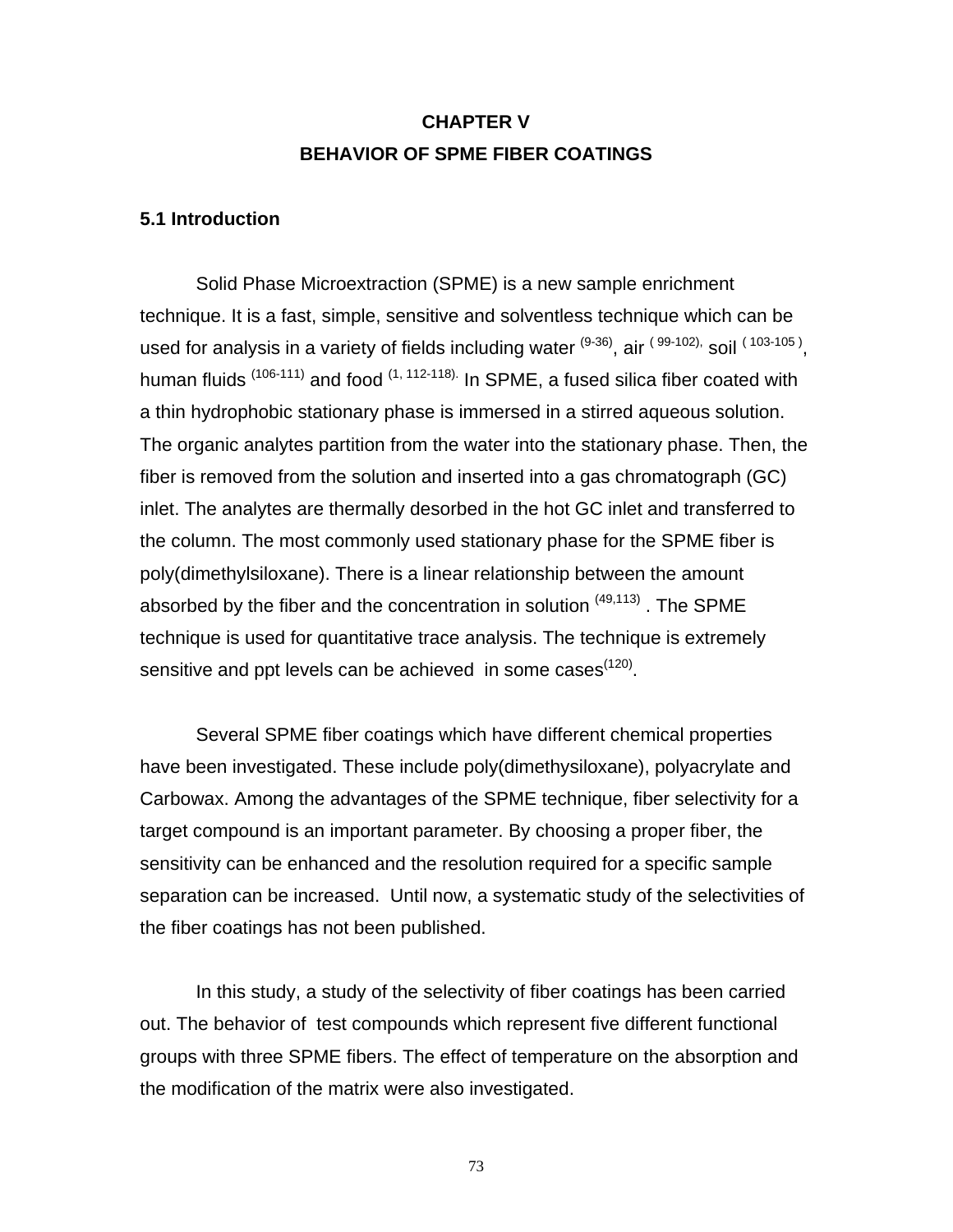## **5.2 Experimental**

#### 5.2.1 Fiber coatings

The SPME fibers used in this study were purchased from Supelco Inc. (Bellefonte, PA). They were fused silica fiber, 110 um diameter and 1 cm length, coated with poly(dimethylsiloxane), polyacrylate and Carbowax. The fibers used and their calculated coating volumes are listed in Table11.

Ten chemicals which represent different functional groups were used. Decane was obtained from Fisher Scientific Company (Fair Lawn, NJ). Naphthalene, anthracene and tetradecane were from Aldrich Chemicals (Milwaukee, WI). Decylamine, tetradecylamine, decyl alcohol, tetradecanol, decanoic acid, and tetradecanoic acid were from Chem Service Chemicals (West Chester, PA). They were used without further purification. A stock solution of 100 ppm of each of the 10 chemicals was prepared by dissolving 10 mg of each in a small amount of ethanol and diluting to 100 mL with water. For the experiments studying selectivities and the temperature influence, a 1 mL stock solution was diluted to 100 mL with deionized water. The concentration of the working solution was 1 μg/mL. The concentration of the compounds for the investigation of pH was 0.9 μg/mL. The pH was adjusted with HCl/NaCl (pH 2) and sodium tetraborate/HCl (pH 9.2) Sodium chloride and sodium tetraborate were purchased from Fisher Scientific Company (Fair Lawn, NJ).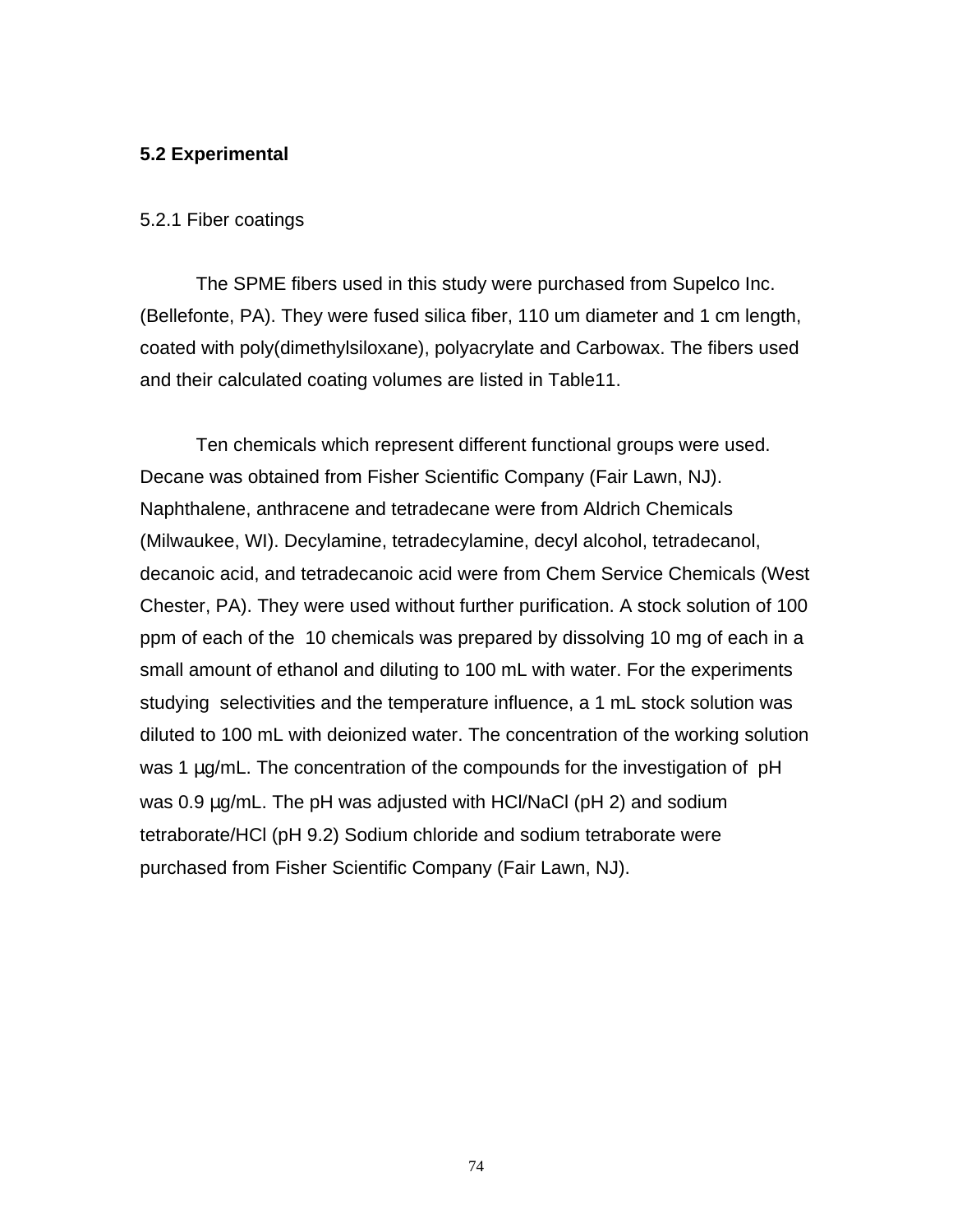| Trade name  | Coating            | Coating        | Calculated coating   |
|-------------|--------------------|----------------|----------------------|
|             |                    | thickness (um) | volume (mL)          |
| <b>PDMS</b> | Poly(dimethylsilox | 100            | $6.6 \times 10^{-4}$ |
|             | ane)               |                |                      |
| <b>PA</b>   | Polyacrylate       | 85             | 5.2 x $10^{-4}$      |
| Carbowax    | Polyethylene       | 65             | $3.6 \times 10^{-4}$ |
|             | Glycol-            |                |                      |
|             | divinylbenzene     |                |                      |

# Table 11 Parameters of fiber coating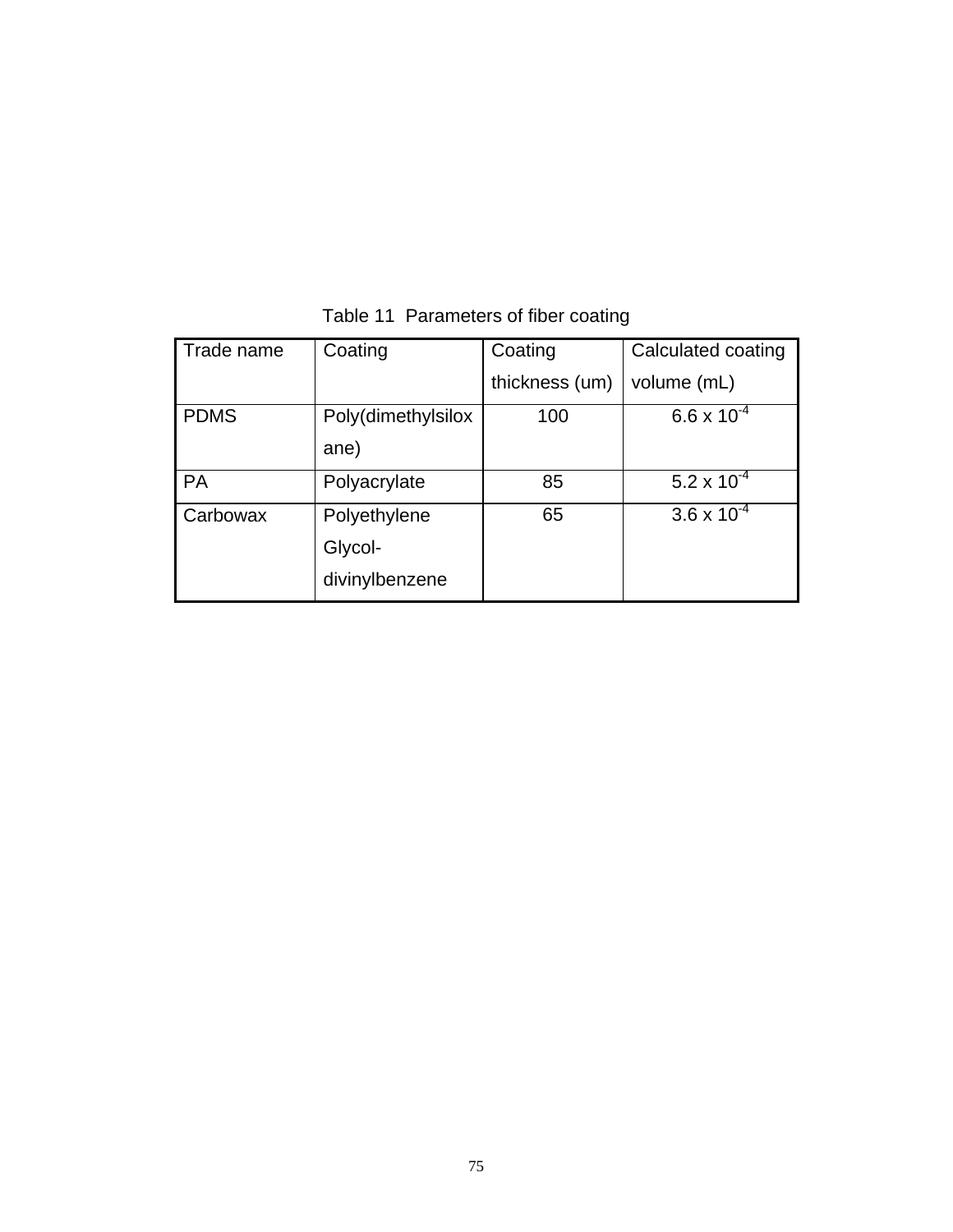#### 5.2.2 SPME extraction

Four milliliters of the test solution was placed in a 10 mL vial. The vial was capped with a Teflon $^\circledast$  coated septum. The solution was agitated with a Thermix $^\circledast$ Model 120 MR magnetic stirrer (Fisher Scientific, Springfield, NJ) at the spinning rate of 6 (division). The SPME needle pierced the septum and the fiber was directly inserted into the aqueous solution. The absorption time was 20 minutes. After each sampling, the aqueous solution was replaced with a fresh one.

### 5.2.3 Temperature study

For the temperature studies, the temperature was controlled with a water bath. For the temperatures lower than room temperature, the water bath was filled with salted ice water. For the temperatures higher than room temperature, a PC-351 Hot Plate Stirrer was used (Corning, Inc. Coring, NY). A thermometer was inserted to the water bath to monitor the temperature changes. The variation of the temperature was  $\pm 2^{\circ}$ C. The pH was adjusted with 0.1N HCl/NaCl and 0.1 N sodium tetraborate/HCl.

### 5.2.4 GC/MS

A GC/MS was used as the detection device. A HP Model 5890 Gas Chromatography was interfaced with a HP Model 5970 Mass Selective Detector (Hewlett-Packard, Palo Alto, CA). A 30 m x 0.25 mm with 0.25 μm film HP-5 column (Hewlett Packard, Little Falls, PA ) was used as the analytical column. The injection port temperature which was also the desorption temperature for the SPME fiber was 250 $\degree$ C, and the desorption time was 4 min. The GC split valve was set to open after the 4 min desorption time. The GC injector liner was a quartz liner with an internal diameter of 0.75 mm (Supelco Inc. Bellefonte, PA).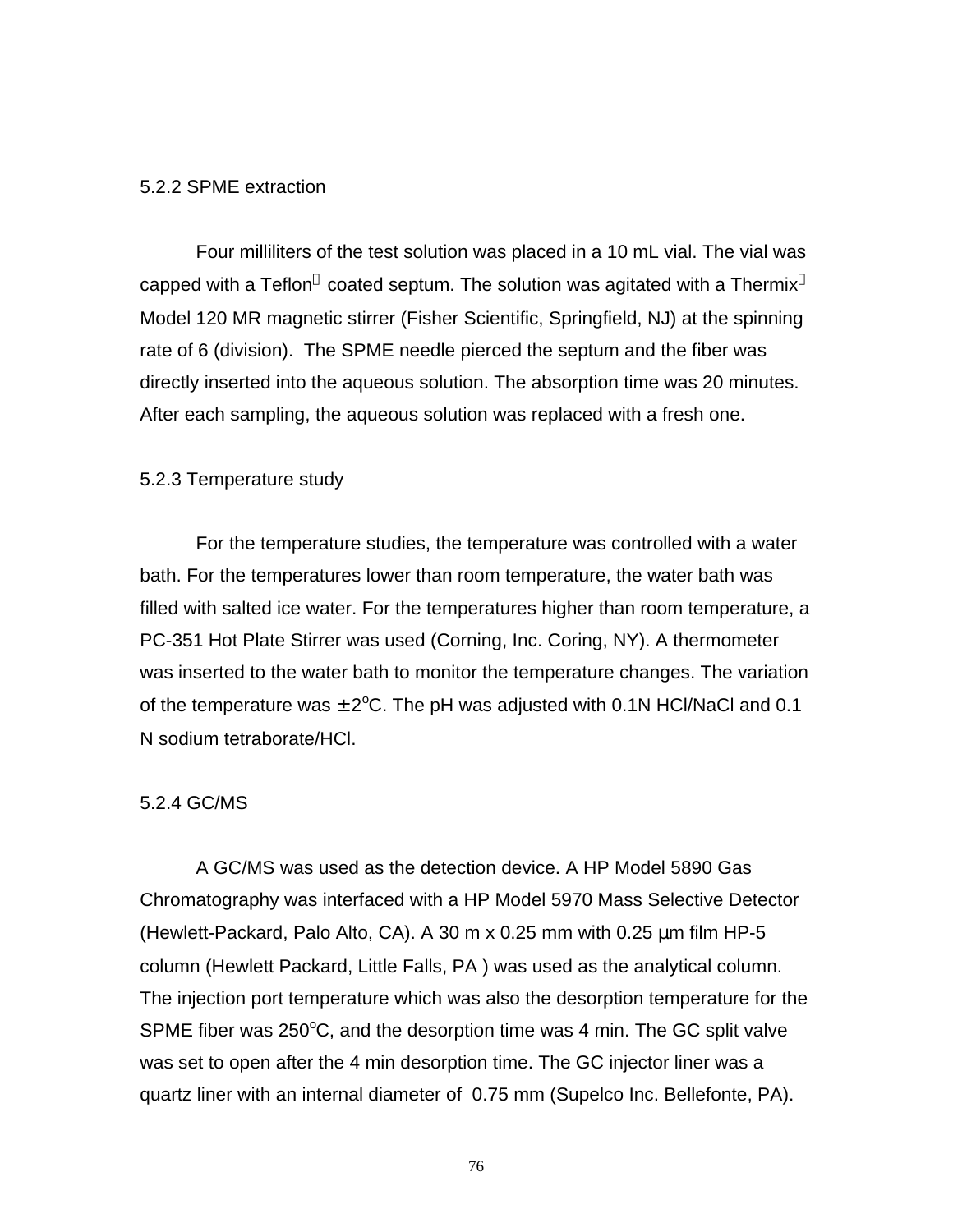The GC column temperature program was  $40^{\circ}$ C (hold for 4 min), 15 $^{\circ}$ C/min to  $250^{\circ}$ C (hold for 1 min). A mass scan from 35 to 250 amu was acquired in the electron impact ionization mode (70 ev). The amount that was thermally desorbed from the fibers during injection was calibrated using standards.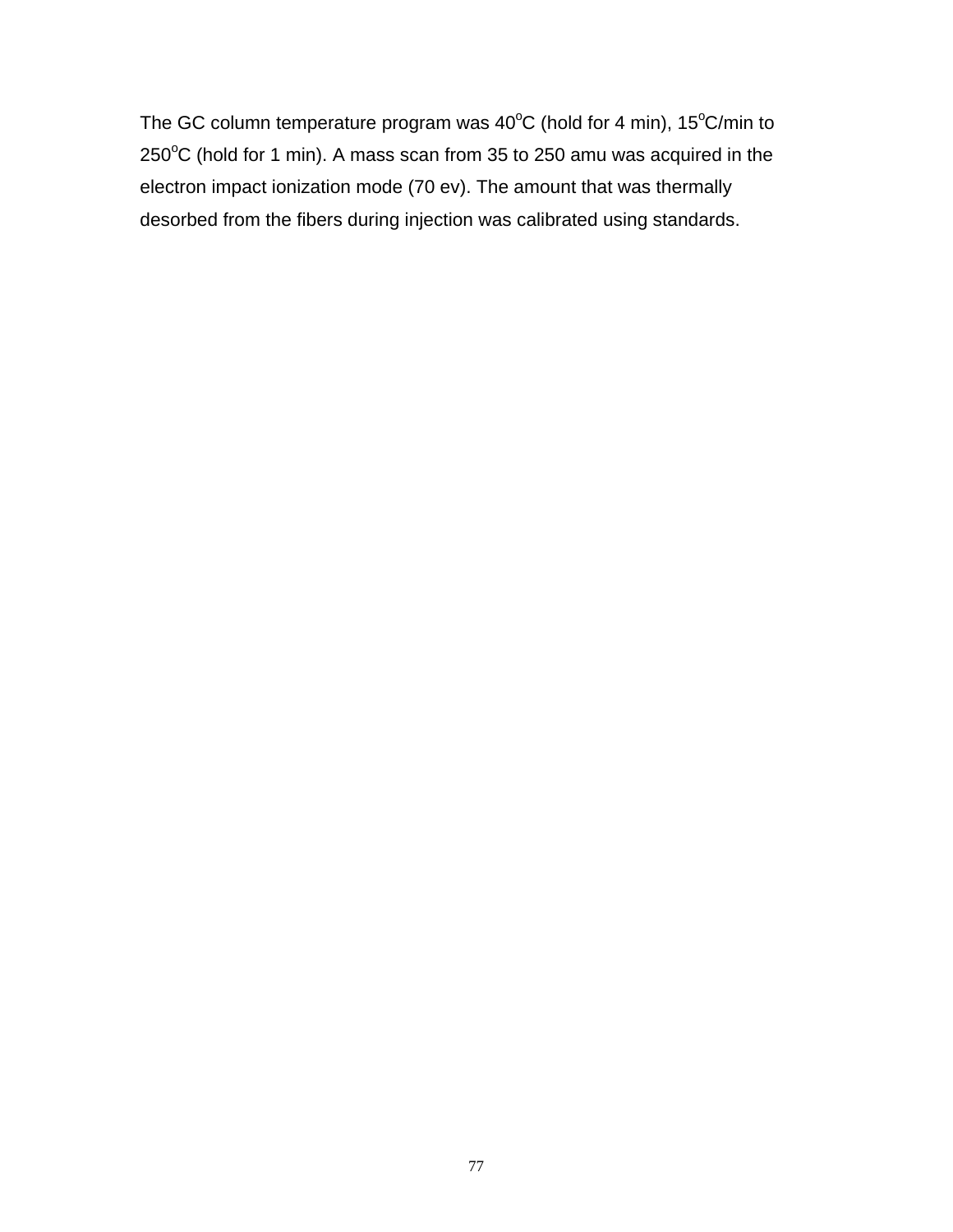### **5.3 Results and discussion**

#### 5.3.1 SPME coatings

The early work of the SPME technique was carried out by Hawthorne and et al  $(8)$  using an uncoated silica fiber to determine caffeine in beverage samples. However, much effort has been directed toward searching for more capable adsorbents that can improve the performance of SPME  $^{(8)}$ . SPME is a single batch method, and the surface available for adsorption is very limited (typically less than 10 mm<sup>2</sup>). Therefore, trace compounds in a sample must have large distribution coefficients in order to be first highly enriched on the fiber surface and then later successfully analyzed by subsequent separation and detection methods. This situation means that a useful SPME fiber must have a efficient coating. So far, the most frequently used fiber coatings have been poly(dimethylsiloxane) with a thickness of 100 um, polyacrylate with 85 um thickness and Carbowax/PDV with a film thickness of 65 um. Fig. 27 shows the structures of these three polymers. The methyl groups of poly(dimethylsiloxane) make this fiber coating relatively apolar, whereas polyacrylate and carbowax are more polar because of the carboxyl and hydroxy groups respectively. Poly(dimethylsiloxane) is used as a stationary phase in apolar GC columns. Polyacrylate is used to make Amberlite XAD resins such as XAD-7 and XAD–8. Carbowax is a polyethylene glycol used as a GC stationary phase for polar compounds. The use of these polymer to enrich compounds should be selective depending on their chemical properties.

### 5.3.2 Degrees of absorption on SPME coatings

In a standard aqueous solution containing 1 ppm each of the ten investigated compounds, the amount absorbed by the three coatings is shown in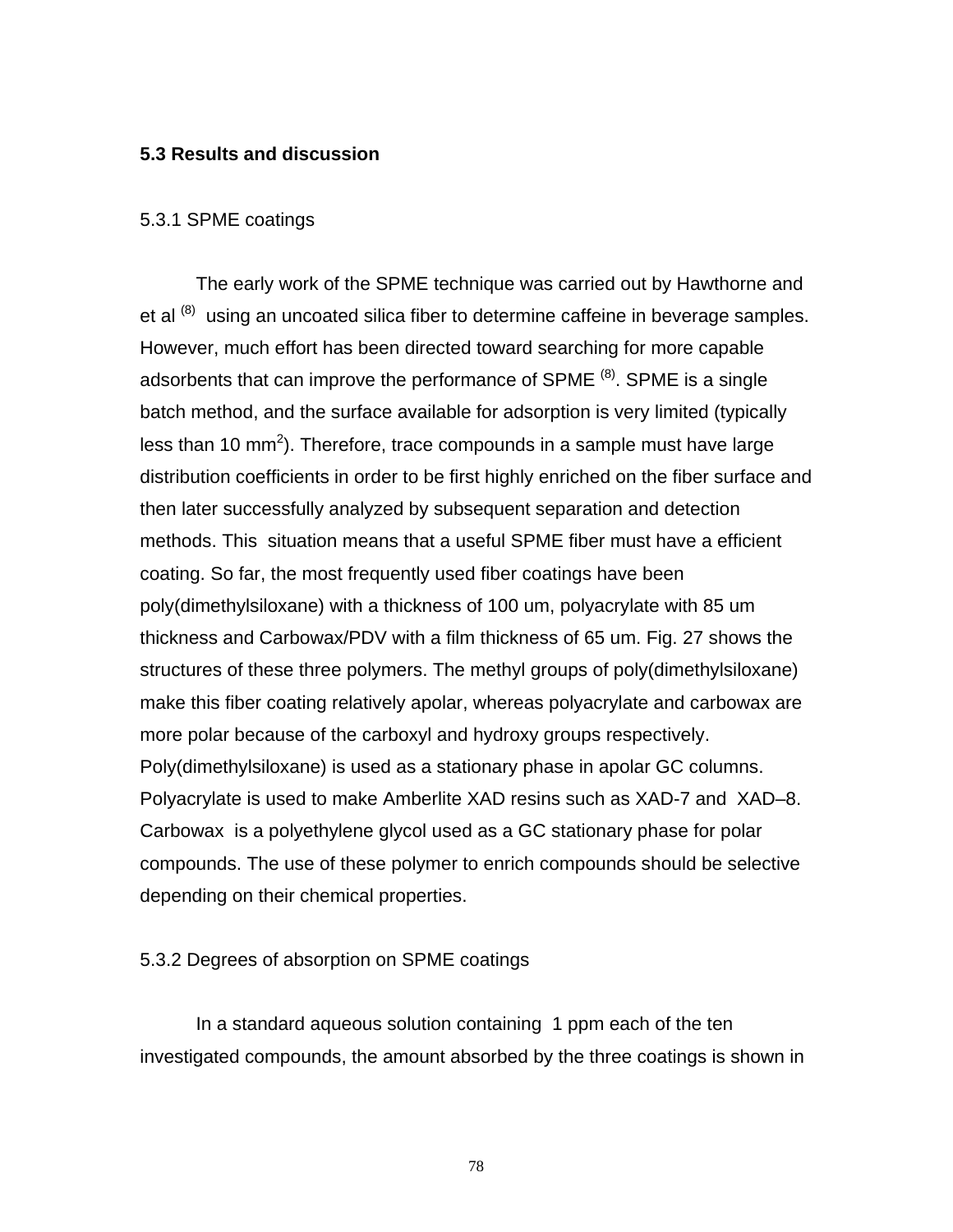

**Fig. 27 Schematic chemical structures of fiber coatings**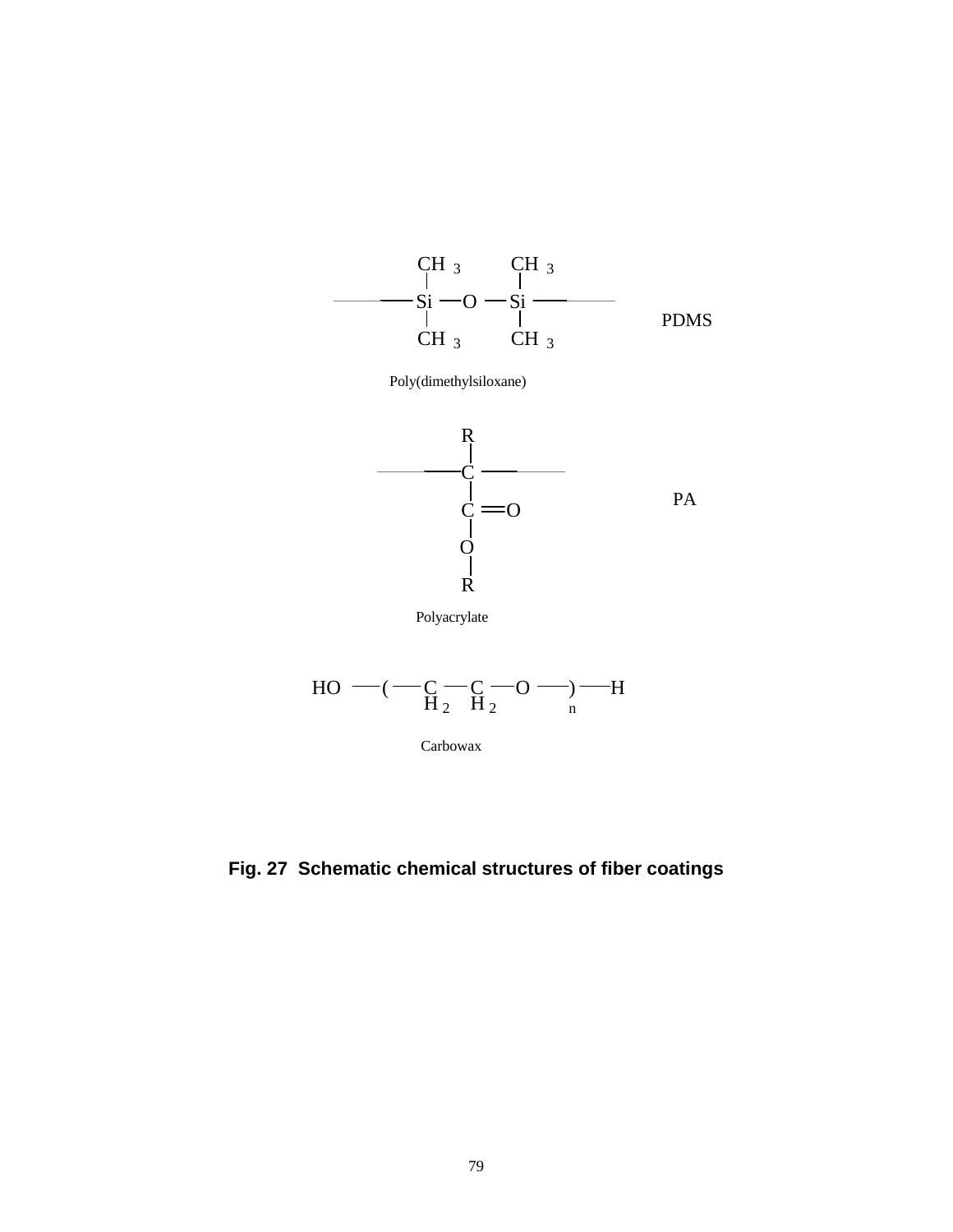Tables 12 and 13. For the ten-carbon compounds (Table 12), the PDMS coating shows good selectivity for decane and naphthalene and a fair selectivity for decanol. Both decane and naphthalene are nonpolar and volatile compared with the other three compounds. Since polyacrylate is polar, it shows high selectivity for both decanol and decanoic acid but not decylamine. Interestingly, Carbowax shows low selectivity for all five test compounds. It does show more selectivity for decylamine than either PDMS or polyacrylate. In this case, SPME is not efficient for direct extraction of short chain amines. A modification of the solution or derivatization step may be required for short chain amines <sup>(60)</sup>.

For longer carbon chain compounds (Table 13), all three coatings show better selectivity compared to the ten carbon compounds. This is expected since all three coatings have a hydrophobic moiety. For the longer chain carbon compounds, the hydrophobic moiety dominates the absorption. For tetradecylamine, the PDMS coating is the best of the three coatings.

5.3.3 Modifications of the sample matrices

In an aqueous solution, different forms of weak acids or bases may coexist. Because the dissociation of weak acids or bases is pH dependent, the distribution coefficients will be greatly influenced by pH. The ionic form of an acid or a base is too hydrophilic (large hydration enthalpy) to be adsorbed by the hydrophobic surface of the fiber. By adjusting the solution pH and suppressing the ionization, the absorption efficiency can be increased. Fig. 28 shows the effect of pH on absorption of two acids on a PDMS coating. By adjusting the pH to 2, a eleven-fold increase of the amount of decanoic acid and a 15% increase for the amount of tetradecanoic acid. Lower pH significantly improved the absorption efficiency for decanoic acid.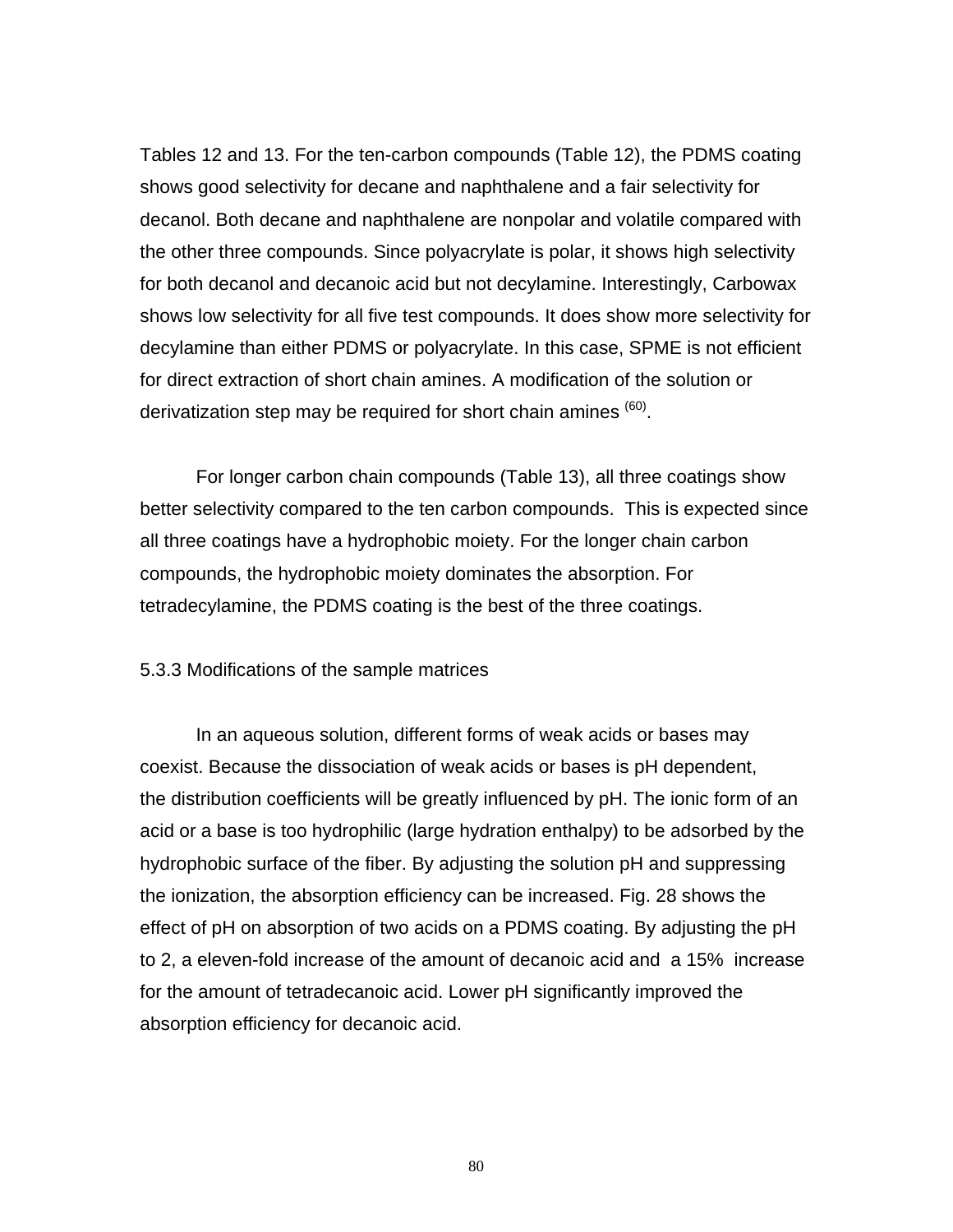# Table 12. Amount absorbed (ng) by different fiber coatings for compounds having ten carbons

| Fibers      | Decane | Naphtha- | Decanol | Decanoic | Decyl |
|-------------|--------|----------|---------|----------|-------|
|             |        | llene    |         | acid     | amine |
| <b>PDMS</b> | 220    | 310      | 440     | 36       | 0.29  |
| PA          | 21     | 280      | 460     | 550      | 1.1   |
| <b>CW</b>   | 17     | 66       | 55      | 30       | 7.3   |

 $n=3$ 

# Table 13. Amount absorbed (ng) by different fiber coatings for compounds having fourteen carbons

# $n=3$

| Fibers      | Tetra- | Anthracene Tetra- |         | Tetra-   | Tetradecyl |
|-------------|--------|-------------------|---------|----------|------------|
|             | decane |                   | decanol | decanoic | lamine     |
|             |        |                   |         | acid     |            |
| <b>PDMS</b> | 380    | 610               | 640     | 450      | 630        |
| <b>PA</b>   | 260    | 710               | 760     | 870      | 370        |
| <b>CW</b>   | 59     | 590               | 290     | 450      | 160        |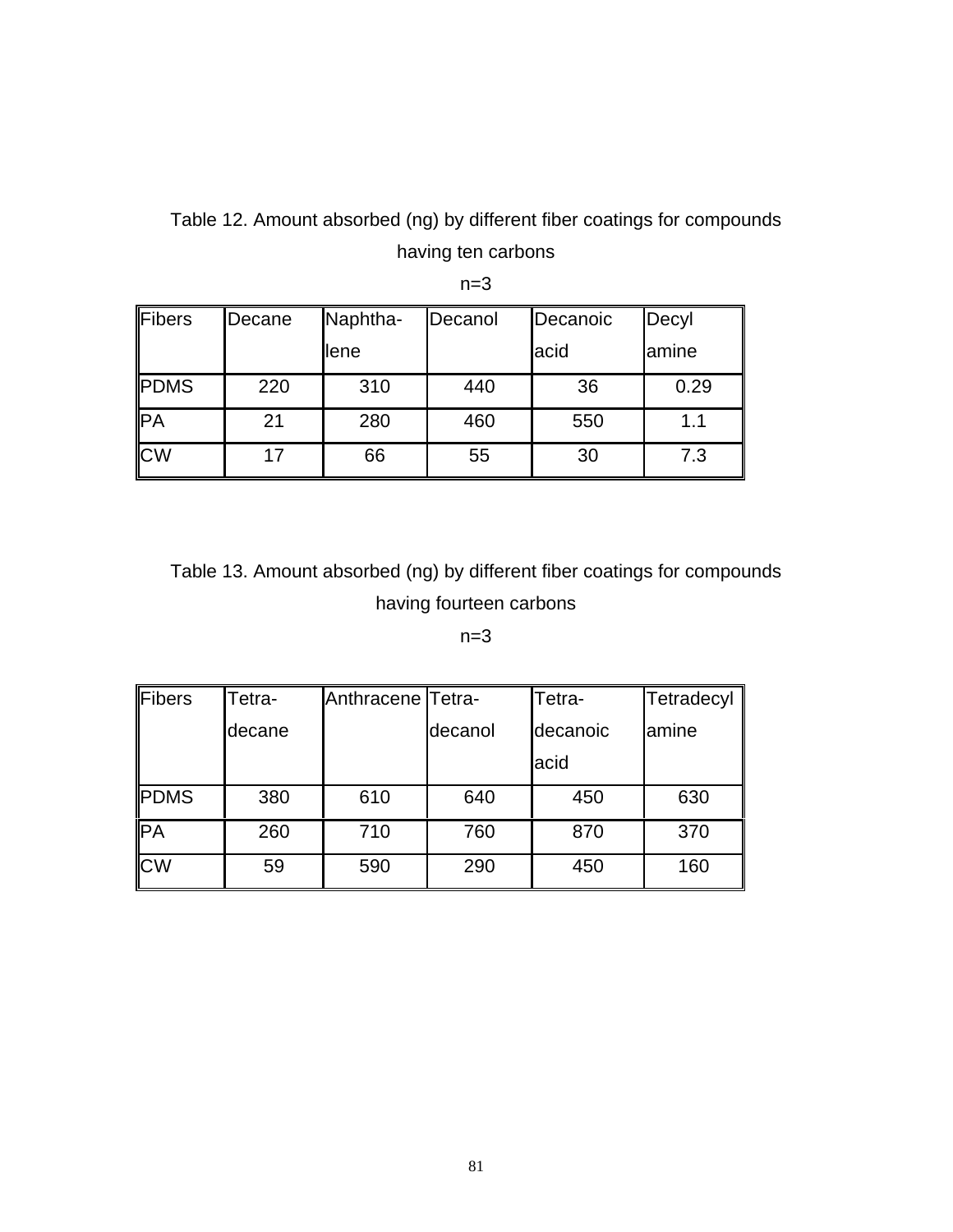For amines (Fig. 29), increasing the pH to nine, a 1000 fold increase of the amount of decylamine absorbed was obtained. It was almost impossible to determine decylamine at pH 7. The pK<sub>a</sub> of decylamine is 10.64 (25<sup>o</sup>C)<sup>(121)</sup>, a higher pH is preferred to suppress the ionization. However, due to the deterioration of the fiber at high pH, pHs higher than 9 were not investigated.

Compared to PDMS and Carbowax coatings, PA is the best coating for acids. By adjusting the sample pH, the amounts absorbed for both decanoic acid and tetradecanoic acid are increased (see Fig. 30). The amount of decanoic acid absorbed by PA is 2.8 folds of that absorbed by PDMS and 5.3 folds of that absorbed by Carbowax fiber. For amines (see Fig. 31), as expected, the amount absorbed increased by increasing pH but it is not as significant as the case of PDMS coating.

The pH effect on acids on the Carbowax coating is shown in Fig. 32. The amount absorbed increased as the pH was adjusted to 2. However, this coating is not as good as PDMS or PA coating for decanoic acid. For decylamine (Fig. 33) at pH nine, the amount absorbed is less than that of PDMS coating, but more than that of the PA coating.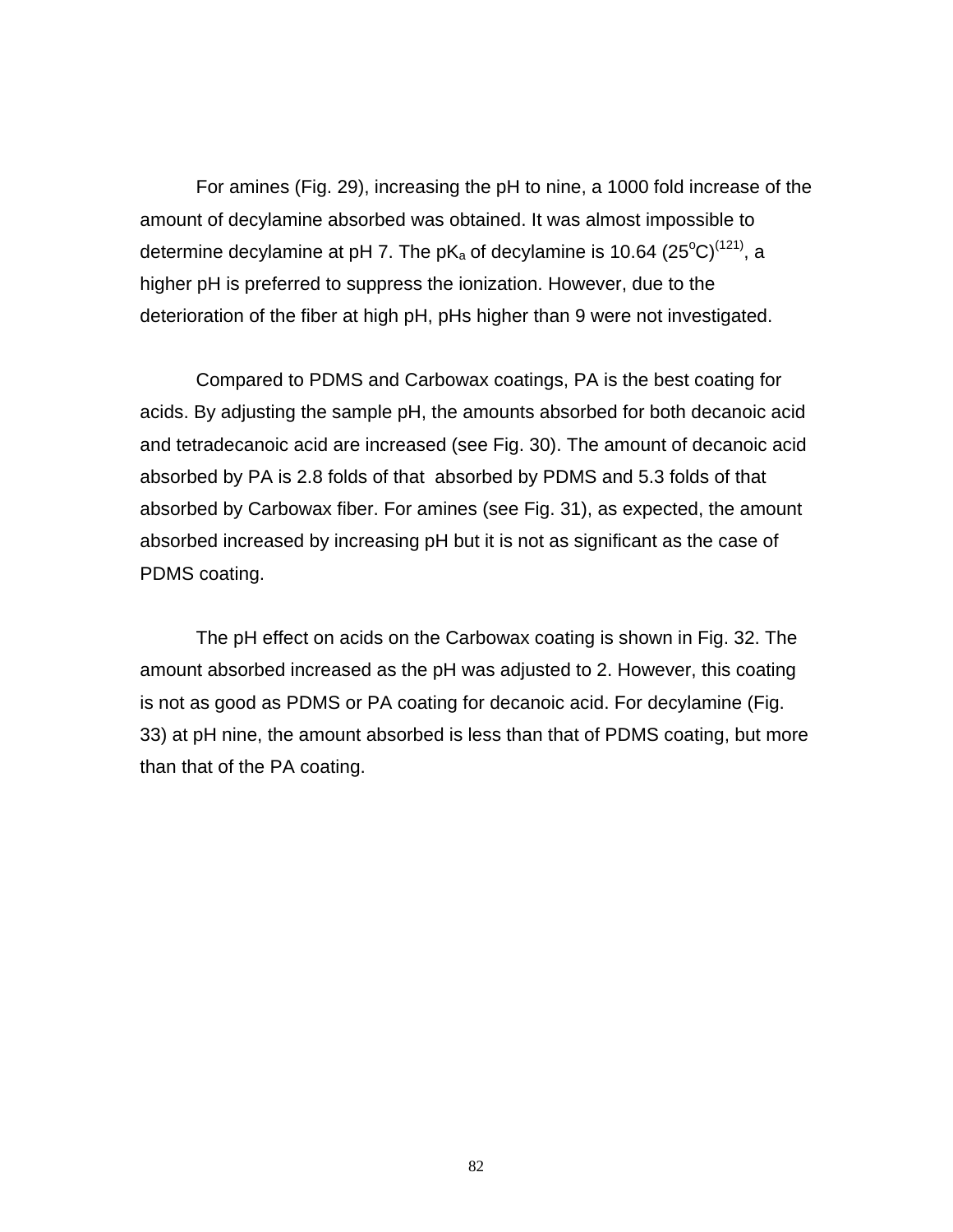

**Fig. 28 pH effect on acid absorption in PDMS coating. Four mL of 1 ppm sample mixture was extracted by PDMS at different pH for 20 minute.**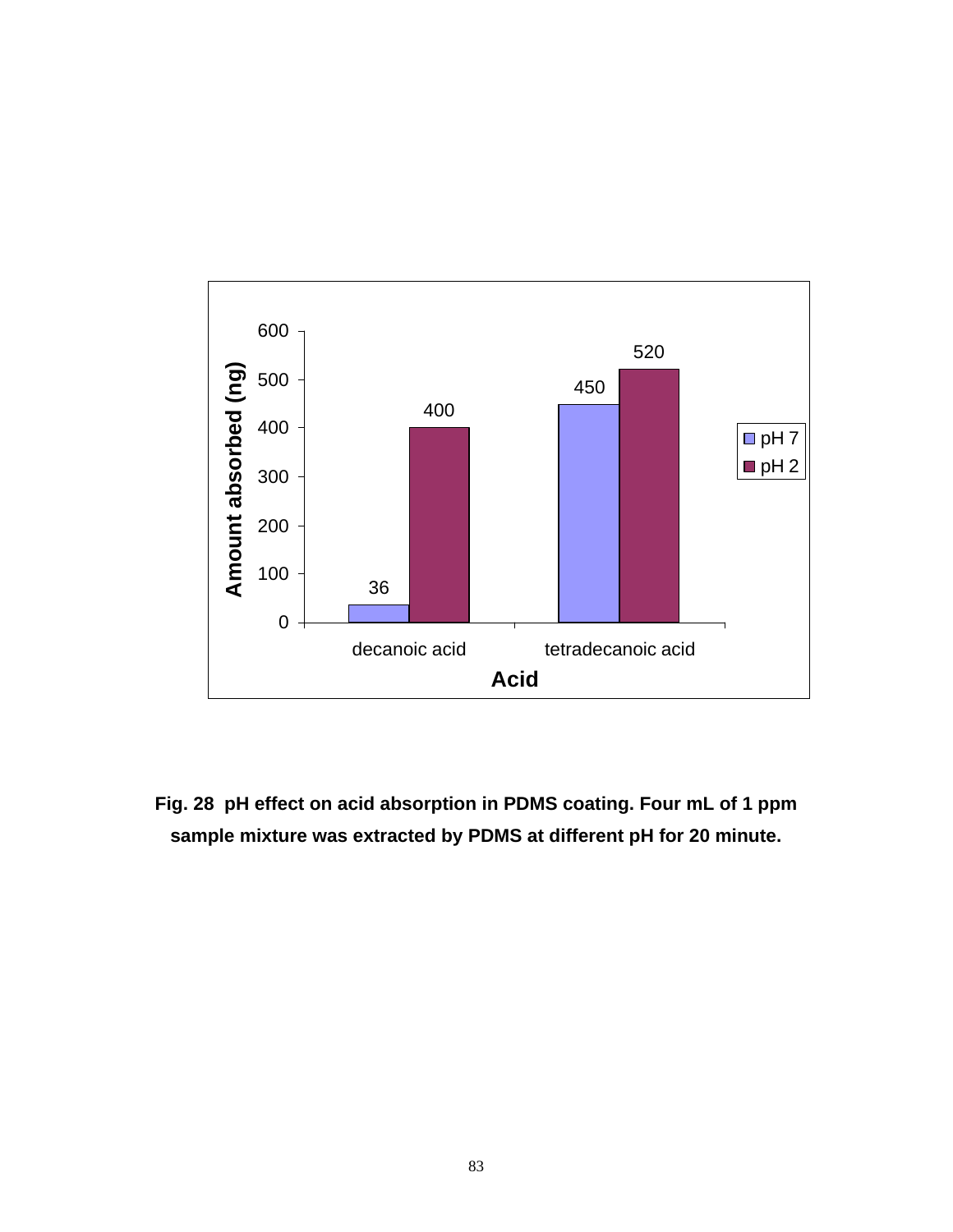

**Fig. 29 pH effect on amine absorption in PDMS coating. Four mL of 1 ppm sample mixture was extracted by PDMS at different pH for 20 minute.**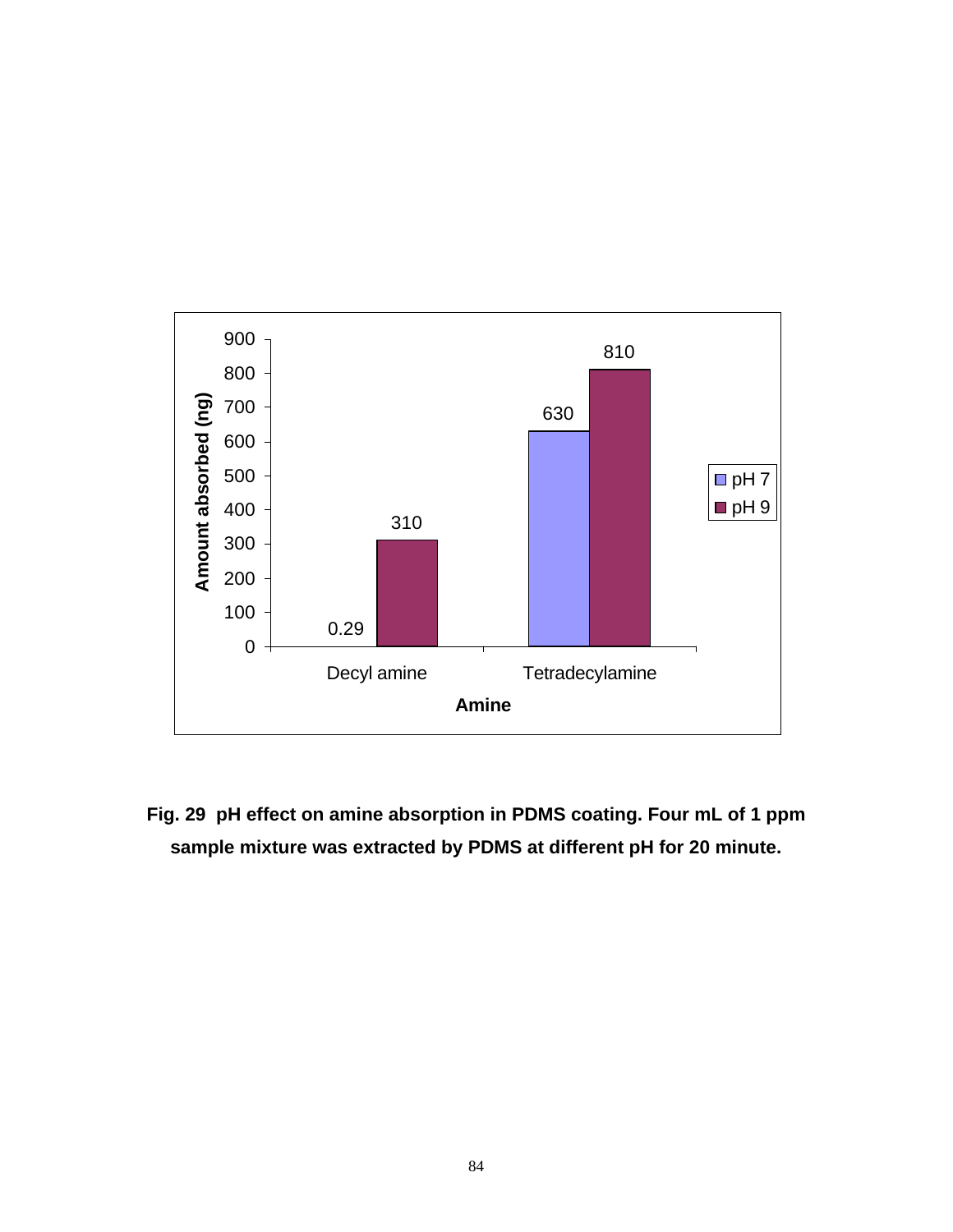

**Fig. 30 pH effect on acid absorption in PA coating. Four mL of 1 ppm sample mixture was extracted by PA at different pH for 20 minute.**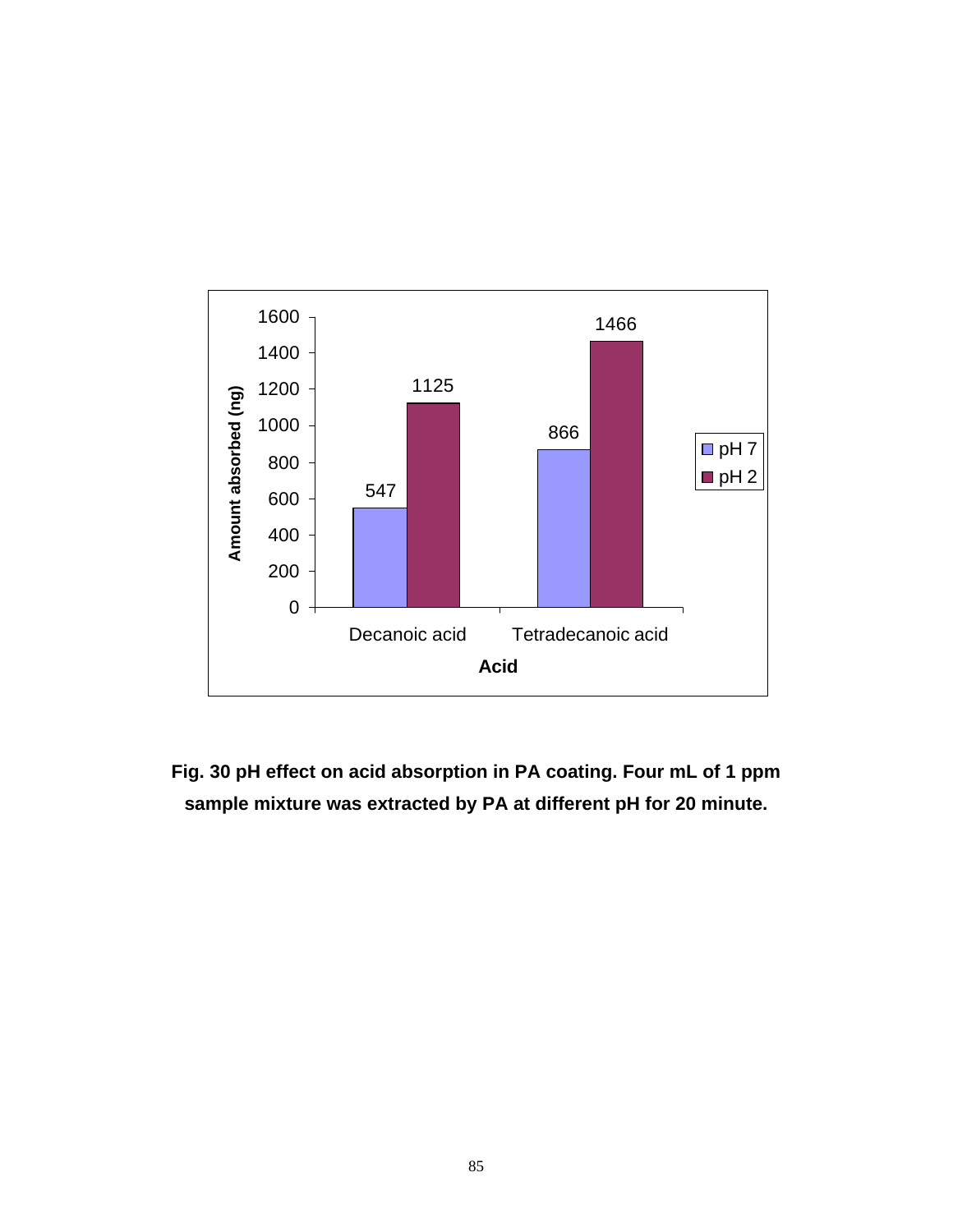

**Fig. 31 pH effect on amine absorption in PA coating. Four mL of 1 ppm sample mixture was extracted by PA at different pH for 20 minute.**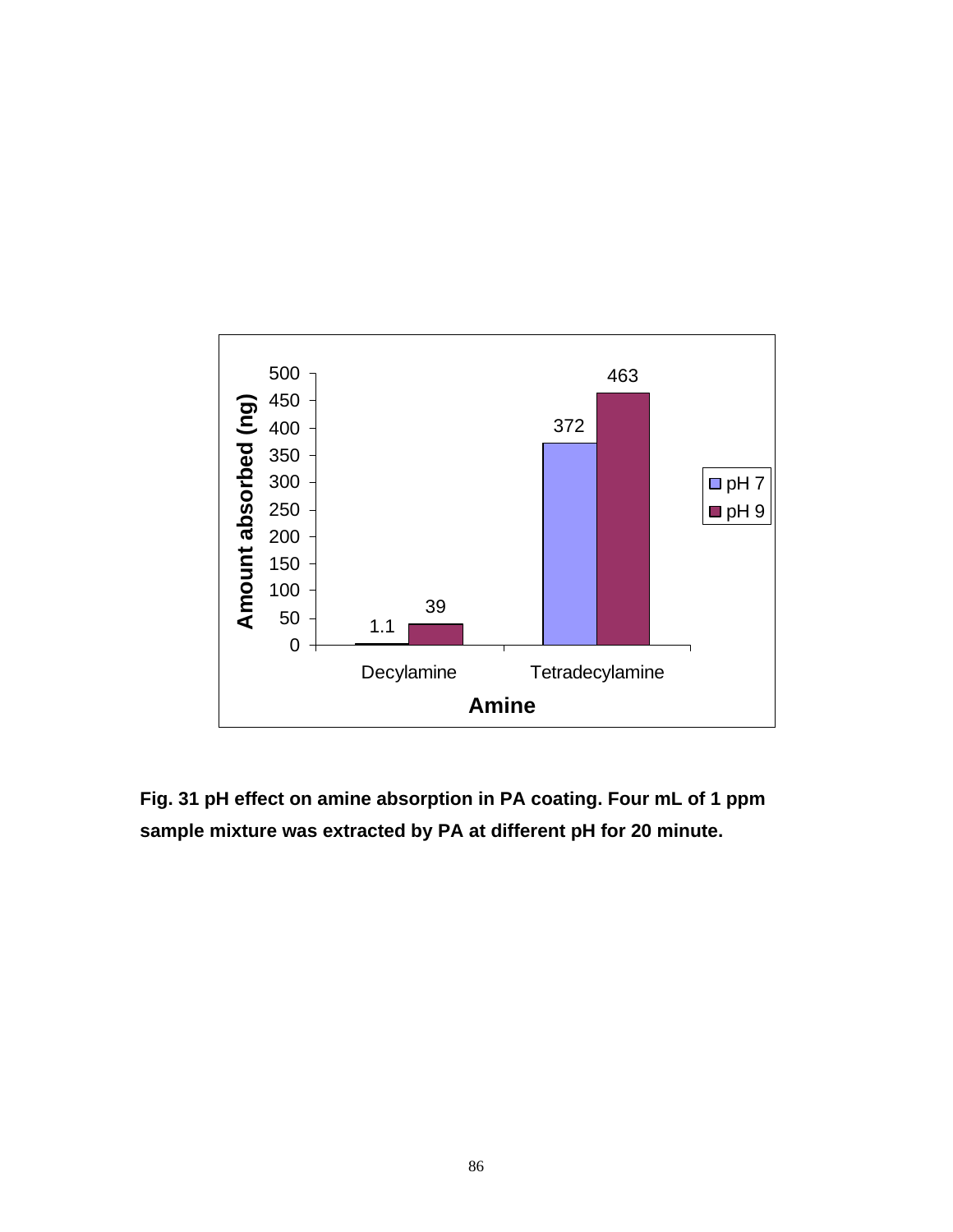

**Fig. 32 pH effect on acid absorption on Carbowax coating. Four mL of 1 ppm sample mixture was extracted by Carbowax at different pH for 20 minute.**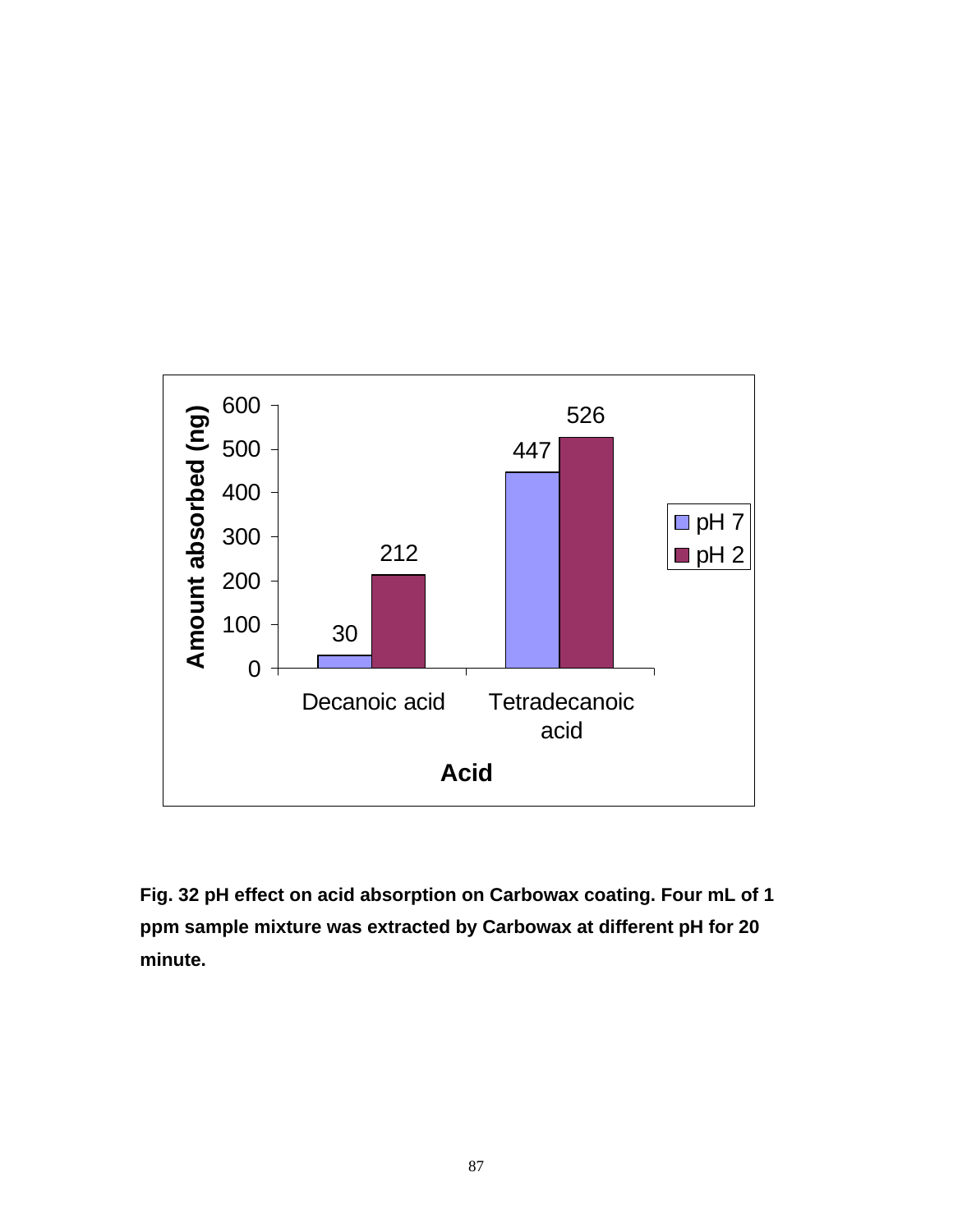

**Fig. 33 pH effect on amine absorption in Carbowax coating. Four mL of 1 ppm sample mixture was extracted by Carbowax at different pH for 20 minute.**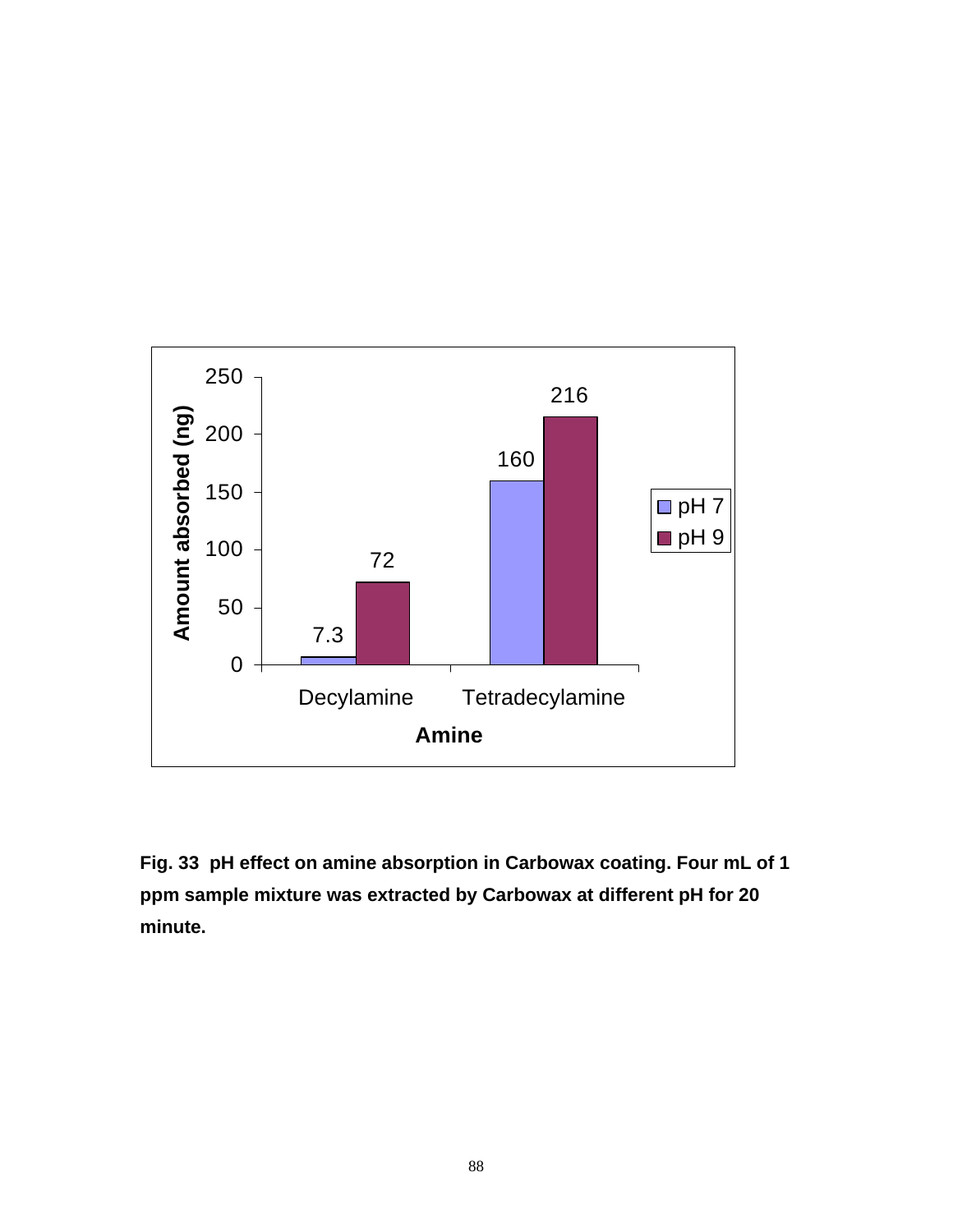#### 5.3.4 Temperature effect

Diffusion coefficients of analytes can be increased by increasing the sample temperature. Even though magnetic stirring was applied to the solution, for some compounds, diffusion rate still a limiting parameter for SPME extraction<sup>(119)</sup>. To investigate the influence of sample temperature, the ten compounds were extracted at 4, 15, 25, 40, 52, and  $72^{\circ}$ C for 20 minutes. The results are listed in Table 14 for the PDMS coating, Table 15 for the PA coating and Table 16 for the Carbowax coating. The highest temperature investigated was  $72^{\circ}$ C and the lowest temperature was  $4^{\circ}$ C.

It can be seen from Table 14 that the effect of temperature on SPME extraction of the ten compounds is complicated. For some compounds such as amines, the extraction recovery increases slowly with temperature. This result suggests that the diffusion of those compounds dominates the extraction. For other compounds the extraction recovery initially increased with temperature, but later decreased with temperature. The maximum efficiency was obtained at  $25^{\circ}C$ in most cases, but 15°C for decanoic acid; 52°C for anthracene; 40°C for tetradecanol and  $52^{\circ}$ C for tetradecylamine. Apparently, at low temperature the rate limiting parameter is diffusion of analytes in the sample solution and the polymer coating. At higher temperatures, diffusion will be enhanced. However, at same time, the distribution coefficient will decrease. Above a certain temperature, diffusion of the analytes in the solution and coating are relatively fast while at the same time the distribution coefficient is low. Now the solubility of the compounds in the fiber becomes the rate limiting parameter. Solute molecules diffusing to the fiber surface can no longer be absorbed because of a less favorable distribution coefficient.

In PA coating (Table 15), the amount absorbed increases with the increase of the solution temperature. This indicates that a 20 min absorption is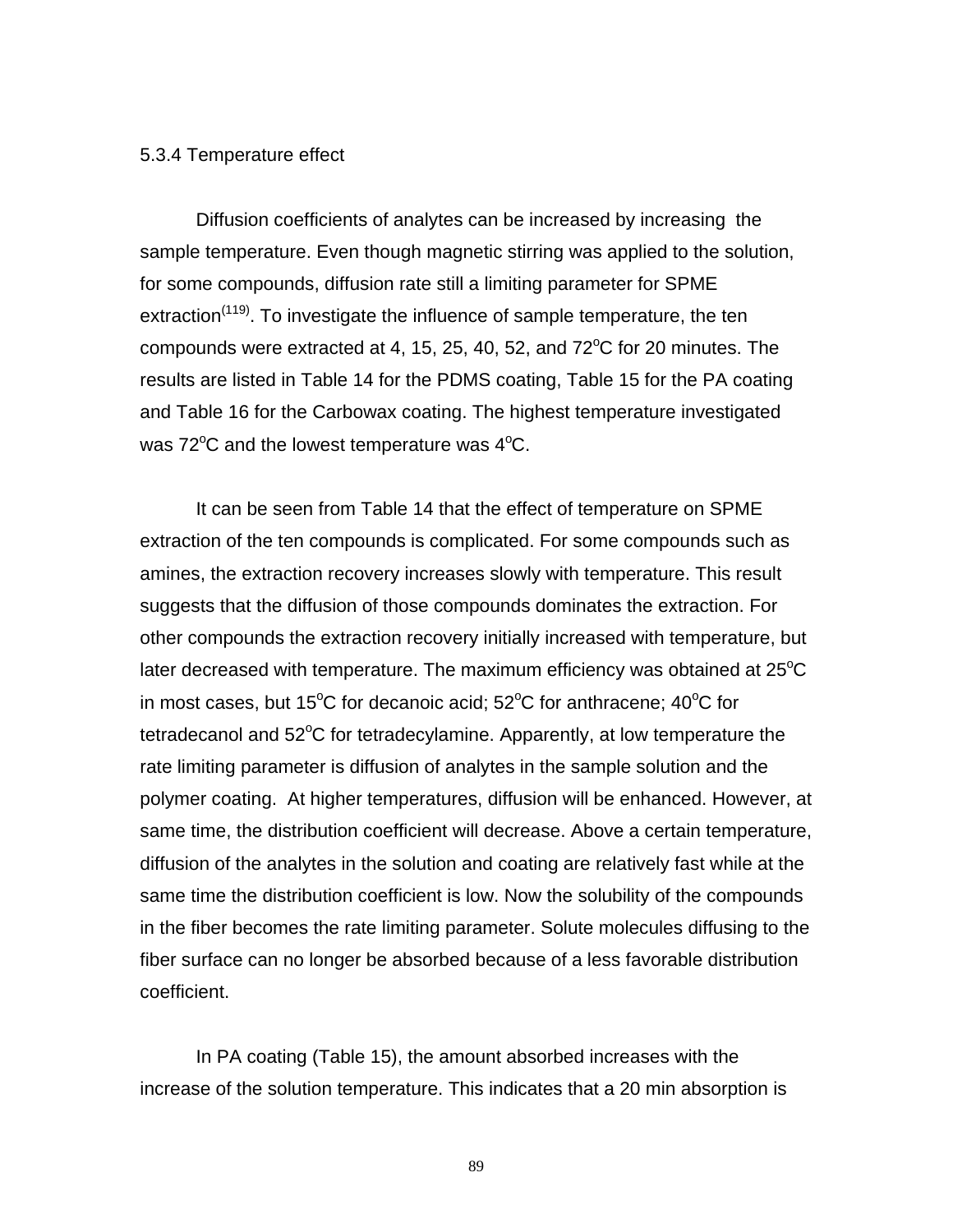not enough for equilibrium. Increasing the solution temperature speeds up the diffusion of the compounds, so more sample can be absorbed to the coating at a constant absorption time. As described by Ai  $(119)$ , some compounds (e.g. 2, 4dimethyl phenol) did not reach equilibrium after one hour absorption with magnetic stirring in a PA coating. In this case, increasing solution temperature can increase the amount absorbed and increase the sensitivity.

Carbowax coating shows the similar trend as PDMS coating except for the low absorption efficiency for ten carbon compounds (Table 16).

### **5.4 Conclusion**

 In summary, the PDMS coating is the most selective for volatile nonpolar compounds; polyacrylate is good for polar compounds and Carbowax shows a slight but better selectivity for short chain amines than the other two fibers. Matrix pH has a significant effect on the absorption of weak acids and bases on SPME coatings. By suppressing the ionization of acids and bases, the sensitivity of the SPME technique can be greatly increased. For some compounds, diffusion in the sample solution and the fiber coating is slow. Especially for polyacrylate coating, a twenty minute extraction time is not adequate for the investigated compounds at room temperature. In some cases, by increasing the temperature of the solution, the extraction speed and efficiency can be increased.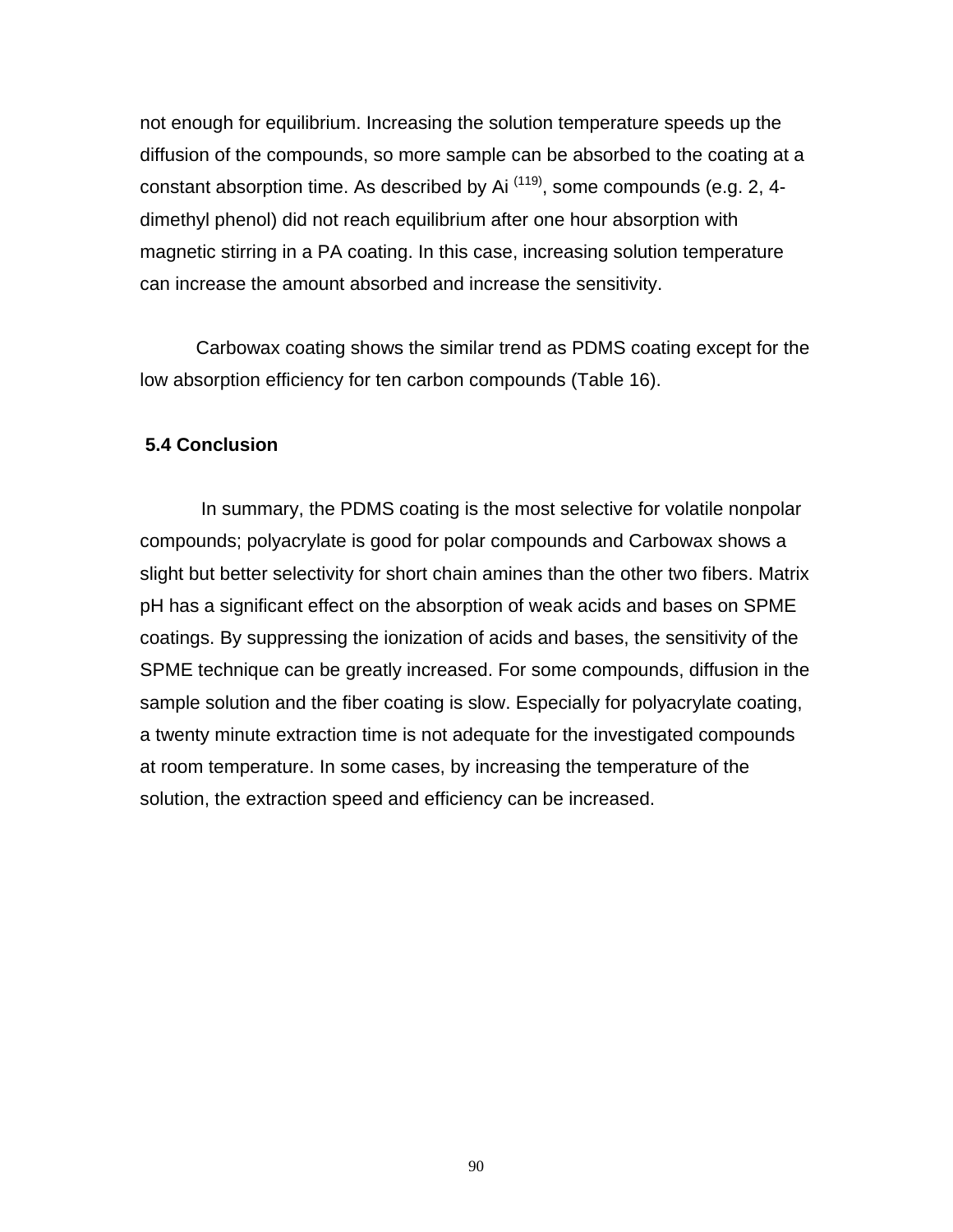# Table 14 Temperature effect on PDMS absorption\*

| Temperature Decane<br>$(^{\circ}C)$ |     | Naphthalene Decanol |         | Decanoic<br>acid | Decylamine |
|-------------------------------------|-----|---------------------|---------|------------------|------------|
|                                     |     |                     |         |                  |            |
| 4                                   | 11  | 200                 | 230     | 30               | 0          |
| 15                                  | 170 | 280                 | 420     | 42               | 1          |
| 25                                  | 220 | 310                 | 440     | 36               | 0          |
| 40                                  | 200 | 160                 | 440     | 19               | 4          |
| 52                                  | 160 | 140                 | 330     | 12               | 4          |
| 72                                  | 110 | 140                 | 250     | 10               | 4          |
| Temperature Tetradecane Anthracene  |     |                     | Tetra-  | Tetra-           | Tetradecyl |
|                                     |     |                     |         |                  |            |
| $(^{\circ}C)$                       |     |                     |         |                  |            |
|                                     |     |                     |         |                  |            |
|                                     |     |                     | decanol | decanoic         | amine      |
|                                     |     |                     |         | acid             |            |
| 4                                   | 170 | 290                 | 310     | 180              | 330        |
| 15                                  | 370 | 430                 | 570     | 250              | 580        |
| 25                                  | 380 | 610                 | 640     | 450              | 630        |
| 40                                  | 370 | 610                 | 800     | 440              | 660        |
| 52                                  | 180 | 670                 | 700     | 430              | 890        |

 $(n=3)$ 

\*Represented by amount absorbed (ng)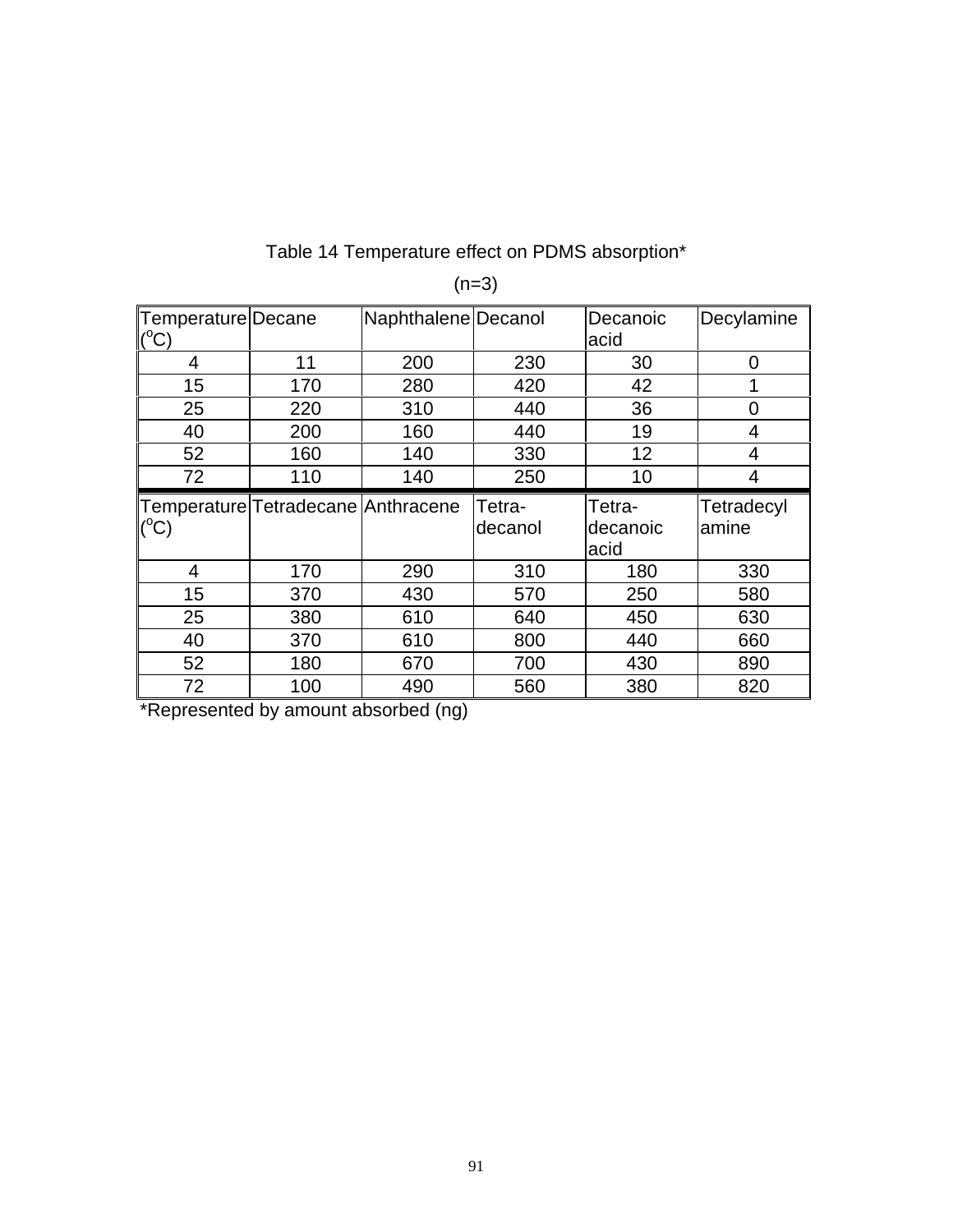# Table 15 Temperature effect on PA absorption\*

| Temperature Decane<br>$(^{\circ}C)$ |                                      | Naphthalene Decanol |                   | Decanoic<br>acid           | Decylamine          |
|-------------------------------------|--------------------------------------|---------------------|-------------------|----------------------------|---------------------|
| 4                                   | 6                                    | 160                 | 170               | 63                         | 0                   |
| 15                                  | 19                                   | 280                 | 370               | 200                        | 0                   |
| 25                                  | 21                                   | 280                 | 460               | 550                        |                     |
| 40                                  | 24                                   | 290                 | 640               | 320                        | 1                   |
| 52                                  | 96                                   | 290                 | 680               | 220                        | 4                   |
| 72                                  | 85                                   | 340                 | 710               | 170                        | ٠                   |
|                                     |                                      |                     |                   |                            |                     |
| $(^{\circ}\mathrm{C})$              | Temperature Tetradecane   Anthracene |                     | Tetradeca-<br>nol | Tetra-<br>decanoic<br>acid | Tetradecyl<br>amine |
| 4                                   | 86                                   | 300                 | 290               | 260                        | 260                 |
| 15                                  | 190                                  | 520                 | 560               | 390                        | 560                 |
| 25                                  | 260                                  | 710                 | 760               | 870                        | 370                 |
| 40                                  | 270                                  | 930                 | 760               | 950                        | 300                 |
| 52                                  | 330                                  | 960                 | 890               | 990                        | 270                 |

 $(n=3)$ 

\*Represented by amount absorbed (ng)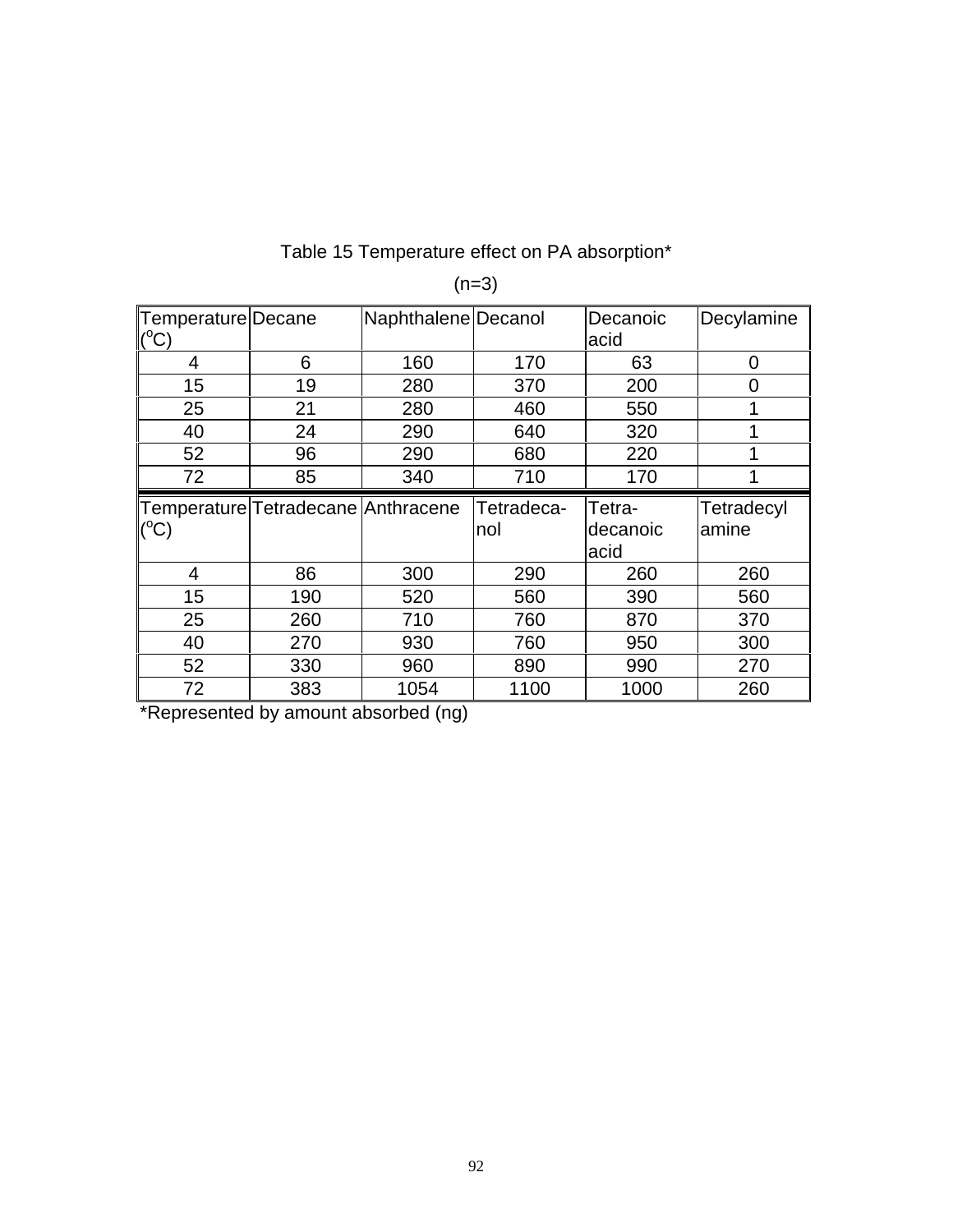| Temperature Decane |                                    | Naphthalene Dodecanol |         | Decanoic | Decylamine |
|--------------------|------------------------------------|-----------------------|---------|----------|------------|
| $(^{\circ}C)$      |                                    |                       |         | acid     |            |
| 4                  | 1                                  | 45                    | 32      | 33       | 1          |
| 15                 | 13                                 | 42                    | 33      | 30       | 4          |
| 25                 | 17                                 | 66                    | 55      | 30       | 7          |
| 40                 | 22                                 | 84                    | 84      | 33       | 8          |
| 52                 | 29                                 | 86                    | 80      | 32       | 13         |
| 72                 | 32                                 | 81                    | 54      | 24       | 13         |
|                    |                                    |                       |         |          |            |
|                    | Temperature Tetradecane Anthracene |                       | Tetra-  | Tetra-   | Tetradecyl |
|                    |                                    |                       | decanol | decanoic | amine      |
| $(^{\circ}C)$      |                                    |                       |         | acid     |            |
| $\overline{4}$     | 27                                 | 230                   | 140     | 220      | 39         |
| 15                 | 48                                 | 270                   | 120     | 340      | 56         |
| 25                 | 59                                 | 590                   | 290     | 450      | 160        |
| 40                 | 70                                 | 720                   | 320     | 500      | 360        |
| 52                 | 76                                 | 960                   | 410     | 880      | 870        |

# Table 16 Temperature effect on Carbowax absorption\*

 $(n=3)$ 

\*Represented by amount absorbed (ng)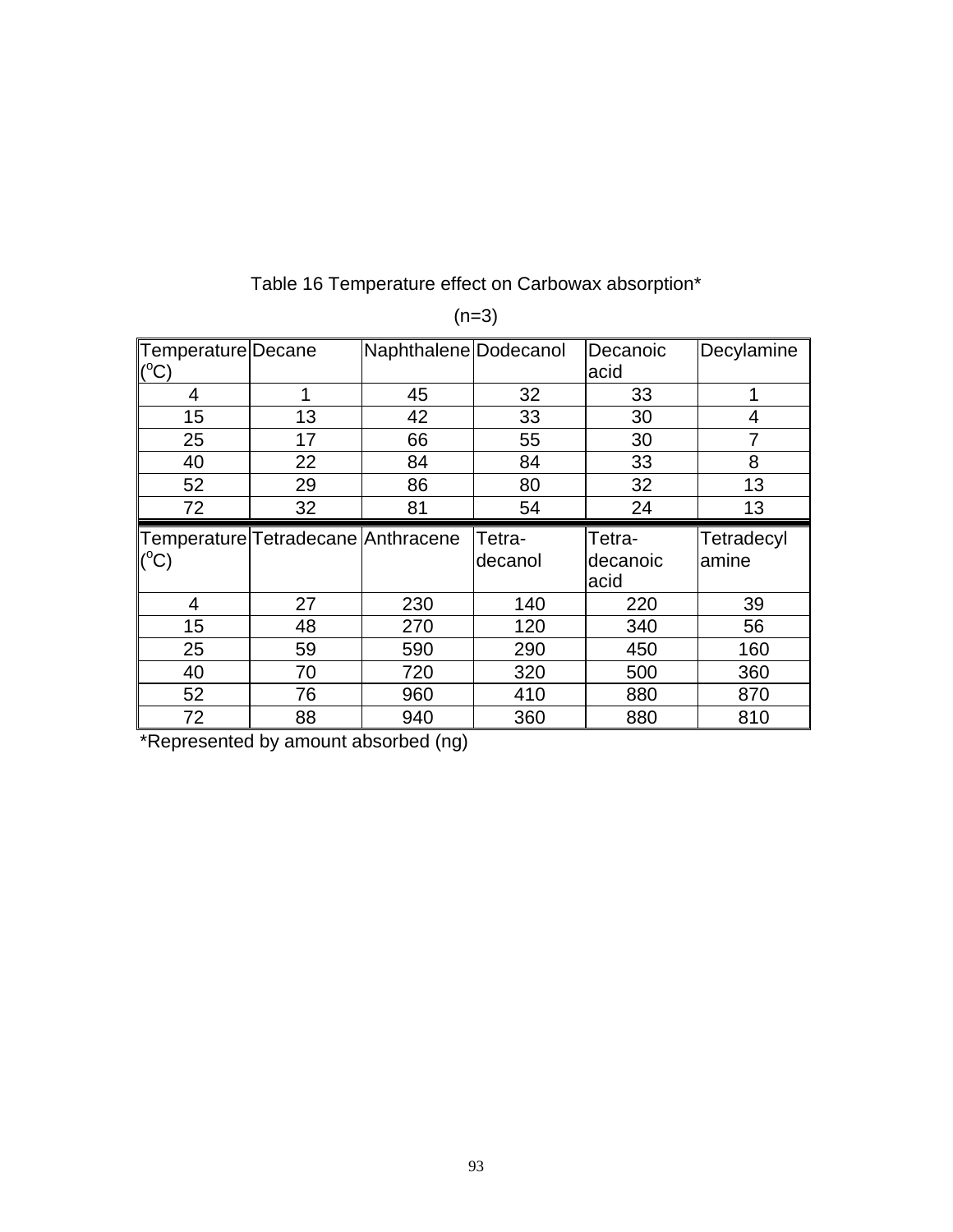# **CHAPTER VI GENERAL CONCLUSIONS**

The application of SPME for trace organic analysis has experienced exciting developments during the past 5 years and the interest continues to grow. Compared to conventional extraction methods, SPME has many advantages, such as minimized usage of toxic organic solvents, high concentrating efficiency, no transfer of organic solvents to chromatographic systems, low cost and the ability for easy on-line combination with GC.

The extension of SPME to solid samples by combining SPME and MAE has been demonstrated for the first time in this work. The parameters (salt content, pH, and extraction time) which affect extraction efficiency, have to be optimized. Both the temperature of the GC inlet, injection mode (split or splitless) affect the desorption and the transfer of the compounds from fiber to the GC column. Veltol® and Veltol Plus® from food products were successfully analyzed by MAE/SPME and the detection limit was decreased 200 fold compared to conventional solvent extraction for Veltol Plus<sup>®</sup>.

Headspace analysis is an excellent GC technique for volatile compounds and can be used for "dirty" matrices (both liquids and solids). The technique is characterized by simple sample preparation, and analytes can be transferred directly to a GC. The limitations of the technique are: (1) not suitable for polar compounds because of adsorption on the long transfer line; and (2) low sensitivity for semivolatiles because of their low vapor pressure. Short chain fatty acids are typical examples for samples with high polarity and low volatility. Trace levels of these acids in foods and agricultural products usually affect the taste and odor of these products. The method developed in this work (on-line silylation followed headspace GC/MS analysis) reduces the tedious sample preparation procedures, such as derivatization, separation and concentration for trace analysis. Since all the sample processing occurs in an enclosed vial, sample loss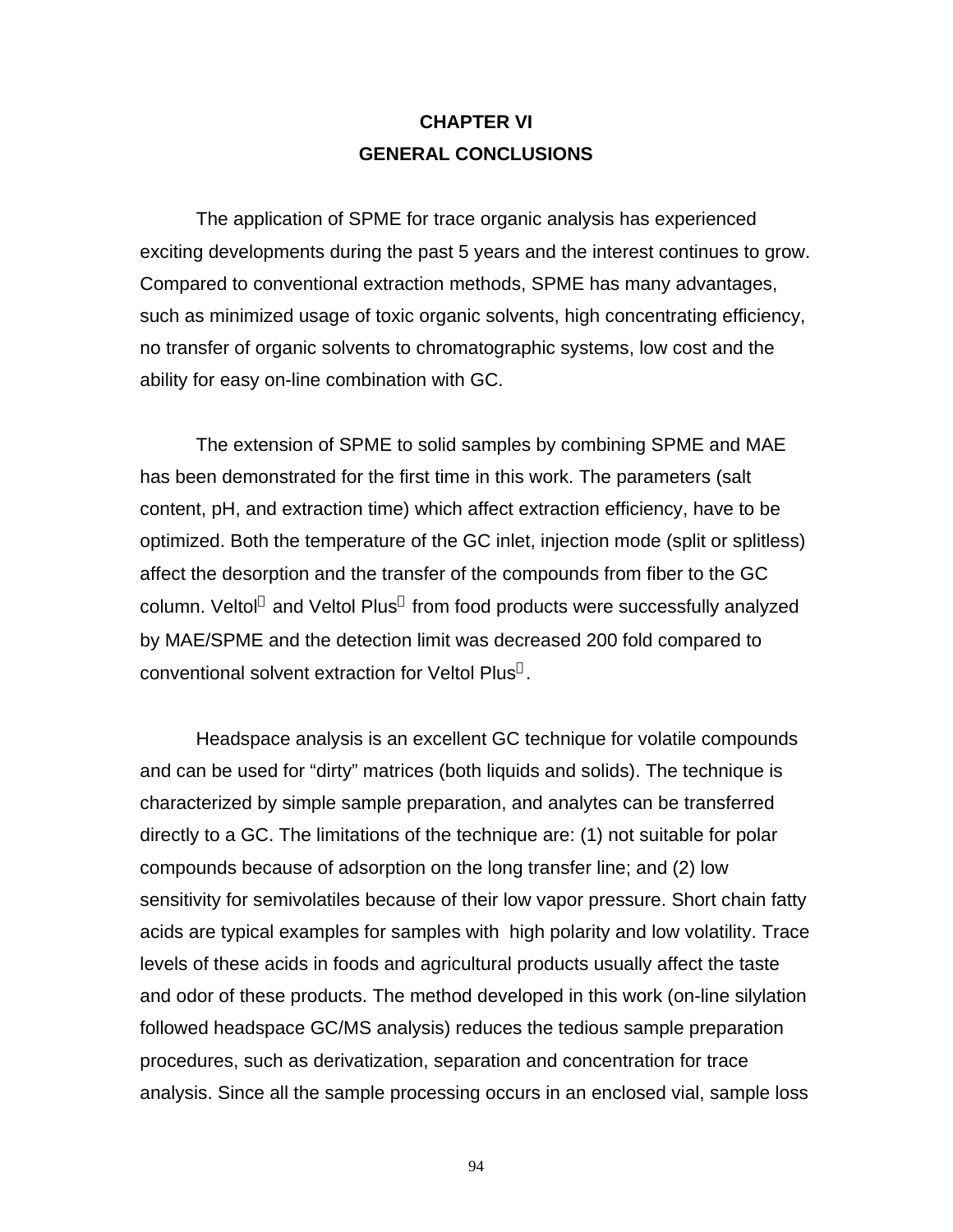is minimized. All the fatty acid trimethyl esters have a base ion at 75 amu which makes the detection by GC/MS both simple and sensitive. Low ppb levels of formic to octanoic acids were obtained in this work.

The selectivity and capacity of the fiber coating used in SPME are important in matching fibers with analyte type. Poly(dimethylsiloxane) is a good fiber coating for non-polar and semipolar volatile compounds. It also shows selectivity for different chain lengths. It is not good, however, for short chain acids or amines. The Polyacrylate coating shows high affinity for semipolar and polar compounds, but low affinity for decane and short chain amines. Polyacrylate would be good for decanol, decanoic acid, anthracene, tetradecanol and tetradecanoic acid. Carbowax does not show good selectivity for any short chain compounds, but does show a good recovery for long chain alcohols and acids.

The sample pH has a significant effect on both acid and amine recoveries. By adjusting the pH to suppress ionization, the sensitivity can be increased as the analytes partition better into the hydrophobic fiber. Solution temperature affects both the distribution coefficient into the fiber and the diffusion coefficient of the analytes in solution. At low temperatures, the dominating factor is the molecular diffusion. At a constant extraction time, low temperature results in a low recovery. At higher temperatures, the distribution coefficient of the compounds between the fiber coating and the sample solution dominates the SPME recovery. At even higher temperatures, the distribution coefficient is small which results in a low recovery. For real samples, the chosen solution temperature is a compromise between the diffusion coefficient and the distribution coefficient.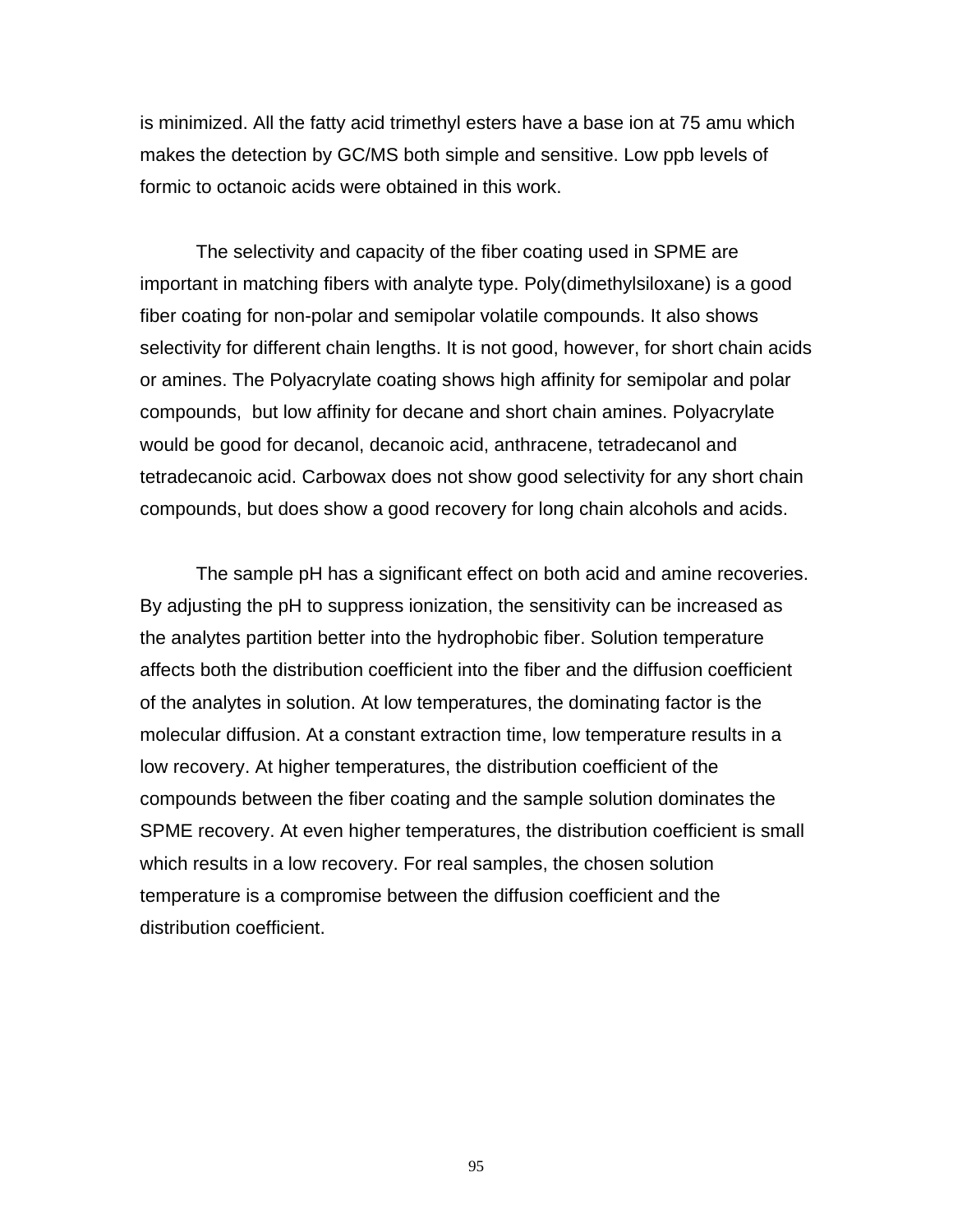# LITERATURE CITED

## Abstract

- 1 Wang, Y., Khaled, M., Bonilla, M. and McNair, H. M., *J. High Resol. Chromatogr*. , 20, 213 (1997).
- 2 Wang, Y., Khaled, M. and McNair, H. M., *34th Eastern Analytical Symposium and Exhibition*, Sommerset, NJ, Nov. 12-17, 1995.
- 3 Wang, Y., Khaled, M., Bonilla, M. and McNair, H. M., *18th International Symposium on Capillary Chromatography*, Riva del Garda, Italy, May 20- 24, 1996.
- 4 Wang, Y., Khaled, M. and McNair, H. M., *35th Eastern Analytical Symposium and Exhibition*, Sommerset, NJ, Nov. 17-22, 1996.
- 5 Wang, Y., Khaled, M. and McNair, H. M, *The Pittsburgh Conference*, Atlanta, Georgia, March 16-21, 1996.
- 6 Wang, Y., Khaled, M. and McNair, H. M., *19th International Symposium on Capillary Chromatography*, Wintergreen, VA, May 18-22, 1997.
- 7 Wang, Y. and McNair, M. H., submitted to The Pittsburgh Conference New Orleans, Louisiana, March 1-6, 1998.

## Chapter II

- 8 Arthur, C.L., and . Pawliszyn, J. *Anal. Chem*., 62, 2145 (1990).
- 9 Arthur,C. L., Killam, M., . Motlagh, S., Lim, M., Potter, D. W. and Pawliszyn, J., *Environ. Sci. Technol*. 26, 979 (1992).
- 10 Arthur, C. L., Potter, D. W., . Buchholz, K. D., Motlagh, S. and Pawliszyn, J., *LC-GC*, 10, 656 (1992).
- 11 Arthur, C.L., Pawliszyn, J., *Anal. Chem*., 62, 2145 (1990).
- 12 Louch, D., Motlagh, S., Pawliszyn, J. *Anal. Chem*., 64, 1187 (1992).
- 13 Arthur, C. L., Killam, L., Motlagh, S., Lim, M, Potter, D., Pawliszyn, J. *J. Environ. Sci. Technol.*, 26, 979 (1992).
- 14 Hawthorne, S., Miller, D. J., Pawliszyn, J., Arthur, C. L., *J. Chromatogr*., 603, 185 (1992).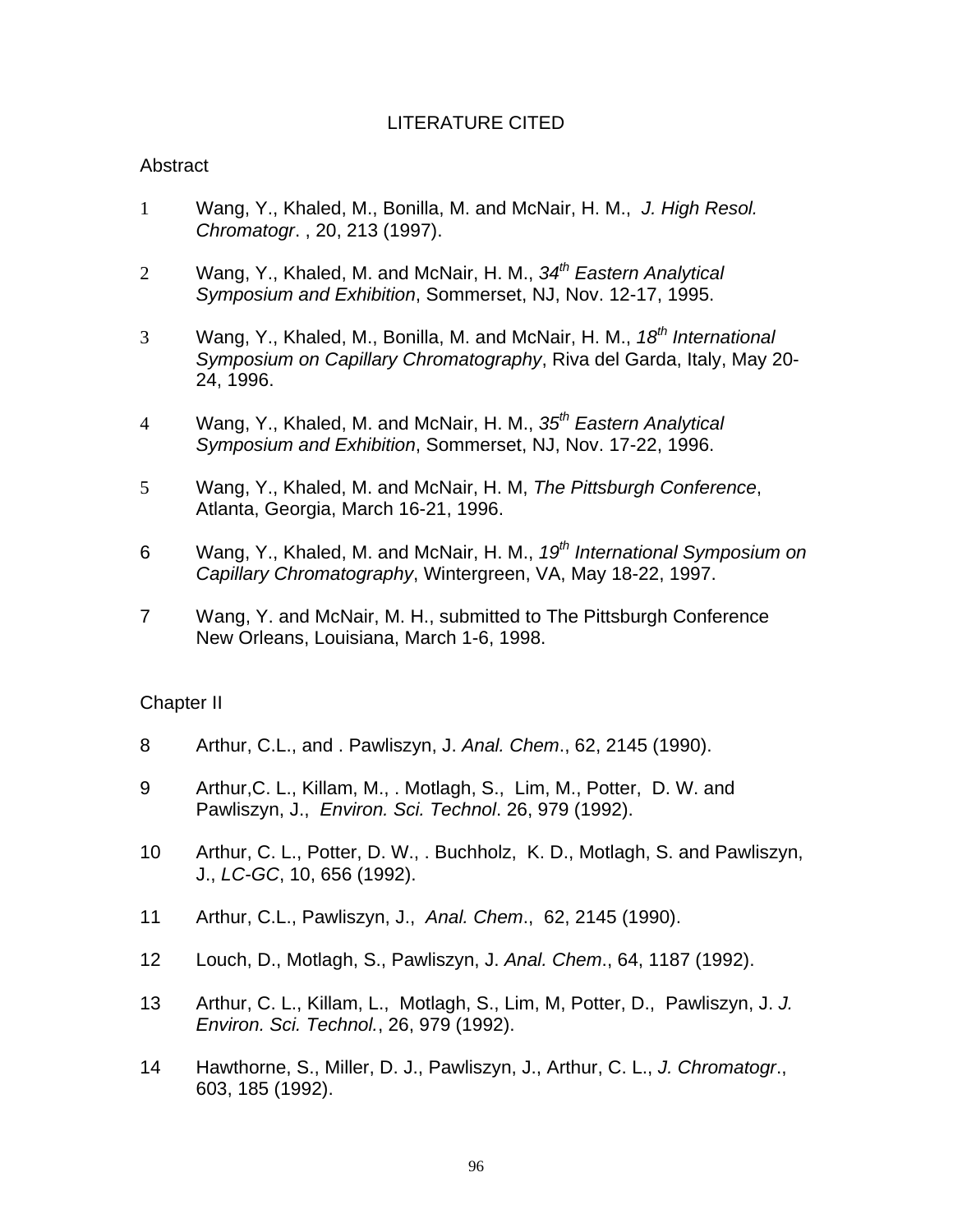- Arthur, C. L., Killam, L. M., Buchholtz, K. D., Pawliszyn, J., Burg, J. R., *Anal. Chem*., 64, 1960 (1992).
- Potter, D. W., Pawliszyn, J., *J. Chromatogr*., 625, 247 (1992).
- Arthur, C. L., Potter, D. W., Buchholz, K. D., Motlagh, S., Pawliszyn, J. *LC-GC*, 10, 656 (1992).
- Hassan, A. A. M., Benfenati, E., Facchini, G. and Fanelli, R., *Toxicol. Environ. Chem*., 55, 73 (1996).
- Huang, S., Yi Ting, C, Lin, C., *J. Chromatogr*., 769, 239 (1997).
- Huang, S., Cheng, C., Sung, Y., *Anal. Chim. Acta*, 343, 101 (1997).
- Valor, I., Molto, J.C., Apraiz, D., Font, G., *J. Chromatogr., A*, 767, 195 (1997).
- Saraullo, A, Martos, P. A., Pawliszyn, J., *Anal. Chem*., 69, 1992 (1997).
- Lakso, H., Ng, W.F., *Anal. Chem*., 69, 1866 (1997).
- Wittkamp, B.L., Hawthorne, S. B., Tilotta, D.C*., Anal. Chem*., 69, 1197 (1997).
- Sng, M.T., Lee, F.K., Laks, H.A., J. Chromatogr., A, 759, 225 (1997).
- Johansen, S. S., Pawliszyn, J., *J. High Resolut. Chromatogr*., 19, 627 (1996).
- Valor, I., Cortada, C., Molto, J. C., *J. High Resolut. Chromatogr*., 19, 472 (1996).
- Santos, F.J., Galceran, M.T., Fraisse, D., *J. Chromatogr*., A, 742, 181 (1996).
- Choudhury, T. K., Gerhardt, K. O., Mawhinney, T. P*., Environ. Sci. Technol.,* 30, 3259 (1996).
- Boyd-Boland, A. A., Magdic, S., Pawliszyn, J., *Analyst,* 121, 929 (1996).
- Young, R., Lopez-Avila, V., Beckert, W. F., *J. High Resolut. Chromatogr.,* 19, 247 (1996).
- Eisert, R., Levsen, K., *J. Chromatogr*., A, 733, 143 (1996).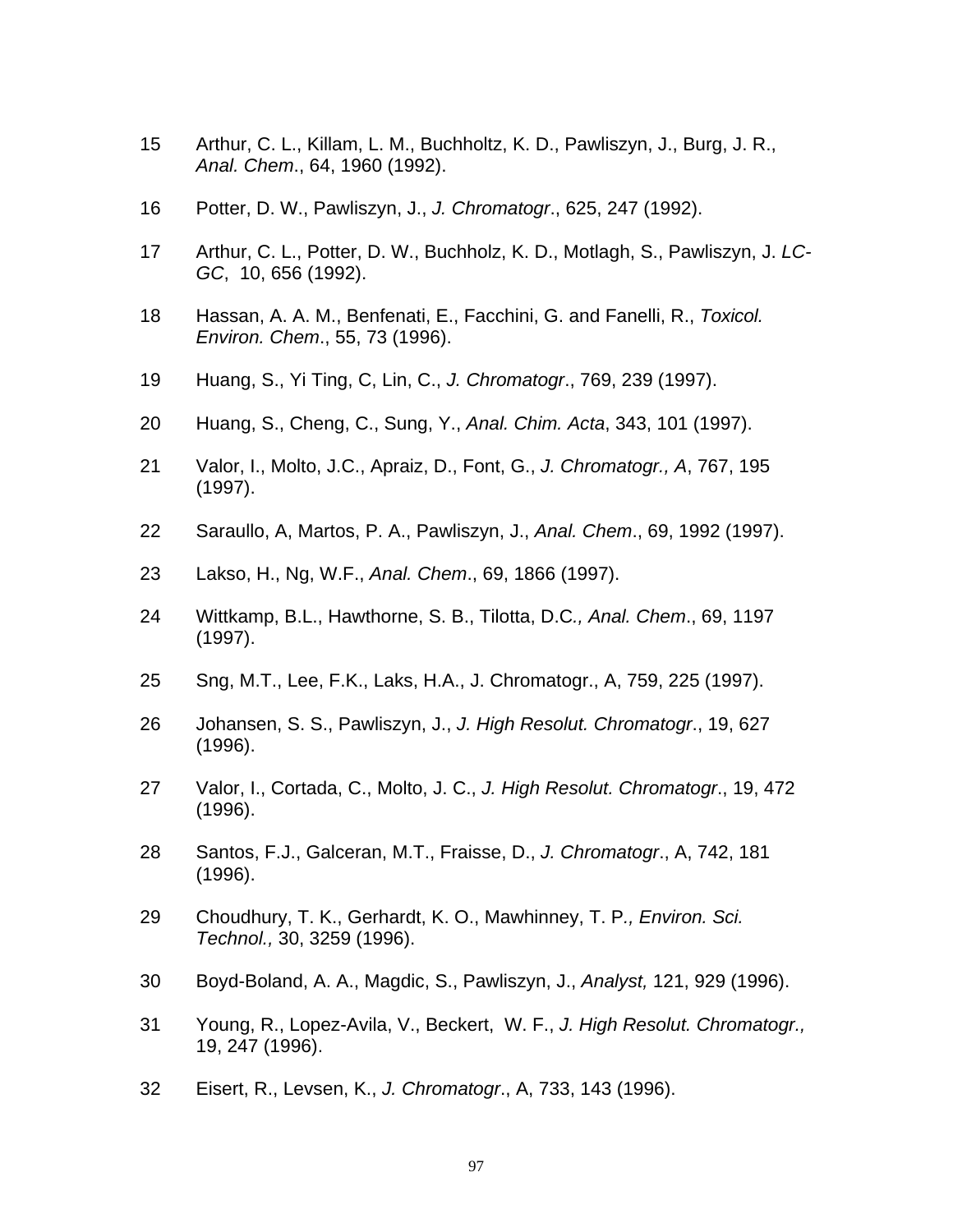- 33 Nilsson, T., Pelusio, F., Montanarella, L., Larsen, B., Facchetti, S., Madsen, J. O., *J. High Resolut. Chromatogr*., 18, 617 (1995).
- 34 Langenfeld, J. J., Hawthorne, S. B., Miller, D. J., *Anal. Chem*., 68, 144 (1996).
- 35 Wittkamp, b. L., Tilotta, D. C*., Anal. Chem*., 67, 600 (1995).
- 36 Sarna, L. P., Webster, G. R. B., Friesen-Fisher, M. R., Ranjan, R. S., *J. Chromatogr*., A, 677, 201 (1994).
- 37 Potter, D. W. And Pawliszyn, *J., Environ. Sci. Technol.*28, 298 (1994).
- 38 Zhang, Z. and Pawliszyn, J., *Anal. Chem*., 65, 1843 (1993).
- 39 Bovijn, L., Pirotte, J. And Berger, A., in Desty, D. H. (editor), Gas Chromatography 1958 (Amsterdam Symposium), Butterworths, London, 1958; p 310-320.
- 40 Stahl, W. H., Voelker, W. A., and Sullivan, J. H., Food Technol., 14, 14 (1960).
- 41 Vitenberg, A. G., Novikaite, N.V., Kostkina, M.I., *Chromatographia,* 35, 661 (1993).
- 42 Seto, Y., Tsunoda, N., Ohta, H., Shinohara, T., *Anal. Chim. Acta*, 276, 247 (1993).
- 43 Leblanc., Y., Gilbert, R., Duval, M., Hubert, J., *J. Chromatogr*., 633, 185 (1993).
- 44 Zhang, A. Q., Mitchell, S. C., Ayesh, R., Smith, R. L., *J. Chromatogr., Biomed. Appl.*, 584, 141 (1992).
- 45 Rizzolo, A., Polesello, A., Polesello, S., *J. High Resolut. Chromatogr*., 15, 472 (1992).
- 46 Gangrade, N., Price, J. C., *J. Pharm. Sci*., 81, 201 (1992).
- 47 Barcarolo, R., Casson, P., Tutta, C., *J. High Resolut. Chromatogr.,* 15, 307 (1992).
- 48 Pavlostathis, S. G., Mathavan, G. N., *Environ. Technol*., 13, 23 (1992).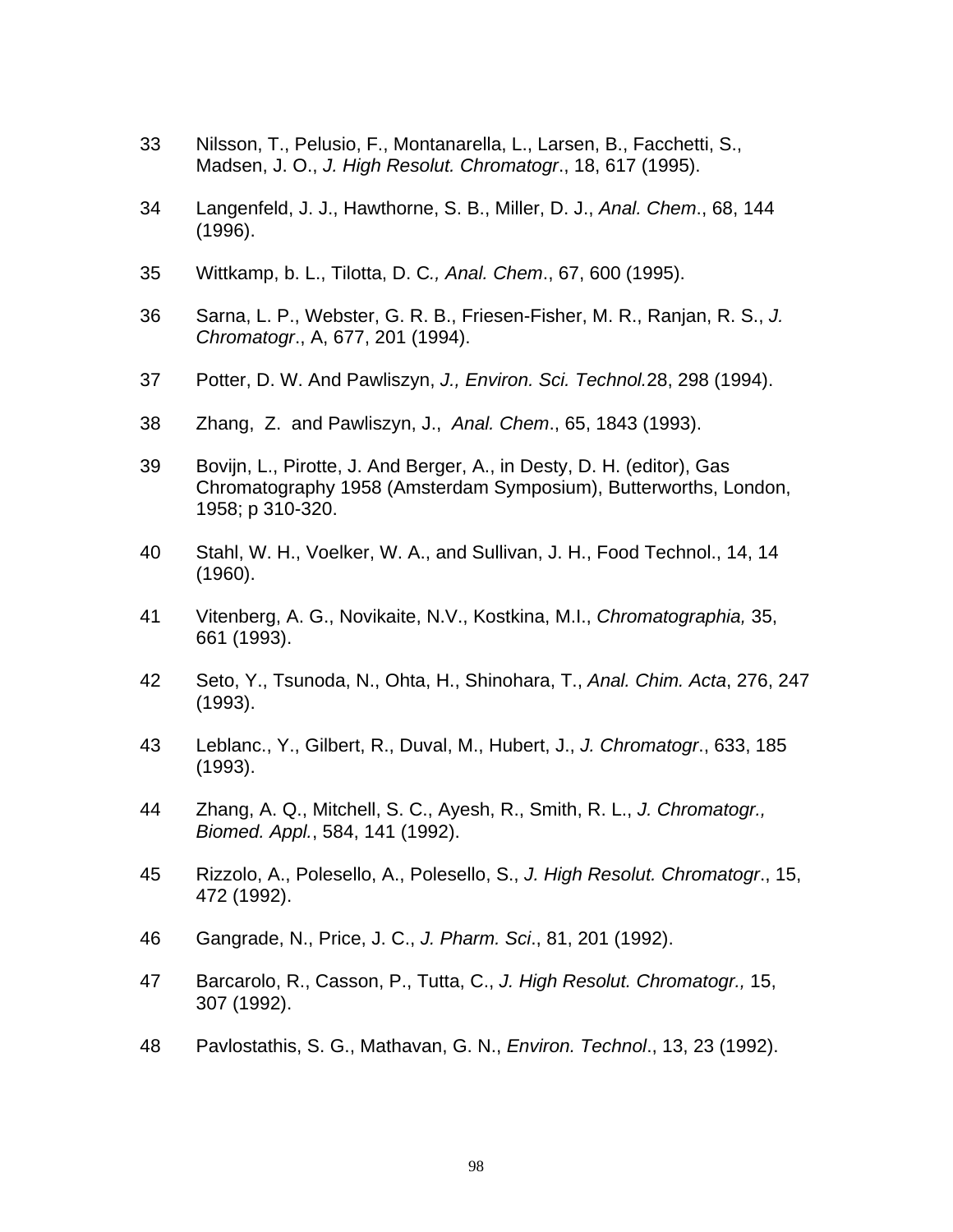- 49 Lansens, P., Casais Laino, C., Meuleman, C., Baeyens, W., *J. Chromatogr*., 586, 329 (1991).
- 50 Kintz, P., Baccino, E., Tracqui, A., Mangin, O., Forensic Sci. Int., 82, 171 (1996).
- 51 Pinnel, V., Vandegans, J., J. High Resolut. Chromatogr., 19, 263 (1996).
- 52 Kolb, Bruno, LC-GC, 14, 44 (1996).
- 53 Jentzsch, D., Kruger, H., Lebrecht, G., Dencks, G. and Gut, *J., Fresenius Z. Anal. Chem.*, 236, 96 (1968).
- 54 Closta,W., Klemm, H., Pospisil, P., Riegger, R., Siess, G., and Kolb, B., *Chromatogr. Newslt*. 11, 13 (1983).
- 55 Ai, Jiu, *Anal. Chem*. 69, 3260 (1997).
- 56 Struppe, C., Schafer, B., Engewald, W., *Chromatographia*, 45, 138 (1997).
- 57 Gandini, N., Riguzzi, R., *J. Agric. Food Chem*. 45, 3092 (1997).
- 58 Schafer, B., Hennig, P., Engewald, W., *J. High Resol. Chromatogr*., 20, 217 (1997).
- 59 Nishikawa, M., Seno, H., Ishii, A., Suzuki, O., Kumazawa, T., Watanabe, K., and Hattori, H., *J. Chromatogr. Sci*. 35, 275 (1997).
- 60 Okeyo, P., Rentz, S. M., and Snow, N. H., *J. High Resol. Chromatogr*., 20, 171 (1997).
- 61 Ishii, A.; Seno, H.; Kumazawa, T.; Watanabe, K.; Hattori, H.; Suzuki, O. *Chromatographia*, 43, 331 (1996).
- 62 Furton, Kenneth G.; Almirall, Jose R.; Bruna, Juan C., *J. Forensic Sci*. 41, 12 (1996).
- 63 Field, J. A., Nickerson, G., James, D. D., and Heider, C., *J. Agric. Food Chem*. 44, 1768 (1996).
- 64 Page, B. D., and Lacroix, G., *J. Chromatogr*. 648, 199 (1993).
- 65 Santos, F. J., Sarrion, M.N., Galceran, M.T., *J. Chromatogr*., 771, 181 (1997).
- 66 Centini, F., Masti, A., Comparini, I. Barni, *Forensic Sci. Int.,* 83, 161(1996).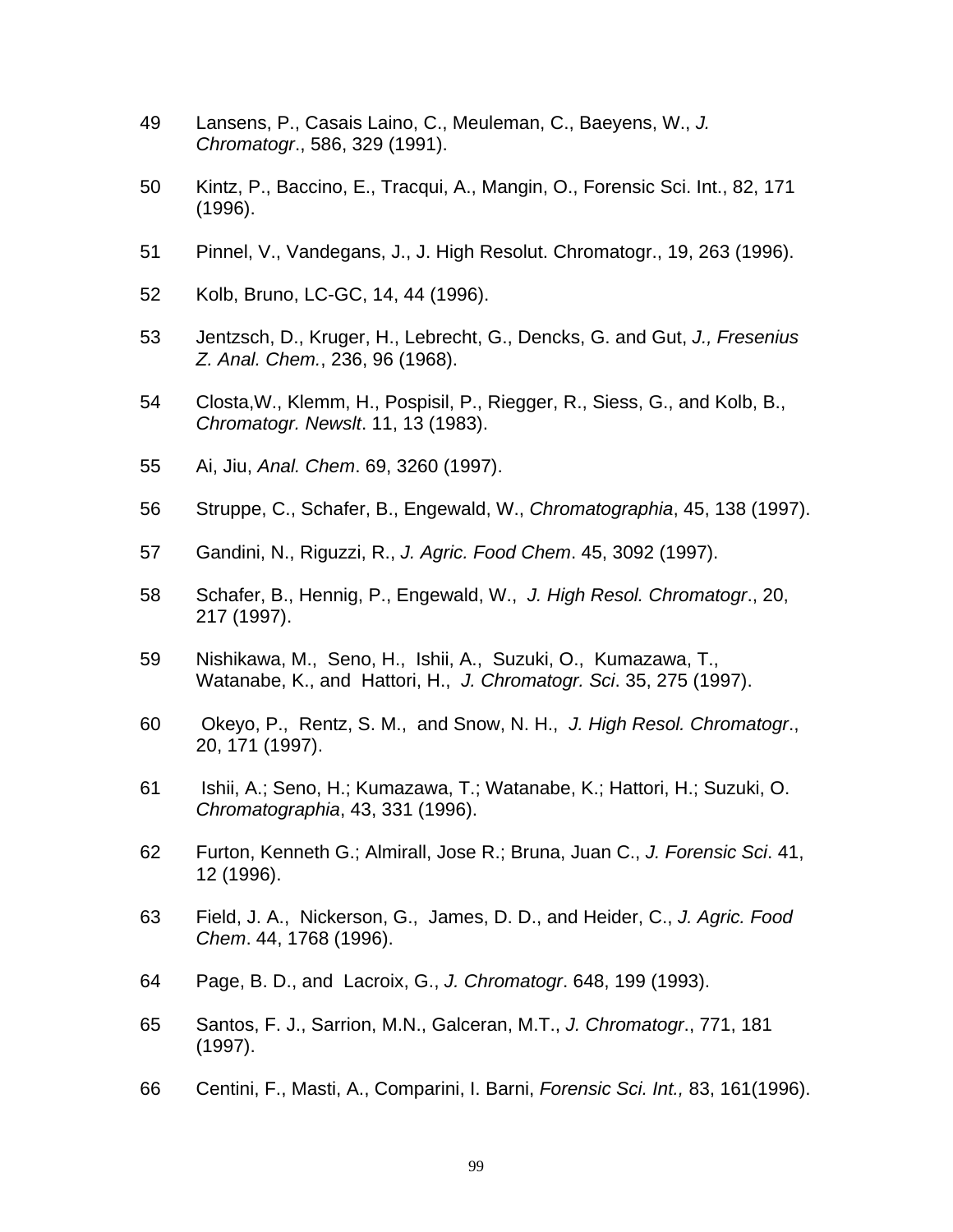- 67 Fromberg, A., Nilsson, T., Larsen, B. R., *J. Chromatogr*., 746, 71(1996).
- 68 Nilsson, T., Larsen, T. O., Montanarella, L., Madsen, J. Oe. *J. Microbiol. Methods,* 25, 245, (1996).
- 69 Steffen, A., Pawliszyn, J., *J. Agric. Food Chem*., 44, 2187, (1996).
- 70 Steffen, A., Pawliszyn, *J. Anal. Commun*., 33, 129 (1996).
- 71 Lee, X.-P., Kumazawa, T., Sato, K., Suzuki, O., *Chromatographia,* 42, 135, (1996).
- 72 Pelusio, Fabio, Nilsson, T., Montanarella, L., Tillo, R., Larsen, B., Facchetti, S., Madsen, J., *J. Agric. Food Chem*., 43, 2138 (1995).
- 73 MacGillivray, B., Pawlizyn, J., Fowlie, P., Sagara, C., *J. Chromatogr. Sci*., 32, 317 (1994).
- 74 Zhang, Z., Pawlizyn, J. *J. High Resolut. Chromatogr*. 16, 689 (1993).
- 75 Page, B. D., Lacroix, G., *J. Chromatogr*., 648, 199 (1993).
- 76 Kolb, Bruno and Ettre, Leslie S., eds., *Static Headspace-Gas Chromatography. Theory and Practice*, p. 31 Wiley-VCH, Inc., New York, NY (1997).
- 77 Pare, J.R. Jocelyn and Belanger, Jacqueline M.R. , *Trends in Analytical Chemistry*, 13, 176 (1994).
- 78 Ganzler, K., Salgo, A. And Valko, K., J. Chromatogr. 371, 299 (1986).
- 79 Ganzler, K., Szinai, I. And Salgo, A, J. Chromatogr. 520, 257 (1990).

## CHAPTER III

- 80 Gunner, S.W., Haxd, B. and Sahasrabudhe, M., *J. Assoc. Off. Anal. Chem*., 51, 959 (1968)
- 81 Fessenden, R. and Fessenden, J. (eds), "Organic Laboratory Techniques", Brooks/Cole Publishing, Monterey, CA, (1984).
- 82 Zhang, Z. and Pawliszyn, J.*, Anal. Chem*., 65, 1843 (1993).
- 83 Internal Document. Not be published.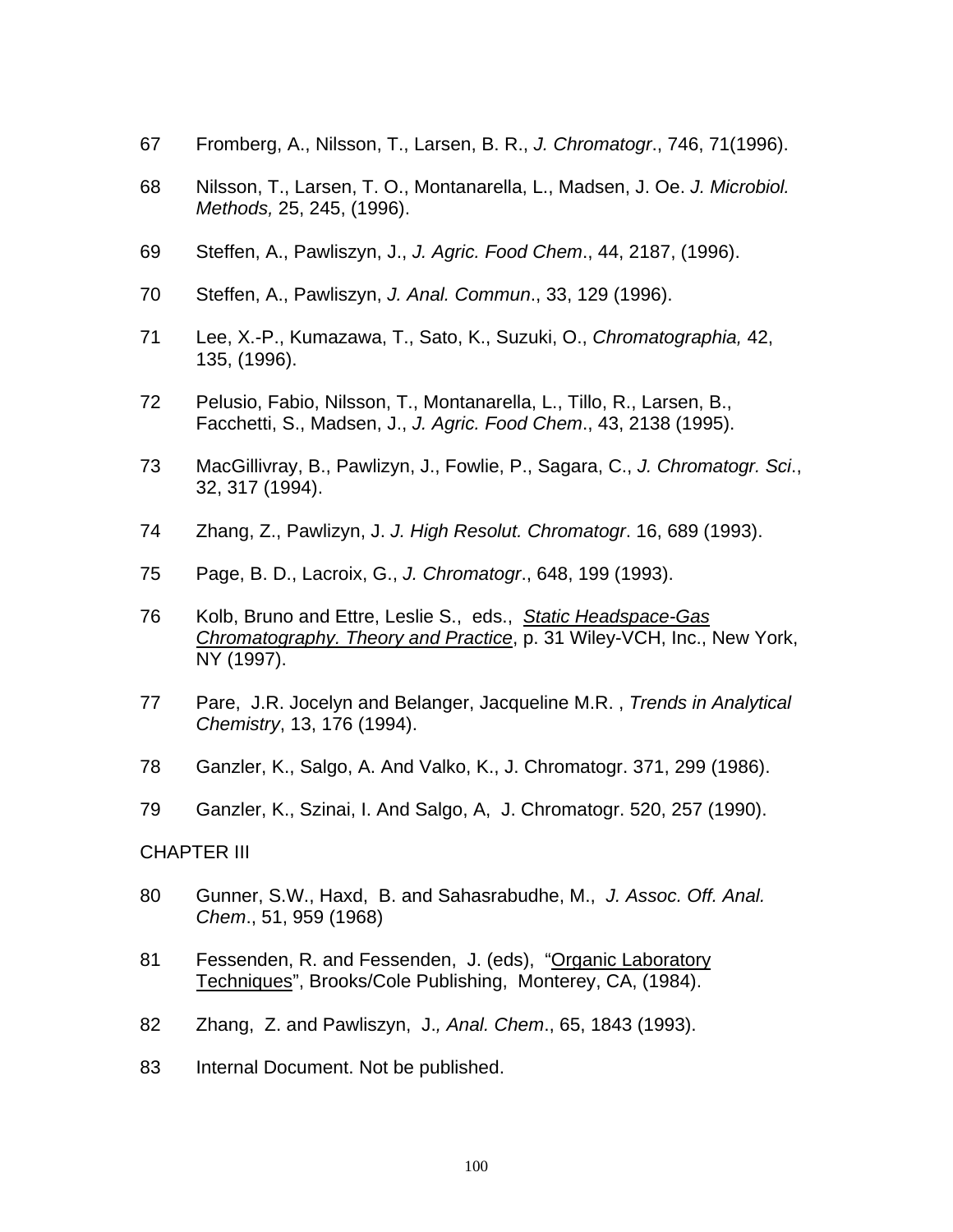84 Pelusio, F., Nilsson, T., Montanarella, L., Tilio, R. , . Larsen, B., Facchetti, S. and Madsen, J., *J. Agric. Food Chem*., 43, 2138 (1995).

## CHAPTER IV

- 85 Smith, E. R., Finley, W. J. and Leveille, A. G., *J. Agric. Food Chem*., 42, 432-434 (1994).
- 86 Leffingwell, J. C., *Tob. Sci*. 18, 55 (1974)
- 87 Mccalley, D.V., Thomas, C.W. and Leveson, L.L., *Chromatographia* 18, 309 (1984).
- 88 Burke, D.G. and Halpern,. B. *Anal. Chem*. 55, 822-26 (1983).
- 89 Moffat, C.F., McGill, A.S. and Anderson, R.S., *J. High Resol. Chromatogr. Chromatogr. Commun*. 14, 322-26 (1991).
- 90 Mulligan, K.J., *J. Microcolumn Separations* 7, 567-73 (1995).
- 91 Sjow, C.A.R. and Bickling, M.K.L., *Chromatographia,* 21, 157-60 (1986).
- 92 Chauhan, J. and Darbre, A., *J. Chromatogr*. 240, 107-115 (1982).
- 93 Bahre, F. and Maier,. H.G., *Fresenius J. Anal.Chem*. 355, 190-93 (1996).
- 94 Kim, K., Zlatkis, A. E., Horning, C. and Middleditch, B.S., *J. High Resol. Chromatogr. Chromatogr. Commun.*, 10, 522-23 (1987).
- 95 Molnar-Perl, I. and Szakacs-Pinter, M., *Chromatographia* , 17, 493-96 (1986).
- 96 Stalling, D. L., Gehrke, C.W. and Zumwalt, R.W., *Biochem. Biophys. Res. Commun.*, 31, 616 (1968)
- 97 Blau, K. and Halket, J. Meds. , Handbook of Derivatives for Chromatography (2nd ed.), John Wiley & Sons (1993).
- 98 Stansbridge, E.M., Mills, G. A., and Walker, V. , *Journal of Chromatography*, 621, 7 (1993).

## CHAPTER V

- 99 Pan, L., Chong, J. M., Pawliszyn, J., *J. Chromatogr*., A, 773, 249 (1997).
- 100 Martos, P. A., Pawliszyn, J., *Anal. Chem*., 69, 206 (1997).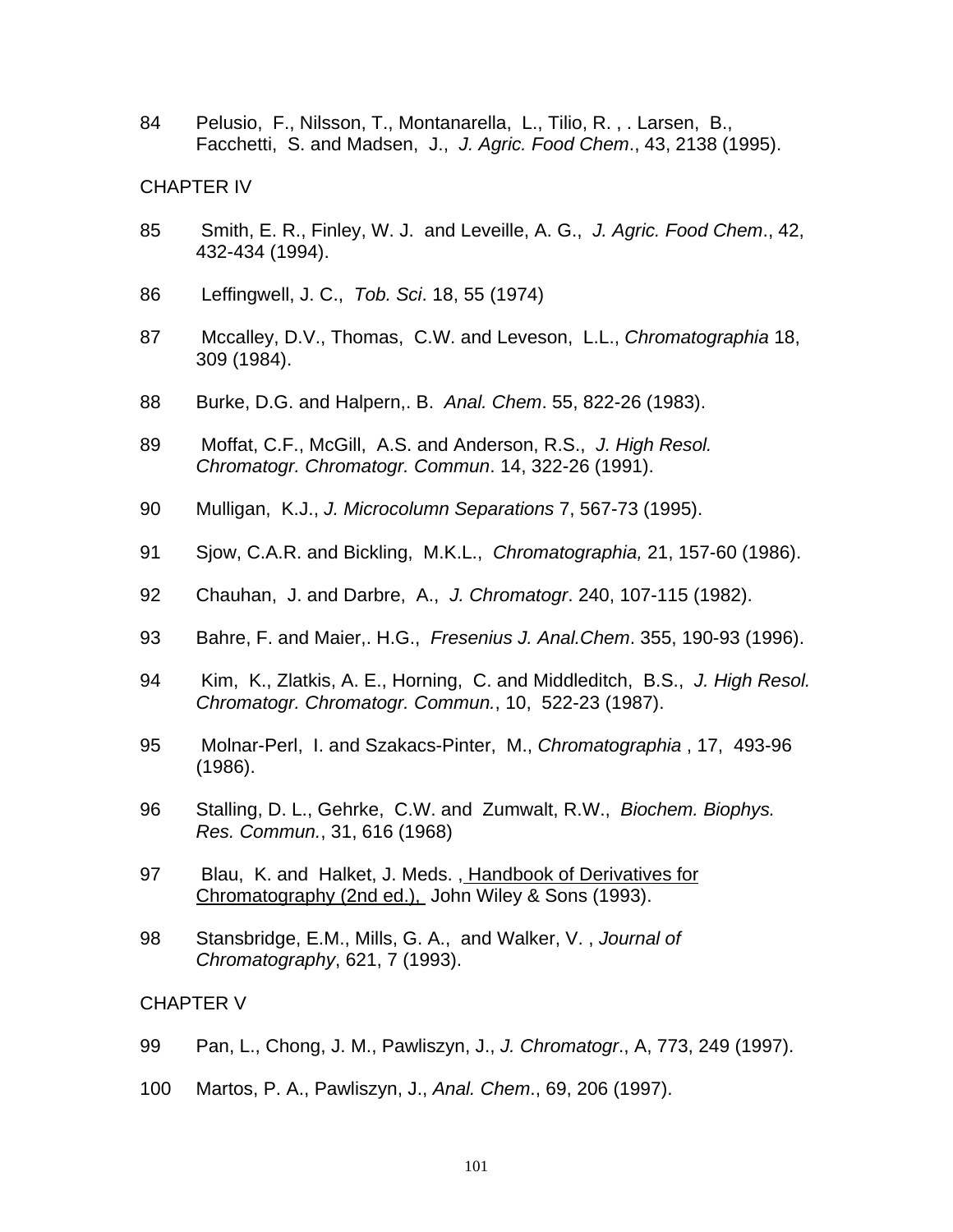- Robacker, D. C., Bartelt, R. J., *J. Agric. Food Chem*., 44, 3554 (1996).
- Czerwinski, J., Zygmunt, B., Namiesnik, J*., Fresenius Environ. Bull*., 5, 55 (1996).
- 103 Santos, F. J., Sarrion, M. N., Galceran, M. T., *J. Chromatogr*., 771, 181 (1997).
- James, K. J., Stack, M. A., *J. High Resolut. Chromatogr*., 19, 515, (1996).
- Fromberg, A., Nilsson, T., Larsen, B. R., *J. Chromatogr*., 746, 71 (1996).
- Chiarotti, M., Strano-Rossi, S., Marsili, R., *J. Microcolumn Sep*., 9, 249 (1997).
- Nishikawa, M., Seno, H., Ishii, A., Suzuki, O., Kumazawa, T., Watanabe, K. and Hattori, H., *J. Chromatogr. Sci*., 35, 275 (1997).
- Okeyo, P., Rentz, S. M. and Snow, N. H., *J. High Resolut. Chromatogr*., 20, 171 (1997).
- Penton, Z., *J. –Can. Soc. Forensic Sci.,* 30, 7 (1997).
- Seno, H., Kumazawa, T., Ishii, A., Watanabe, K., Hattori, H. and Suzuki, O., *Jpn. J. Forensic Toxicol*., 15, 16 (1997).
- Centini, F., Masti, A., Comparni, I. B., *Forensic Sci. Int.,* 83, 161 (1996).
- Gandini, N. and Riguzzi, R., *J. Agric. Food Chem*., 45, 3092 (1997).
- Fischer, C. Fischer, U., *J. Agric. Food Chem*., 45, 1995 (1997).
- Harmon, A. D., *Food Sci. Technol. (N.Y.)* 79, 81 (1997).
- Steffen, A. and Pawliszyn, J., *J. Agric. Food Chem*., 44, 2187 (1996).
- Ferreira, V., Sharman, M, Cacho, J. F. and Dennis, J., *J. Chromatogr*., 731, 247 (1996).
- Ng, L., Hupe, M., Harnois, J. and Moccia, D., *J. Sci. Food Agric*. 70, 380 (1996).
- Yang, X. and Peppard, T., *J. Agric. Food Chem*., 42, 1925 (1994).
- Ai, Jiu, *Anal. Chem*., 69, 1230 (1997).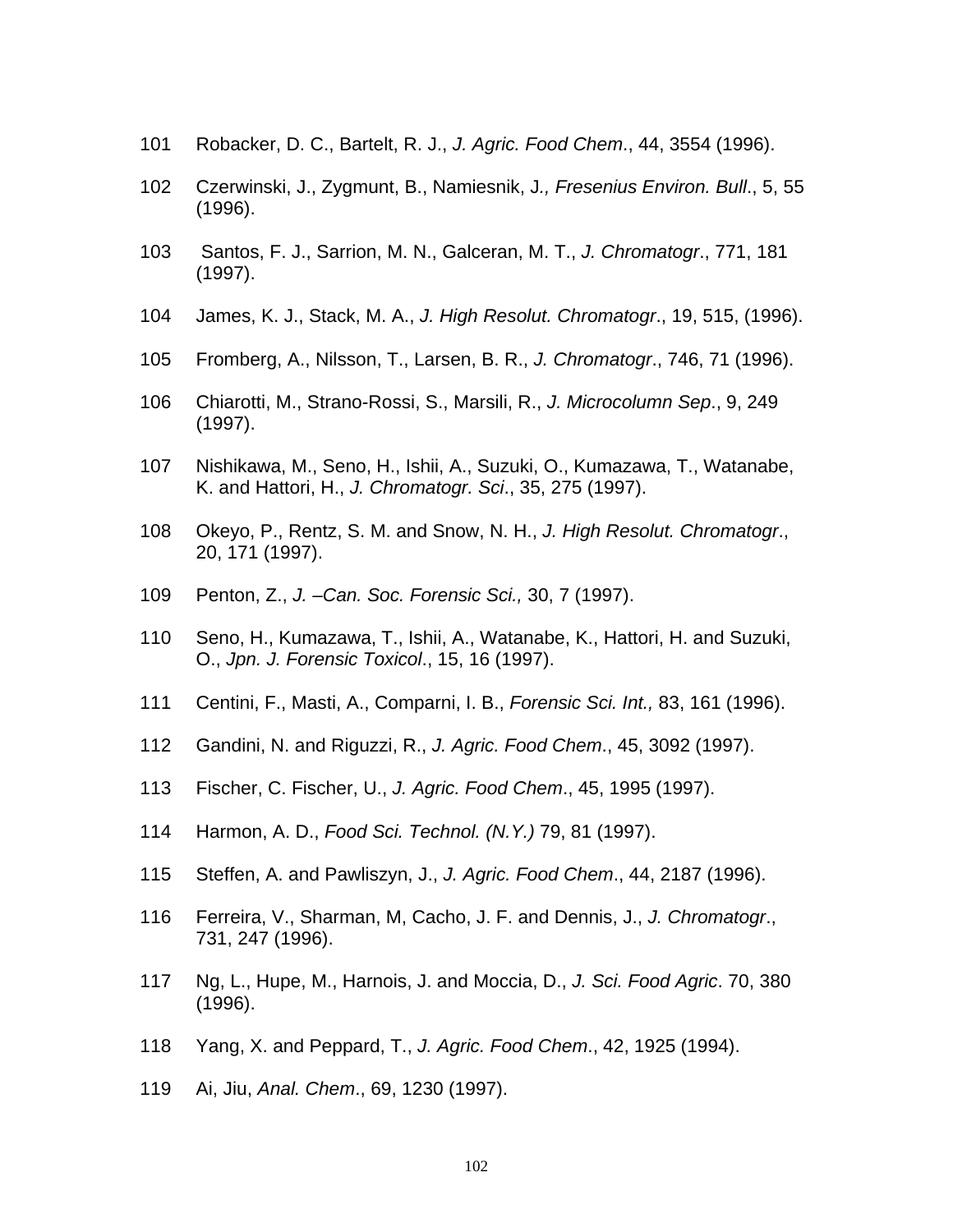- Karen D. Buchhoiz and Janusz Pawliszyn, *Anal. Chem*., 66, 160 (1994).
- Lide, R.D, Editor-in-Chief, *Handbook of Chemistry and Physics (75th edition),* CRC Press, Inc., Cleveland, Ohio, 1994